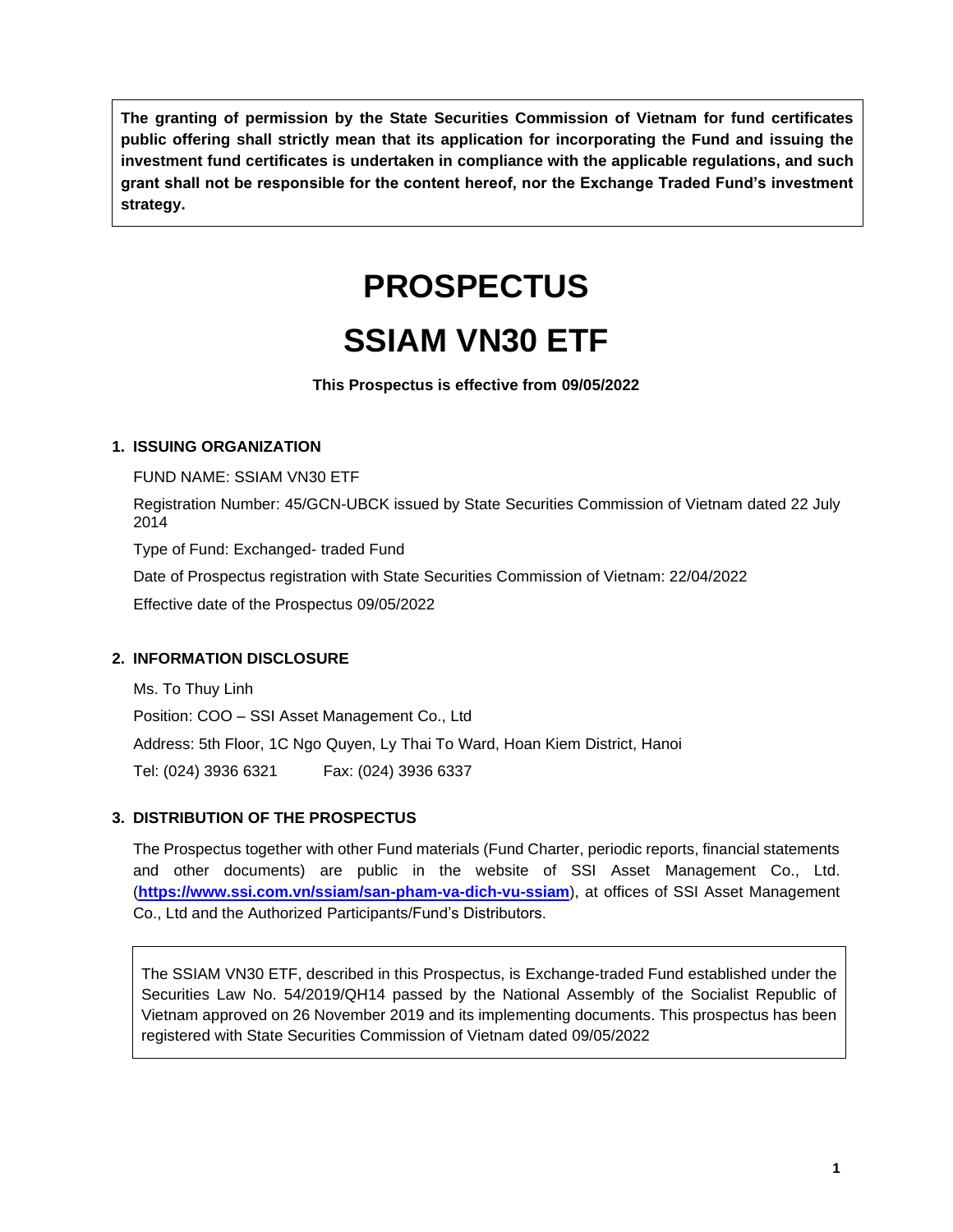#### **TABLE OF CONTENTS**

| L.             |                                                               |  |
|----------------|---------------------------------------------------------------|--|
| $\mathbf 1$ .  |                                                               |  |
| 2.             |                                                               |  |
| III.           |                                                               |  |
| IV.            |                                                               |  |
| $V_{\cdot}$    |                                                               |  |
| $\mathbf{1}$ . |                                                               |  |
| 1.1.           |                                                               |  |
| 1.2.           |                                                               |  |
| 1.3.           |                                                               |  |
| 1.4.           |                                                               |  |
| 1.5.           |                                                               |  |
| 2.             |                                                               |  |
| 3.             | INVESTMENT OBJECTIVES AND INVESTMENT STRATEGY OF THE FUND 15  |  |
| 3.1.           |                                                               |  |
| 3.2.           |                                                               |  |
| 3.3.           |                                                               |  |
| 3.4.           |                                                               |  |
| 3.5.           |                                                               |  |
| $\mathbf{A}$   |                                                               |  |
| VI.            |                                                               |  |
| $\mathbf{1}$ . |                                                               |  |
| 2.             |                                                               |  |
| 3.             |                                                               |  |
| VII.           |                                                               |  |
| VIII.          |                                                               |  |
| IX.            |                                                               |  |
| Χ.             |                                                               |  |
| 1.             |                                                               |  |
| 2.             |                                                               |  |
| XI.            |                                                               |  |
| XII.           |                                                               |  |
| 1.             |                                                               |  |
| 2.             |                                                               |  |
| 3.             | CREATION AND REDEMPTION ORDER AFTER IPO (PRIMARY TRADING)  25 |  |
| 3.1.           |                                                               |  |
| 3.2.           |                                                               |  |
| 3.2.1.         |                                                               |  |
| 3.2.2.         |                                                               |  |
| 3.2.3.         |                                                               |  |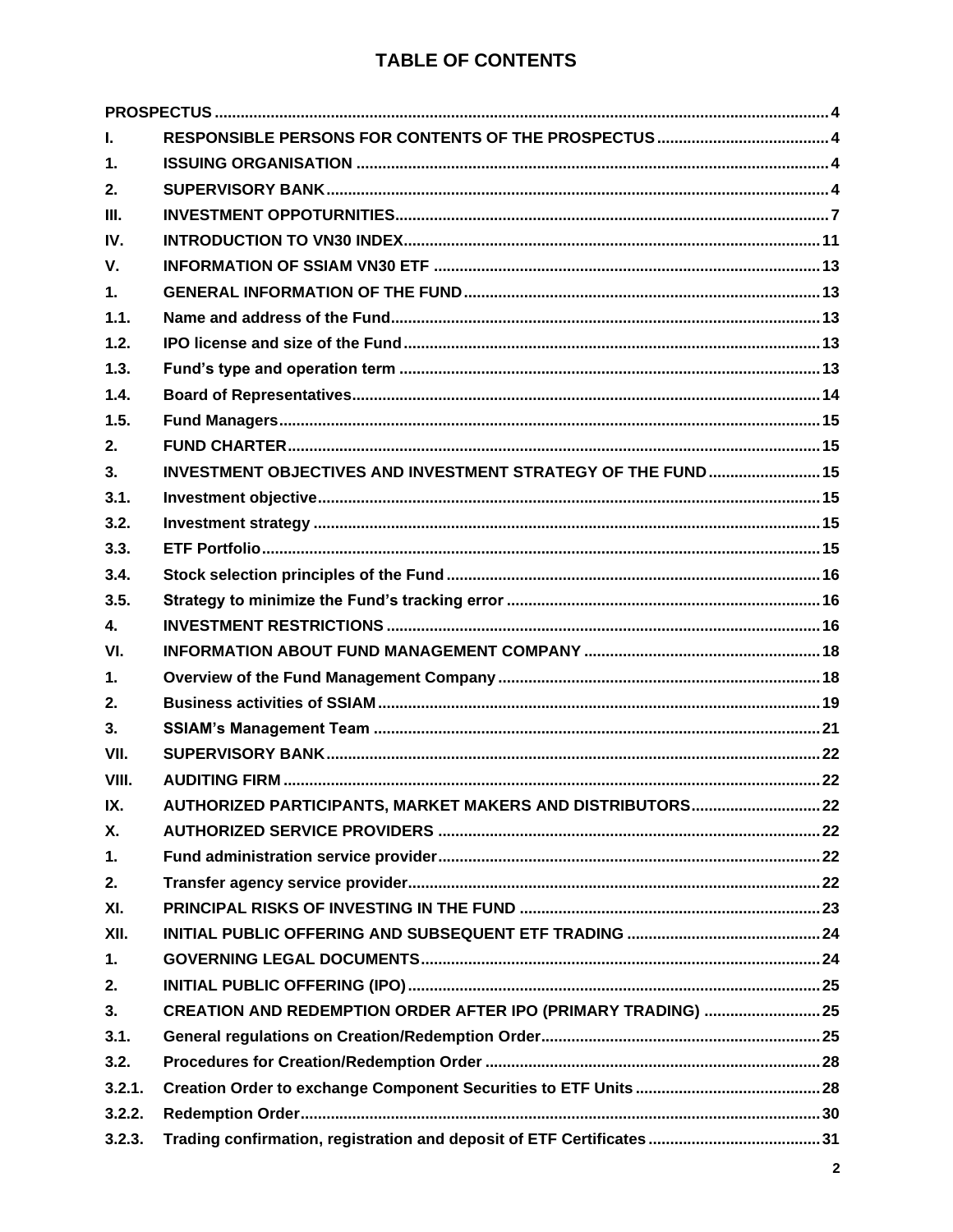| 3.2.4.                      |                                                                                           |  |  |
|-----------------------------|-------------------------------------------------------------------------------------------|--|--|
| 3.2.5.                      |                                                                                           |  |  |
| 3.2.6.<br><b>VN30 ETF33</b> | Regulations on making payment for derivatives of exchange (primary) of certificates SSIAM |  |  |
| 3.2.7.                      |                                                                                           |  |  |
| 3.2.8.                      |                                                                                           |  |  |
| 3.2.9.                      |                                                                                           |  |  |
| 4.                          | TRADING OF ETF CERTIFICATE ON STOCK EXCHANGE (SECONDARY TRADING) 34                       |  |  |
| 5.                          |                                                                                           |  |  |
| 5.1.                        |                                                                                           |  |  |
| 5.2.                        |                                                                                           |  |  |
| 5.3.                        |                                                                                           |  |  |
| 6.                          |                                                                                           |  |  |
| XIII.                       |                                                                                           |  |  |
| $\mathbf 1$ .               |                                                                                           |  |  |
| 2.                          |                                                                                           |  |  |
| 3.                          |                                                                                           |  |  |
| 3.1.                        |                                                                                           |  |  |
| 3.2.                        |                                                                                           |  |  |
| 4.                          |                                                                                           |  |  |
| 5.                          |                                                                                           |  |  |
| 6.                          |                                                                                           |  |  |
| 7.                          |                                                                                           |  |  |
| 8.                          |                                                                                           |  |  |
| XIV.                        |                                                                                           |  |  |
| XV.                         |                                                                                           |  |  |
| XVI.                        |                                                                                           |  |  |
| XVII.                       |                                                                                           |  |  |
| XVIII.                      |                                                                                           |  |  |
|                             |                                                                                           |  |  |
|                             | LIST OF AUTHORISED PARTICIPANTS CUM DISTRIBUTORS AND POINTS OF DISTRIBUTING               |  |  |
|                             |                                                                                           |  |  |
|                             |                                                                                           |  |  |
|                             |                                                                                           |  |  |
|                             |                                                                                           |  |  |
|                             |                                                                                           |  |  |
|                             |                                                                                           |  |  |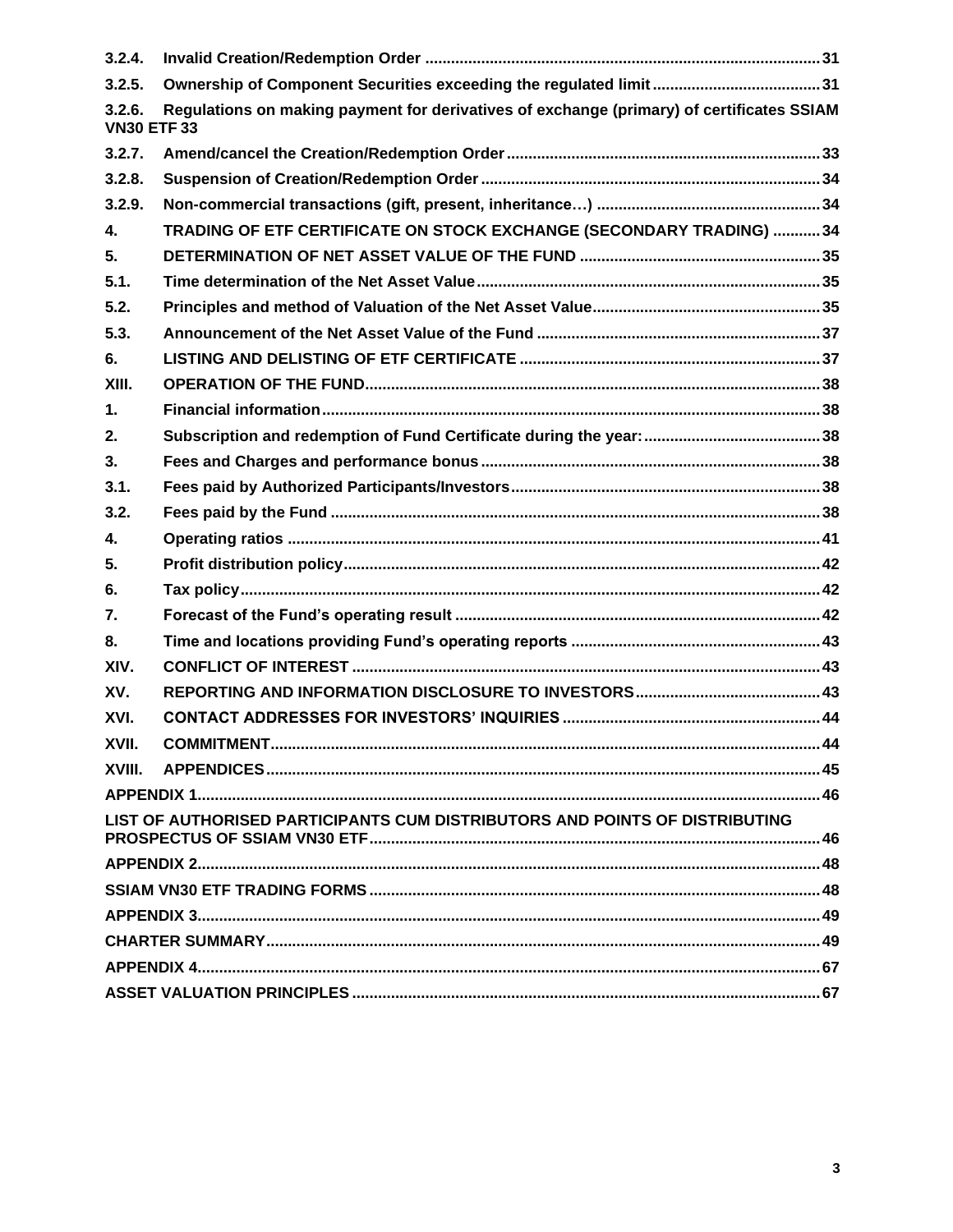### **PROSPECTUS**

#### <span id="page-3-1"></span><span id="page-3-0"></span>**I. RESPONSIBLE PERSONS FOR CONTENTS OF THE PROSPECTUS**

#### <span id="page-3-2"></span>**1. ISSUING ORGANISATION**

#### **SSI ASSET MANAGEMENT CO., LTD**

| Mr. Nguyen Manh Hung | Designation: Chairman |
|----------------------|-----------------------|
|----------------------|-----------------------|

Ms. Le Thi Le Hang Designation: CEO

Ms. Mai Huyen Ngoc Designation: Chief Accountant

SSI Asset Management Co., Ltd (SSIAM) ensures that all the information and data in the Prospectus are consistent with what the company knows or has investigated and collected in a reasonable manner.

#### <span id="page-3-3"></span>**2. SUPERVISORY BANK**

#### **Joint stock Commercial Bank for Foreign Trade of Vietnam**

Authorized representative: Mr. Vo Tri Thanh

Position: Head of Customer Services Center

Authorization letter No. 374/UQ-VCB-DCTC dated 01 October 2021 of Acting Deputy General Director of Joint stock Commercial Bank for Foreign Trade of Vietnam

This Prospectus is part of the registration documents of SSI Asset Management Co., Ltd which is prepared after being confirmed of Joint stock Commercial Bank for Foreign Trade of Vietnam. As the Supervisory Bank of SSIAM VN30 ETF, we shall have responsibility within the clauses of the supervisory service contract between us and SSI Assets Management Co., Ltd (SSIAM), and in accordance with the legal regulations. We believe that the analysis, evaluation, and wording in this Prospectus has been performed reasonably and carefully by SSI Asset Management Company Limited ("SSIAM") and other responsible parties.

#### **II. TERMS/DEFINITIONS**

| "Exchange-Traded Fund"/                      | SSIAM VN30 ETF, an open-ended fund that is founded from the creation                                                                                                                                |  |  |  |
|----------------------------------------------|-----------------------------------------------------------------------------------------------------------------------------------------------------------------------------------------------------|--|--|--|
| " SSIAM VN30 ETF"/<br>"ETF Fund"/ "The Fund" | and exchange of Basket of Component Securities for Fund Certificates.<br>The Fund Certificates are listed and traded on Ho Chi Minh City Stock<br>Exchange (HOSE).                                  |  |  |  |
| "Prospectus"                                 | The documents or electronic data publicizing objective, truthful and<br>accurate information about the offer for sale or listing of Fund<br>Certificates.                                           |  |  |  |
| "Board of Fund<br>Representatives"           | Representatives of Investors elected by the General Investors' Meeting<br>to act on their behalf to supervise the operations of the Fund, the Fund<br>Management Company, and the Supervisory Bank. |  |  |  |
| "E-voting"                                   | An election method allows investors to exercise their voting rights over<br>the Internet, through computers and mobile devices.                                                                     |  |  |  |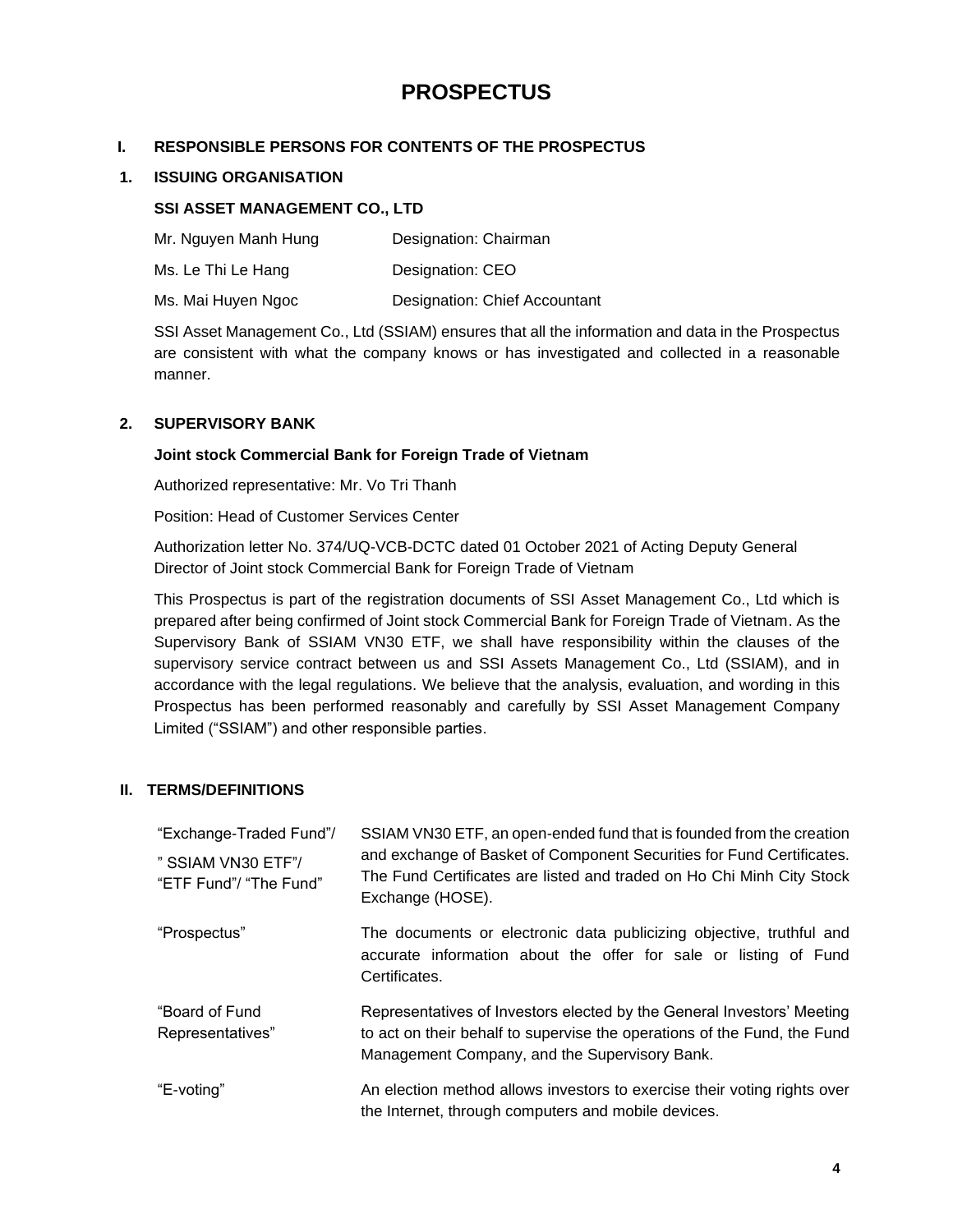| "Fund Management<br>Company" or "SSIAM"  | SSI Asset Management Co., Ltd (SSIAM) which is incorporated under<br>the License No. 19/UBCK-GP issued by the SSC dated August 03,<br>2007. SSIAM is the authorized Fund Management Company of SSIAM<br>VN30 ETF and has the rights and obligations as per the Fund Charter.                          |  |
|------------------------------------------|-------------------------------------------------------------------------------------------------------------------------------------------------------------------------------------------------------------------------------------------------------------------------------------------------------|--|
| "Auditing Company"                       | An independent auditing company which is approved by the SSC,<br>performing the annual audit of ETF's assets. The auditing company is<br>appointed by the General Meeting of Investors, or the General Meeting<br>of Investors authorizes the Representative Board to select the auditing<br>company. |  |
| "Tracking Index"/<br>"VN30 INDEX"        | The VN30 index is the index that includes securities listed on the Ho Chi<br>Minh Stock Exchange having the eligibility to participate in the index<br>creation basket and satisfying the index criteria.                                                                                             |  |
|                                          | VN30 index meets the provisions of Clause 1, Article 250 Decree<br>December 31,<br>155/2020/ND-CP<br>dated<br>2020,<br>detailing<br>the<br>implementation of a number of articles of the securities law.                                                                                              |  |
| "Fund Certificate"/<br>"ETF Certificate" | A type of securities certifying that Investors own a contribution portion in<br>the ETF. Par value of a Fund Certificate is VND10,000.                                                                                                                                                                |  |
| "ETF Creation Unit"                      | An ETF Creation Unit comprises one hundred thousand (100,000) of<br>Fund Units. A Creation Unit is a transaction unit in Creation/ Redemption<br>transaction between the ETF and the Authorized Participants and/or<br>Investors.                                                                     |  |
| "Component Securities"                   | The securities constituting the basket of securities of the Tracking Index.                                                                                                                                                                                                                           |  |
| "Basket of Component<br>Securities"      | The basket comprises of Component Securities which is designed to<br>replicate the Tracking Index and is approved by Fund Management<br>Company during the creation of the Fund.                                                                                                                      |  |
| "Transfer Agent"                         | Is Fund Management Company or a service provider authorized by the<br>Fund Management Company to manage the Fund's Register. The<br>scope of activities, functions and duties of the Transfer Agent are<br>specified in Article 44 of the Fund Charter.                                               |  |
| "Distributors"                           | Securities companies which provide securities brokerage services<br>having signed distribution agreement of Fund Certificate with Fund<br>Management Company and Authorized Participants.                                                                                                             |  |
| "Fund Charter"                           | The Fund Charter of SSIAM VN30 ETF, including the Fund Charter and<br>the accompanied appendices and lawful amendments (if any).                                                                                                                                                                      |  |
| "Investment Portfolio"                   | Is the Fund's Investment Portfolio as prescribed in Point 3, Article 9 of<br>the Fund Charter                                                                                                                                                                                                         |  |
| "General Investors'<br>Meeting"          | Defined as a periodic or extraordinary general meeting of Investors<br>where Investors are entitled to vote, to pass critical issues relating to                                                                                                                                                      |  |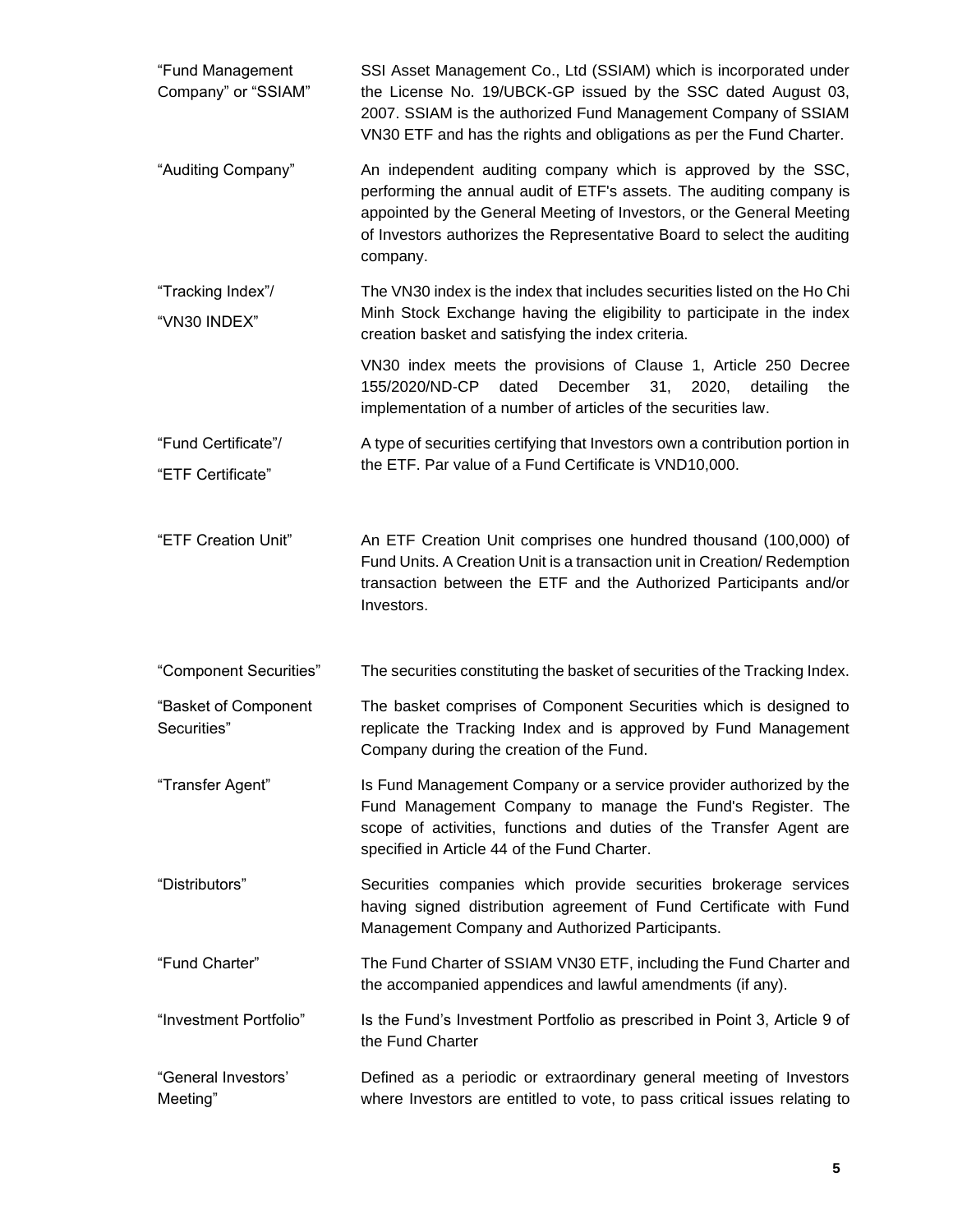|                                                                | SSIAM VN30 ETF. General Investors' Meeting is the highest authority<br>body of the ETF.                                                                                                                                                                                                                                                                                                                                                                                                                                                                                                                                                                                                                                                                                                                                                          |  |  |
|----------------------------------------------------------------|--------------------------------------------------------------------------------------------------------------------------------------------------------------------------------------------------------------------------------------------------------------------------------------------------------------------------------------------------------------------------------------------------------------------------------------------------------------------------------------------------------------------------------------------------------------------------------------------------------------------------------------------------------------------------------------------------------------------------------------------------------------------------------------------------------------------------------------------------|--|--|
| "Net Asset Value of the<br>Fund/NAV"                           | The total market value of assets and investments in the portfolio minus<br>liabilities of the Fund at the time of valuation. Liabilities of the Fund<br>comprise liabilities or payable obligations of the Fund calculated up to<br>the day prior to the Valuation Date.                                                                                                                                                                                                                                                                                                                                                                                                                                                                                                                                                                         |  |  |
| "Indicative Net Asset<br>Value per Fund<br>Certificate (iNAV)" | Net Asset Value of an ETF Certificate determined in the trading session.                                                                                                                                                                                                                                                                                                                                                                                                                                                                                                                                                                                                                                                                                                                                                                         |  |  |
| "Supervisory Contract"                                         | Agreement signed by Fund Management Company and Supervisory<br>Bank.                                                                                                                                                                                                                                                                                                                                                                                                                                                                                                                                                                                                                                                                                                                                                                             |  |  |
| "Fund's Profit"                                                | The remaining profit of the Fund after deducting all eligible expenses<br>and is approved by General Investors' Meeting to be distributed to<br>Investors based on Investors' holding ratios.                                                                                                                                                                                                                                                                                                                                                                                                                                                                                                                                                                                                                                                    |  |  |
| "Fiscal Year"                                                  | Commences on the beginning of the 1st of January and ends on the<br>31st of December of the calendar year. The first fiscal year of the ETF<br>is calculated from the day on which it is officially issued a license by the<br>SSC until the end of the 31st of December of the same year. In case<br>that the period from the day the Fund is issued a license by the SSC to<br>the end of the 31st of December of the same year is less than 90 days,<br>the first accounting period shall be calculated from the day on which it<br>is officially issued a license by the SSC until the end of the 31st of<br>December of the next year.                                                                                                                                                                                                      |  |  |
| "Investor(s)"                                                  | Any domestic and foreign individuals or organizations holding the<br>Fund's certificates.                                                                                                                                                                                                                                                                                                                                                                                                                                                                                                                                                                                                                                                                                                                                                        |  |  |
| "Supervisory Bank"                                             | Joint Stock Commercial Bank For Foreign Trade of Vietnam, a<br>commercial bank established under Business registration certificate No.<br>0100112437, issued by the Hanoi Department of Planning and<br>Investment, first registration on June 2, 2008; registration for changes<br>for the 13th time on January 16, 2019 and is issued the registration<br>certificate No. 14/DKHDLK for securities depository activities by the<br>State Securities Commission, dated July 7, 2016, undertaking following<br>services (i) preservation and depository of securities, documents<br>attesting the title to the Fund's legal assets; economic contracts,<br>documents in relation to the Fund's assets and at the same time<br>supervise the Fund's operations; (ii) oversees fund asset management<br>activities of the Fund Management Company. |  |  |
| "Valuation Date"                                               | The day the Fund Management Company determines the Net Asset<br>Value of the Fund according to current applicable regulations.                                                                                                                                                                                                                                                                                                                                                                                                                                                                                                                                                                                                                                                                                                                   |  |  |
| "Dealing Date"                                                 | A day on which SSIAM VN30 ETF, via SSIAM, creates and redeems<br>Creation Units from Authorized Participants/ Investors in accordance<br>with the creation/redemption procedures.                                                                                                                                                                                                                                                                                                                                                                                                                                                                                                                                                                                                                                                                |  |  |
| "Creation/Redemption<br>Order"                                 | Include buying orders in which Authorized Participants/Investors<br>request the Fund to receive a basket of component securities and issue                                                                                                                                                                                                                                                                                                                                                                                                                                                                                                                                                                                                                                                                                                       |  |  |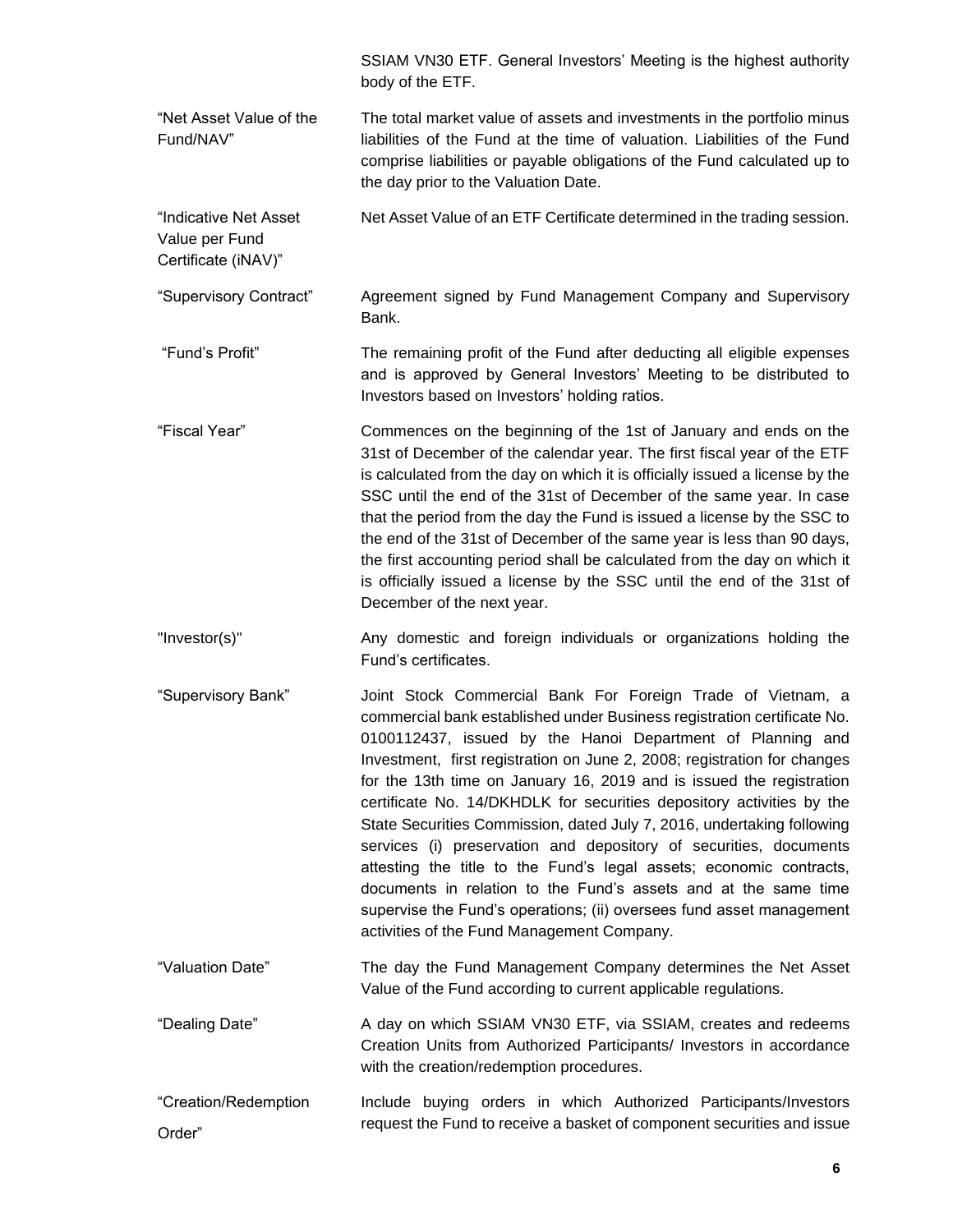Creation Units and selling orders in which the Authorized Participants/Investors request the Fund to receive Creation Units in return for basket of component securities.

- "Related Party" Prescribed in Point 46 Article 4 of Securities Law No. 54/2019/QH14, which was approved by the National Assembly of the Socialist Republic of Vietnam on 26 November 2019 and takes effect on 1 January 2021.
- "Creation Fee" The fee that Authorized Participants/Investors must pay the Fund Management Company when performing Creation Order in an IPO or exchanging Component Securities for Fund Creation Units.

"Redemption Fee" The fee that Authorized Participants/Investors must pay the Fund Management Company when performing a Redemption Order exchanging Fund Creation Units for Component Securities.

"Stock Exchange" Stock Exchange on which the Fund Certificate is listed.

"HSX"/"HOSE" Ho Chi Minh City Stock Exchange

"HNX" Hanoi Stock Exchange

"Authorized Participant"/"AP" Securities companies providing brokerage services and proprietary trading or Custodian bank which have signed the contract with SSIAM for establishing the SSIAM VN30 ETF.

- "Cut-Off Time" The latest time for Distributor or Authorized Participants receives Creation/Redemption Order from Investors for implementation on the Dealing Date. Cut-off time is disclosed in Fund Charter, Prospectus and Prospectus Summary and shall not be later than the market closing time of Exchange date in Stock Exchange.
- "Market Maker" **Is an Authorized Participants selected by the Fund Management** Company to sign a contract to provide market making services to the ETF.
- "VSD" Vietnam Securities Depository or Vietnam Securities Depository and Clearing Corporation (depending on the name from time to time).
- "Fund's Charter Capital" The total capital in cash received during initial public offering period, as recorded in the Fund Charter.
- Other definitions Other definitions (if any) shall be construed as set forth in the Securities Law and other relevant documents.

#### <span id="page-6-0"></span>**III. INVESTMENT OPPOTURNITIES**

#### **Macroeconomic: Current conditions and prospects**

After the world economy recovered rapidly in the first 6 months of the year, the appearance of the Delta variant caused disturbances and significantly impacted the recovery momentum in the last 6 months of 2021. The strategy "Living with Covid-19" has been gradually applied in most countries, with the wide coverage of vaccines to reduce the pressure on the health system and reopen the economy to replace the "No Covid" strategy used to be successfully applied in 2020.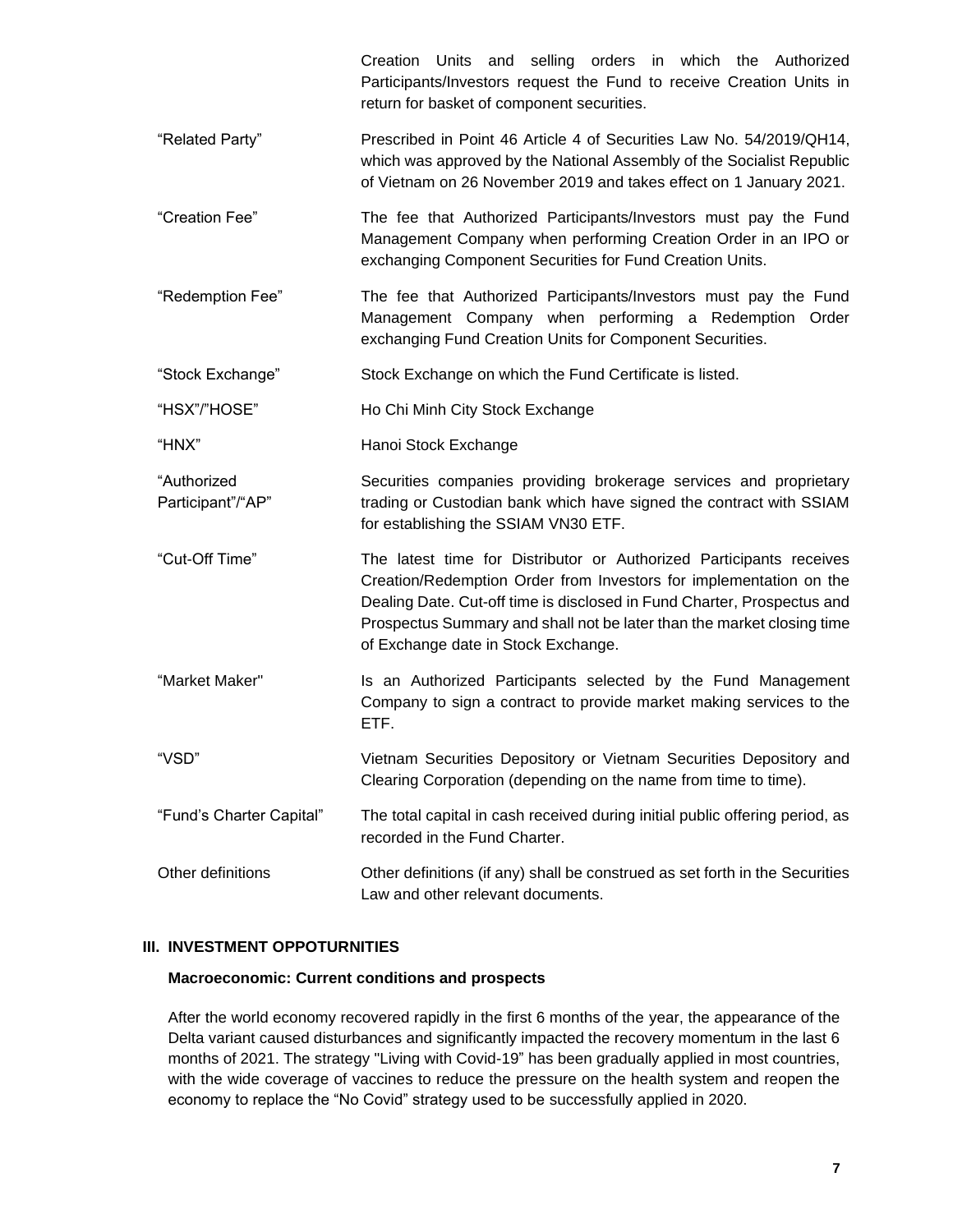Vietnam's economy was hit the hardest in Q3/2021 when the prolonged social distancing order affected all economic activities and created disruptions in the production chain in the southern provinces combined with a serious decline in domestic consumption caused the GDP of the third quarter to decline for the first time compared to the same period. Then, with the "Living with Covid" strategy in place and vaccination rates improving, Vietnam's economy showed a strong recovery in the final months of 2021. Macro data in the fourth quarter, the V-shaped recovery pattern was recorded in most economic sectors, showing that the fundamental factors of the economy were still maintained.



**Vietnam GDP Growth**

*Source: SSI*

The bright spot throughout 2021 is low inflation, stable exchange rate, low interest rate level, and import and export maintain upward momentum. Specifically, the average inflation in 2021 will only increase by 1.86% - the lowest level in the past 5 years. In the context of the pandemic disrupting the supply chain, but the export turnover reached 336.3 billion USD, up 19.0% compared to 2020. The trade balance also had a spectacular change from the trade deficit in 9 months. At the beginning of the year, there was a trade surplus of 4.1 billion USD for the whole year of 2021.

Credit growth is good – expected to reach 13.5% in 2021 while deposit interest rates remain at the lowest level in history at all maturities. The lending interest rate is also adjusted down by 0.5- 0.6%/ year in the first 11 months of 2021 to support the recovery of the economy. The USD VND exchange rate continued to remain below 23,000, equivalent to an increase of 1.2% against the USD compared to the end of 2020. As a result, VND remains one of the currencies with the best performance in the year. The exchange rate is stable because the supply of foreign currency is supported by the cash flow from the disbursement of FDI as well as the growth of remittances in recent years.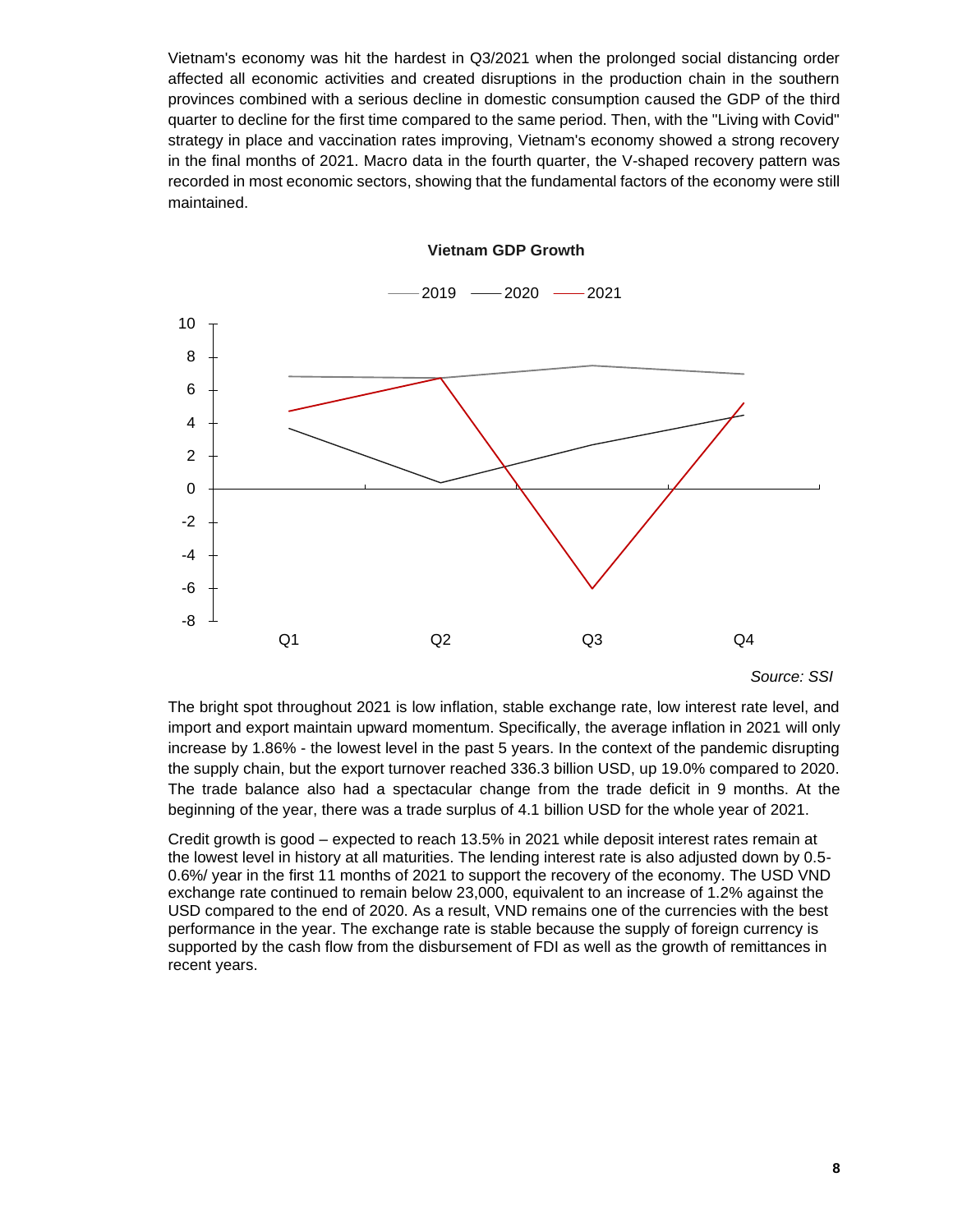#### *Import-Export Value Interest Rate*



In 2022, the Government sets a target of GDP growth in the range of 6%-6.5% and an average CPI increase of about 4%. In the event that the economic stimulus package is effectively disbursed, Vietnam's GDP growth may exceed 7% in 2022 above the low base of the period 2020-2021. The economic growth rate is expected to pick up gradually from the first half of the year and peak in the third quarter of 2022 with growth reaching double digits. Exports and manufacturing continue to be the main drivers of growth, while consumption and other service activities such as tourism are expected to recover when the economy is more fully opened in the near future. in 2022. Public investment is also a factor expected to support growth, when the 2022 public investment disbursement plan (including economic support package) is estimated at 630 trillion VND, up 30% compared to the 2021 plan. Monetary/fiscal policy of Vietnam is out of phase with the general trend in the world and 2022 and 2023 are considered as the year of recovery after Covid. Although still facing inflation risks, a cautious reopening (due to the Omicron variant) can help relieve pressure on the overall price level.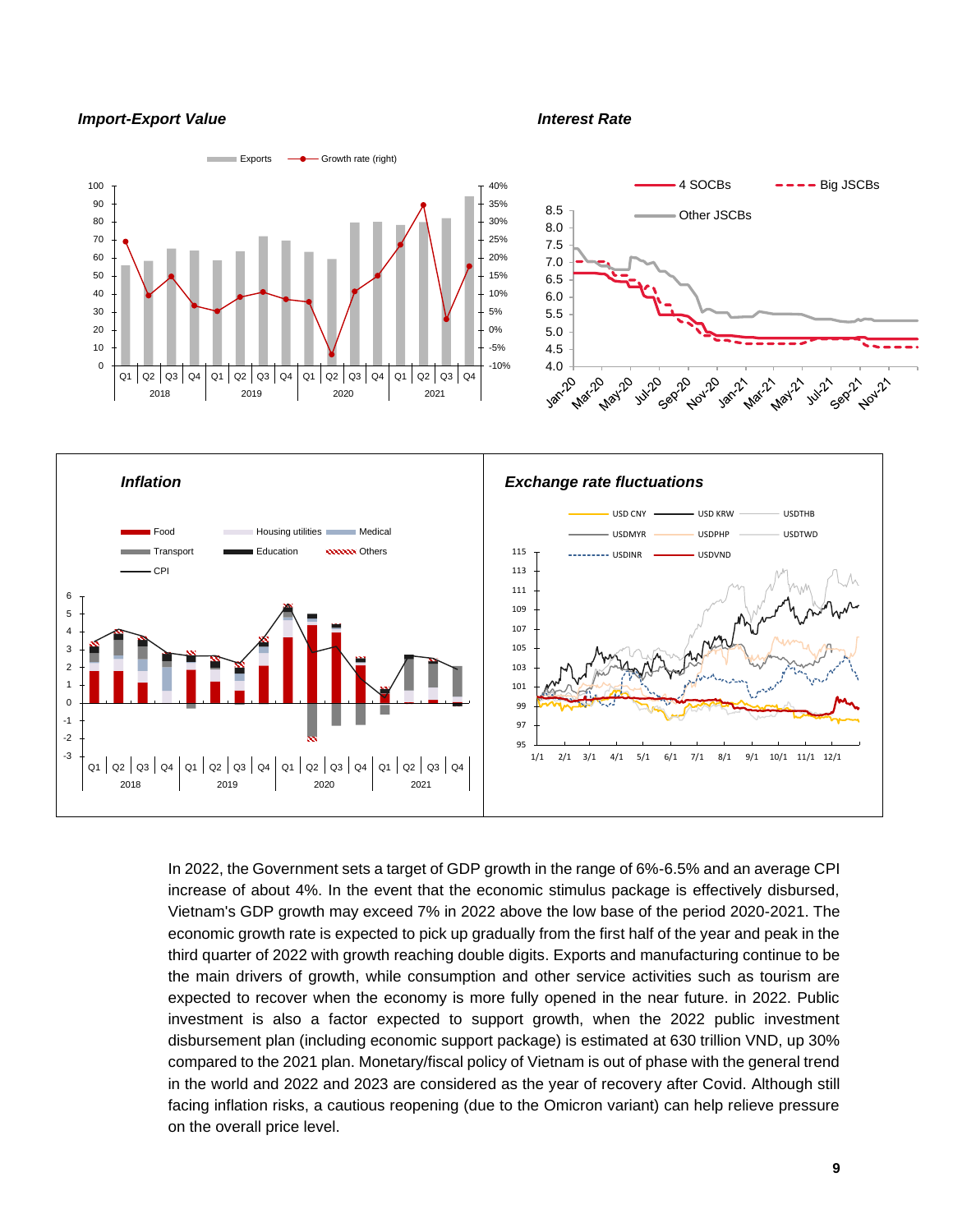Thus, we assess that the Vietnamese stock market in the year 2022-2023 will have more favorable factors than disadvantages. In the medium and long term, demographics, Vietnam's strategic position in the global supply chain, and the market's valuation are the basic factors that make the Vietnamese stock market attractive compared to other countries. markets in the region.

#### **Stock market and exchange-traded funds**

In the context of a stable macro environment, with many prospects for recovery after the pandemic, with low interest rates, the stock market is still considered an attractive investment channel, attracting capital flows from investors. In addition to macro factors, the positive medium and longterm prospects of the Vietnamese stock market are also supported by the following factors:

- Attractive valuation ground compared to other countries in the region ( $P/E \sim 16 17$  times) while leading good ROE profitabilitytnamese stock market.
- Business results of businesses will have a strong recovery compared to the low comparison background in 2020
- Continue to accelerate the equitization process of SOEs in the period of 2021 2025
- Applying the revised securities law, gradually meeting the conditions for market upgrade.

The exchange-traded fund is an investment product that is growing strongly on the world stock market as well as Vietnam's stock market. An exchange-traded fund is an index-based investment fund that simulates the performance of that index. The reference index can be a stock index, a bond index, or an index related to other assets. A stock reference index is usually an index that represents the stock market or an industry or sector. Investing in an exchange-traded fund is the fastest and easiest way to invest in a stock market, or industry.

#### **Benefits of investing in ETF**

As an open-ended fund, ETF owns benefits of an open-ended fund e.g., portfolio diversification, high liquidity, and professional management by a Fund Management Company. Besides, benefits of investing in an ETF include low Fund operating cost and transparency:

- **Low operation costs:** As ETF is a type of passive investment tracking an index, its annual operation cost is often lower than other active investment funds in which fund managers are active in choosing stocks with a specified investment strategy. Low operation cost of the fund results in higher rate of returns to Investors.
- **Investment in a stock basket with reasonable costs:** Instead of investing in multiple securities with higher costs, Investors can indirectly invest in a diversified portfolio of listed companies in the Tracking Index with reasonable costs. Investors can also trade the ETF Certificates on the Stock Exchange (via secondary market) in just one convenient transaction with a small investment capital.
- *Transparency:* The Investment Portfolio and NAV of an ETF shall be published transparently and frequently. Investors know what the ETF is holding before making any investment decisions and would be able to make suitable investment decisions.
- **Professional management:** Instead of self-investing, ETF shall be managed by professional local investment specialists with in-depth local understanding and expertise, experience, and resources to effectively manage assets, especially in volatile market conditions.
- **Liquidity:** Investors can redeem the ETF Certificates directly with the Fund Management Company (primary trading) or also directly sell the ETF Certificates on the Stock Exchange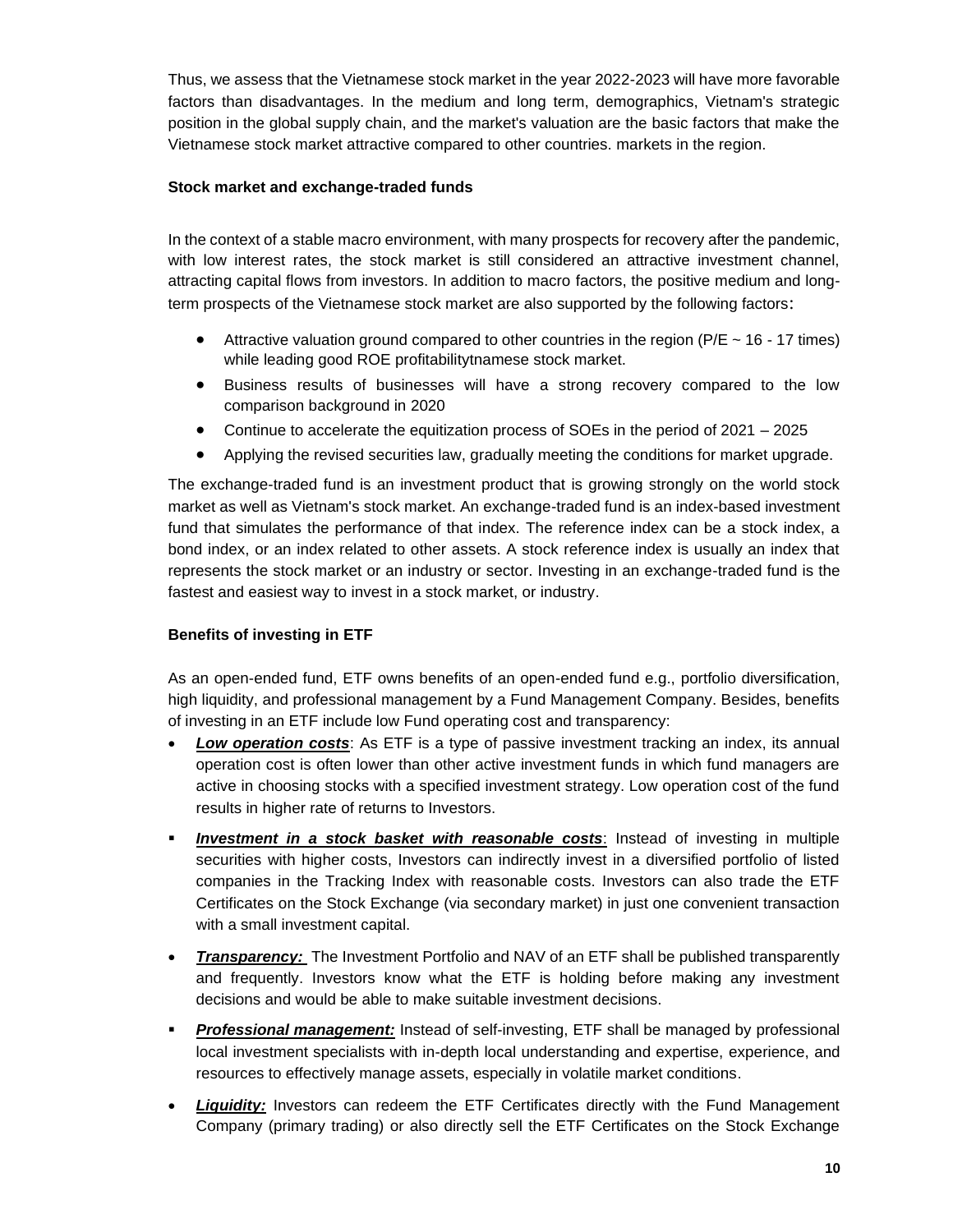(secondary trading) with a price close to the NAV per ETF Certificate (thanks to the arbitrage activities of Authorized Participants).

#### <span id="page-10-0"></span>**IV. INTRODUCTION TO VN30 INDEX**

VN30 index (VN30) is a price index that includes stocks listed on the Ho Chi Minh City Stock Exchange which are eligible to participate in creation basket and index criteria. The VN30 index has a 10% weight limit for individual stocks and 15% for group of related stocks.

#### **1. Methodology for component stock selection of the Index basket**

#### **a. Selection of VNAllShare**

Stock qualified to participate in the VNAllShare index when not belonging to one of the following categories:

- **-** Stock subjected to warning due to violation of information disclosure, being under control, special control, transaction suspension (except trading suspension due to corporate events below 30 trading days) within 3 months to the closing date for review.
- **-** Stocks have listing period on HOSE less than 6 months up to the closing date for review. For newly listed stocks with a market capitalization in the Top 5 at the closing date, the listing time should be less than 3 months.

#### **b. Selection of component stocks in VN30 basket**

Stocks of the 90% cumulative trading value of the VNAllShare basket will be arranged in descending order of market capitalization. In case there are two or more stocks with equal market capitalization, the positions of these stocks are ranked according to the priority order in terms of transaction value. In case the aggregate of stocks has not reached the minimum number of fifty, continue to increase the accumulation rate by 1% until reaching the minimum quantity.

The stocks are selected into VN30 basket according to the priority order as follows:

- Exclude warning stocks within 3 months from the data closing date or from the data closing date to the date when the new basket is officially applied.
- Stocks ranked twenty or above: always selected in the basket of VN30
- Stocks ranked from 21 to 40: stocks which were already included in the portfolio of components of the previous VN30 basket are prioritized, then new stocks until the number of stocks in the basket is equal to 30 stocks.

List of reserve stocks

- Five stocks with the largest market capitalization after the basket of VN30 will be selected in the list of reserve stocks in descending order in terms of market capitalization, used to replace in case of one or more component stocks in the VN30 are removed from the index basket during the period.
- Stocks will be excluded from the list of reserve VN30 basket if in the period it is subject to warning, control, special control, transaction suspension.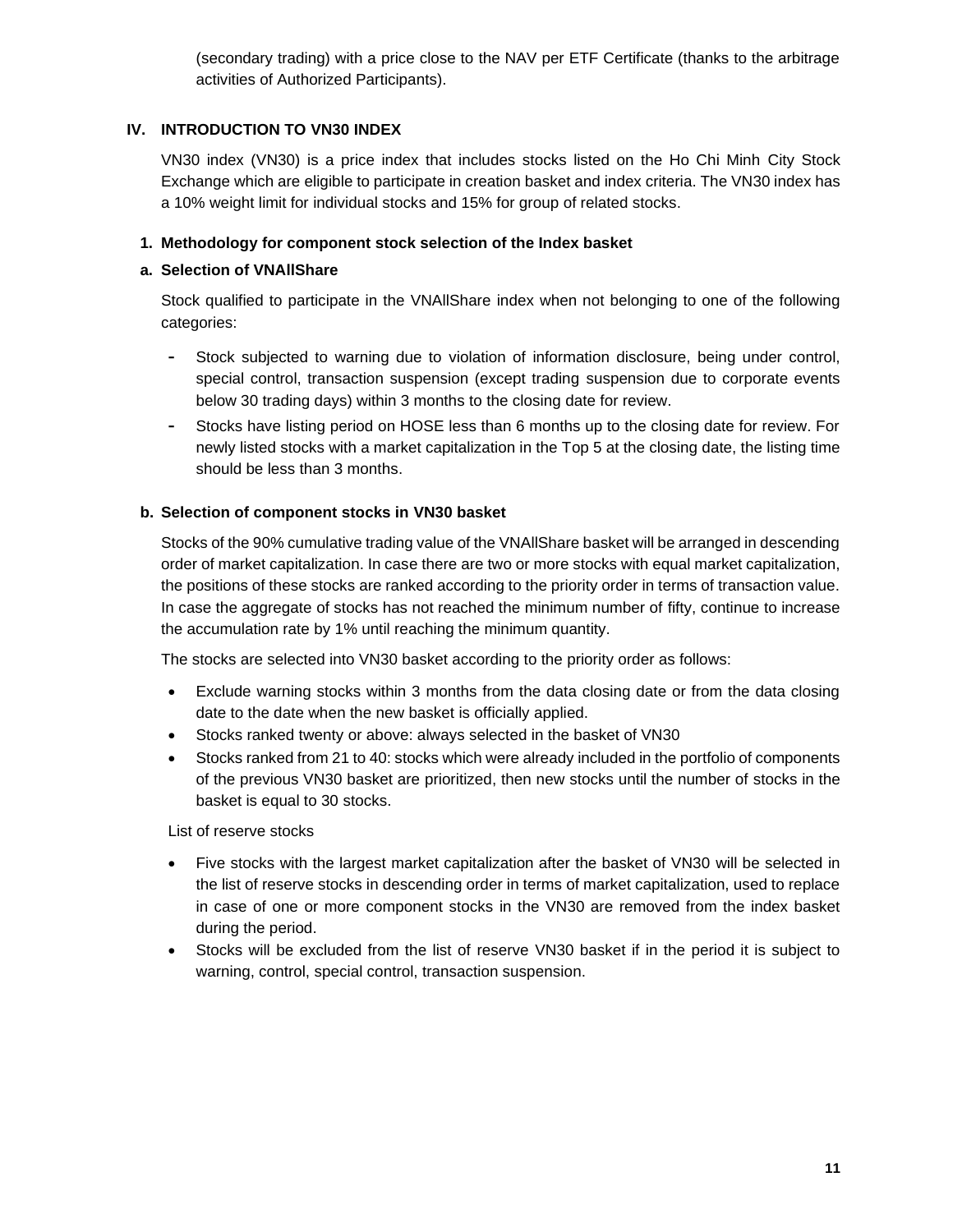#### **2. Calculation method of Index**

VN30 is calculated based on free float adjusted market capitalization ratio. Formula:

$$
Price\ index = \frac{CNN}{Denominator}
$$

In which:

CMV (Current Market Value):

$$
CMV = \sum_{i=1}^{n} (p_i \times s_i \times f_i \times c_i)
$$

 $i = 1, 2, 3... n$ 

n: number of stocks in the basket

pi: closing price of stock i in the basket at calculation time

si: trading volume of stock i in the basket at calculation time

fi: rounded free-float of stock i in the basket at calculation time (referred to rounding rule in Part 3.2.5 of HOSE-Index Construction and Management Principles)

ci: Capitalization threshold of stock i in the basket at calculation time (referred to Capitalization threshold in Part 6 of HOSE-Index Construction and Management Principles)

Denominator: On base date, denominator is equal to market value at closing divided by par value of index. In case of increasing/decreasing CMV not due to market fluctuation, Denominator is adjusted to ensure Index continuity.

Referred in details Part 5 HOSE-Index Construction and Management Principles.

#### **3. Calculating Return Index**

Formula to calculate the index:

$$
TRI_t = TRI_{t\text{-}1} \times (1 + PriceReturn_t + DividendYield_t)
$$

In which:

 $*$  TRI<sub>t</sub> = total income index at day t

 $*$  TRI<sub>t-1</sub> = total income index at day t-1

\* Price Return: price index growth on day t vs day t-1

\* Price Return 
$$
t_t = \frac{IA_t - IA_{t-1}}{IA_{t-1}}
$$

$$
- I A_t = index A at day t
$$

$$
- I A_{t-1} = index A at day t-1
$$

 $*$  Dividend Yield<sub>t</sub> =  $\frac{\text{IndexDividend}_{t}}{1000}$ <u>IA<sub>t-1</sub></u> : Dividend Yield

> Index Dividend is calculated on the total cash dividend of the stocks included in basket of price index A at day t

**Index Dividend**<sub>t</sub> =  $\frac{\sum_{i=1}^{n} \text{DPS}_{i} \times \text{s}_{i} \times \text{f}_{i} \times \text{C}_{i}}{\text{Division Factor}}$  $\frac{10FS_1 \times S_1 \times T_1 \times C_1}{100} \times 100$ 

In which:

-

 $DPS_i = Cash$  dividends per stock of stock i belongs to the index on day t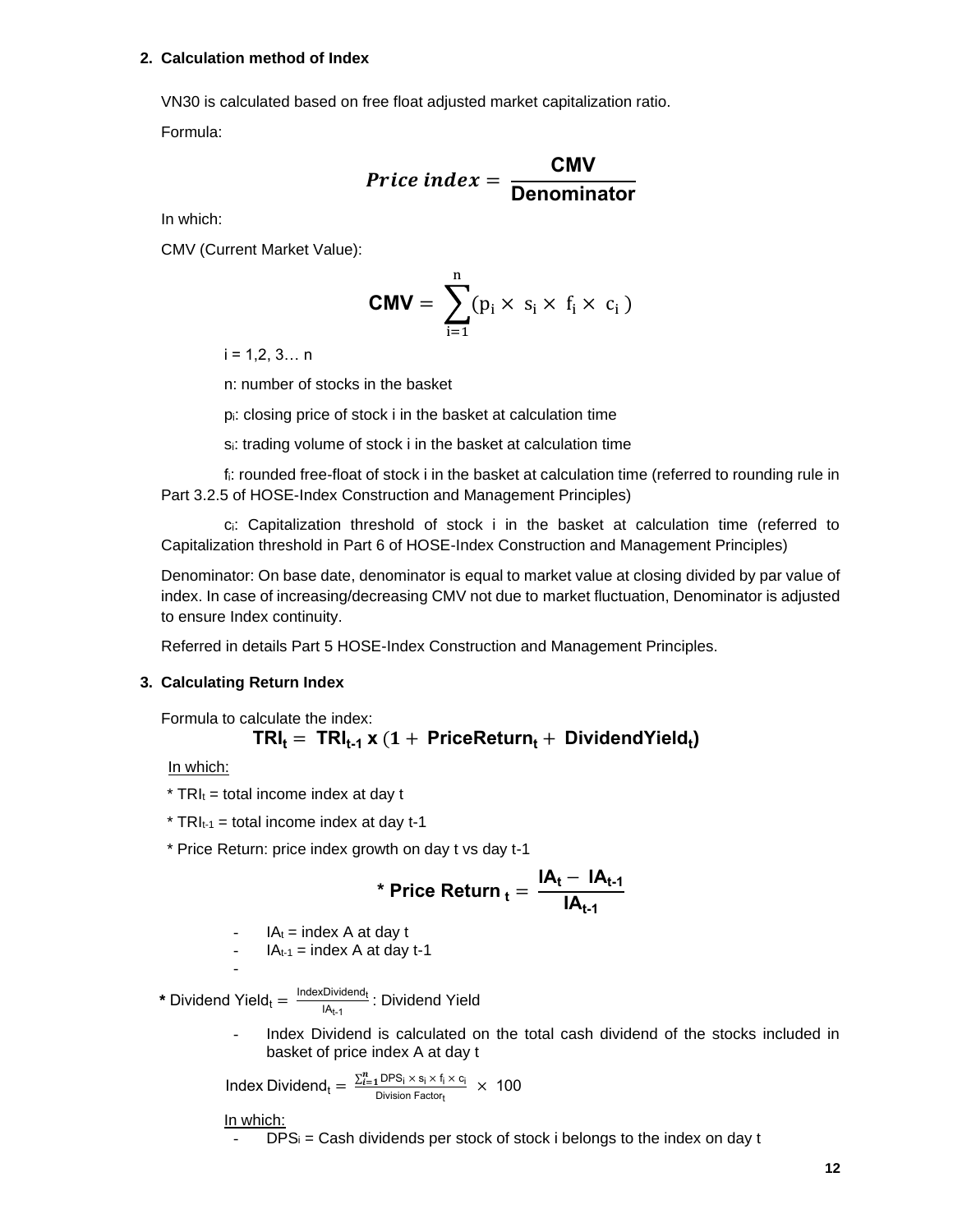- $s_i$  = at day t-1 outstanding volume calculates the index of stock i at day t-1
- $f_i$  = rounded float free ratio of stock i at day t
- $c_i$  = weight of stock i at day t
- Division factor  $t = Division$  Factor of price index A at day t

The total return index is calculated based on the original index which is the VN30 price index.

The method of calculating the total return index is referenced in detail in Section 6 of the Rules of construction and management of HOSE-Index.

#### <span id="page-12-1"></span><span id="page-12-0"></span>**V. INFORMATION OF SSIAM VN30 ETF**

#### **1. GENERAL INFORMATION OF THE FUND**

#### <span id="page-12-2"></span>**1.1. Name and address of the Fund**

|                          | Name of Fund:                     | <b>SSIAM VN30 ETF</b>                                                      |
|--------------------------|-----------------------------------|----------------------------------------------------------------------------|
| $\blacksquare$           | Abbreviated name:                 | SSIAM VN30                                                                 |
| $\blacksquare$           | Fund type:                        | Exchange-traded fund                                                       |
| $\blacksquare$           | Par value of Fund<br>Certificate: | VND10,000 (VND ten thousand)                                               |
| $\blacksquare$           | Contact address:                  | SSI Asset Management Co., Ltd.                                             |
|                          |                                   | 5 <sup>th</sup> floor, 1C Ngo Quyen Building, Hoan Kiem District,<br>Hanoi |
| $\overline{\phantom{a}}$ | Phone:                            | 024 3936 6321<br>Fax: 024 3936 6337                                        |
|                          | Website:                          | https://www.ssi.com.vn/en/ssiam/products-and-<br>services-ssiam            |

#### <span id="page-12-3"></span>**1.2. IPO license and size of the Fund**

SSIAM VN30 ETF's initial public offering was authorized by the State Securities Commission under the IPO License No. /GCN-UBCK dated 22 July 2020.

The Fund was granted to list fund certificates under the Decision No. 444/QD-SGDHCM by the Ho Chi Minh City Stock Exchange on 10 August 2020.

In the Fund's IPO, mobilized capital was VND 56,000,000,000 (fifty-six billion) Vietnam dong equivalent to 56 (fifty-six) Creation Units. The par value of each Fund Certificate is VND10,000 (ten thousand).

#### <span id="page-12-4"></span>**1.3. Fund's type and operation term**

SSIAM VN30 ETF is an exchange-traded fund, an open-ended fund which is formed and operates according to Vietnamese Law. Throughout its duration, it is obliged to issue and repurchase Creation Unit(s) at the demand of Authorized Participants and Investors. The ETF is listed and traded on HSX.

The operation term of the Fund is indefinite.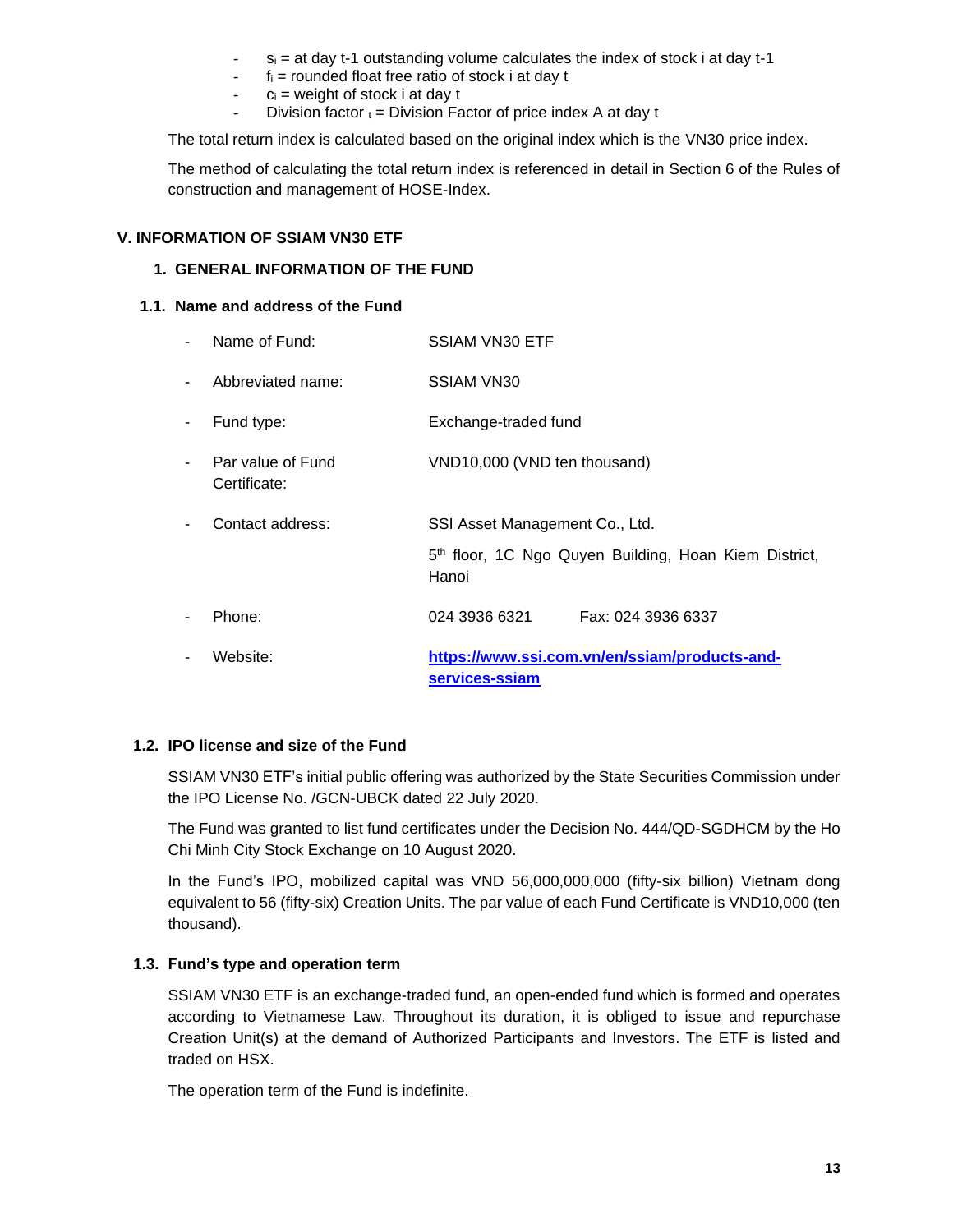#### <span id="page-13-0"></span>**1.4. Board of Representatives**

#### **Ms. To Minh Huong – Chairman, Independent Member**

- Ms. Huong is General Director of Doctor for you Technology Joint Stock Company.
- Before participating in Doctor for you Technology Joint Stock Company, Ms. Huong had many years of experience in securities investment analysis and asset management. Ms. Huong was General Director and member of the Board of Directors of Morgan Stanley Huong Viet Securities Joint Stock Company since 2007. Before working at Morgan Stanley Huong Viet Securities Joint Stock Company, Ms. Huong is a Partner and an Investment Officer (CIO) at Vietnam Partners LLC, in charge of investment issues and portfolio management from 2005 to 2007. From 2002 to 2004, Ms. Huong was the team leader of West Bank Basel 2 Project in Australia and before that, she was a Credit Analyst for large institutional clients, in charge of customer relations with other a major organization of Citibank N.A Hanoi.
- Ms. Huong has a Bachelor in Banking and Finance from South Australia University, Australia and master in Banking and Economics from University of Massey, New Zealand. At the same time, Ms. Huong also holds Fund Management certification issued by the States Securities Commission (SSC).
- Ms. Huong is currently an Independent Member on the Board of Representatives of ETF SSIAM VNFIN LEAD (an exchange-traded fund managed by SSI Asset Management).

#### **Mr. Bui Ngoc Binh – Independent Member**

- Mr. Binh has expertise and many years of experience in areas such as: audit, accounting, analysis/financial analysis, tax consultancy, valuation, valuation consultancy for IPO, M&A consultancy. Joined VACO since 1998, he is currently the Deputy CEO of VACO Auditing Company Limited, directly organized and led technical management, quality assurance/consultancy and conducted valuation for thousands of customers that are domestic institutions, institutions that have foreign direct investment, listed companies, securities companies, international projects that were highly valued. Prior to VACO, he was the Deputy CEO in charge of audit of VIA National Audit Company Limited.
- Mr. Binh has a Bachelor in Banking from National Economics University, Hanoi and a Master in Accounting, Financial Analysis from Latrobe University, Australia. He also obtained CPA from Ministry of Finance.
- Mr. Binh is currently an Independent Member of SSI Bond Fund, Chairman, and Independent Member of ETF SSIAM VNFIN LEAD, open-ended funds and exchangetraded funds that are managed by SSI Asset Management.

#### **Ms. Nguyen Thi Hong Hai – Member**

- Ms. Hai has more than 20 years of experience in legal consultancy, especially in terms of financial and banking regulations. Ms. Hai is currently the Head of Legal and Compliance at SSI Asset Management (SSIAM), head of Securities Trading Law Association. Prior to SSIAM in 2012, she held positions such as Head of Legal of Tien Phong Commercial Bank Joint Stock Company, Legal Assistant for the Board of Directors at FPT JSC, Chief Lawyer of the Vietnam Land Group of Companies and a Legal Specialist at the Civil Economic Law Department at the Ministry of Justice.
- Ms. Hai holds a Bachelor in Law, with major in Economic Law at Hanoi Law University and a Master in Comparative Law from Nagoya University, Japan and is currently a member of the Hanoi Lawyer Association and the Head of Legal and Compliance at SSI Asset Management (SSIAM).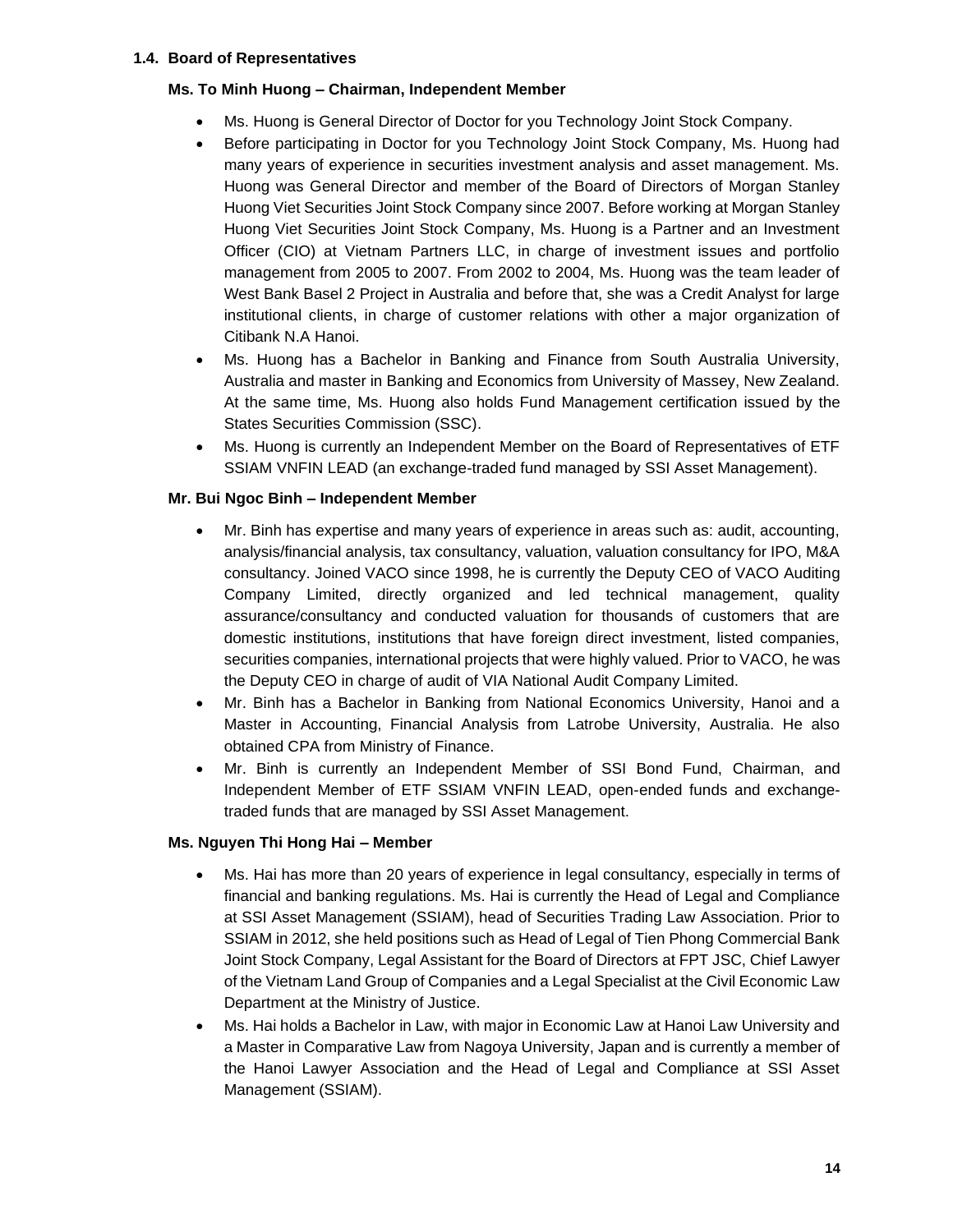#### <span id="page-14-0"></span>**1.5. Fund Managers**

#### **Mr. Bui Van Tot - Portfolio Manager**

- Mr. Tot has experience in the field of analysis and investment. Previously, he was the Head of Finance Department of AIESEC Vietnam and an analyst at FPT Securities Company.
- He holds a bachelor's degree in international business from Foreign Trade University, Ho Chi Minh City and is a CFA Charterholder certificate from the American CFA Institute.

#### **Mr. Nguyen Trong Hung- Investment Officer**

- Mr. Hung joined SSIAM in 2013 as a Business Development Officer, then an Investment Specialist, making investments in SSIAM's trust portfolios and funds. He has many years of experience in the financial sector including more than 7 years of experience as Head of Brokerage department at SSI Securities Joint Stock Company and Head of Trading Representative for SSI Securities Joint Stock Company at Hanoi and Ho Chi Minh Stock Exchanges.
- Mr. Hung holds a bachelor's degree in economics, and a master's degree in business administration from the National Economics University.

#### <span id="page-14-1"></span>**2. FUND CHARTER**

Fund Charter is summarized in Annex 3 of the Prospectus. Investors need to notice that the content of Annex 3 is only the summary of the Fund Charter. For complete information, Investors should consult the full version of Fund Charter of SSIAM VN30 ETF. In case there is any discrepancies between the Prospectus and the Fund Charter, the Fund Charter shall prevail. If Investors are in doubt of their investments, Investors should seek for more information or consult experts' recommendations to more appropriate investment decisions.

#### <span id="page-14-2"></span>**3. INVESTMENT OBJECTIVES AND INVESTMENT STRATEGY OF THE FUND**

#### <span id="page-14-3"></span>**3.1. Investment objective**

The investment objective of SSIAM VN30 ETF is to replicate as closely as performance of VN30 Index (VN30). The VN30 is calculated based on the price index method, representing the price movement of stocks of listed companies meeting the eligibility to participate in creation basket and satisfying index criteria.

#### <span id="page-14-4"></span>**3.2. Investment strategy**

The Fund adopts a passive investment strategy with the goal of replicating VN30- performance in all periods. The Fund does neither actively seek higher return than the Tracking Index, nor does it use defensive measures when the stock market declines.

With passive investment strategy, the Fund can maintain a lower turnover ratio than other funds with active investment strategies, thereby reducing operational costs of the Fund.

#### <span id="page-14-5"></span>**3.3. ETF Portfolio**

a) The ETF's Portfolio must conform to the portfolio of the Tracking Index in terms of structure and weight of assets, including at least 50% of the Component Securities that form the Tracking Index (securities portfolio of Tracking Index) and the value of the basket of Component Securities are not less than 95% of the value of the corresponding securities portfolio of the Tracking Index. The Portfolio has a tracking error from the Tracking Index that does not exceed the maximum tracking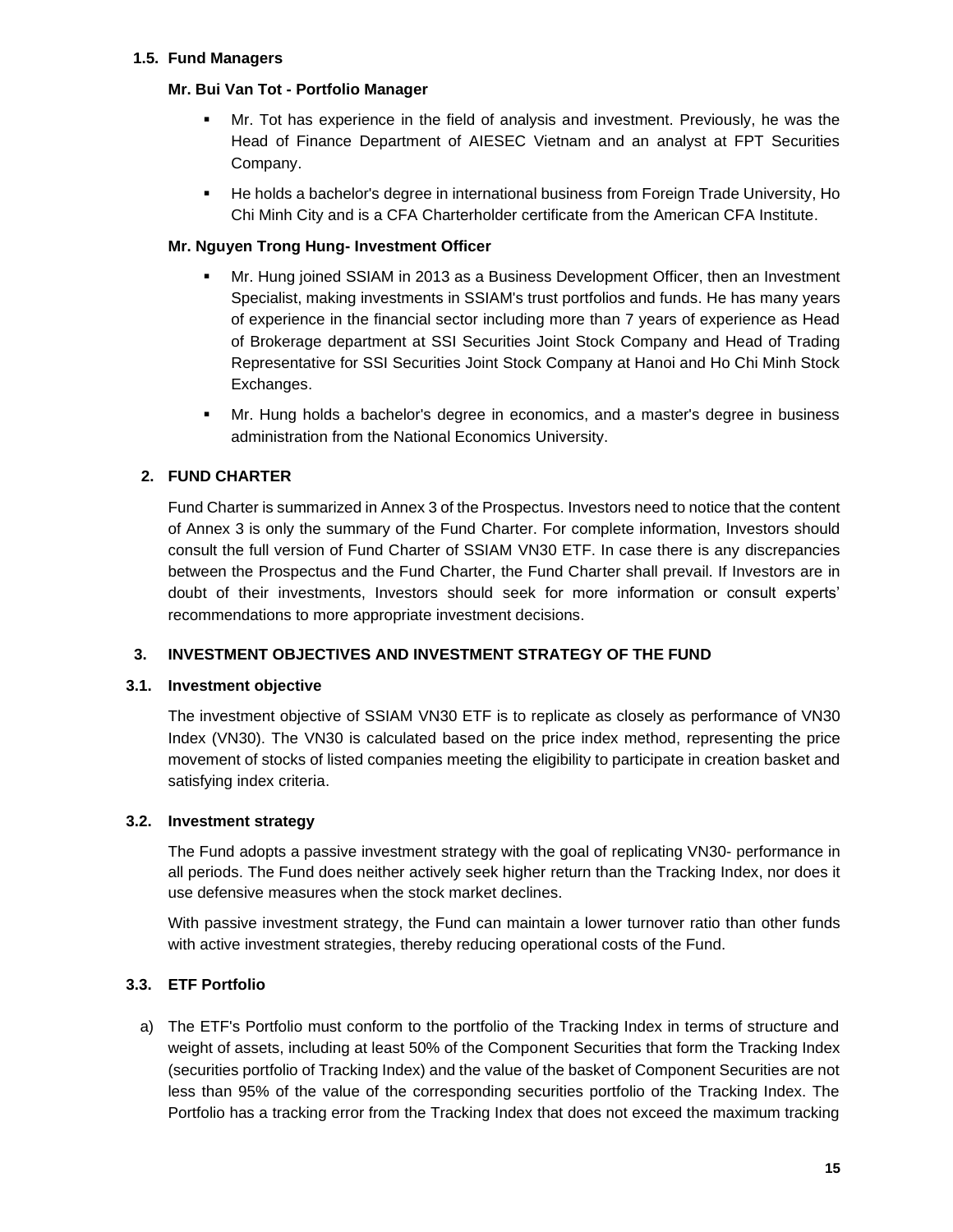error in accordance with the Fund Charter, the regulations of the Stock Exchange and the regulations of the law.

- b) The ETF Portfolio includes securities in the basket of Component Securities or other securities that have a good correlation with the securities in the basket and the following financial assets in Vietnam:
	- (i) Deposits at commercial banks under the provisions of banking laws;
	- (ii) Money market instruments including valuable papers, transferrable instruments under the provisions of the banking sector. The Fund Management Company is only allowed to deposit and invest in money market instruments at the credit institutions that have been approved by the Board of Fund Representatives;
	- (iii) Government bonds, bonds guaranteed by the Government, municipal bonds; State Treasury bills;
	- (iv) Listed stocks, stocks registered for trading, listed bonds of issuing organizations operating under the laws of Vietnam;
	- (v) Derivative securities listed and traded on the Stock Exchange of Vietnam. Investing in the derivative securities is only for the purpose of hedging or minimizing the Fund's tracking error;
	- (vi) Other assets derived from the ownership of securities in the portfolio of SSIAM VN30 ETF.

#### <span id="page-15-0"></span>**3.4. Stock selection principles of the Fund**

To replicate the Tracking Index, the Fund invests in securities in the basket of Component Securities or other securities that have a good correlation with the securities in the basket, ensuring that the tracking error from the Fund's Tracking Index does not excess maximum tracking error as prescribed by regulation. At periodic or extraordinary review, the Fund will rebalance the investment portfolio accordingly to the change of the Tracking Index.

#### <span id="page-15-1"></span>**3.5. Strategy to minimize the Fund's tracking error**

On the basis of periodic and extraordinary reviews of the Tracking Index, the Fund shall rebalance its Investment Portfolio appropriately to closely follow the investment performance of the VN30 Tracking Index & ensure the deviation from the Tracking Index in accordance with relevant laws. The review may include a number of activities such as increasing or decreasing proportion of stocks, removing, or adding new stocks into the Fund's portfolio.

#### <span id="page-15-2"></span>**4. INVESTMENT RESTRICTIONS**

4.1 The Fund's asset allocation must ensure:

- a) Not invest more than ten percent (10%) of the total assets value of the Fund in securities issued by a same organization, except for debt instruments of the Government;
- b) Not invest more than twenty percent (20%) of the total assets value of the Fund in issuing securities and assets (if any) which are specified in item (i), point b, clause 3, Article 3. 9 Fund Charter of a same organization, except for debt instruments of the Government;
- c) Except for the case of component securities in the list of tracking index, not invest more than thirty percent (30%) of the total assets value of the Fund in the specified assets in n item (i), (iii), (iv) point b, clause 3, Article 9 of the Fund Charter, issued by group companies that have an ownership relationship with the following cases: parent company, subsidiary company; companies owning more than thirty five percent (35%) of each other's shares and contributed capital; group of subsidiaries having the same parent company;
- d) Not invest in certificates of its own Fund;
- e) Only invest in public fund certificates, stocks of other securities investment companies managed by other fund management companies and ensure the following restrictions: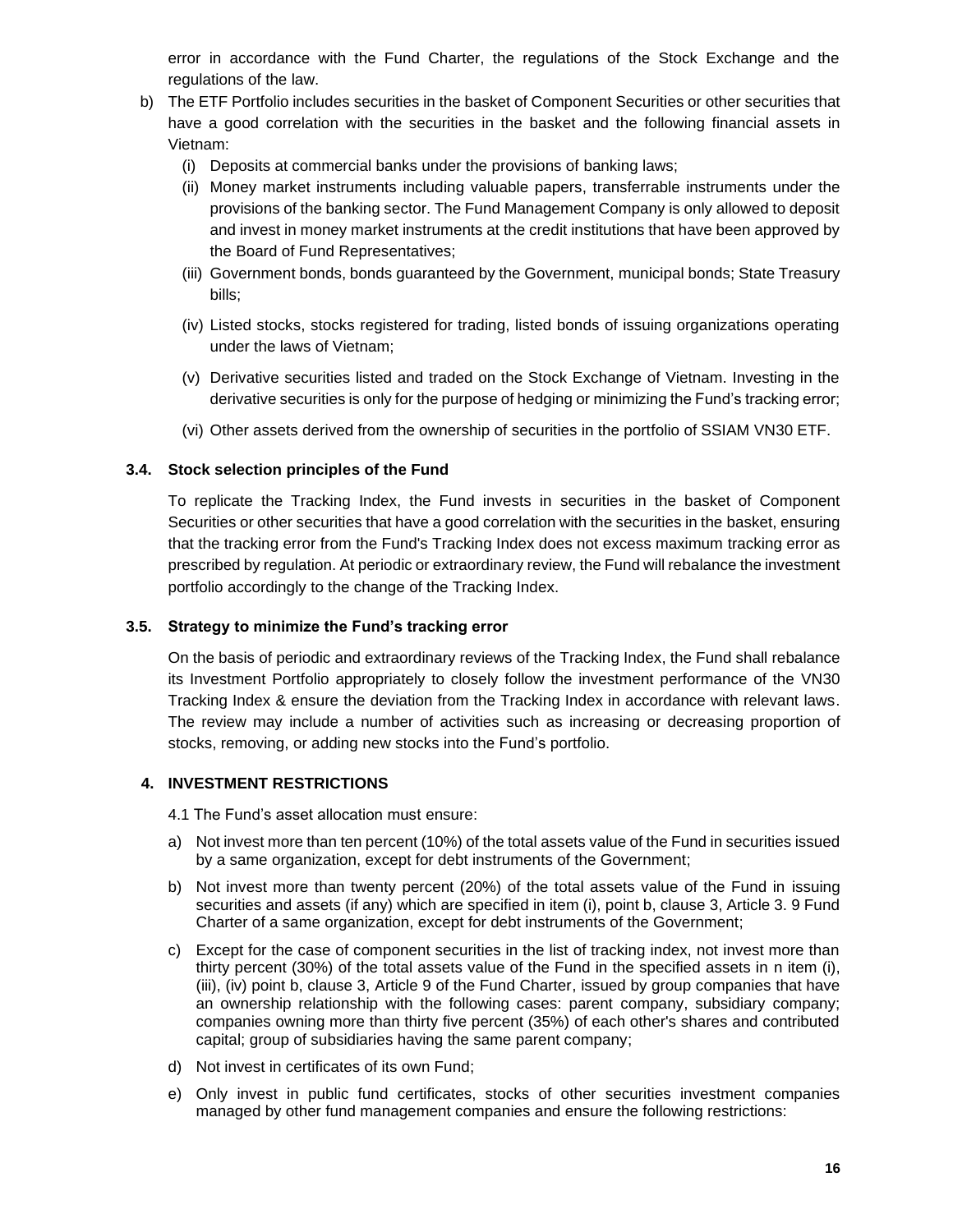- i. Not invest in more than 10% of total outstanding fund certificates of a public fund, outstanding shares of a public securities investment company;
- ii. Not invest more than 20% of the total asset value of the Fund in fund certificates of a public fund or outstanding shares of a public securities investment company;
- iii. Not invest more than 30% of the total asset value of the fund in public fund certificates, shares of public securities investment companies;
- f) Not invest in real estate, unlisted stocks, stocks unregistered for trading of a public company, contribution shares of a limited liability company, or private issue of bonds; except when they are fund assets which are beneficial from the rights of owners;
- g) Not invest in securities issued by the Fund Management Company, Related Person of the Fund Management Company, Authorized Participant except when they are Component Securities of the Tracking Index;
- h) At any time, the total committed value of derivative securities contracts and the outstanding balance of the Fund's payable amounts shall not exceed the Net Asset Value of the Fund
- 4.2 The Fund Management Company is not permitted to borrow money in order to finance the ETF's operation, except short-term loan to cover the necessary expenses of the Fund. The total value of the Fund's short-term loans cannot exceed five percent (5%) of the Fund's NAV at any time and the maximum loan term is thirty (30) days. The Fund Management Company must not use the Fund's assets to perform margin trading (borrowing to buy securities) for the Fund or for any other individual or organization; must not use the Fund's assets to conduct short selling transactions or securities lending.
- 4.3 The investment allocation of the ETF may only exceed the investment restrictions specified at Points a, b, c, e, Section 4.1 and shall only be due to the following reasons:
- a) The fluctuation of the market price of stocks in the Fund's Investment Portfolio;
- b) The Fund performs lawful payments, including the execution of trading orders of investors; perform the activities of swapping the Structured Securities Portfolio in accordance with the provisions of Article 16 of the Fund Charter
- c) Activities of division, separation, consolidation, and merger of issuing organizations;
- d) The Fund is in the period of dissolution;
- e) Change of the Component Securities of the Tracking Index;
- f) The Fund's duration of operation from the granting date of Fund establishment license does not exceed three (03) months.
- 4.4 Within 03 (three) months from the date that discrepancy arises due to causes specified in Points a, b, c, e in section 4.3 above, the Fund Management Company is obliged to notify the State Security Commission of Vietnam and adjusted the investment portfolio structure to conform to the provisions of section 4.1 above.
- 4.5 If discrepancy arises because the Fund Management Company does not comply with investment restrictions as stipulated by law or the Fund Charter, the company must adjust the Investment Portfolio within fifteen (15) days, from the date that the discrepancy arises. The Fund Management Company must pay damages to the Fund (if any) and pay all expenses incurred in relation to the adjustment of the Investment Portfolio. If profit arises, the company must immediately record all profits to the Fund.
- 4.6 Within twenty-four (24) hours, from the date completing the Investment Portfolio's adjustment, the Fund Management Company must disclose information in accordance with regulations. At the same time, within five (05) days, from the date of discovery of the deviation, The Fund Management Company must compensate for damage to the Fund (if any) and bear all costs incurred in connection with the adjustment of the Investment Portfolio. If profits are generated, all profits must be immediately recorded to the Fund.
- 4.7 The Fund invest overseas indirect investment in accordance with the investment law after the State Securities Commission's approval of indirect investment abroad and ensure the following principles: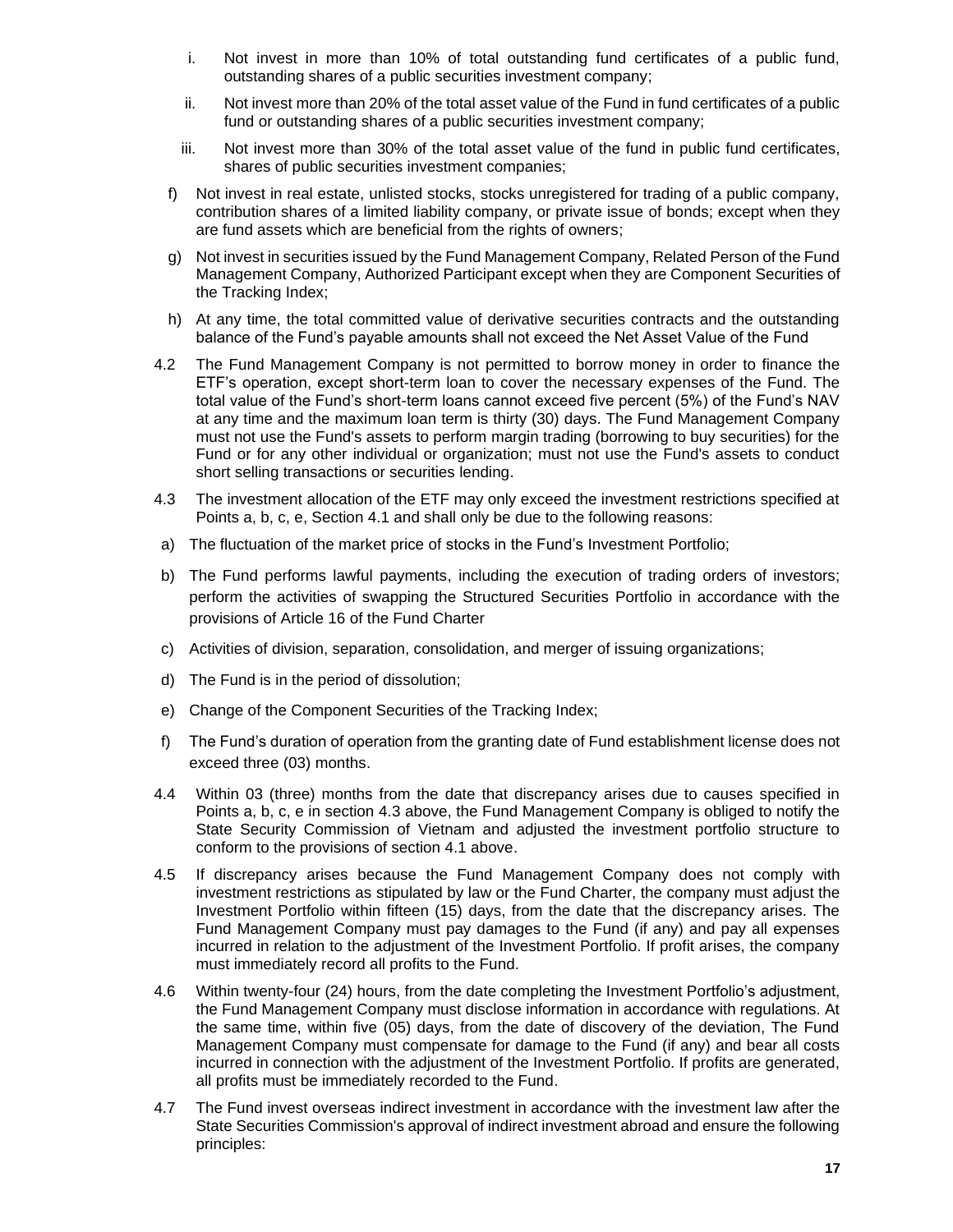- a) The Fund has been granted a limit for direct investment abroad by the State Bank of Vietnam;
- b) The Fund may only invest overseas indirect investment in assets specified in the Fund Charter and in accordance with regulations of the State Bank of Vietnam;
- c) The Fund must not invest more than 20% of the Fund's net asset value abroad and must not exceed the registered investment limit certified by the State Bank of Vietnam;
- d) Overseas indirect investment structure, overseas indirect investment limit, and adjustment of the Fund's overseas indirect investment limit must comply with regulations on investment structure and investment limits, adjust the investment limit according to the provisions of this Article.

#### <span id="page-17-0"></span>**VI. INFORMATION ABOUT FUND MANAGEMENT COMPANY**

#### <span id="page-17-1"></span>**1. Overview of the Fund Management Company**

| Company name            | SSI Asset Management Co., Ltd.                                                                      |
|-------------------------|-----------------------------------------------------------------------------------------------------|
| Abbreviated name        | <b>SSIAM</b>                                                                                        |
| <b>Business License</b> | Business License No. 19/UBCK-GP issued by the SSC<br>dated 03 August 2007 and the Adjusted Licenses |
| Head office             | 5th Floor, 1C Ngo Quyen, Ly Thai To Ward, Hoan Kiem<br>District, Hanoi                              |
| Phone                   | $024 - 39366321$                                                                                    |
| Fax                     | $024 - 39366337$                                                                                    |
| Charter capital         | Seventy-five billion dong (VND 75,000,000,000)                                                      |

SSI Asset Management Co., Ltd. was established in 2007 and is a 100% subsidiary of SSI Securities Corporation (SSI). SSIAM provides investment management services and offer investment products across all major asset classes to a diverse set of institutional and individual clients.

#### **Overview of SSI Securities Corporation.**

SSI Securities Corporation (SSI), previously named Saigon Securities Inc, was established at the end of 1999. It was one of the first three securities companies in Vietnam as well as the first and only private securities companies in Vietnam at the time. SSI's initial capital was VND 6 billion and it provided only three core business services including investment advisory, brokerage, and custody service. SSI now provides a full range of services of a securities company. SSI's charter capital exceeded VND 6,000 billion, total assets reached VND 50,359 billion as of 31 December 2021, placing SSI as the current largest securities company by market capitalization. SSI is also one of securities companies that manage the largest number of client accounts and managing the largest clients' asset.

SSI's core business units:

- Securities Services
- **■** Investment Banking
- Treasury
- Asset Management

As a financial intermediary, SSI not only effectively operates its shareholder's capital, SSI also manages domestic and international investor's capital safely and effectively.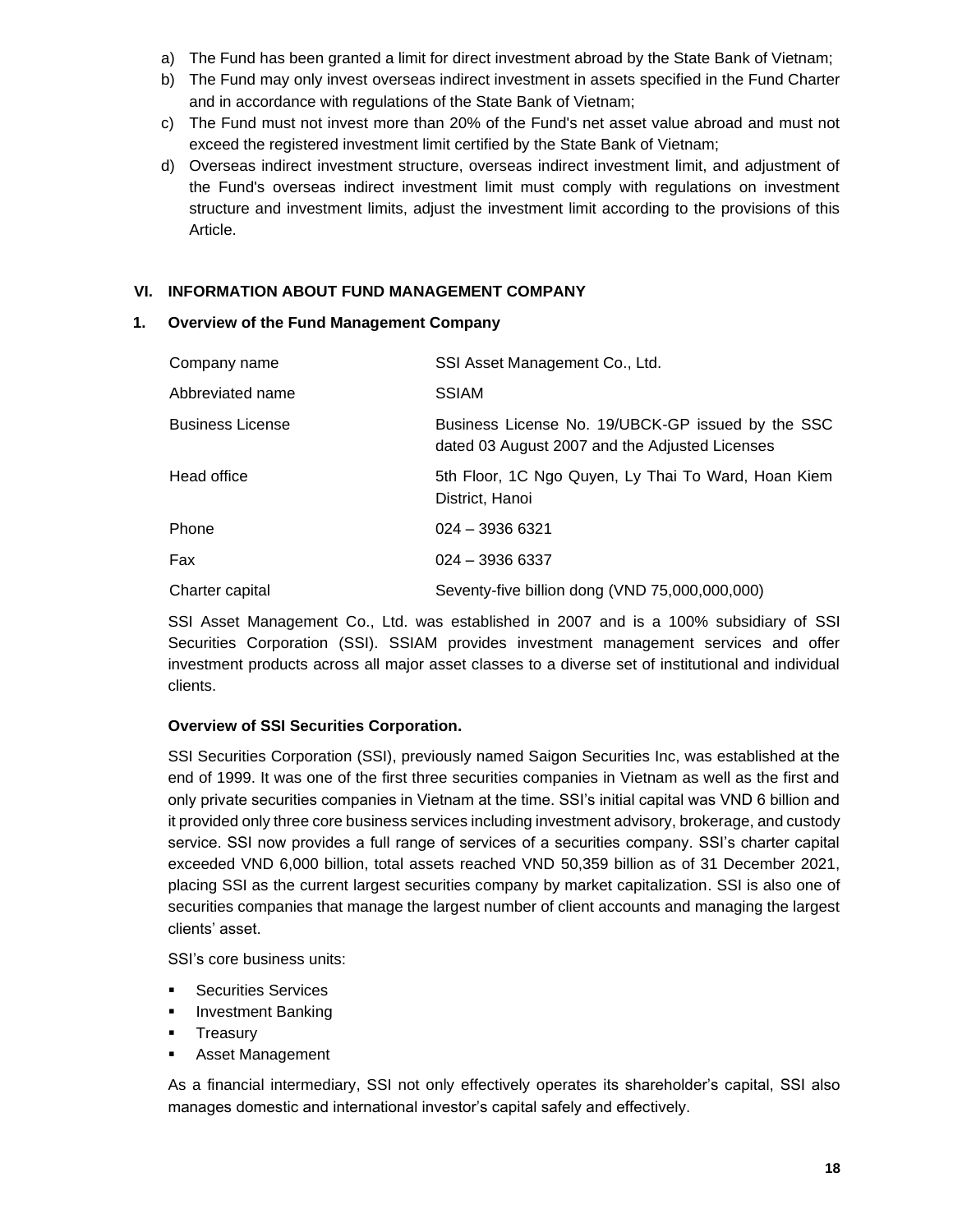#### <span id="page-18-0"></span>**2. Business activities of SSIAM**

Established in 2007, SSIAM is a 100% subsidiary of SSI Securities Corporation (SSI). SSIAM's vision is to be Vietnam's leading asset management company, providing excellent returns to clients and to be the most reliable destination for international and regional Investors. To achieve this vision, over the last years, SSIAM has focused on building the highest international standards of professionalism and corporate governance. The firm applies a rigorous investment process, strictly follows regulations and commitment to clients, and uses international standard of risk management.

SSIAM has built a team of experienced and knowledgeable staff, who are active and wholehearted, working upon cooperation and sharing. SSIAM values long-term relationship with clients and transparency in management of client's assets.

| Unit: VND billion | 2017  | 2018 | 2019 | 2020 | 2021  |
|-------------------|-------|------|------|------|-------|
| Total revenue     | 151.7 | 90.8 | 99.6 | 54.4 | 145.2 |
| Profit before tax | 104.9 | 44.6 | 56.4 | 12.8 | 71.3  |
| Charter capital   | 30    | 30   | 30   | 30   | 75    |

#### **SSIAM's operating result over the last 5 years as below:**

With continuous effort to improve investment efficiency and service quality, SSIAM is the only Fund Management Company in Vietnam continuously receiving many awards from international prestigious financial institutions:

- *"Best Fund House" in Vietnam in 2012, 2013, 2016 "CEO of the year" for Ms. Le Thi Le Hang in 2012, 2013, 2014, 2015, 2016, 2020 "Fund Launch of the year" for SSIAM VNFIN LEAD ETF in 2020 by Asia Asset Management.*
- *"Best Overall Asset & Fund Manager" in 2020, 2021 "Best Fund Management Company in Vietnam for Insurance, ILP Mandates & Private Retirement Schemes" in 2020, 2021 "Best Fund Management Company (Balanced Fund)" in 2021 by Alpha Southeast Asia.*
- *"Asset Management Company of the year" in 2012, 2014, 2015, 2016, 2017, 2018, 2021 "Best ETF Provider" in 2021 by The Asset.* "The best ETF provider in Vietnam" in 2021 by The Asset.
- *"Best Onshore Fund House in Vietnam" in 2010 "Asset Management Company of the Year" in 2015, 2016, 2017, 2018 by Asian Investor.*

#### **Funds and investment portfolios under SSIAM's management**

#### **DAIWA-SSIAM Vietnam Growth Fund II**

The fund was established in July 2015, with current size nearly USD 39.4 million, investing in private equities in Vietnam.

#### ▪ **DAIWA-SSIAM Vietnam Growth Fund III**

The Fund was established in October 2020, with expected size of 100 billion VND, investing in private equities in Vietnam or listed company operating in consumer including but not limit to food, beverage, retail, logistics, industrial manufacturing, medical; the expected sectors continue to benefit by the structure of young population structure, the speed of urbanization,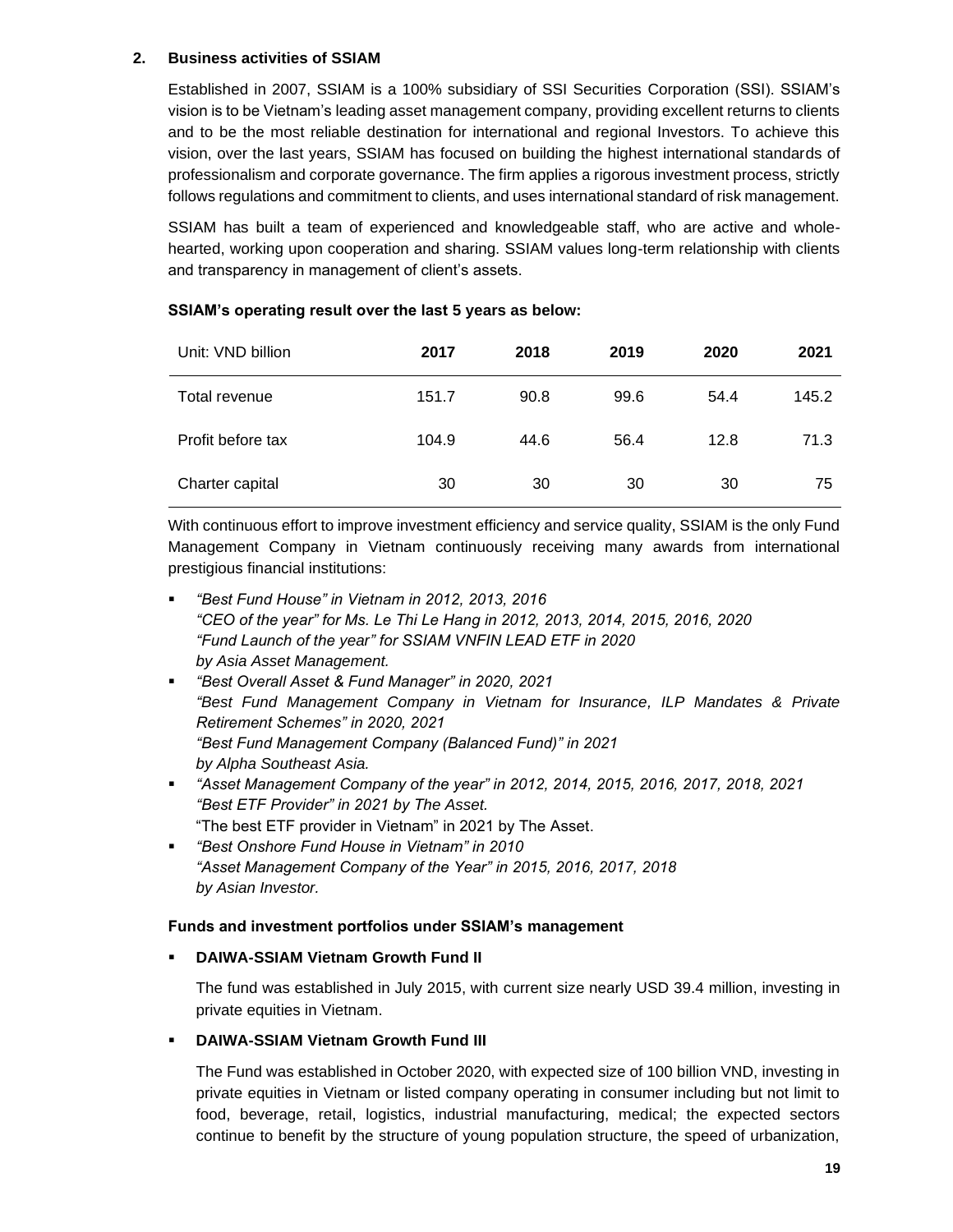growing middle class and Vietnam's deep integration in global trade. In addition, the Fund may also consider further opportunities for equitization or potential divestment off state owned enterprises.

#### ▪ **Vietnam Growth Investment Fund – VGIF**

The fund was established in October 2020 with the tentative size of USD 100 - 150 million. The VGIF's objectives focus on 3 main points, including (i) Companies that have competitive advantages and the potential to grow rapidly in the coming years; (ii) Companies with listing potential or privatize state-owned companies with attractive valuation; (iii) Listed via PIPEs (Private Investment in Public Equity), or spin-offs of listed group subsidiaries.

#### **SSI Investment Member Fund (SSIIMF)**

The fund was established in July 2010, investing in securities and other assets. The initial mobilized capital of the fund is VND360 billion. In May 2012, fund size increased to VND 390 billion.

In July 2018, the fund size decreased to VND 343 billion.

#### ▪ **SSIAM Digitalization Deck VN (VDF)**

VDF invests in growing business and expanding at the mature stage of the business, with recorded business performance and leading position in the niche market. The Fund focuses on industries related to Consumption, Fisheries - Agriculture and only invests in the Vietnamese market.

#### ▪ **SSI Sustainable Competitive Advantage Fund (SSI-SCA)**

SSI-SCA is an open-ended fund with investment objectives of pursuing long-term capital appreciation and regular return through investment in companies with sustainable competitive advantages and fixed income assets. The fund started operating from 26 September 2014 and has chartered capital of VND 111.9 billion.

#### ▪ **Vietnam Long-Term Growth Fund (VLGF)**

VLGF is an open-ended fund with net asset value growth and stable long-term income generation for investors by investing in high-quality stocks in industry groups that make important contributions to growth. of the Vietnamese economy in the coming years, such as consumer goods, retail, commercial banking, real estate, logistics, and information technology. The Fund has charter capital of VND 148.98 billion.

#### ▪ **SSI Bond Fund (SSIBF)**

SSIBF is an open-ended fund with the objective maximizing profits for Investors through effectively investing in fixed-income opportunities. The fund started operating from 30 August 2017 with a charter capital of VND 68 billion.

#### ▪ **SSIAM VNX50 ETF**

SSIAM VNX50 ETF (formerly known as SSIAM HNX30 ETF) is an exchange-traded fund with investment object is to achieve investment efficiency in line with the actual profitability of the VNX50 Index in all periods. From 10 December 2014 to August 2017, the Fund operated with a reference index of HNX30. After obtaining the approval from the State Securities Commission on 21 August 2017, the Fund officially converted the reference index to VNX50. The charter capital of the fund (mobilized capital in the first issuance of fund certificates) is VND101 billion.

#### **SSIAM VNFIN LEAD ETF**

SSIAM VNFIN LEAD ETF is an exchange-traded fund that aims to replicate as closely as possible the performance of VIETNAM LEADING FINANCIAL INDEX (VNFIN LEAD) in all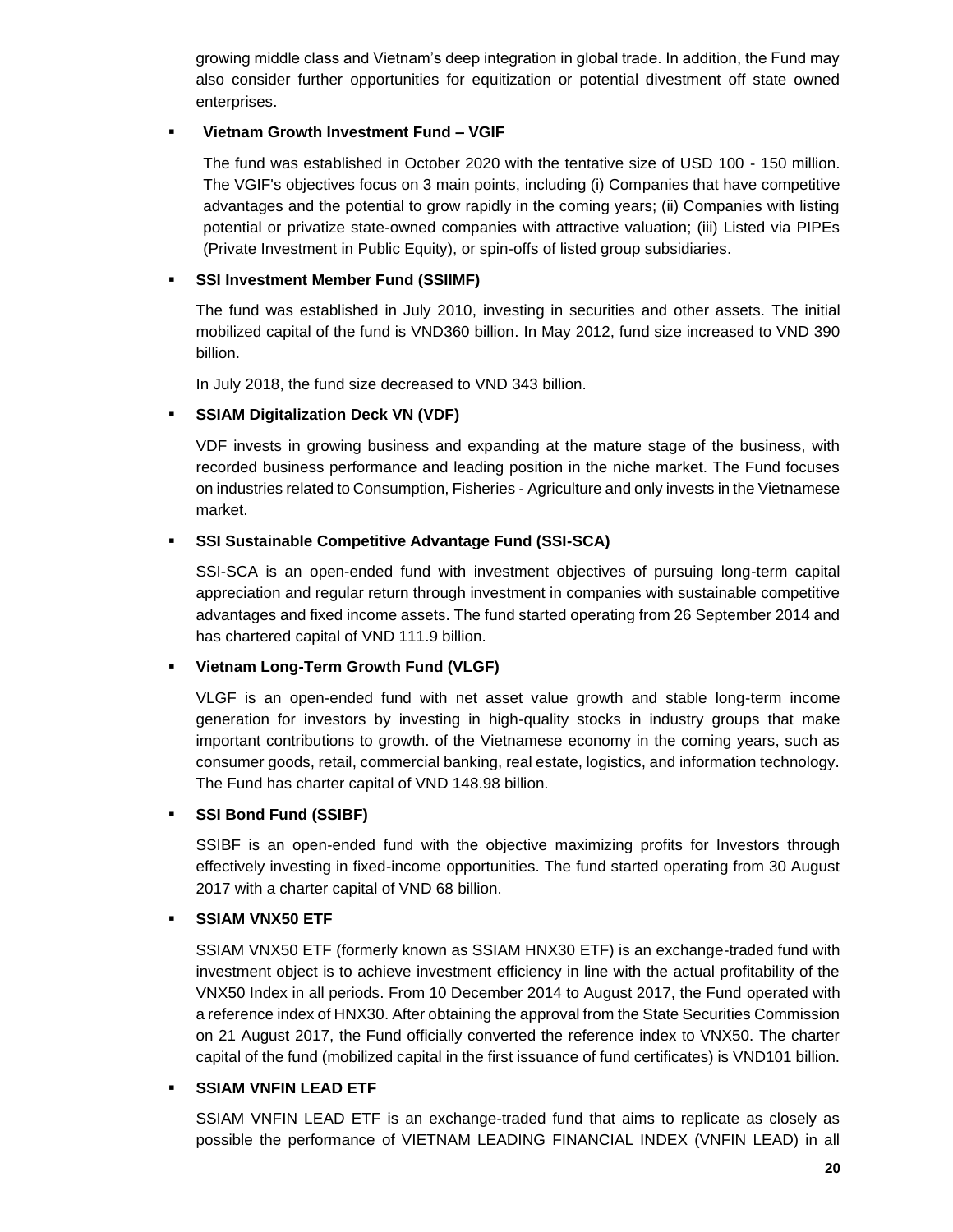periods. The charter capital of the fund (mobilized capital in the first issuance of fund certificates) is VND 262 billion.

#### **Portfolio management services**

SSIAM provides discretionary and non-discretionary portfolio management services to domestic and international clients. Since 2011, SSIAM has introduced *SSI Prestige* product to high-net-worth individual clients. SSI Prestige is SSIAM's discretionary portfolio management service, providing clients with freedom from the intensive effort that wealth management requires. With this service, SSIAM will collaborate with client to establish a tailor-made investment strategy that matches with client's investment goals and risk appetite. An investment portfolio shall be built best-fitting client's investment strategy.

Information about SSIAM's operations in the past shall not be implied to ensure its future operation results.

#### <span id="page-20-0"></span>**3. SSIAM's Management Team**

#### **Ms. Le Thi Le Hang – CEO**

- Ms. Le Thi Le Hang has been CEO of SSIAM since 2010.
- Ms. Hang has many years of working experience in investment and banking (including over 8 years at W.P.Stewart, a New York–based asset management firm, 3 years as Managing Director and Head of Saigon Securities Inc. (SSI)'s Research & Investment Advisory Department and Assistant to Chairman of SSI and Head of Institutional Sales.
- **Ms. Le Thi Le Hang is currently Vice Chairwoman of Vietnam Fund Management Company** Club.
- Ms. Hang is member of Board of Directors of some listed and/or unlisted companies.
- **■** Ms. Hang holds a Master's in Finance and BA in Accounting from American University, USA.

#### **Mr. Nguyen Phan Dung – Deputy CEO**

- Joined SSIAM since 2007, Mr. Nguyen Phan Dung has many years of experience in finance and investment in financial institutions such as ABN AMRO, Chicago Board of Trade, and InterCall in USA.
- Mr. Dung is member of Board of Directors of some listed and unlisted companies.
- **■** Mr. Dung has many years of experience in finance and investment in financial institutions such as Chicago Board of Trade, InterCall in USA, and ABN AMRO.
- He holds a BA in Economics from Knox College, and an MBA from Loyola University, USA. He is a member of the school's Beta Gamma Sigma program and a member of the International Risk Management Association.

#### **Ms. To Thuy Linh - COO**

- Joined SSIAM since 2011, Ms. Linh is COO of SSIAM, in charge of SSIAM's operations. Prior to that, she was Director of Product Development of SSIAM.
- **■** Ms. Linh is member of Board of Directors of some listed and/or unlisted companies
- Ms. Linh holds a master's degree in Banking from New South Wales University and a bachelor's degree in Finance and Accounting from Sydney University, Australia. She is a member of the Beta Gamma Sigma program, USA.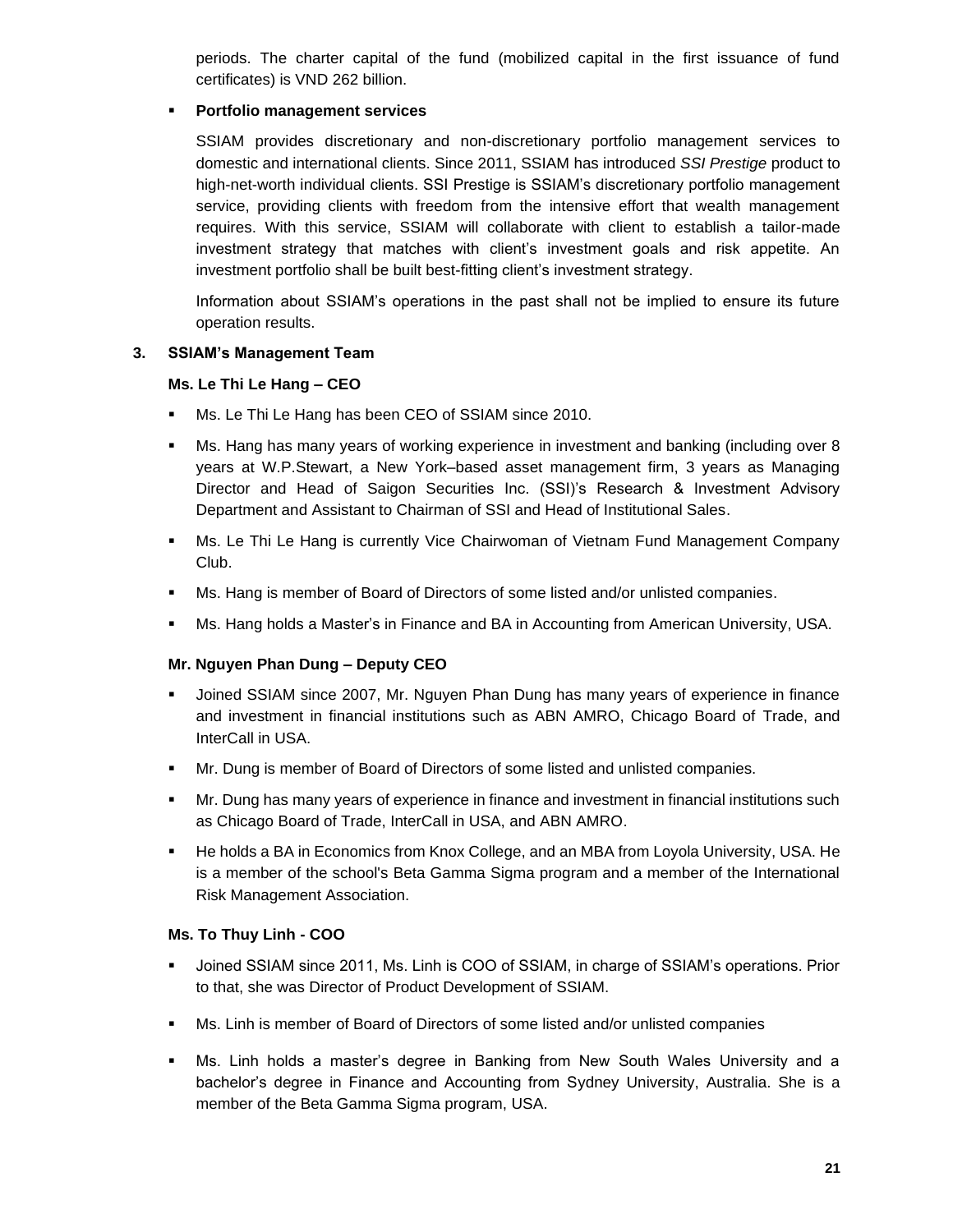#### <span id="page-21-0"></span>**VII. SUPERVISORY BANK**

Name: Joint Stock Commercial Bank for Foreign Trade of Vietnam

Address: 198 Tran Quang Khai, Hoan Kiem District, Hanoi

Phone: (84-24) 3934 3137 Fax: (84-24) 3826 5548

Business license No. 0100112437, issued by the Hanoi Department of Planning and Investment, dated  $02/06/2008$  (amended for the 13<sup>th</sup> time on 16/01/2019)

Registration certificate No. 14/GPHĐLK for securities depository activities by the State Securities Commission, dated 02/05/2003 and Certificate of depository member No. 18/GCNTVLK issued by Vietnam Securities Depository Center on 07/07/2006

Services undertaken: Provide the following services for securities investment funds established in Viet Nam: depository; portfolio accounting; fund administration; supervisory service and other depository related services

#### <span id="page-21-1"></span>**VIII. AUDITING FIRM**

Annually SSIAM will propose to the auditing companies with reputation and international experience operating in Vietnam and on the list of auditing companies approved by the SSC to submit to the General Meeting of Investors for selection or submit to the Fund Representative Board for consideration and selection according to the authorization of the General Meeting of Investors.

SSIAM plans to propose the audit company belonging to the group of 04 biggest audit firms including KPMG, E&Y Vietnam (E&Y), PriceWaterhouseCooper (PWC), or Deloitte to audit the SSIAM VN30 ETF.

#### <span id="page-21-2"></span>**IX. AUTHORIZED PARTICIPANTS, MARKET MAKERS AND DISTRIBUTORS**

List of appointed Authorized Participants, Market Makers, and Distributors of SSIAM VN30 ETF is stated in Appendix 1 of the Prospectus.

Any amendment (addition or removal) of Authorized Participants, Market Makers and Distributors will be announced and updated on website **[https://www.ssi.com.vn/en/ssiam/products-and](https://www.ssi.com.vn/en/ssiam/products-and-services-ssiam)[services-ssiam](https://www.ssi.com.vn/en/ssiam/products-and-services-ssiam)**

#### <span id="page-21-3"></span>**X. AUTHORIZED SERVICE PROVIDERS**

#### <span id="page-21-4"></span>**1. Fund administration service provider**

Name: Joint Stock Commercial Bank for Foreign Trade of Vietnam

Address: 198 Tran Quang Khai, Hoan Kiem District, Hanoi

Phone: (84-24) 3934 3137 Fax: (84-24) 3826 5548

Business license No. 0100112437, issued by the Hanoi Department of Planning and Investment, dated 02 June 2008 (amended for the 13<sup>th</sup> time on 16 January 2019).

Registration certificate No. 14/GPHĐLK for securities depository activities by the State Securities Commission, dated 02 May 2003 and Certificate of depository member No. 18/GCNTVLK issued by Vietnam Securities Depository Center on 07 July 2006.

#### <span id="page-21-5"></span>**2. Transfer agency service provider**

Authorized service provider: Vietnam Securities Depository (VSD)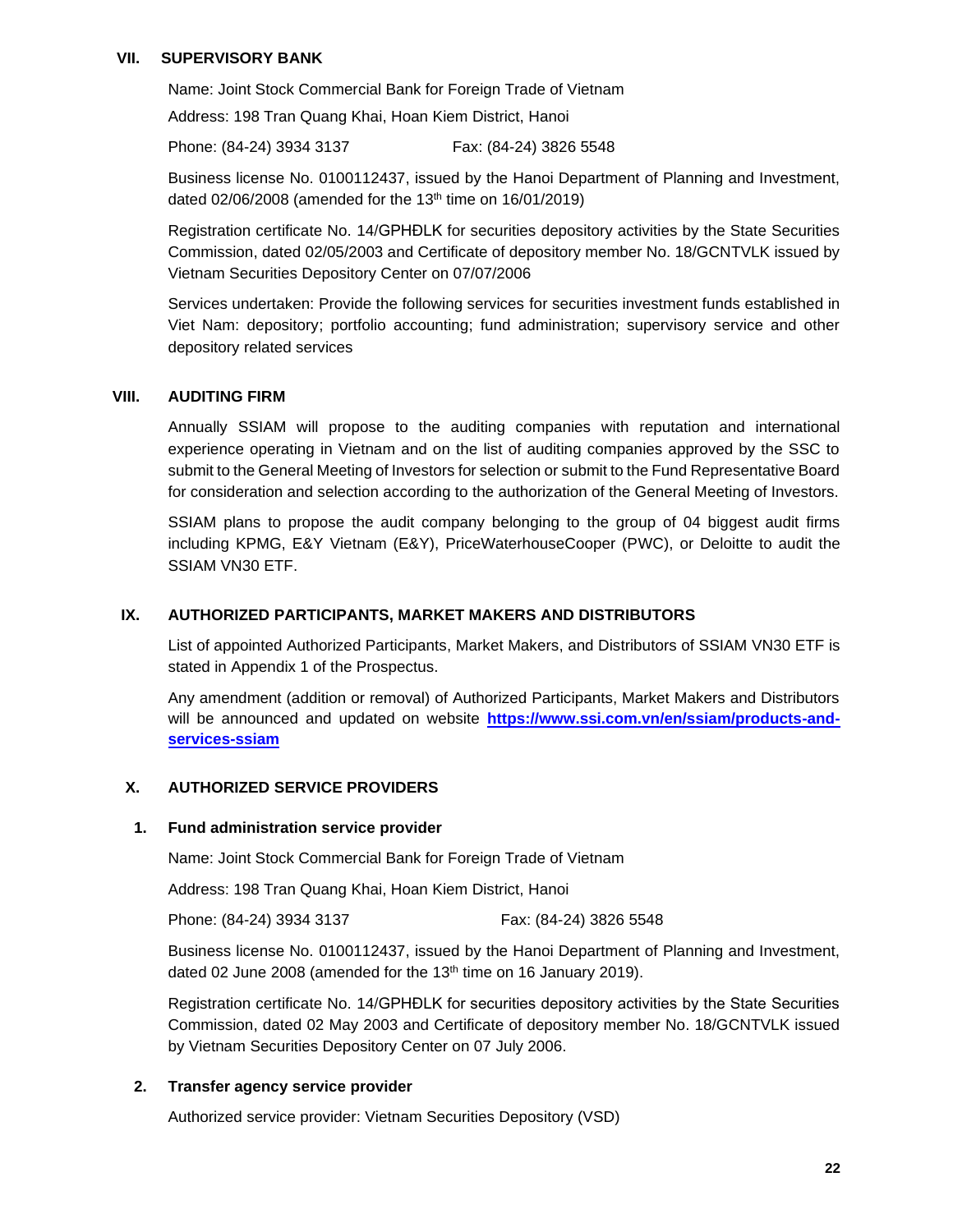Head office: 112 Hoang Quoc Viet, Co Nhue 1 Ward, Bac Tu Liem District, Hanoi

Establishment Certificate: No. 171/2008/QĐ-TTG issued on 18 December 2008 by the Prime Minister based on the conversion and re-organization of the current Vietnam Securities Depository (VSD) into a state-owned limited liability company in conformity with the Securities Law.

#### <span id="page-22-0"></span>**XI. PRINCIPAL RISKS OF INVESTING IN THE FUND**

Similar to any other type of investment, investing in the Fund also involves risks. Investors should be aware of these risks, their own risk appetite and consider carefully prior to making investment decisions in the Fund. Even though the Fund Management Company has applied risk management techniques to minimize risks, there still exists some risks. Investors should note the important risks below:

- **Market risk:** This type of risks occurs when the investment assets of the Fund decrease in value wholly or partially within a period of time. This risk may result in decrease in value of the whole market, LEAD to a sharp decline in the Index's value. NAV of the Fund will also decline in equivalent proportion. This systematic risk goes beyond the Fund Management Company's control.
- **Passive investment risk:** The Fund's investment objective is to replicate the performance of the Tracking Index in all periods. Instead of actively selecting stocks, the Fund Management Company will invest all or most of the Fund's assets in stocks in the Tracking Index. Investors who choose to invest in the Fund should note that the Fund Management Company will not take defensive actions when the market falls. Therefore, the decrease in the Tracking Index will lead to a decline in the Fund's value, regardless of the overall market conditions. Even when market is in a rapid growth stage, the ETF may not achieve superior profits compared with the Tracking Index.
- **EXECT** Index tracking risk: The objective of the Fund is to replicate the performance of the Tracking Index as closely as possible. When the Tracking Index is reviewed periodically and unusually, the Fund Management Company shall buy/sell shares accordingly to ensure tracking the Index. In reality, the division, separation and merge of organizations or corporate actions e.g., dividends, bonus shares... or the overall market liquidity may influence the Fund's tracking error. Besides, the Fund's operating expenses or expenses relating to the buy/sell of stocks during the index review periods may also affect the Fund's tracking error.
- **Market liquidity risk:** Although ETF Certificate is listed and traded in the Stock Exchanges, Investors should note that there is no guarantee that there will be a highly liquid ETF market. Besides, as ETF Certificate is only issued in size of a Creation Unit in the primary market, Investors who do not own minimum one Creation Unit can only trade on the Stock Exchanges and may face the risk of discount to the NAV of the Fund as mentioned below.
- **Risk of discount to NAV (secondary trade):** Being a listed share, similar to stocks, ETF Certificate price is influenced by the market supply and demand. When the demand for ETF Certificate increases quickly in fleeting period or decreases significantly shall results in a difference between the market price of an ETF Certificate and the NAV per ETF Certificate. Although the arbitrage activities of Authorized Participants/Investors shall help reduce this difference, the risk is still a drawback to Investors.
- **Egal risk:** As Vietnam securities market as well as the legal framework are still young. The Government is still in the process of completing and adjusting the legal framework for securities operations and securities market. These adjustments may influence the Fund's operations or the Fund's asset value in the future.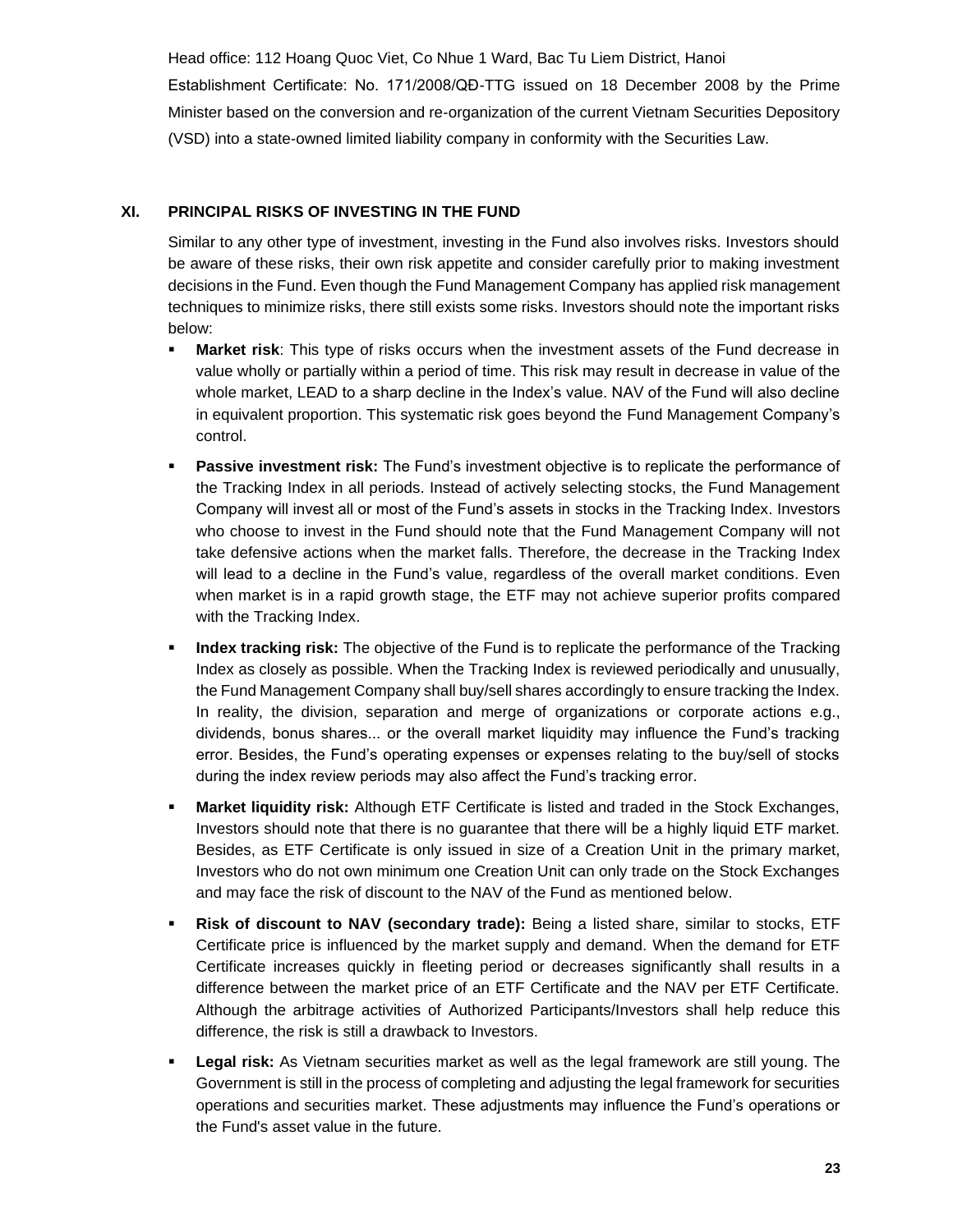- **Conflict of interest risk:** The Fund Management Company may face conflicts of interest between the investment funds and other financial products under the company's management. This risk can be managed by establishing separate management team for each product as well as an internal Chinese wall aimed at minimizing the risk.
- **EXECTE Settlement risk in redemption transaction:** in case the redemption of Creation Units by Investors/Authorized Participants leads to the ownership rate of foreign investors exceed the limit imposed by relevant regulation, the Fund Management Company must sell the number of component securities exceeding the regulated maximum ownership ratio and pay cash to investors. The risk may arise when market price of those securities decreases. As a result, Investors shall receive cash payment lower than the asset value on the Dealing Date.
- **Force Majeure risk:** This is the risk when unforeseeable events occur and go beyond the control of the Fund Management Company, these events may have critical and sudden impact on the value of all or some of the Fund's assets. These events may include:
	- Natural disasters (earthquakes, floods), fire, nuclear disaster;
	- Business environment such as the fiscal crisis, the banking system crisis, or loss of managing ability of key directors;
	- Crisis, computer, and information system malfunction.
- Besides, like any investments into other types of funds, Investors of ETF also face other risks e.g., inflation risks, interest rate risk, exchange rate risk, settlement risk.

#### <span id="page-23-0"></span>**XII. INITIAL PUBLIC OFFERING AND SUBSEQUENT ETF TRADING**

#### <span id="page-23-1"></span>**1. GOVERNING LEGAL DOCUMENTS**

The establishment and operation of SSIAM VN30 ETF and other related issues are governed by:

- Law on Enterprises No.59/2020/QH14 by the National Assembly on 17 June 2020 and effective from 01 January 2021 and implementation guiding documents;
- Law on Securities No.54/2019/QH14 by the National Assembly on 26 November 2019 and effective from 01 January 2021;
- Decree No.155/2020/ND-CP dated 31 December 2020 by the Government detailing and guiding a number of articles of the Law on Securities, effective from 01 January 2021;
- Decree No.156/2020/ND-CP dated 31 December 2020 by the Government on Penalties for administrative violations against regulations on securities and securities market, effective from 01 January 2021;
- Circular No.98/2020/TT-BTC dated 16 November 2020 of the Ministry of Finance guiding the operation and management of securities investment funds;
- Circular No.99/2020/TT-BTC dated 16 November 2020 of the Ministry of Finance guiding the operation of securities investment fund management companies;
- Circular No. 198/2012/TT-BTC dated 15 November 2012 by the Ministry of Finance promulgating the accounting standards applicable to the open-ended fund;
- Circular No. 125/2011/TT-BTC dated 05 September 2011 by the Ministry of Finance on accounting guidelines applied to the Fund Management Company, effective from 01 January 2012;
- Circular No. 198/2012/TT-BTC dated 15 November 2012 by the Ministry of Finance promulgating the accounting standards applicable to the open-ended fund, effective from 01 January 2013;
- Circular No. 51/2021/TT-BTC dated June 30, 2021, of the Ministry of Finance guiding the obligations of organizations and individuals in foreign investment activities, effective from August 16, 2021;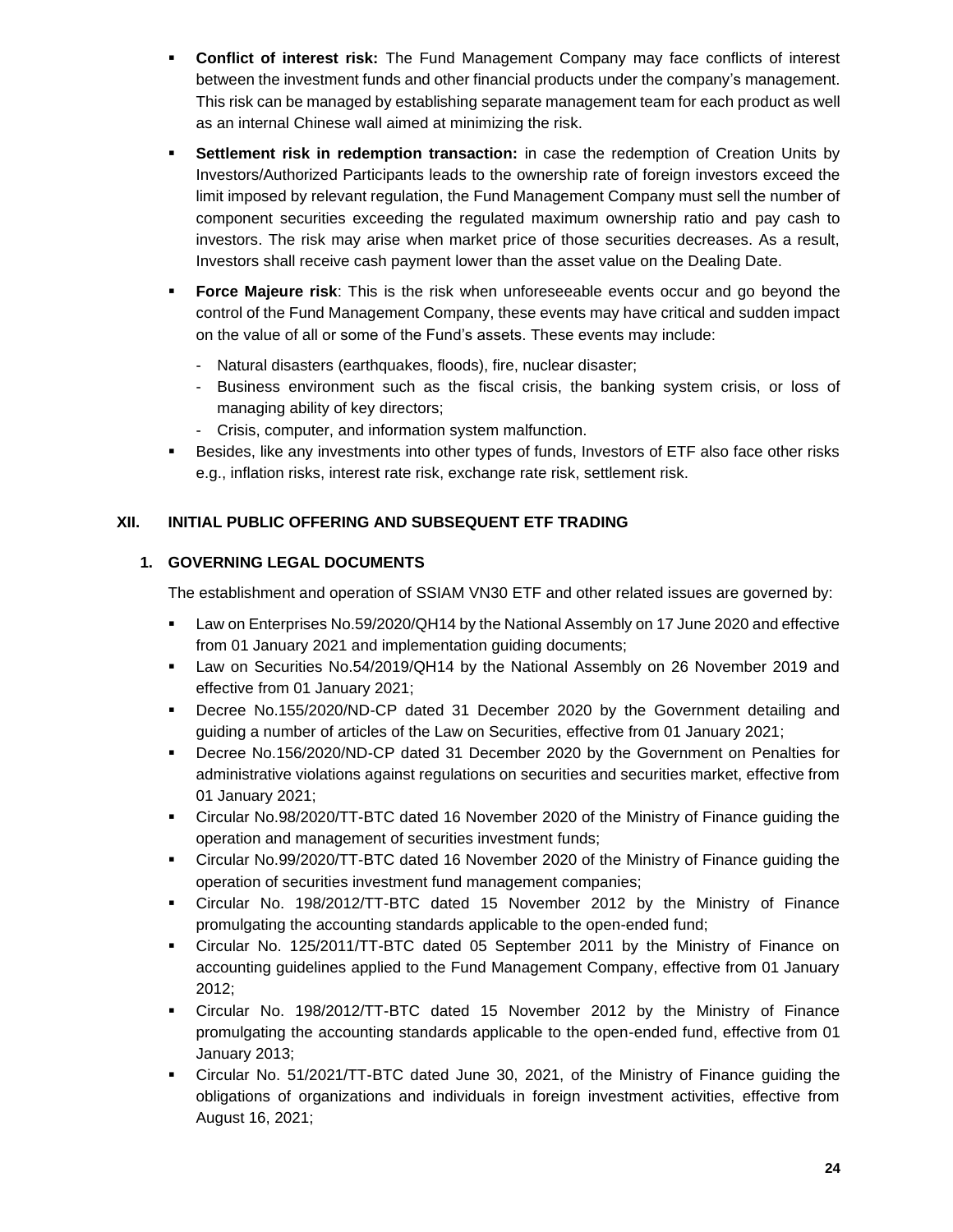- Circular No. 197/2015/TT-BTC dated 3 December 2015 by the Ministry of Finance issuing the Regulations on Securities Practice, effective from 01 October 2016;
- Circular No. 96/2020/TT-BTC dated 16 November 2020 by the Ministry of Finance guiding for the disclosure of information on the stock market, effective from 01 January 2021;
- Circular No.101/2021/TT-BTC dated November 17, 2021, of the Ministry of Finance regulating service prices in the securities sector applied at the Stock Exchange and Vietnam Securities Depository effective from January 1, 2022;
- Circular No.102/2021/TT-BTC dated November 17, 2021, of the Ministry of Finance stipulating service prices in the securities sector applicable at securities trading organizations and commercial banks participating in securities trading activities. Vietnam's stock market, effective from January 1, 2022;
- Circular No.181/2015/TT-BTC dated 13 November 2015 by the Ministry of Finance on Accounting Guideline applied to exchange-traded fund;
- **•** Other relevant applicable regulations.

#### <span id="page-24-0"></span>**2. INITIAL PUBLIC OFFERING (IPO)**

SSIAM VN30 ETF's initial public offering was authorized by the State Securities Commission under the IPO License No. 92/GCN-UBCK dated 21 May 2020. The Fund has met the conditions for establishment of the Fund as required by law and has been granted Registration No. 45/GCN-UBCK for Establishment of a Public Fund by the State Securities Commission dated 22 July 2020.The Fund simulates the HNX30 index.

SSIAM VN30 ETF certificates were officially listed on the Ho Chi Minh City Stock Exchange from 18 August 2020 according to the listing approval letter No. 444/QD-SGDHCM dated 10 August 2020 of the Ho Chi Minh City Stock Exchange.

#### <span id="page-24-1"></span>**3. CREATION AND REDEMPTION ORDER AFTER IPO (PRIMARY TRADING)**

#### **3.1. General regulations on Creation/Redemption Order**

#### <span id="page-24-2"></span>▪ **Participants of the Creation/Redemption Order (Primary trading)**

All Investors/ Authorized Participants that meet the following criteria:

- Own Component Securities satisfying the requirements on weighting and quantity of Component Securities as announced by SSIAM for Creation Request; or
- Own at least one (01) Creation Unit for Redemption Order.

Investor must submit Creation/Redemption Order at Authorized Participant where Investor opens securities trading accounts and has signed contract for undertaking Creation/Redemption Order.

**Minimum order quantity:** 

1 (one) ETF Creation Unit equivalent to one hundred thousand (100,000) ETF units

- **Frequency of Dealing (Day T): Daily**
- **Cut-Off Time** 
	- This is the latest time that Authorized Participants, Distributors shall accept any Creation/ Redemption Order from Investors.
	- The Cut-Off Time is 14:40 on the Dealing Date (Day T).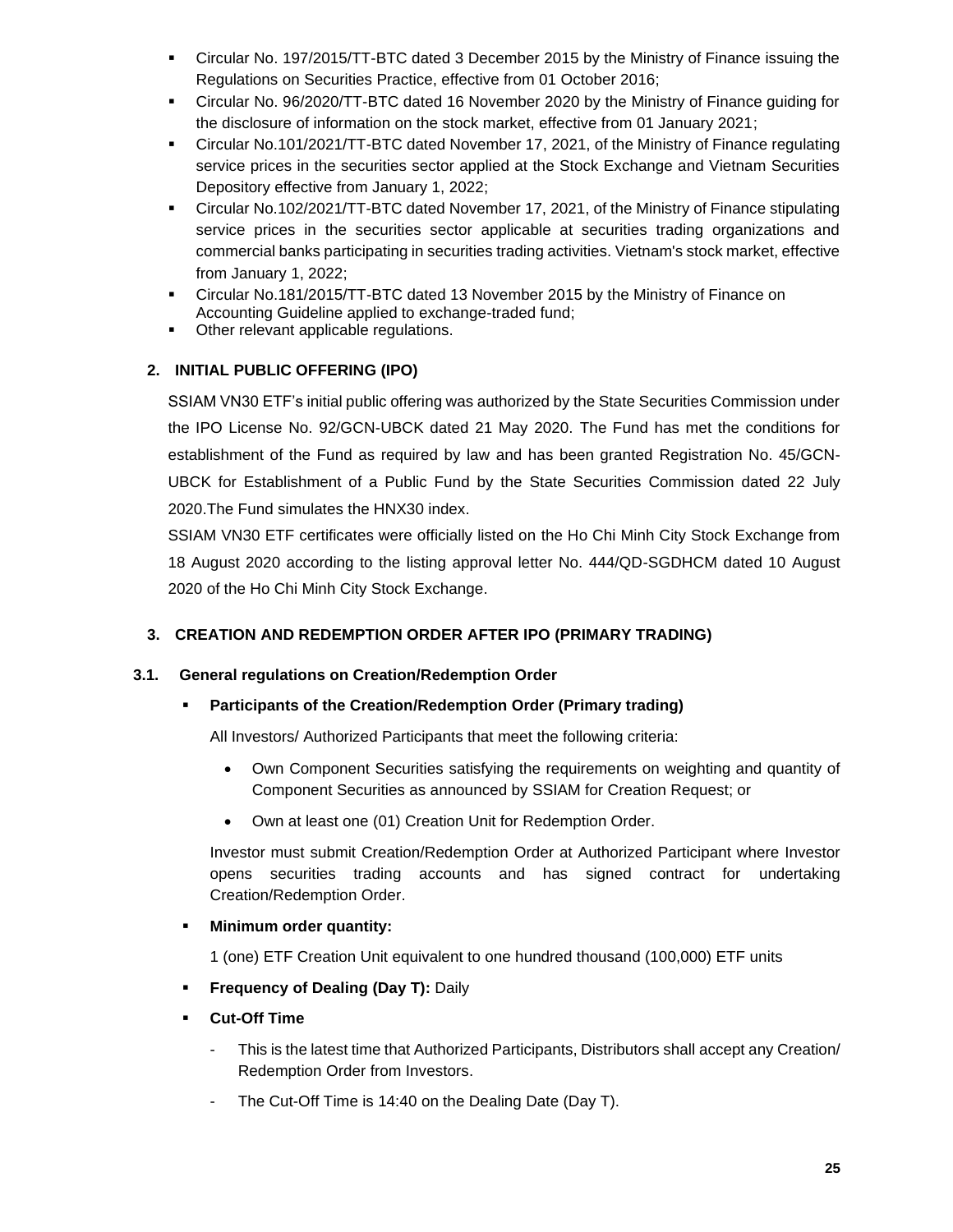- If NAV Date (Day T-1) falls into working day: Investors submit the Creation/Redemption Order to Authorized Participants from 9:30 to 14:40 of Dealing Date (Day T).
- If NAV Date (Day T-1) falls into holidays: Investors submit the Creation/Redemption Order to Authorized Participants from 13:30 to 14:40 of Dealing Date (Day T).
- SSIAM shall make announcement in detail if there are any changes of dealing frequency, dealing time and any other relevant points of time.

#### **Announcement of Basket of Component Securities**

- If Valuation Date (Day T-1) is in a working day, SSIAM shall inform the Basket of Component Securities by 9:00 on Dealing Date (Day T).
- If Valuation Date (Day T-1) is in a public holiday, SSIAM shall inform the Basket of Component Securities by 13:00 on Dealing Date (Day T).
- This Basket of Component Securities is determined based on the closing price of securities the end of the working day preceding the Dealing Day and includes information about ticker, quantity, and weighting of securities in the basket.

#### **Trading method**

- Investors complete and submit the "Creation/Redemption Order" form to Authorized Participants or appointed Distributors prior to the Cut-Off Time. Order acceptance points of each Authorized Participants/ Distributors are listed and updated by SSIAM in Appendix 1 of this Prospectus and will be updated in SSIAM website.
- Authorized Participants are only allowed to receive the Creation/Redemption Order of Investors when the order form has been filled in correctly and completely with the required information. The order form must be kept by Authorized Participants in accordance with the law on securities, and at the same time, it must be recorded fully, accurately, promptly, and clearly including the time when the order is accepted and the person who receives the order from Investors. In case of receiving orders via internet, telephone, fax or other electronic devices or transmission lines, they must comply with regulations on electronic transactions and store order slips in the form of electronic data files.
- The original order slip should be sent to Authorized Participants within 03 (three) working days from the Closing Time of Order Book.

#### ▪ **Creation/Redemption price**

Creation/Redemption price shall be determined as below:

**Creation price:** is the price Investors must pay to buy one Creation Unit.

The Creation price shall be determined by the Net Asset Value per Creation Unit at the end of the day prior to the Dealing Date plus Creation Fee (if any).

- **Redemption price:** is the price that the Fund Management Company must pay to Investors who redeem one Creation Unit.

Redemption price shall be determined by the Net Asset Value per Creation Unit at the end of the day prior to the Dealing Date minus Redemption Fee (if any).

- **Date of transferring ownership of Component Securities/ ETF Certificate:** one (01) working day after the Dealing Day (Day T+1).
- **Settlement method**: Basket of Component Securities is used for settlement of creation/redemption transactions between the Fund and Authorized Participants/Investors. Exceptional cases for partial cash component in creation/redemption transactions: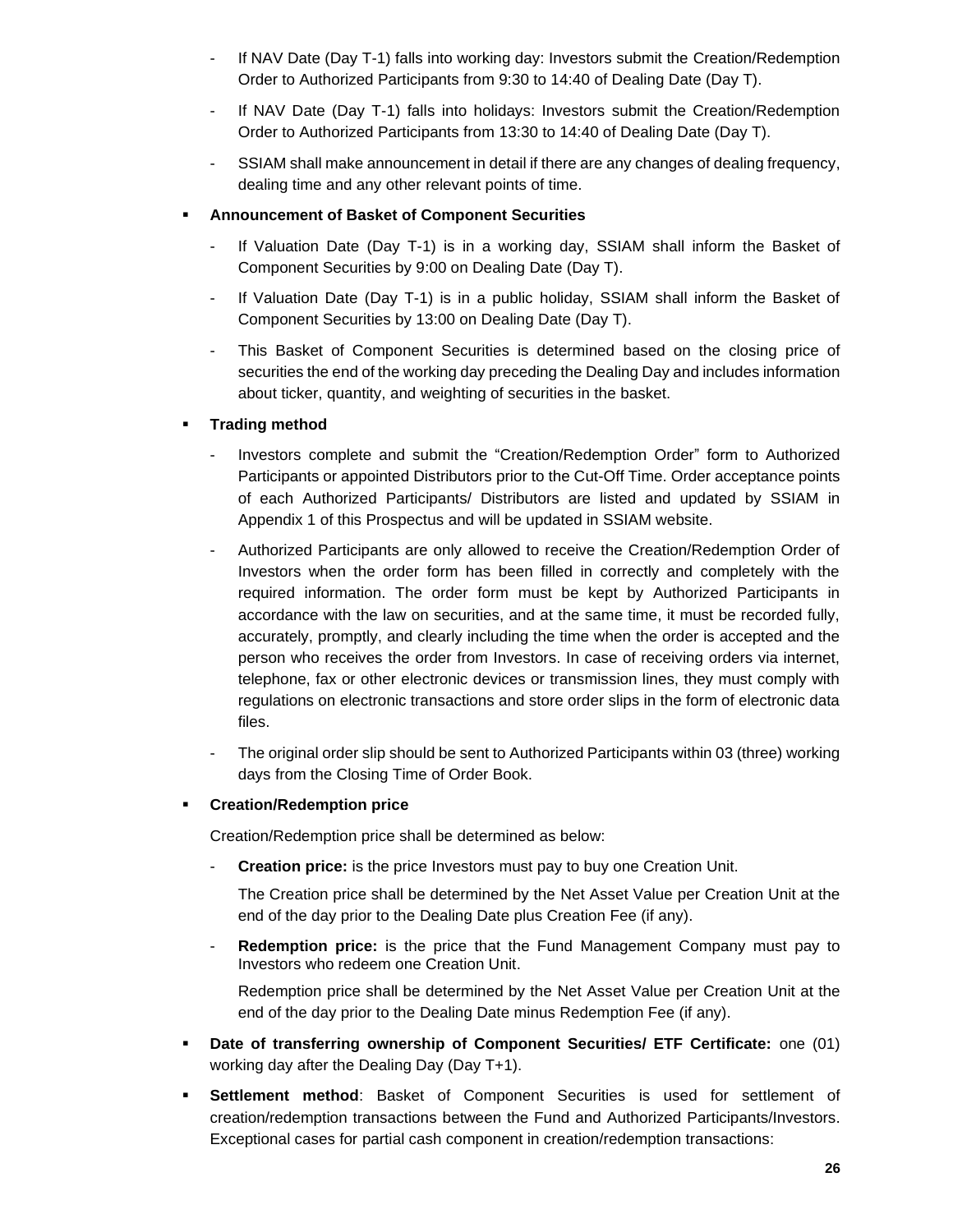There is difference between the value of the Basket of Component Securities and the creation/redemption value of a Creation Unit.

In Redemption Order, if the Net Asset Value of a Creation Unit is higher than the value of Basket of Component Securities; the Fund shall pay the difference in cash to the Investors/ Authorized Participants on the 5th working day after the Dealing Date (Day  $T+5$ ).

In Creation Order, if the value of Basket of Component Securities is higher than the Net Asset Value of a Creation Unit; the substitution cash is returned to the Investors/ Authorized Participants on the 5th working day after the Dealing Date (Day T+5).

a) One or more of the securities in the Basket of Component Securities is restricted from investment by the Authorized Participants/Investors in accordance with relevant regulations or, b) Authorized Participants/Investors have not completed the registration for Treasury shares trading in accordance with regulations, or c) Foreign Authorized Participants/Foreign Investors cannot buy component securities which have reached the foreign ownership limit to contribute capital.

For Creation Order, Authorized Participants/Investors have responsibility to inform SSIAM the securities mentioned in section a) and b) above prior to 12:00 of working day before Dealing Date so that SSIAM could calculate the equivalent substitution cash for contribution (use Fund Management Company's form). SSIAM will announce Component Securities which have reached the foreign ownership limit mentioned in section c) above. Foreign ownership limit is determined at the end of the last working day before Dealing Date.

For Redemption Order, Authorized Participants/Investors have responsibility to inform SSIAM the securities mentioned in section a) and b) above prior to 12:00 of working day before Dealing Date. SSIAM will sell the restricted Component securities and refund Authorized Participants/Investors in cash. SSIAM will sell the Component Securities which have reached the foreign ownership limit and cannot be allocated directly to Authorized Participants'/Investors' depository account and refund Authorized Participants/Investors in cash.

- **Sources of Component Securities/ETF Units in the creation/redemption transaction**: Component Securities used for creation/redemption transactions are freely transferrable securities in the depository account of Authorized Participants/Investors and may be taken from the following sources:
	- **For Authorized Participants**
		- Component Securities/ ETF Units currently available in the depository account of Authorized Participants on the Dealing Date.
		- Component Securities/ ETF Units awaiting settlement from purchases that have been executed before the Dealing Date.
		- Component Securities/ ETF Units which Authorized Participants borrow from VSD's securities borrowing and lending system for the purpose of ETF creation/redemption in the temporary holding securities account.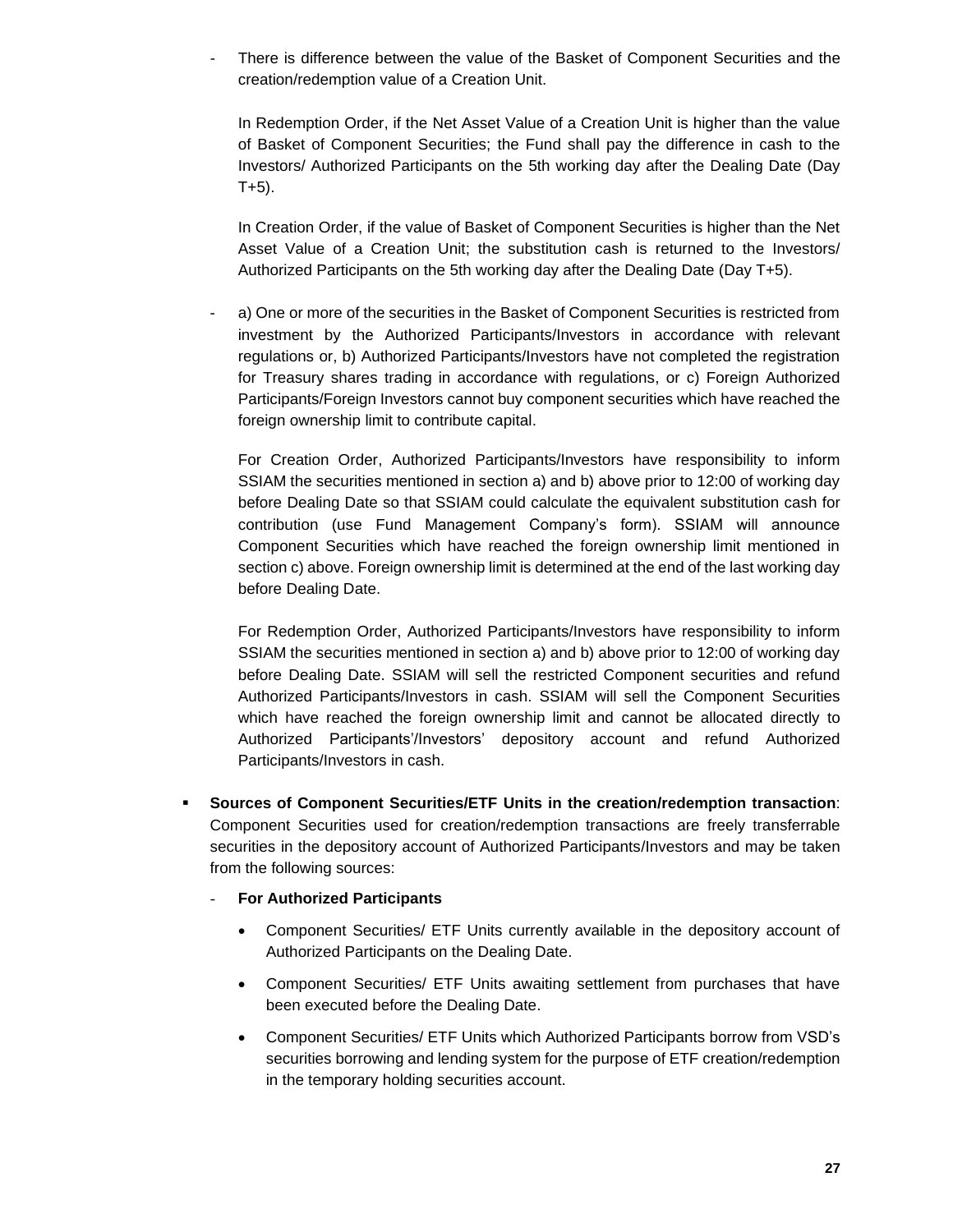#### **For Investors**

• Component Securities/ ETF Units currently available in the depository account of Investors on the Dealing Date.

#### <span id="page-27-0"></span>**3.2. Procedures for Creation/Redemption Order**

#### <span id="page-27-1"></span>**3.2.1. Creation Order to exchange Component Securities to ETF Units**

Prior to the stock market opening on the Dealing Date or at the end of the day prior to the Dealing Date, Fund Management Company is responsible for notifying the Authorized Participants and publishing on the website of Company, the Stock Exchanges and VSD the Basket of Component Securities and the Cash Component equivalent to the difference between the value of the Component Securities and the Subscription Price of ETF Unit (if any). The information includes list of Component Securities, weight, and quantity of each component security in this portfolio. The list of Component Securities is determined on the basis of the closing price at working date preceding the Dealing Date.

Investors submit the documents for Creation Order (in which Investor's exchange Component Securities for ETF Units) before Cut-Off Time, including the following documents:

- Creation Order;
- List of Component Securities;
- Securities Confirmation signed and sealed by securities companies where Investors open trading account. Securities company will have to confirm Investors have sufficient balance of securities for creation request and these securities have been blocked according to the request of Investor from the Dealing Date to the settlement day;
- Notice about cash contribution (if any) refer to section 3.1.

Authorized Participants check the accuracy of Investors' documents. In case the documents are not complete, Authorized Participants shall request Investors to amend or provide additional documents.

If Investors submit the documents for Creation Order at Distributors:

- Investors submit the documents for Creation Order prior to the Cut-Off Time (including the documents mentioned above) at Distributors.
- Distributors check the documents for Creation Order, if complete Distributors shall submit the documents to Authorized Participants.

Before 12:00 working days immediately prior to the dealing date Authorized Participants/Investors need to inform the Fund Management Company of the securities that need to be substituted by cash as mentioned above (if any). In case Authorized Participants/Investors do not inform the Fund Management Company, the Fund Management Company shall assume the same securities as previous creation/redemption transaction. The Fund Management Company then shall notify Authorized Participants/Investors of the Basket of Component Securities; securities codes that need to be substituted by cash; applicable entities; the total Cash Component. The cash substituted for each security is equal to 110% of the closing price of the component securities on the last trading date prior to the Dealing Date. The total substitute cash equals the above cash amount multiplied by the number of such component securities in the basket.

Investors must transfer the cash component directly to the Fund's account at Supervisory Bank by 11:00 of the next working day after the Dealing Date (Day T+1).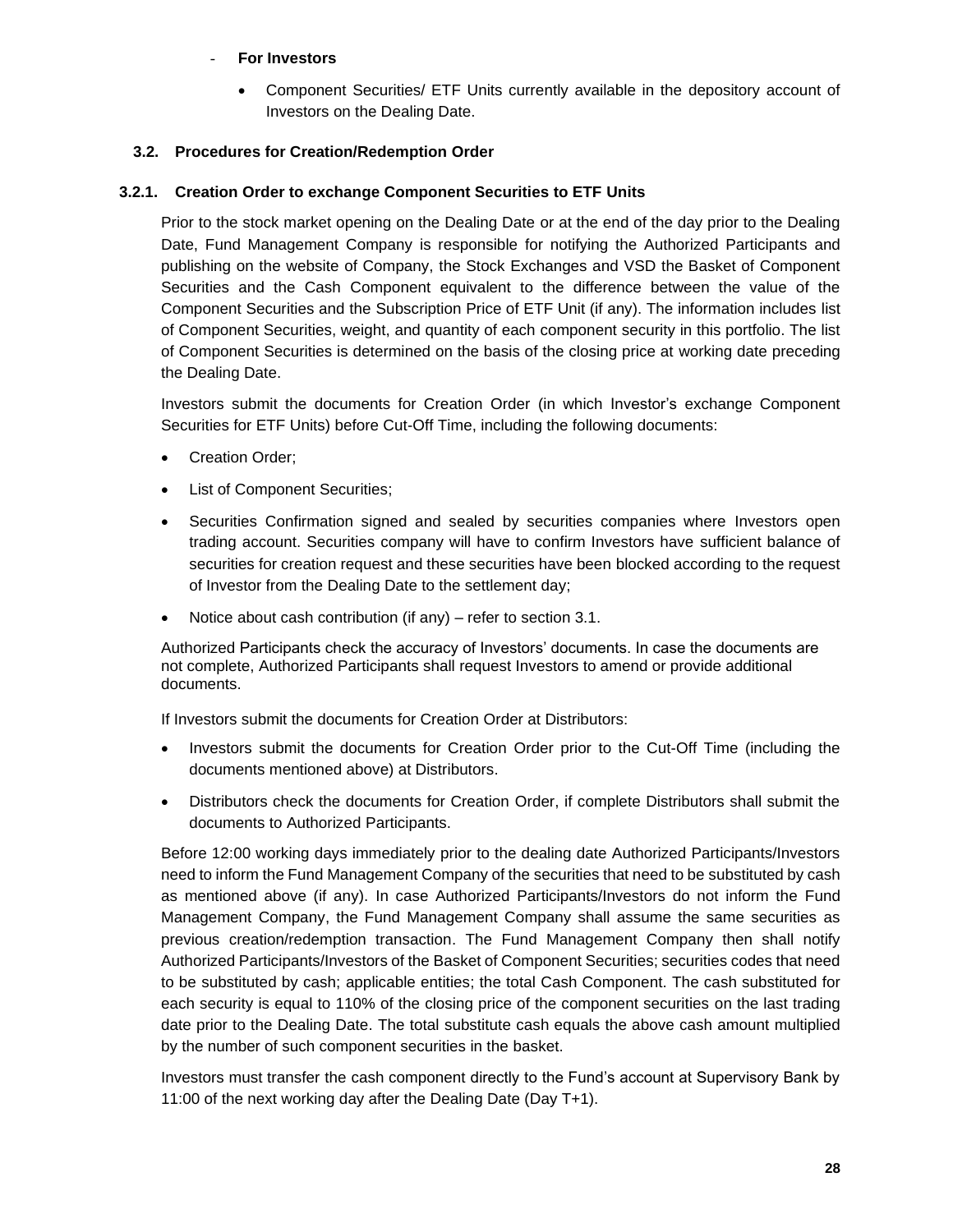The Fund will purchase the number of components substituted by cash corresponding to the total number of ETF Creation Units that the Authorized Participant/Investor Investments are allocated.

• In case the Fund completes purchasing sufficient number of securities that Authorized Participants/Investors substituted by cash component within seven (07) working days from the date the Fund confirms the trading result to the Authorized Participants/Investors (T+1): The Fund shall finalize and settle with Authorized Participants/Investors based on the actual purchasing cost (including brokerage fees paid to securities companies, securities transaction fees paid to Custodian Bank).

At each valuation period, based on market price of securities not yet purchased for Investors until the seventh working day (07) (from the time VSD confirms the dealing result for Authorized Participants/Investors), the Fund will record the difference between the market price and the purchase price of securities at the end of the day T-1 as the Fund's income or expenses and increase or decrease the amounts payable to Authorized Participants/Investors corresponding to these income and expenses.

In case the Fund cannot purchase enough restricted securities which are required to be compensated with cash, the Authorized Participant/Investor within seven (07) working days from the date of exchange trade result to Authorized Participant/Investor (T+1 date). Establishment of a Fund/Investor (T+1 date). The Fund will settle with the Authorized Participant/Investor on the basis of the actual settlement amount to buy the securities (including securities brokerage fees, transaction fees paid to the custodian bank and transaction fees). The remaining number of securities that the Fund cannot buy on behalf of Authorized Participant/Investor within seven (07) working days from the date of exchange trade result to Authorized Participant/Investor (T+1 date) will be settled on the closing price of the securities on Ho Chi Minh City (HSX) on the 7th day from the date the exchange trade result (T+1) and other related expenses (if any).

At each valuation period, based on market price of securities not yet purchased for Investors until the seventh working day (07) (from the time VSD confirms the dealing result for Authorized Participants/Investors), the Fund will record the difference between the closed price of the seventh working day and the purchase price of securities which have not been purchased at the end of the day T-1 as the Fund's income or expenses and increase or decrease the amounts payable to Authorized Participants/Investors corresponding to these income and expenses.

- In case of a corporate event related to stocks purchased that arises from the date of transaction (day T) to the date of completion of the purchase:
	- + For stock dividend and bonus stocks: the number of Component Securities to be purchased shall be increase according to the corporate actions.
	- + For cash dividend: Authorized Participants, Investors must return this cash dividend to the Fund by adding the cash dividend value to the securities purchase price when making the final settlement with Authorized Participants/Investors.
	- + For stock options: Authorized Participants, Investors must return to the Fund the difference (positive, if any) between the closing price at the ex-dividend date of the securities and the issue price multiplied by the number of can-be-bought securities by adding this difference to the purchase price of securities in settlement for the Authorized Participants/Investors.
	- + For other arising rights: additional payment value will be notified by the Fund later (if any).

Within three (03) working days from the date of completion of the purchase of a sufficient number of these Component Securities, the Fund Management Company will notify the Authorized Participants/Investor of the surplus or deficit between: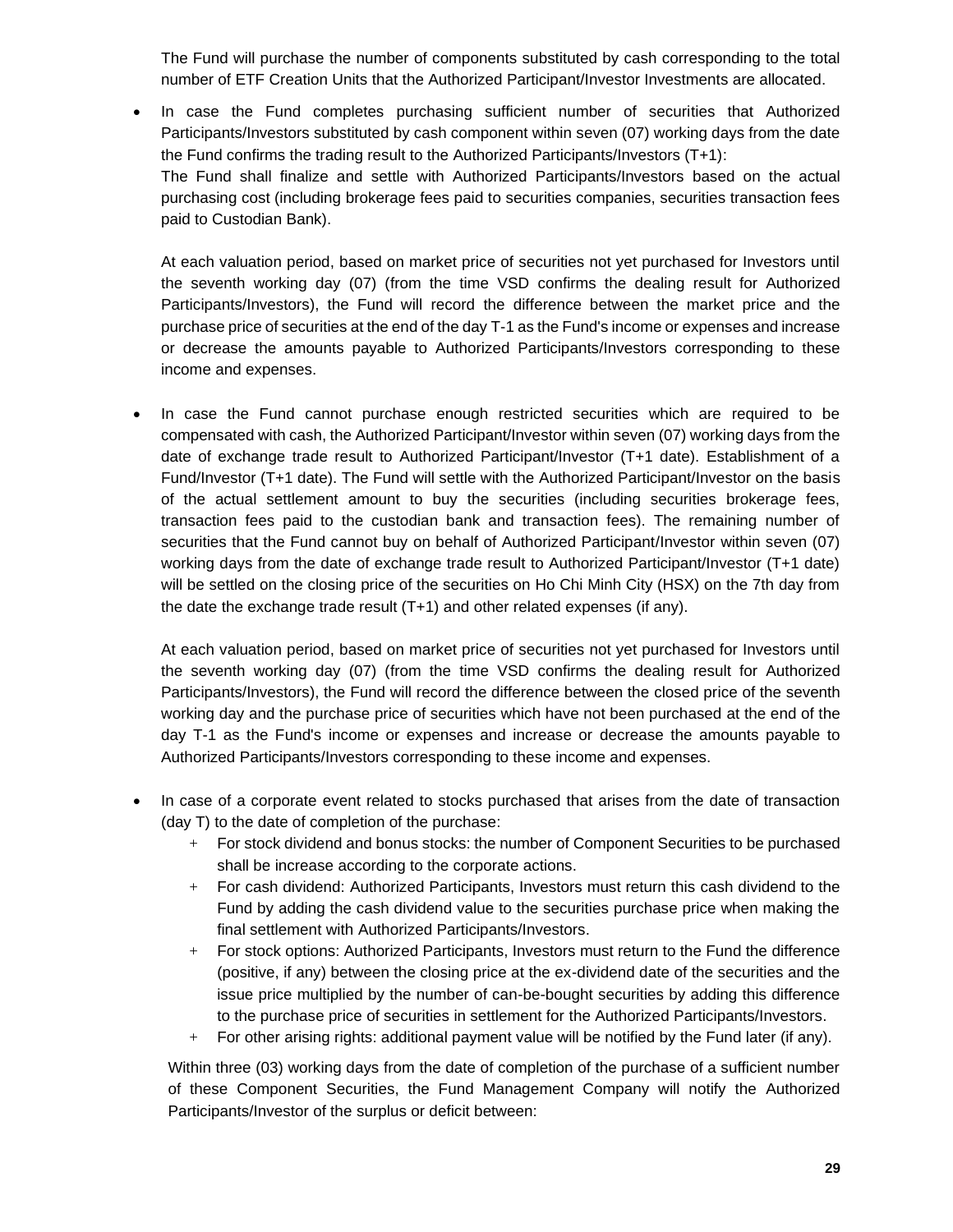- $+$  The amount of cash that the Authorized Participants/Investors pay to substitute for securities; and
- + Actual amount paid by the Fund to buy a sufficient number of these securities plus the dividends in cash and other arising rights (if any). In case of insufficient purchase (within three (03) working days from the deadline to buy restricted securities on behalf of Authorized Participants/Investors (the 7th working day from the date of exchange trade result), the actual amount will be the amount that the ETF has actually paid to buy securities (including brokerage fees and transaction fees paid to the custodian bank) (for the number of actually bought securities) adding the value of unbought securities (as mentioned) and the amount of cash dividends and other arising rights to be back to the Fund by the Authorized Participants and Investors (as mentioned).

The Fund will refund the surplus amount to Authorized Participants/Investors within five (05) working days from the date of notification. If the actual purchasing cost is higher than the cash substitution, Authorized Participants/Investors will refund the deficit to the Fund within five (05) working days from the date SSIAM informs this deficit.

• In case the value of the securities portfolio is more than the net asset value per an ETF creation unit, the difference will be returned to Authorized Participants, Investors on the 5th working day from the date of exchange trade result (T+5 date), the Authorized Participants/Investors will pay the bank charge.

#### <span id="page-29-0"></span>**3.2.2. Redemption Order**

Investors submit the Redemption Order to exchange SSIAM VN30 ETF Creation Units for Component Securities to the Authorized Participant/Distributors before the Cut-Off Time, including the following documents:

- Redemption Order;
- **•** List of ETF Units;
- **ETF** confirmation request signed and sealed by securities firm where Investors open trading account. Securities firm will have to confirm that Investors have sufficient balance of ETF Units for Redemption Order and these ETF Units have been blocked from the Dealing Date to settlement day.

Authorized Participants check the accuracy of Investors' documents. In case the documents are not complete, Authorized Participants shall request Investors to amend or provide additional documents.

In case Investors submit Redemption Order at Distributors:

- **.** Investors submit the documents for Redemption Order before Cut-Off Time (including the documents mentioned above) at Distributors.
- Distributors check the documents for Redemption Order, if complete Distributors shall submit the documents to Authorized Participants.

In the event that the Net Asset Value of ETF Creation Units is lower than the value of Component Securities, Investors/ Authorized Participants need to transfer this difference directly to the Fund's account at Supervisory Bank by 11:00 of the next working day after the Dealing Date (Day T+1).

In the event the value of the Basket of Component Securities is lower than the Net Asset Value of the ETF Creation Units, such differences shall be transferred by the ETF to the Investors/ Authorized Participants in cash on the 5th working day after the Dealing Date (Day T+5).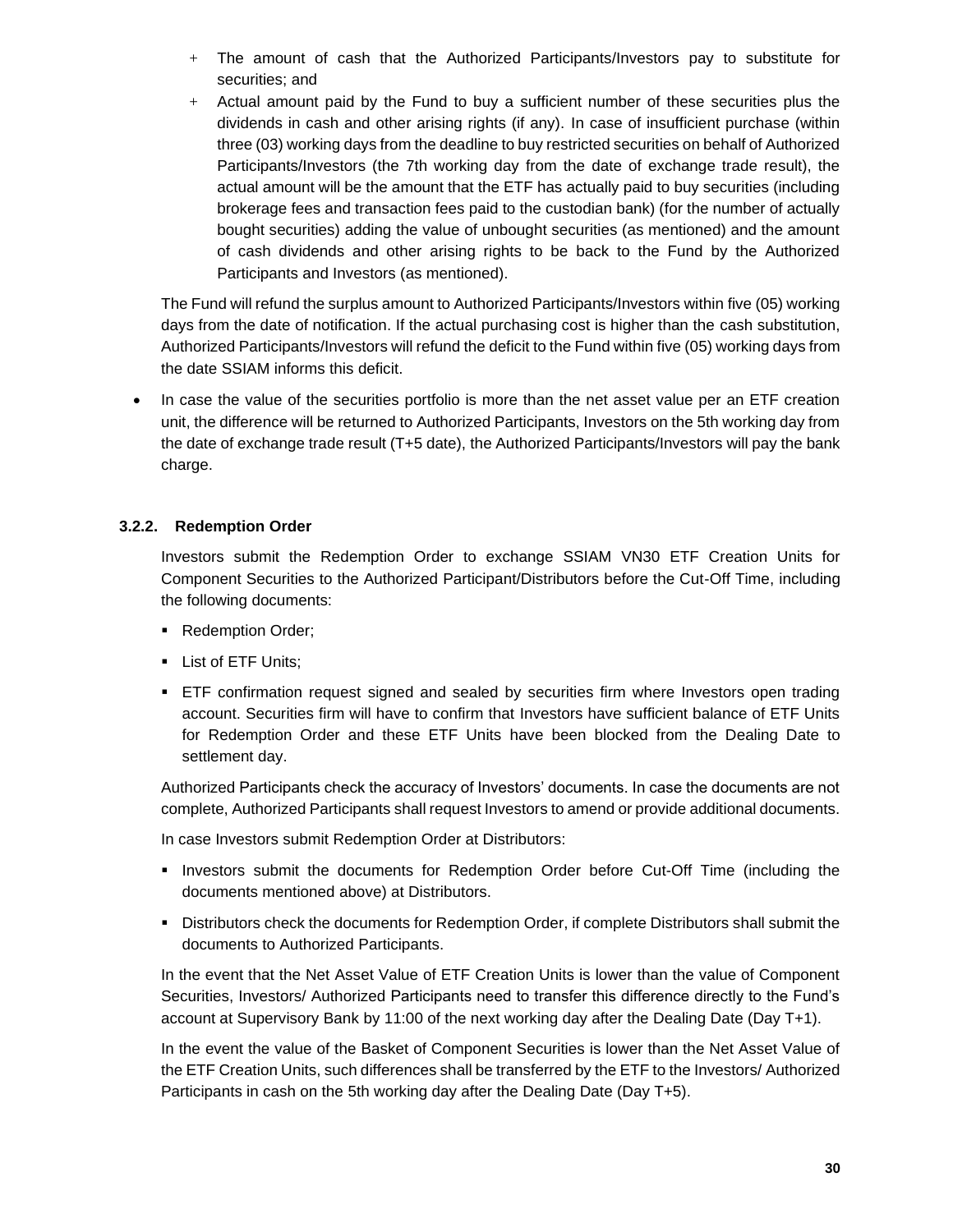The remaining number of Creation Units after redemption shall not be less than the minimum number of Creation Units required for Authorized Participants/Investors as described in Authorized Participants' agreement signed with SSIAM.

In the event that the Fund has insufficient number of certain component securities to exchange with Authorized Participants/Investors, the following actions will be carried out:

- In case that total number of these Component Securities the Fund holds are greater than total number of securities payable to Investors/Authorized Participants but the number of freelytransferable securities in the Fund's account are insufficient then the Fund will use the freely transferable securities in its account to pay Investors/Authorized Participants on FIFO basis (applied to orders placed at different Dealing Dates) and on pro-rata basis (applied to orders places in the same Dealing Date). The remaining securities will be used to refund Authorized Participants/Investors when restricted securities are released in the Fund's account.
- If total number of securities held in the Fund' account is insufficient to exchange, then the Fund shall use cash to pay Investors/Authorized Participants on the closing price of the securities at the previous working day prior to Dealing Date.

Investors shall bear all the tax, fee obligation applied to Creation/Redemption Orders according to relevant regulations.

#### <span id="page-30-0"></span>**3.2.3. Trading confirmation, registration, and deposit of ETF Certificates**

On the first working day after the Dealing Date (Day T+1), VSD shall check the Creation/Redemption Order from Investors/ Authorized Participants. Orders with insufficient Component Securities/ETF Certificates or insufficient Cash Component at the time VSD checks the balances are deemed invalid and shall not be executed. Only valid Orders shall be executed.

Within 5 working days from the Dealing Date, the Fund will receive form of refund to Investors/Authorized Participants the Cash Component (if any).

The creation/redemption transactions are executed in the form of book entry on the custodian accounts of Authorized Participants/Investors and SSIAM VN30 ETF at VSD.

#### <span id="page-30-1"></span>**3.2.4. Invalid Creation/Redemption Order**

The following Creation/Redemption Order shall be considered invalid:

- The Investors submit the Creation/Redemption Orders to Authorized Participants/Distributors after the Cut – Off Time or the Creation/Redemption Orders are submitted to VSD after the Cut-Off Time.
- The number of Component Securities or ETF Units is insufficient compared to the Creation/Redemption Orders submitted to VSD at the time VSD check the securities balances after the Dealing Date (Day T+1).
- The Cash component and other fees (if any) from Authorized Participants/Investors are not transferred on time.

All invalid Orders shall not be executed.

#### <span id="page-30-2"></span>**3.2.5. Ownership of Component Securities exceeding the regulated limit**

In case the execution of Creation/Redemption Order results in the following circumstances:

- a) Authorized Participant's/Investor's ownership ratio of Component Securities exceeding the foreign ownership limit for foreign Investors (at the Dealing Date); or
- b) The ownership ratio of Authorized Participants/Investors exceeding twenty-five per cent (25%) of the outstanding shares in any one organization and Authorized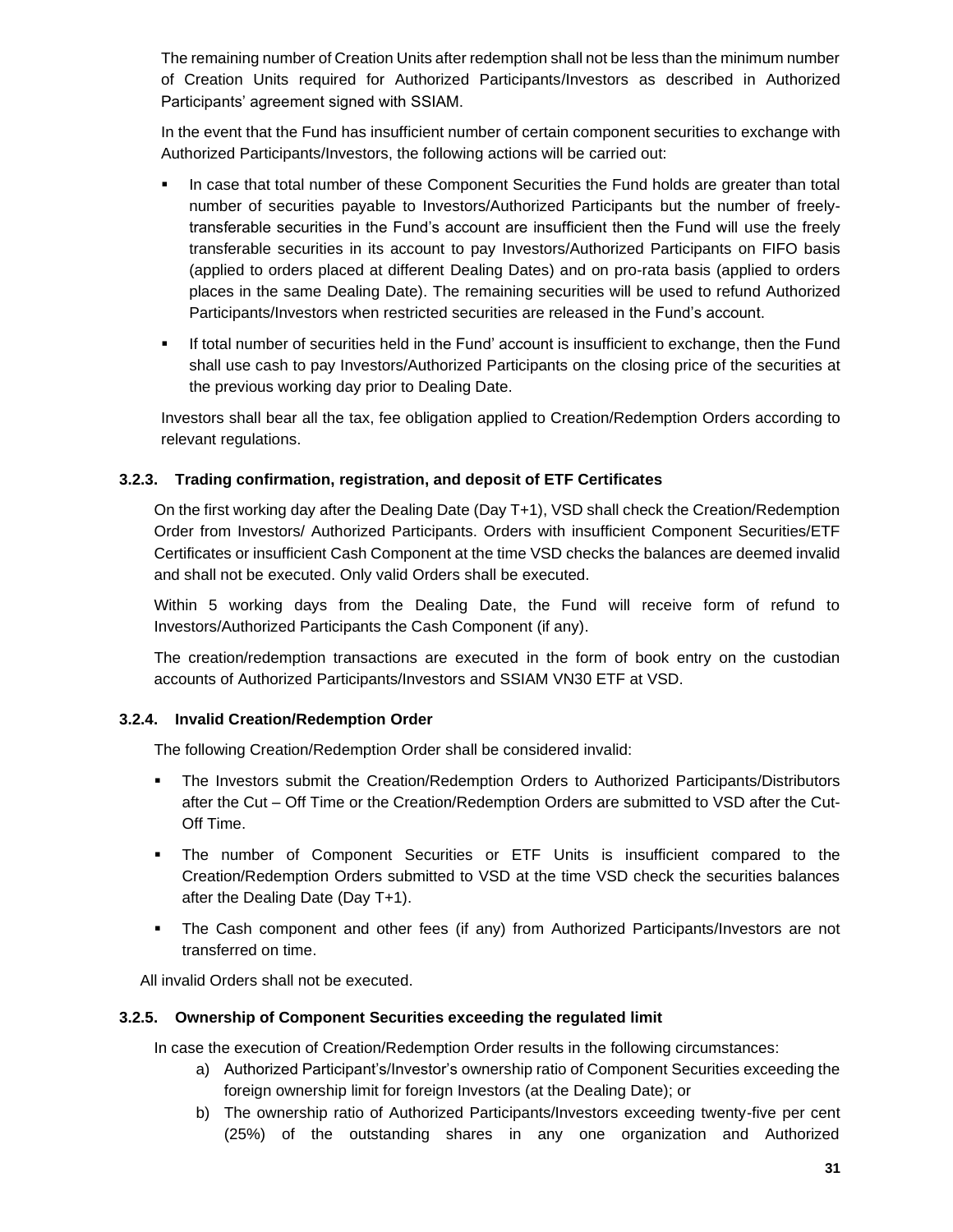Participants/Investors have not completed registration for public bidding of that securities; or

c) Authorized Participants/Investors receives its own shares and Authorized Participants/Investors have not completed registration for Treasury share trading in accordance with relevant regulations.

Then VSD must immediately notify SSIAM and request SSIAM, Authorized Participants and Investors to conduct the followings:

- **■** If the Investor/Authorized Participant is a foreign Investor, SSIAM must sell the amount of Component Securities exceeding the foreign ownership limit and pay cash to the Investor/Authorized Participant;
- **•** For circumstances b) and c) mentioned above, SSIAM must sell the amount of securities exceeding ratio for which a public bidding must be made or sell all the Treasury shares of the Authorized Participants or Investors and pay cash to such Authorized Participants or Investors.

The payment of cash to Authorized Participants or Investors prescribed above shall depend on the sale schedule of the securities exceeding the foreign ownership limit or the ownership ratio for which a public bidding procedure must be made or of Treasury shares. The amount payable to the Investor/Authorized Participant is the proceed of securities selling after deducting tax (if any) and transaction fees per related regulations. SSIAM conducts the calculation of cash return and inform Investor/Authorized Participant on FIFO basis (applied to orders placed in different Dealing Dates) or pro-rata basis (applied to orders placed in the same Dealing Date).

The transaction of buying/selling on behalf of Authorized Participants/Investors in the market will be on a flexible and effective manner to ensure the interests of the Fund and Investors

If an Investor's ownership is restricted for any other reason prescribed by relevant regulations or because of a provision in the Investor's own charter, the Investor must sell the quantity of Component Securities exceeding such regulated ownership ratio on the next Trading Date immediately after settlement day. Not until the ownership ratio is adjusted to the regulated threshold, the Investor is not entitled to vote in the annual general meetings of those issuers for the number of securities exceeding the ownership limit as prescribed by law.

If corporate action arises before the Fund Management Company sells the Component Securities exceeding rates mentioned in this point, the Fund Management Company shall implement as follows:

- For cash dividends, Authorized Participants/Investors shall be paid once the Fund receives this cash dividends.
- For stock dividends/bonus shares, The Fund Management Company shall pay cash to the Authorized Participants/Investors after receiving such shares and successfully selling all of these shares.

For the right to buy:

The Fund Management Company will transfer the entire purchase right to the Authorized Participants/Investors within the time for transferring the right to buy in accordance with VSD's regulations. In the event that the entire purchase right cannot be transferred before the expiration of the right transfer time, the Fund Management Company will use the money from the sale of such securities (if it has been sold successfully before) or request the Authorized Participant/Investor to transfer the outstanding exercise amount to the Fund's account as notified by custodian bank to exercise the call option provided that the strike price is lower than the closing price on the date of registration for exercise. After the shares are exercised with the right to buy into the Fund's account, the Fund will sell these shares and pay the Fund Members/Investors.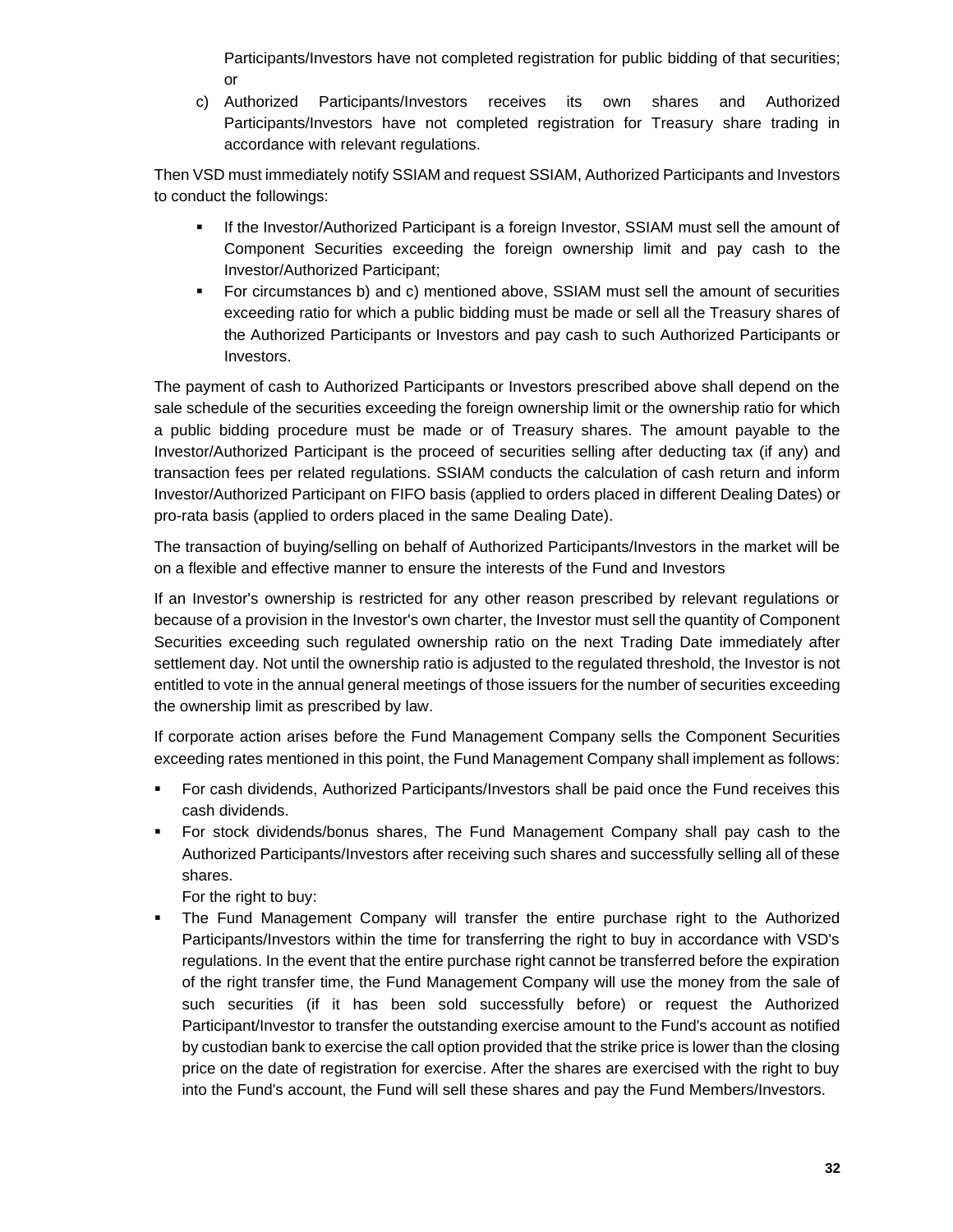In case the Authorized Participant/Investor sends a request to refuse to exercise the right, the Fund Management Company will make the settlement immediately according to the actual number of securities sold without waiting for the exercise date and the part of the right to buy which is refused by the Authorized Participant/Investor, shall belong to the Fund and shall be decided by the Fund even before the date of exercise and any right the Authorized Participant/Investor refuses to exercise will be under the Fund's decision. All the payment regarding to the cash dividends/bonus shares/ stock dividends/ share purchase right as mentioned above shall be done after five (05) working days from the time the Fund receives the money from selling such shares successfully.

The payment to the Investors follows the below principles:

- First in first out (FIFO) principle: the first Redemption Order will be paid first in case there are many orders placed in different period; pro rata will apply in case there are many orders placed on one (01) period.
- The allocation ratio to Investors/Authorized Participants shall depend on the Fund 's current payment ability ratio and the amounts received from sale of securities via order matching transactions.

The effective date of registration for additional SSIAM VN30 ETF certificates to be issued at VSD is concurrently the effective date of transferring ownership of structural securities from the Fund Founder, Investors to the ETF Fund

#### <span id="page-32-0"></span>**3.2.6. Regulations on making payment for derivatives of exchange (primary) of certificates SSIAM VN30 ETF**

- Investors are domestic individuals, or an organizations or authorized participants shall pay the arising amounts of the SSIAM VN30 ETF certificate exchange transaction by direct transfer to the account of the SSIAM VN30 ETF before the time specified above.
- **EXECT** Investors are foreign individuals and organizations must make a transfer from the Investors' own "indirect investment capital account" (IICA) to the account of the SSIAM VN30 ETF for the payment of the exchange of SSIAM VN30 ETF certificates. Foreign investors must be solely responsible if this transfer amount is not transferred from the "indirect investment capital account" (IICA).
- The Authorized Participant/Investor of the Fund shall declare bank account information and submit a confirmation from the bank on the opening of an "indirect investment capital account" (IICA) (foreign investor) for the Founding Member at the time of registration for the first exchange of SSIAM VN30 ETF certificates. The Fund will transfer the arising amounts related to the swap (primary) transaction of SSIAM VN30 ETF certificates to the bank account of the Authorized Participant/Investor of the Fund previously declared. Bank account information will not be changed until the Investor/Founder has other instructions in writing. The Fund Management Company will not be responsible if the declared bank account is not "Account for capital contribution and share purchase" (IICA) (if it is a foreign Investor/Founder of the Fund)

#### <span id="page-32-1"></span>**3.2.7. Amend/cancel the Creation/Redemption Order**

Investors can amend/cancel the Creation/Redemption Order before the Cut-Off Time which will be executed by the Authorized Participants/Distributors.

Investors send an Amendment/Cancellation Order to Authorized Participants/Distributors.

Authorized Participants shall check the initial Order of the Investor and information on the Amendment /Cancellation Order form, if the information in the forms is incomplete, the Authorized Participant shall request Investors to submit sufficient information/ documents.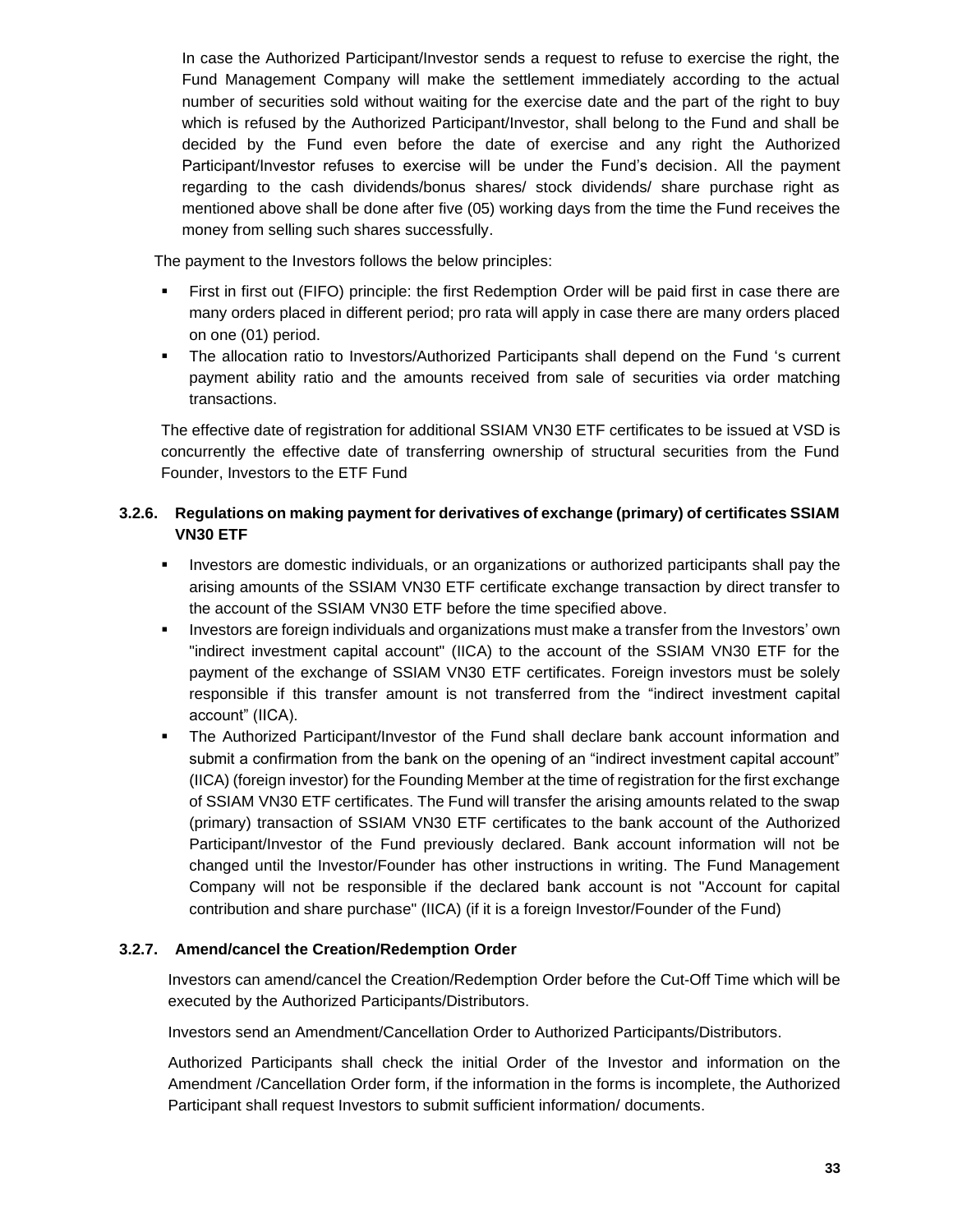In case Investor makes the Order through the Distributors, the Investor shall submit the Amendment/Cancellation Order form to the Distributors. Distributors shall check the information in the Amendment/Cancellation Order and transfer the Order to the Authorized Participants.

#### <span id="page-33-0"></span>**3.2.8. Suspension of Creation/Redemption Order**

The Fund Management Company has the right to suspend the Creation/Redemption Order in the following cases:

- When the Stock Exchange review and change the Component Securities of the Tracking Index;
- When an issuing organization of a Component Securities included in the Fund's Portfolio goes bankrupt or dissolved or suspended trading or delisting; or the Basket of Component Securities or NAV of the Fund cannot be determined on the day prior to the Dealing Date because the Stock Exchange has suspended trading of securities in the Basket of Component Securities;
- **The Fund's Investment Portfolio is rebalanced to reduce tracking error;**
- Fund Management Company/ VSD/ the Supervisory Bank is unable to execute Creation/Redemption Order due to unforeseeable event that goes beyond the parties' control;
- Other circumstances in accordance with relevant regulations or the Fund Charter.

The Fund Management Company must, within twenty-four (24) hours of the occurrence of any event prescribed above, notify the SSC, and disclose information about such event on the website of the Stock Exchange. Immediately after such event ends, the Fund Management Company, Authorized Participants and Distributors must continue to accept and execute Creation/Redemption Order for Investors.

The duration of any suspension of Creation/Redemption Order shall follows guidelines in the Fund Charter and must not exceed thirty (30) days from the most recent Dealing Date. In case of suspension of Creation/Redemption transactions due to the change of the structure of the Tracking Index portfolio by the Stock Exchange or the Securities Issuing Organizations included in the Fund's Portfolio goes bankrupt, suspend, delisting; or the Fund's List of Component Securities and Net Asset Value cannot be determined at the trading date immediately preceding the Dealing Date, which is decided by the Stock Exchange to suspend securities transactions in the Investment Portfolio. of the Fund; time limit for suspension of receipt; execute orders up to three (03) working days before and after the end of those events.

If within thirty (30) days after the end of the suspension period the causes of the suspension has not been remedied, the Fund Management Company must hold an extraordinary General Investors' Meeting or obtain written opinions from Investors on dissolution of the Fund, or on extension of the suspension period. If the causes of suspension terminate within the regulated period for convening the General Investors' Meeting, the Fund Management Company may cancel the convening of the meeting.

#### <span id="page-33-1"></span>**3.2.9. Non-commercial transactions (gift, present, inheritance…)**

Non-commercial transactions (such as gift, present, inheritance …) of SSIAM VN30 ETF certificates are conducted similarly to the transfer of ownership of listed securities outside the Stock Exchange trading system as stipulated in the Regulations on registration of securities issued by VSD.

#### <span id="page-33-2"></span>**4. TRADING OF ETF CERTIFICATE ON STOCK EXCHANGE (SECONDARY TRADING)**

SSIAM VN30 ETF Certificate is listed on HSX. Investors can trade listed ETF Certificates on the Stock Exchange system in accordance with the following principles: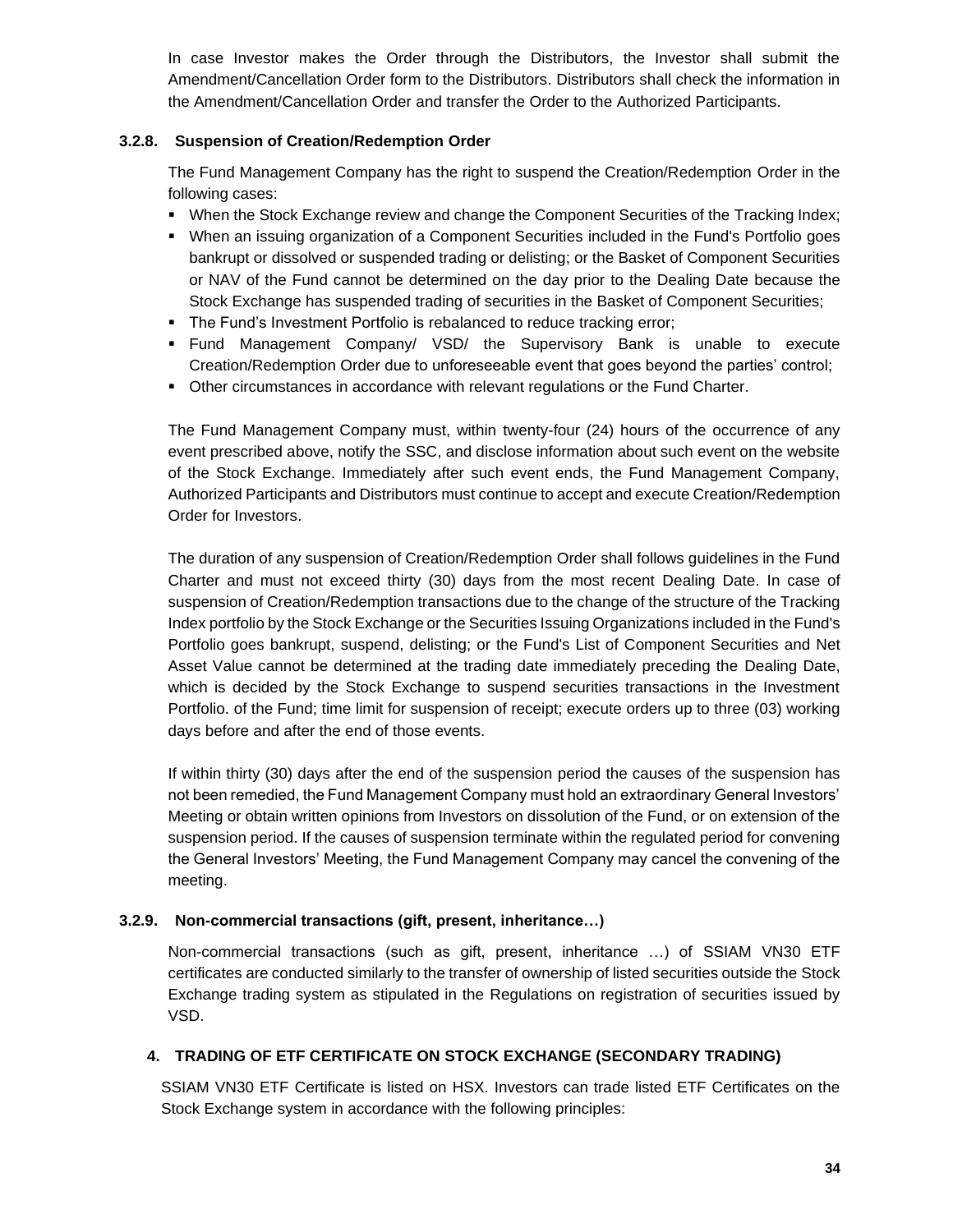- ETF Certificate is traded as a listed stock following the trading regulations for listed securities on the Ho Chi Minh Stock Exchange under Decision 66/QĐ-SGDHCM dated March 2, 2018, by The Chairman of the Ho Chi Minh Stock Exchange.
- Authorized Participants are only permitted to sell Fund Certificates (or sell Component Securities) on the Stock Exchange system if there are sufficient Fund Certificates (or Component Securities) on settlement date in accordance with regulations of VSD. The total number of Fund Certificates (or Component Securities) includes the number of Fund Certificates (or Component Securities) available on the Authorized Participants' account on Trading Date, plus the number of Fund Certificates (or Component Securities) received before or on the settlement date from Creation Order (Redemption Order) or successfully borrowed from VSD system previously.
- Authorized Participants/Investors must place a trading order from their own securities trading account. Trading and settlement must be implemented in accordance with the regulations on securities trading issued by the Ho Chi Minh City Stock Exchange and VSD;
- The trading unit shall be as regulated by the Ho Chi Minh Stock Exchange where the SSIAM VN30 ETF certificates are listed;
- **SSIAM VN30 ETF certificates may be used to lend for margin trading and for other activities in** accordance with the law on securities.

#### <span id="page-34-0"></span>**5. DETERMINATION OF NET ASSET VALUE OF THE FUND**

#### <span id="page-34-1"></span>**5.1. Time determination of the Net Asset Value**

The Fund Management Company is responsible for determining the Net Asset Value of the Fund, Net Asset Value per Creation Unit, Net Asset Value per Fund Certificate, or the fair value (in the absence of market value) of the assets in the Fund's portfolio on all working days of the Ho Chi Minh Stock Exchange.

The Net Asset Value per Creation Unit is equal to the Net Asset Value of the Fund divided by the total of outstanding Creation Units and rounded down to a digit. Net Asset Value of an ETF Certificate is equal to the Net Asset Value of the Fund divided by the total outstanding ETF Certificates and rounded down to two (2) decimal places. The discrepancy arises from rounding down of Net Asset Value shall be recorded to the Fund.

The determining of the Net Asset Value shall be conducted by the Fund Management Company or an authorized fund administration service provider and certified by the Supervisory Bank as regulated by relevant regulations and the Fund Charter. The confirmation of the value is made in writing or exported by electronic information system of the Supervisory Bank approved by the Fund Management Company. If the Net Asset Value is incorrect, the Supervisory Bank must notify and request the Fund Management Company to make adjustment within twenty-four (24) hours since notification.

#### <span id="page-34-2"></span>**5.2. Principles and method of Valuation of the Net Asset Value**

**Valuation Date**: The Net Asset Value of the Fund shall be determined on daily and monthly basis. In case the Valuation Date falls on a day-off or holiday, the valuation shall be continued the next working day.

For the monthly valuation term, the Net Asset Value of the Fund is determined as at the last day of the month and the Valuation Date shall be the first working day of the next month and remains unchanged even when the Valuation Date falls on a day-off or holiday.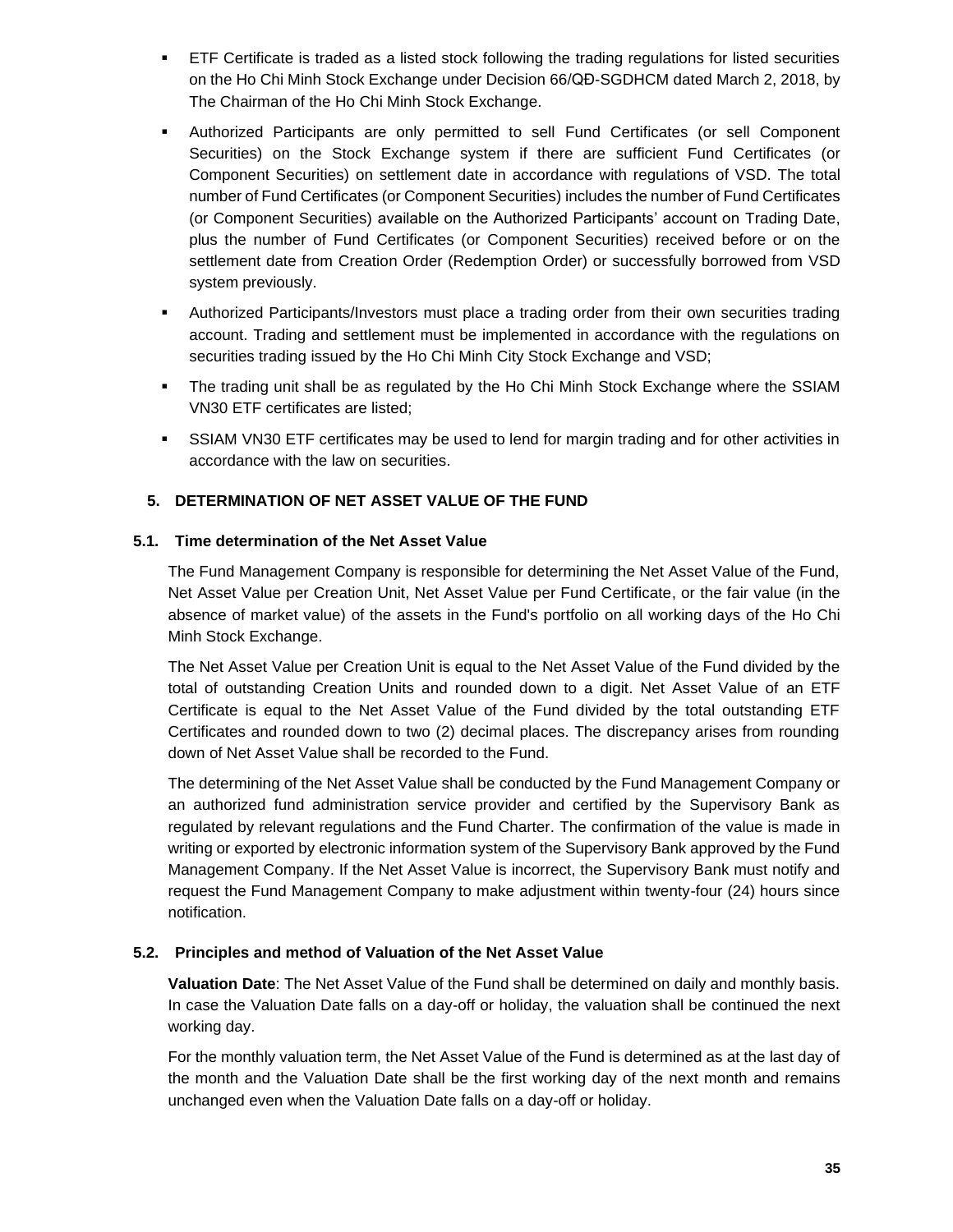**Indicative Net Asset Value per Fund Certificate (iNAV):** iNAV shall be determined based on the market price of the Basket of Component Securities from the nearest executed transaction. This value is calculated and provided by the Stock Exchange.

iNAV is just a benchmark value and shall not determine trading price. iNAV is updated at least every 15 seconds (15s) and shall be published on the website of SSIAM or on the Stock Exchange.

#### **Valuation method:**

- Net Asset Value of the Fund is the total value of the Fund's assets less liabilities. The value of assets of the Fund are determined based on the market value or reasonable value of assets (in case no market price is available) on the day prior to the Valuation Date. The Fund's liability includes debt or payment obligation accrued to the day prior to Valuation Date.
- The Net Asset Value per Creation Unit is equal to the Net Asset Value of the Fund divided by the total of outstanding Creation Units and rounded down to a digit.
- Net Asset Value of an ETF Certificate is equal to the Net Asset value of the Fund divided by the total outstanding ETF Certificates and rounded down to two (2) decimal places.
- **Net Asset Value is rounded in accordance with regulations on accounting and auditing.**
- **The discrepancy arises from rounding Net Asset Value shall be recorded to the Fund.**

The valuation method is detailed in "Valuation handbook" prepared by the Fund Management Company in accordance with relevant regulations and approved by the Board of Fund Representatives and specified in Appendix 4 of this Prospectus.

#### **Obligations & responsibilities in determining the Net Asset Value**

#### **The Fund Management Company must ensure:**

- **•** The Net Asset Value is determined accurately, in accordance with the provisions of the law and this Prospectus;
- The valuation must accurately, timely and fully reflect investment transactions;
- Valuable items (including stocks, cash, and other investments) must be regularly reconciled with the original documents. Inconsistencies must be managed in a timely manner;
- Dividends, stock options and bonus shares must be accounted for in the Fund's assets (except for cases where it must be accounted for on the prudential principle);
- Expenses, interests, and dividends must be accrued to the day immediately preceding the valuation date at a fixed rate of interest;
- **EXEL** Taxes, fees, and charges need to be reviewed and adjusted in a timely manner according to the provisions of law;
- **E** Establish reasonable allowable fluctuations for the fluctuations of crucial factors when pricing;
- **•** Regularly review and check the investment portfolio valuation process. Test results must be kept;
- **•** The reconciliation of documents on the Fund's assets with the Custodian Bank should be done periodically at least once a month.

#### **The Supervisory Bank must ensure:**

The supervisory bank must regularly check and supervise to ensure that the Fund Management Company has principles, procedures, methods of determining and monitoring system for the determination of securities or asset values. The Fund's net income is made in accordance with the provisions of law and in the Fund's Prospectus. Regular inspection and supervision must be maintained for the third party authorized by the Fund Management Company to conduct these activities;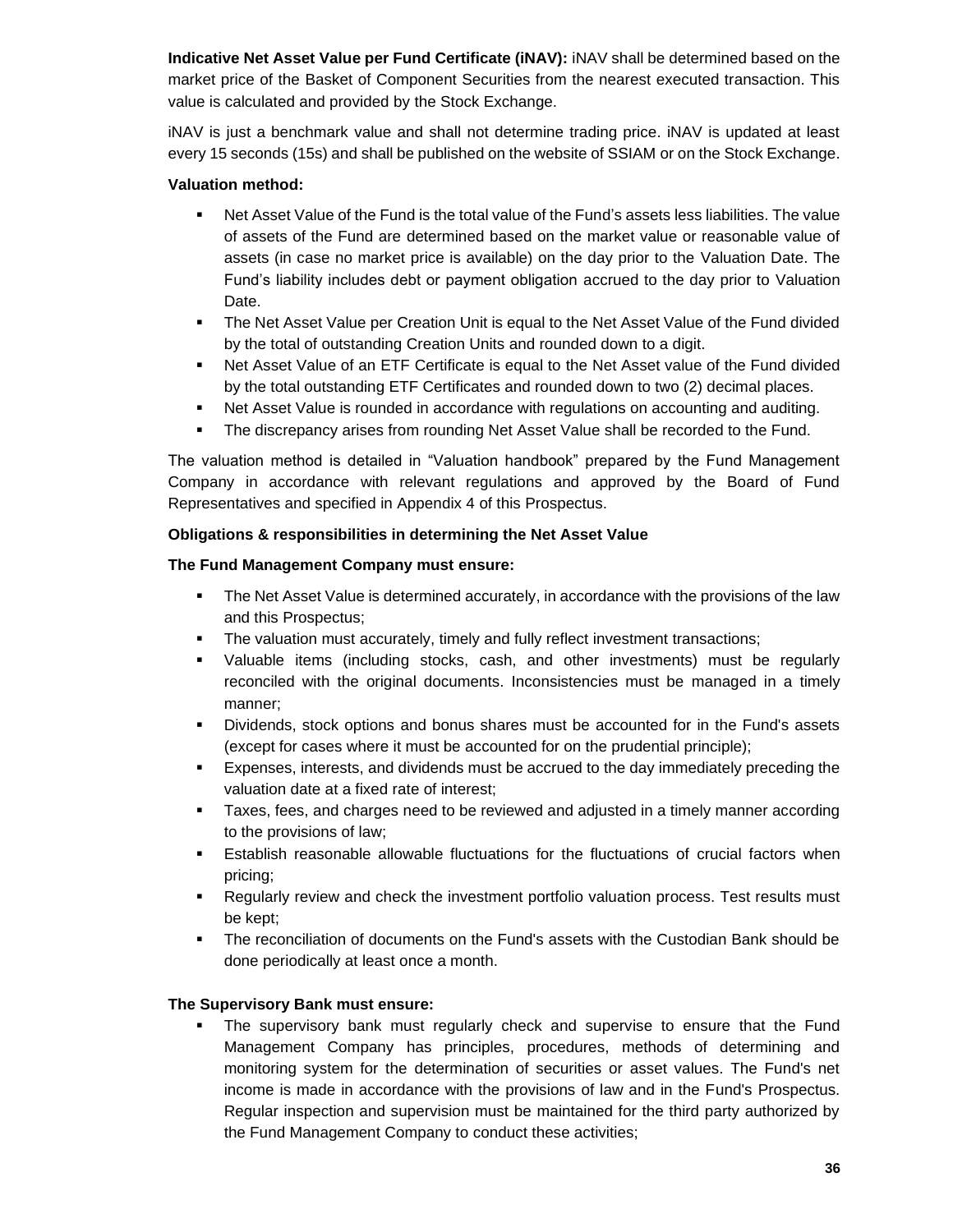- **•** The review of the principles, processes, methods of price determination and monitoring system of price determination must be conducted immediately after the supervision contract signed with the Fund Management Company takes effect;
- **•** Reviews should be made more frequently when the Custodian Bank knows or suspects that the Fund Management Company's principles, procedures, methods of valuation and monitoring system for valuation are not satisfactory. request;
- **•** The supervisory bank must ensure that any problems detected from the inspection and supervision are followed up and appropriate measures are taken.

#### <span id="page-36-0"></span>**5.3. Announcement of the Net Asset Value of the Fund**

Upon Supervisory Bank's confirmation, the Net Asset Values shall be announced on the website of SSIAM, Stock Exchange, Distributors, and Authorized Participants in accordance with the regulation about information disclosing on the stock market. The announcement of the Net Asset Value to Investors shall be done within the Dealing Date and not later than the next Dealing Date.

#### <span id="page-36-1"></span>**6. LISTING AND DELISTING OF ETF CERTIFICATE**

#### *ETF Certificate is delisted in the following circumstances:*

a) The tracking error (TE) in the last three (03) months exceeding the caps prescribed by the Stock Exchange. The weekly tracking error is defined by the following formula:

$$
TE_t = \sqrt{n} \sqrt{\frac{1}{n-1} \sum_{i=-n}^{-1} (R_i - \overline{R})^2}
$$

Where:  $R_i$  is the difference between the changes in NAV of the Fund and the changes in the Tracking Index in week i backward, counted from the current week (t), and calculated as below formula:

$$
R_{i} = ln \left[ \frac{NAV_{i}}{NAV_{i-1}} \right] - ln \left[ \frac{Benchmark index_{i}}{Benchmark index_{i-1}} \right],
$$

$$
\overline{R} = \frac{1}{n} \sum_{i=-n}^{-1} R_{i}
$$

$$
n = 26
$$

In case the time of operation of the Fund is less than six (06) months, n is the number of weeks, from the first week that the Fund establishment license is effective.

- b) The Tracking Index value cannot be determined due to unforeseeable events that have been specified in the index's ground rule; or
- c) The Fund is in liquidation as regulated in Article 47 of Circular 98;
- d) Other cases prescribed by the Stock Exchange and the Fund Charter.

In the event that the tracking error exceeds 80% of the maximum tracking error regulated by the Stock Exchange, the Fund Management Company shall report to SSC, Stock Exchange and disclose this information as stipulated in Clause 6 Article 3 of Circular 229 within 24 hours from the occurrence of the event. Within three (03) months, the Fund Management Company shall have responsibility to adjust its Investment Portfolio to ensure the tracking error fall below 80% of maximum level.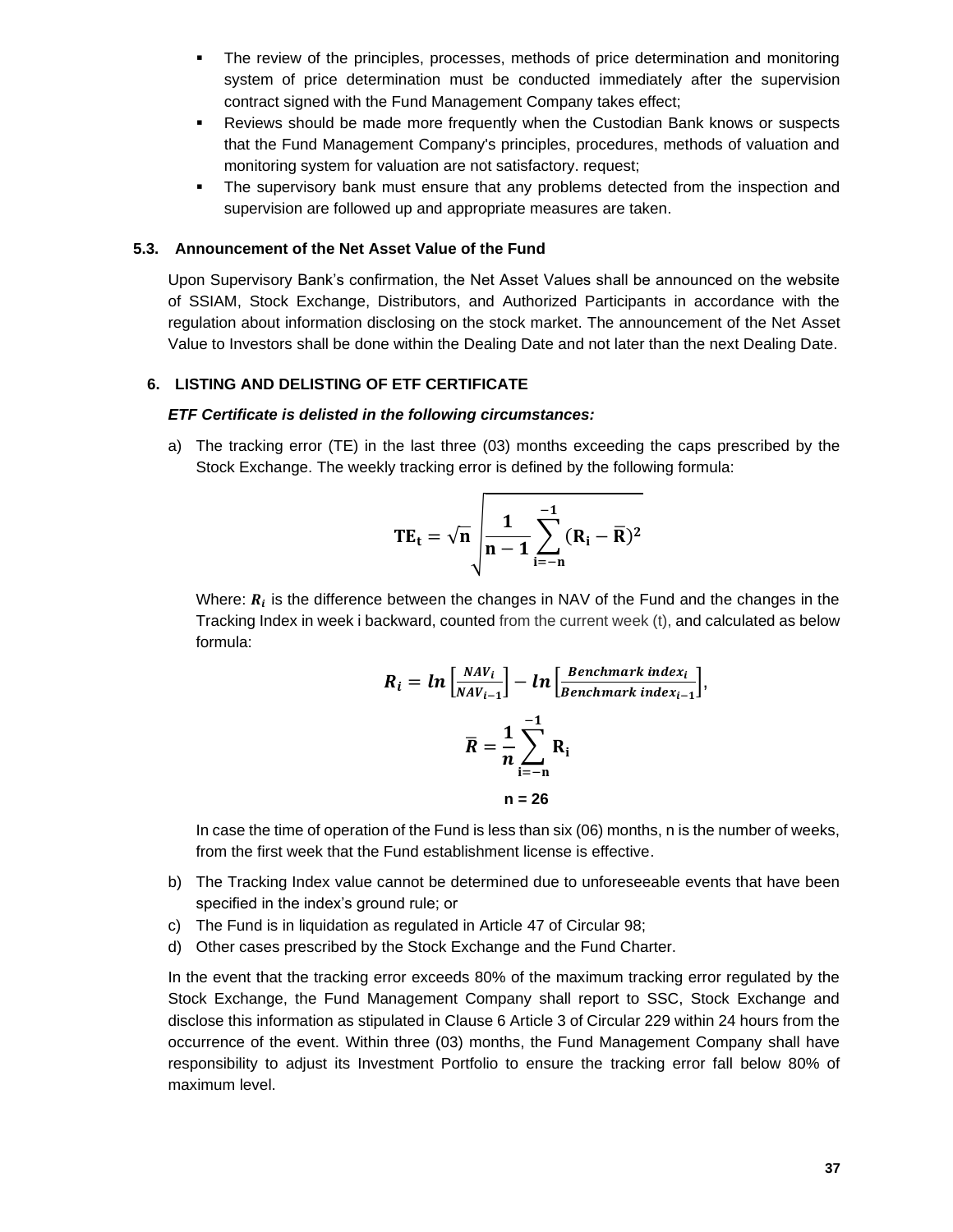#### *Tracking error*

The maximum tracking error of the ETF listed in accordance with the regulations of the Stock Exchange is 10%.

#### <span id="page-37-0"></span>**XIII. OPERATION OF THE FUND**

#### <span id="page-37-1"></span>**1. Financial information**

Financial reports and the audited reports shall be published annually by the Fund Management Company after being approved by General Investors' Meeting. Investors can refer to the financial reports published on the Fund Management Company's website or collect a copy of the latest annual financial reports at the Fund Management Company's head office.

#### <span id="page-37-2"></span>**2. Subscription and redemption of Fund Certificate during the year:**

The issue and redemption of Fund Certificates during the year is updated on the Fund's website: https://www.ssi.com.vn/en/ssiam/fund-announcements%20vn30

#### <span id="page-37-3"></span>**3. Fees and Charges and performance bonus**

#### <span id="page-37-4"></span>**3.1. Fees paid by Authorized Participants/Investors**

#### **3.1.1. Creation Fee**

This is the fee that Authorized Participants/Investors have to pay for Creation Order after the Fund is established. This fee shall be payable upon creation and calculated as percentage of the transaction value of a Creation Order. The Fund Management Company shall announce on its website if these is any change of Creation Fee.

Creation Fee: **0.00%** on transaction value of the Creation Order.

#### **3.1.2. Redemption Fee**

This is the fee that Authorized Participants/Investors have to pay for Redemption Order after the Fund is established. This fee shall be payable upon the redemption and calculated as percentage of the transaction value of the Redemption Order. The Fund Management Company shall announce on its website if these is any change of Redemption Fee.

Such fee is subtracted from the Cash component (in case the value of Creation Unit is higher than the value of the Basket of Component Securities). If the Cash component is less than the Redemption Fee, Investors/ Authorized Participant must transfer the different amount to the Fund's account at Supervisory Bank no later than 11:00 on T+1 (one (01) business day from Dealing Date).

- Redemption Fee: For Investors: **0.10%** on transaction value of the Redemption Order.
- For Authorized Participants: **0.00%** on transaction value of the Redemption Order.

#### <span id="page-37-5"></span>**3.2. Fees paid by the Fund**

#### **3.2.1. Fund Management Fee and service fee paid to service providers authorized by Fund Management Company to conduct services for ETF**

#### **a) Fund Management Fee**

Fund Management Fee is the fee paid to the Fund Management Company to conduct the fund management service for SSIAM VN30 ETF. The Fund Management Fee is calculated as percentage of the Fund's NAV.

Fund Management Fee of SSIAM VN30 ETF is maximum 0.55% NAV per annum, or minimum of VND 30,000,000/month (exclusive of VAT (if any)).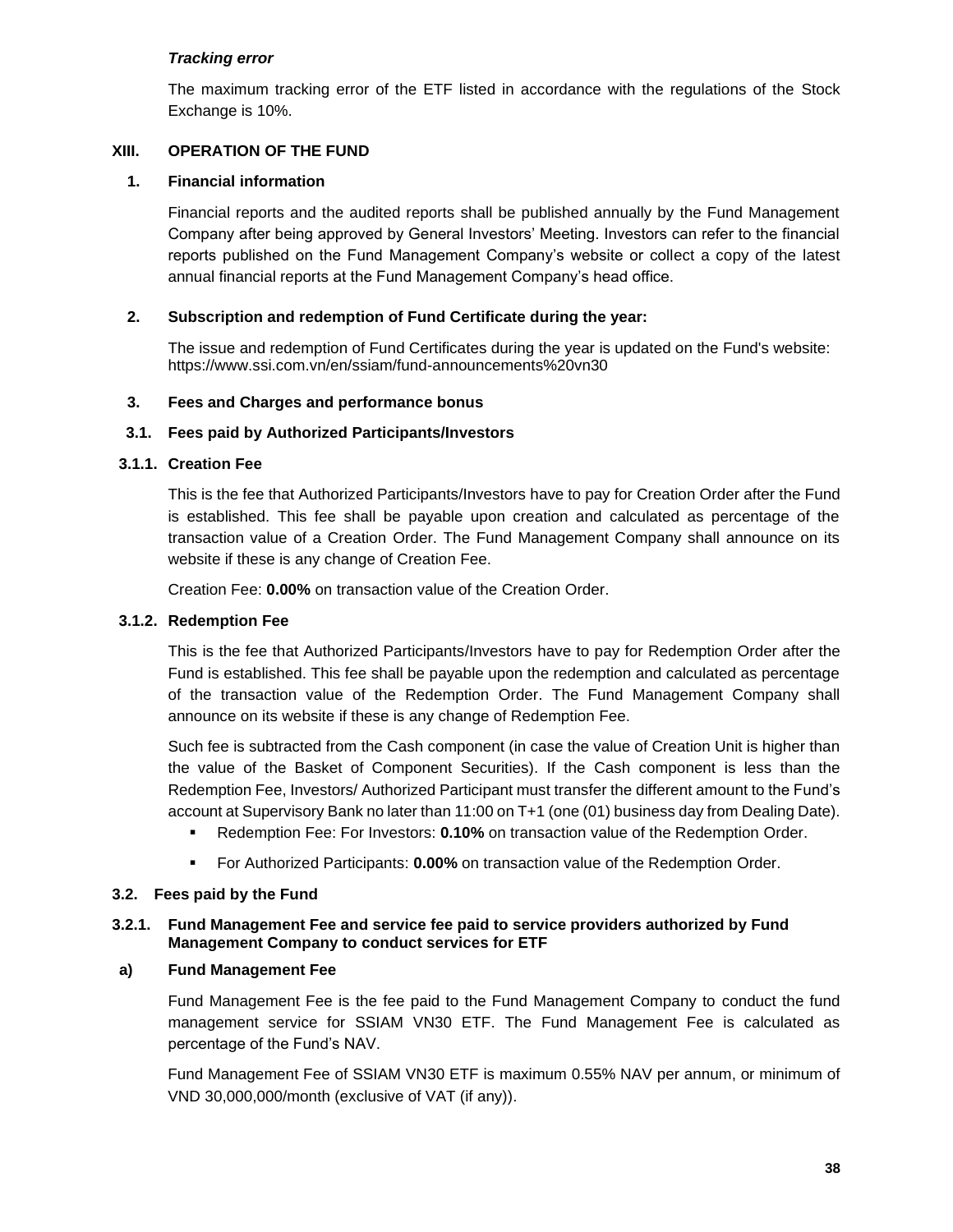In case of increasing the Fund Management Fee above 0.55%NAV/year, the General Meeting of Investors must approve it. In case the Fund Management Service Price is adjusted, it must not exceed 0.55%NAV/year as determined by the Fund Management Company. In this case, the Fund Management Company is responsible for notification to the Fund Representative Board and the Supervisory Bank, as well as updating accordingly in the Fund Prospectus.

The monthly fee is the total of accrued fees calculated on each valuation cycle in a month.

Fund Management Fee at each trading cycle is calculated as below:

Fund Management Fee for the valuation cycle  $=$  the greater of [minimum fund management fee per month x actual number of days in the valuation period / number of days per month] and [% annual management fee (year) applied in the valuation period x NAV before fee on Valuation Date x actual number of days of the valuation period / actual number of days in a year (365 or 366)].

#### **b) Fund administration fee**

The fund administration fee is the fee paid to the fund administration service provider.

**Fund administration fee**: maximum 0.03% NAV per annum.

Minimum fund administration fee: VND 15,000,000 per month, exclusive of VAT (if any).

The monthly service fee is the total of accrued fees calculated on each valuation cycle in a month.

Fund administration fee at each valuation cycle is calculated as below:

Fund administration fee = the greater of [minimum fund administration fee per month  $x$  actual number of days in the valuation period / number of days per month] and [% fund administration fee (year) x NAV before fees on the day preceding to Valuation Date x the actual number of days of the valuation period/ the actual number of days in a year (365 or 366)].

#### **c) Transfer agent fee**

Transfer agent fee is the fee the Fund pays to the transfer agency service provider.

Transfer agent fee: 5,000,000 per month (exclusive of VAT (if any)).

The monthly service fee is the total of accrued fees calculated on each valuation cycle in a month.

#### **d) Fee paid to iNAV, iINDEX and Tracking error (TE) calculation service provider**

Fee paid to iNAV calculation service provider is payable to Stock Exchange for providing the service of calculating iNAV, iINDEX and TE.

Fee paid to iNAV calculation service provider: 0.05% NAV/annum, minimum fee is VND 50,000,000/year (exclusive of VAT (if any)).

Fee paid to service provided in this section for each valuation cycle is calculated as below:

Fee paid to service provided in this section for the valuation period = the greater of [minimum fund administration fee per month x actual number of days in the valuation period / number of days per month] and [% fund administration fee (year) x NAV before fee on the day preceding to Valuation Date x the actual number of days of the valuation period/ the actual number of days in a year (365 or 366)].

The time for calculating service fee is calculated from the first trading date of ETF certificate on HOSE. The year is interpreted as the year of the contract

The net asset value (NAV) used to calculate the Service fee is "NAV before service fee". NAV before service fee is NAV excluding fees calculated based on % of NAV.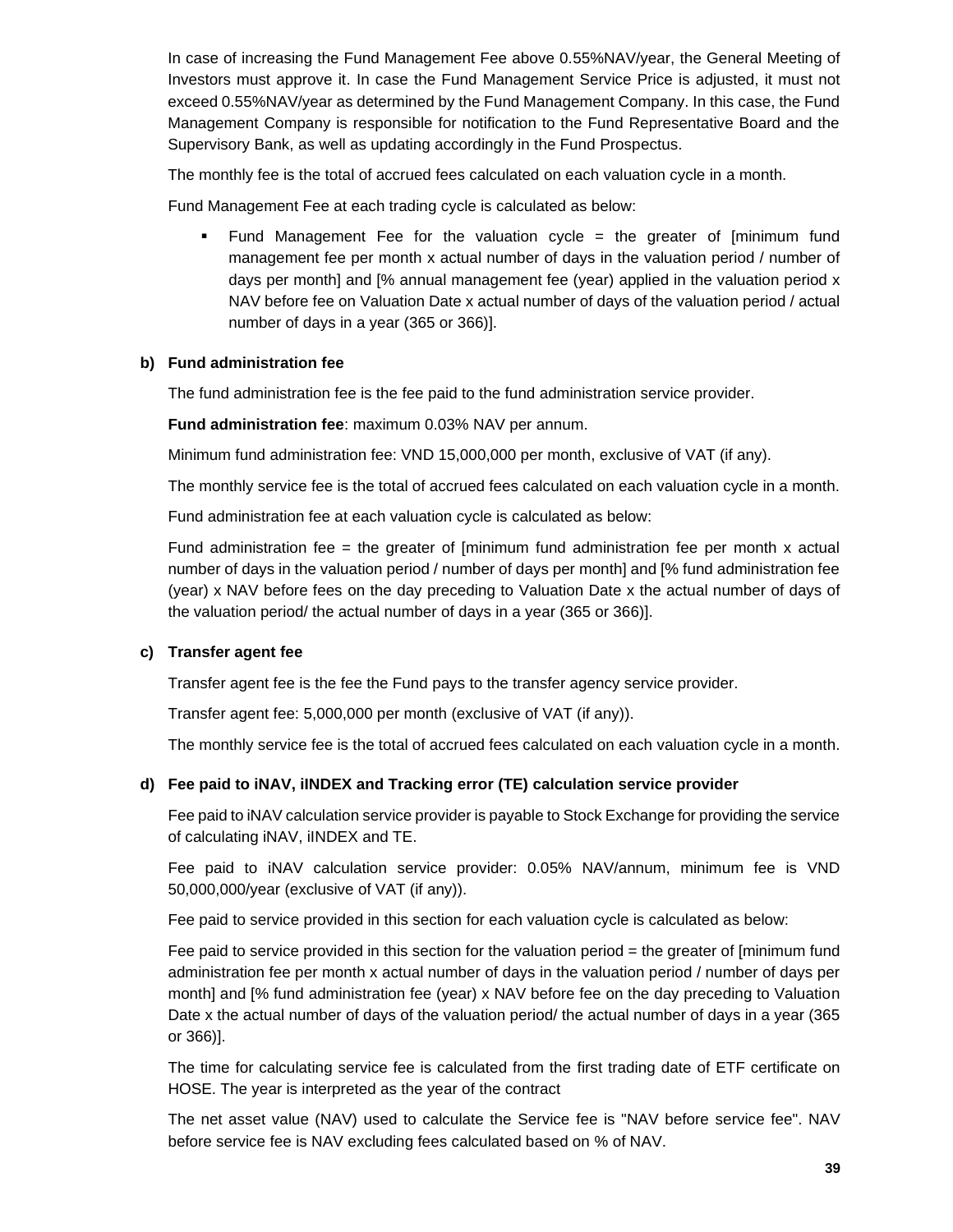In which NAV before service fee = Total assets - Total payable - Payables for fixed expenses (not dependent on NAV value).

The NAV used to calculate the Service Fee of the ETF is the NAV calculated at each Valuation Date, including weekends and holidays.

For public holidays, NAV used to calculate Service Fee is the NAV of the immediately subsequent Valuation Date.

e) The total management service fee, fund management service fee and service fee paid to services provider by Fund Management Company to carry our services for ETF shall not exceed 2% of the Fund's NAV per year

#### **3.2.2. Custody and supervision fee**

- Custody fee and supervision fee shall be paid to the Custodian and Supervisory Bank for providing the custody and supervisory services for the Fund. These fees are calculated as percentage of the Fund's NAV excluding Value Added Tax (VAT).
- **Custody fee**: maximum 0.06% NAV per annum excluding VAT. Minimum Custody fee (Excluding the Stock Exchange Service fee and the Portfolio Service fee): VND 20,000,000/month.
- **Supervisory fee** (calculated on the frequency of daily dealing)**:** maximum 0.02% NAV per annum excluding VAT.

Minimum supervisory fee (calculated on the frequency of daily dealing): VND 5,000,000 per month excluding VAT.

The total amount of custody fee and supervision fee shall comply with relevant regulations.

The monthly fee is the total of accrued fees calculated on each valuation cycle in a month.

Custody and supervision fee at each valuation cycle are calculated as below:

Custody and supervision fee (not including securities transaction fee) = the greater of [minimum custody/supervisory fee per month x actual number of days in the valuation period / number of days per month] and [% Custody and supervision fee (year) x NAV before fee on the Valuation Date x the actual number of days of the valuation period/ the actual number of days in a year (365 or 366)].

#### **3.2.3. Fee paid to Tracking Index provider**

The Tracking Index provider fee is payable to Stock Exchange for providing the VN30 Index management.

The service fee is 0,05% NAV/year, minimum of VND 50,000,000/year

The above-mentioned fees are exclusive of VAT (if any).

Tracking Index provider Fee at each valuation cycle is calculated as below:

Tracking Index provider fee for the valuation period = the greater of [minimum fund administration fee per month x actual number of days in the valuation period / number of days per month] and [% fund administration fee (year) x NAV before fee on the day preceding to Valuation Date x the actual number of days of the valuation period/ the actual number of days in a year (365 or 366)].

The time for calculating the service fee is calculated from the first trading date of ETF certificates on the HOSE. The year is interpreted as the year of the contract.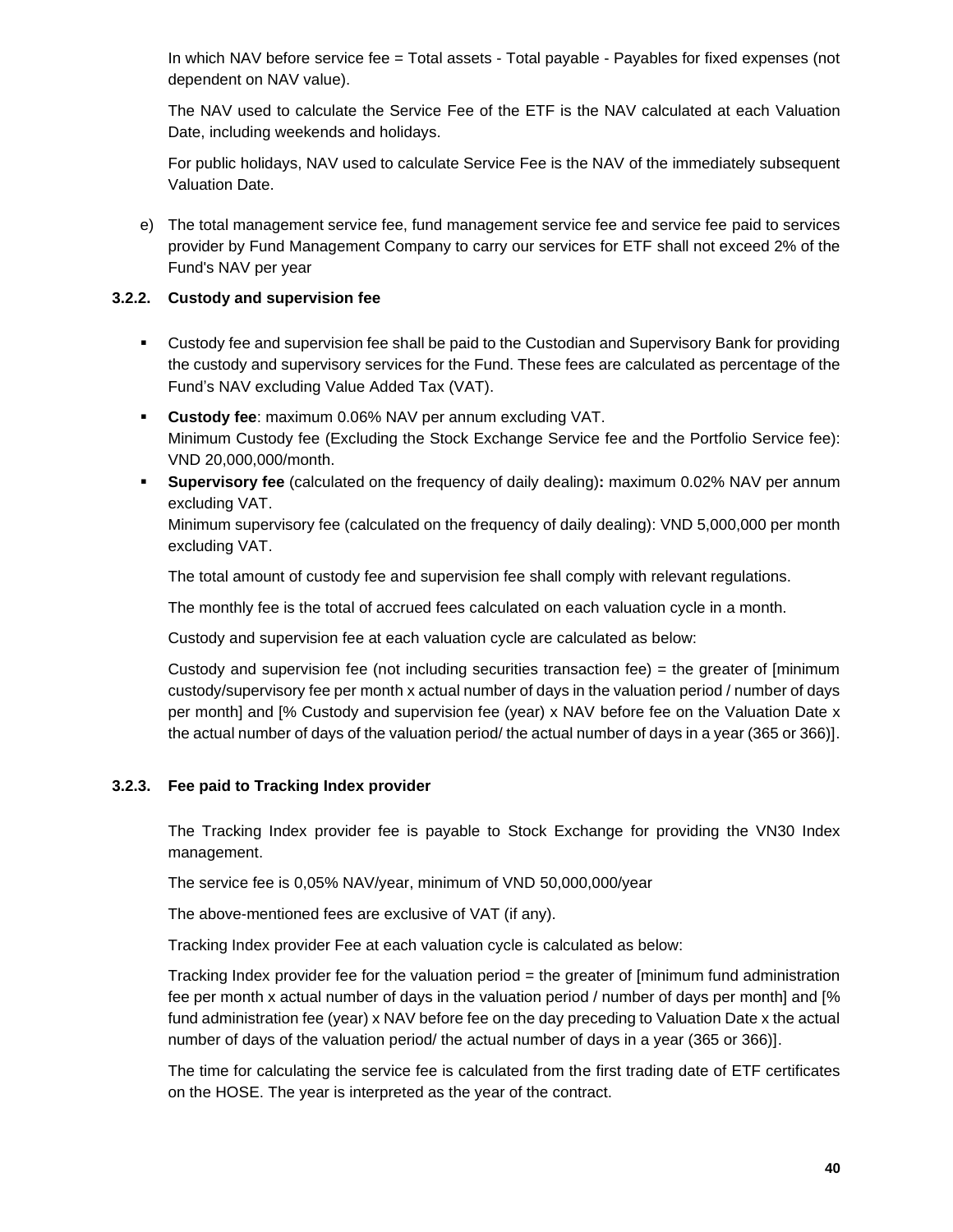The net asset value (NAV) used to calculate the Service fee is "NAV before service fee". NAV before fee is NAV excluding fees calculated based on % of NAV.

In which NAV before service fee = Total assets - Total payable - Payables for fixed expenses (not dependent on NAV value).

The NAV used to calculate the Service Fee of the ETF is the NAV calculated at each Valuation Date, including weekends and holidays.

For public holidays, NAV used to calculate Service Fee is the NAV of the immediately subsequent Valuation Date.

#### **3.2.4. Other expenses and fees**

Other operating expenses of the Fund may include:

- **•** Transaction fees including brokerage fee, transfer fees payable to securities companies;
- Expenses and fees relating to auditing services for the Fund;
- **EXECT** Legal advisory fee, quotation fee and other reasonable fees for the Fund;
- Expenses paid to market makers under signed contracts:
- Expenses relating to printing, publication of the Prospectus, summary Prospectus, financial reports, annual reports, trade confirmations, account statements, and other documents for Investors, expenses for information disclosure; expenses for organizing General Investors' Meeting and Board of Fund Representatives;
- Fees relating to the transactions of the Fund's assets;
- Expenses for engaging independent organizations to provide valuation, asset evaluation services for the Fund;
- Remuneration for the Board of Fund Representatives;
- **•** Other reasonable fees and expenses approved by the Board of Fund Representatives;
- Insurance expenses (if applicable);
- Taxes, fees, and charges payable in accordance with applicable regulations;
- **•** Interest payable from loans incurred by the Fund in accordance with applicable regulations and the Fund Charter;
- **•** Other fees and expenses in accordance with the applicable regulations.

#### <span id="page-40-0"></span>**4. Operating ratios**

Within forty-five (45) days from the end of Q2 and Q4 every year, the Fund Management Company shall disclose information about the Fund's operating cost ratio on the websites of the Fund Management Company, Authorized Participants and Distributors after these values have been verified by the Supervisory Bank and determined by the following formula

|                               | Total operating expense of the Fund in the latest 12 |
|-------------------------------|------------------------------------------------------|
| Operating cost ratio $(\%) =$ | months $\times$ 100%                                 |
|                               | Average Net Asset Value in the latest 12 months      |

In case the Fund has been operated under one year, the operating cost ratio shall be determined as follows:

Operating cost ratio  $(\%) =$ 

(Total buying value in the period + Total selling value in the period) x 100%

2 x Average Net Asset Value in the year/reporting period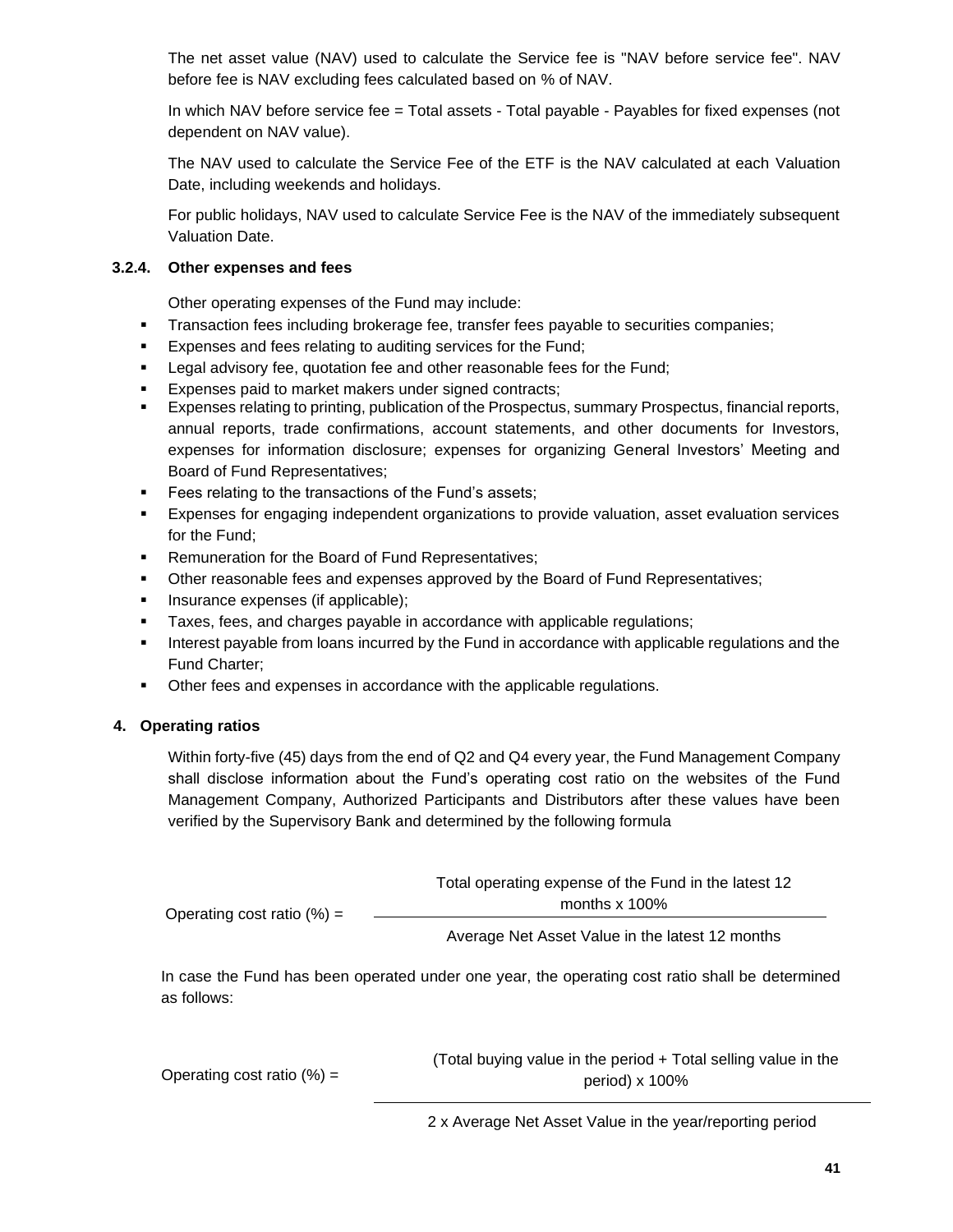Average Net Asset Value of the Fund in reporting period is the total Net Asset Value of the Fund at the Valuation Dates in the period divided by number of Valuation Dates in the same reporting period. If the date of the year/period is not the Valuation Date, the net asset value of that day will be equal to the net asset value of the nearest subsequent valuation date. Total buying value and total selling value in the period is the total buying/selling value for the Fund's investment activities.

#### <span id="page-41-0"></span>**5. Profit distribution policy**

The Fund shall distribute profit when

- **•** In accordance with the profit distribution policy specified in the Fund Charter;
- Dividends can only be distributed after the Fund fulfills its taxation obligations and other financial obligations regulated by the applicable regulations and make reserve provisions in accordance with the Fund Charter (if any);
- **EXECT After finishing profit distribution, the Fund is still able to fulfill its debts and other payment** obligations that are due and ensures total Net Asset Value of the Fund does not fall below VND 50,000,000,000.
- If dividends are paid by ETF Certificates, the Fund shall have the sufficient reciprocal capital from after-tax retained earnings based on the latest financial statements which have been audited or reviewed.

Profit distribution may be in cash or in ETF Certificates

Profit distribution shall be conducted based on the proposal of the Fund Management Company and must be approved by the annual General Investors' Meeting or the Board of Fund Representatives (if authorized).

The Fund Management Company shall deduct all tax, charge, fees as regulated by relevant regulations prior to distributing profit to Investors.

Authorized Participants/Investors included in the list of Investors on record date are eligible to receive distributed profit ("Closing Date"). In case the Authorized Participants/Investors have transferred some of their ETF units between the record date and the payment date, the transferors will receive distributed profit.

Supervisory Bank shall transfer distributed profit to the account of Investors upon direction of the Fund Management Company. The Investors shall bear bank transfer fee.

After profit is distributed, the Fund Management Company must send the final report on the fund profit distribution to Investors, including the following:

- Form of profit distribution;
- **•** Total profit for the period and accumulated profits, details of each profit category;
- Total profit distributed; the number of ETF Certificates issued for distribution (in the case of profit distribution in ETF Certificates);

#### <span id="page-41-1"></span>**6. Tax policy**

Investors may need to pay taxes for ETF Certificate trading. These tax obligations relate directly to Investors and are not reflected in the overall performance of the SSIAM VN30 ETF.

#### <span id="page-41-2"></span>**7. Forecast of the Fund's operating result**

The projections, estimations on the macroeconomic and stock market mentioned in this Prospectus do not imply guarantee of the Fund's future performance.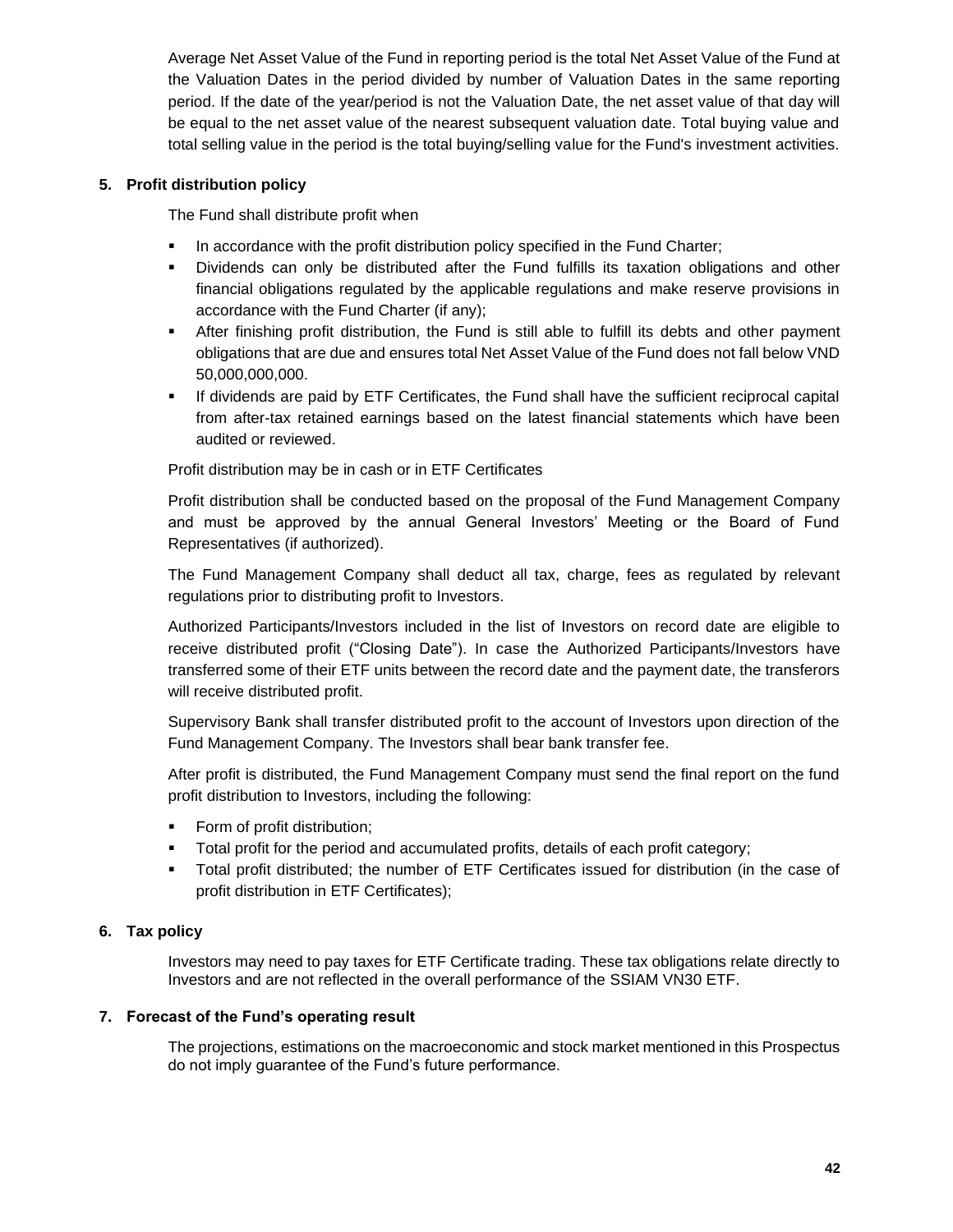#### <span id="page-42-0"></span>**8. Time and locations providing Fund's operating reports**

- The Fund Management Company shall, on a monthly, quarterly, and yearly basis disclose information about creation/redemption transactions and report on change of Net Asset Value of the Fund. The company shall provide requested information to Investors within five (05) days from the receipt of written request of Investors.
- Fund operating reports shall be prepared periodically in accordance with applicable regulations.
- **•** These reports will be published on the website of the Fund Management Company and provided to Investors at the head office of the Fund Management Company.

#### <span id="page-42-1"></span>**XIV. CONFLICT OF INTEREST**

- 1. To eliminate the conflict of interests between the Fund and other funds managed by the Fund Management Company, the conflict of interest between the Fund and the Fund Management Company, the Fund Management Company is obliged to ensure the segregation of the assets of the Fund Management Company with the assets of the funds managed by the Fund Management Company; assets of the Investors, assets of different funds managed by the Fund Management Company.
- 2. All securities transactions of the Company Owner (SSI Securities Inc. (SSI)), Fund Management Company's Chairman, members of the Board of Management, Supervisor, Fund manager and Fund Management Company's staff s must be reported and monitored appropriately in accordance with the Fund Charter and applicable regulations.
- 3. Internal control and risk management system has been established to monitor conflict of interests within the Fund Management Company.

#### **XV. REPORTING AND INFORMATION DISCLOSURE TO INVESTORS**

<span id="page-42-2"></span>The Fund's information disclosure will be conducted via the following channels:

- Website of Fund Management Company, website of Authorized Participants; or
- Other mass media consistent with applicable regulations.

The Fund Management Company must, on a monthly, quarterly, semiannual, or annual basis, disclose to Investors the creation/redemption statistics and reports on changes in NAV of the Fund. The company shall provide requested information within five (05) days from the date of a written request from Investors.

The Fund Management Company shall provide the following documents to Investors:

- Prospectus, summary Prospectus, Audited semiannual and annual reports,
- **EXECT** Semiannual and annual reports on overall activities of the Fund.
- Semiannual and annual statistical reports on trading fees
- Monthly, semiannual, and annual reports on investment activities of the Fund.

SSIAM must disclose the following information on its website and on the Stock Exchange within twenty-four (24) hours of the end of a trading session on the Dealing Date:

- **The Basket of Component Securities;**
- The number of Creation Units issued to and/or redeemed from Authorized Participants/Investors; and the differences as compared with the previous Dealing Date;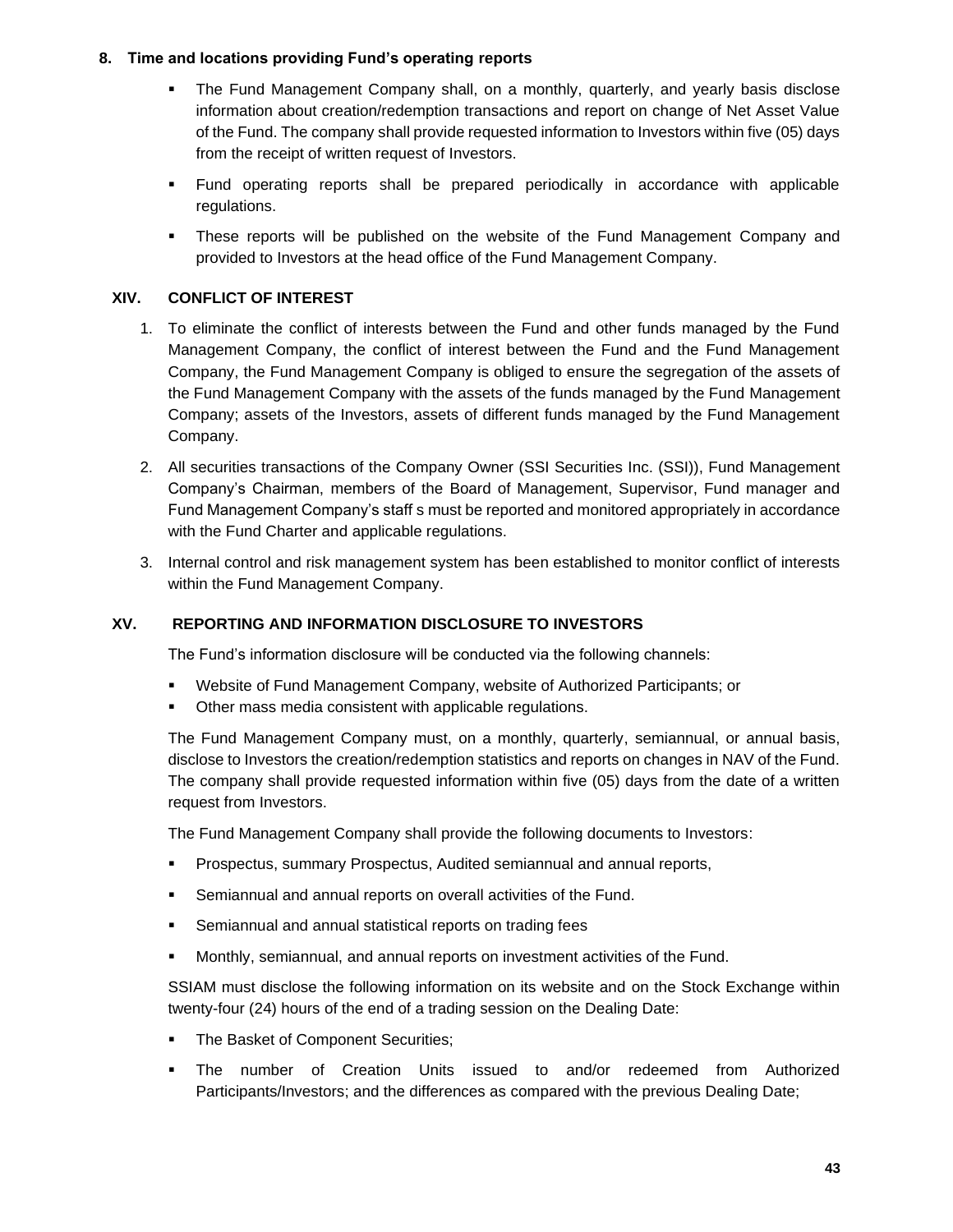- **•** Information on the volume of listed ETF Certificates on the Stock Exchange, information on fluctuations in trading price of ETF Certificate, the closing price of ETF Certificate and the differences as compared with the previous Trading Date;
- **•** The NAV of the Fund, the NAV of a Creation Unit, and the NAV of an ETF Certificate and the fluctuation in these values, fluctuation in the iNAV within a day; Tracking Index and fluctuation of the Tracking Index;
- Any suspension of Creation/Redemption Order (if applicable);
- Any tracking error and adjustment of the Basket of Component Securities (if applicable);
- Any incorrect determination of NAV of the Fund (if applicable);
- Dissolution of the Fund (if applicable);
- Replacement of Supervisory Bank (if applicable);
- **•** Correction or cancellation of the transaction (if applicable);
- Any other relevant information (if applicable).

The Fund Management Company must disclose the Fund's tracking error in comparison with Tracking Index on its website on a weekly basis.

The Fund Management Company must disclose the following information on its website on a semiannual and annual basis:

- **•** Information on the Tracking Index replication of the Fund (if applicable);
- **•** Information about any distribution of profit (if applicable);
- **•** The Fund's operation cost ratio. Information disclosure of the ratio of operational expenses determined within a period of forty-five (45) days after the end of the second and fourth quarter each year.

In securities trading activities, The Fund shall comply with information disclosure obligations with regard to large shareholders, insider shareholders and affiliated parties following regulations on information disclosure in the stock market issued by the Ministry of Finance, excluding creation/redemption transactions with Authorized Participants/Investors.

#### <span id="page-43-0"></span>**XVI. CONTACT ADDRESSES FOR INVESTORS' INQUIRIES**

Investor's queries and request shall be dealt with at the office of SSIAM and/or Authorized Participants and/or Distributors during office hours.

SSIAM shall respond to all questions of Investor via phone (84.24) 3936 6321 or Investors can email their questions to [ssiam@ssi.com.vn](mailto:ssiam@ssi.com.vn)

#### <span id="page-43-1"></span>**XVII. COMMITMENT**

Fund Management Company shall hereby undertake, in its good faith, to bear full liability for the accuracy and authenticity of the content in this Prospectus and other documents as attached herein.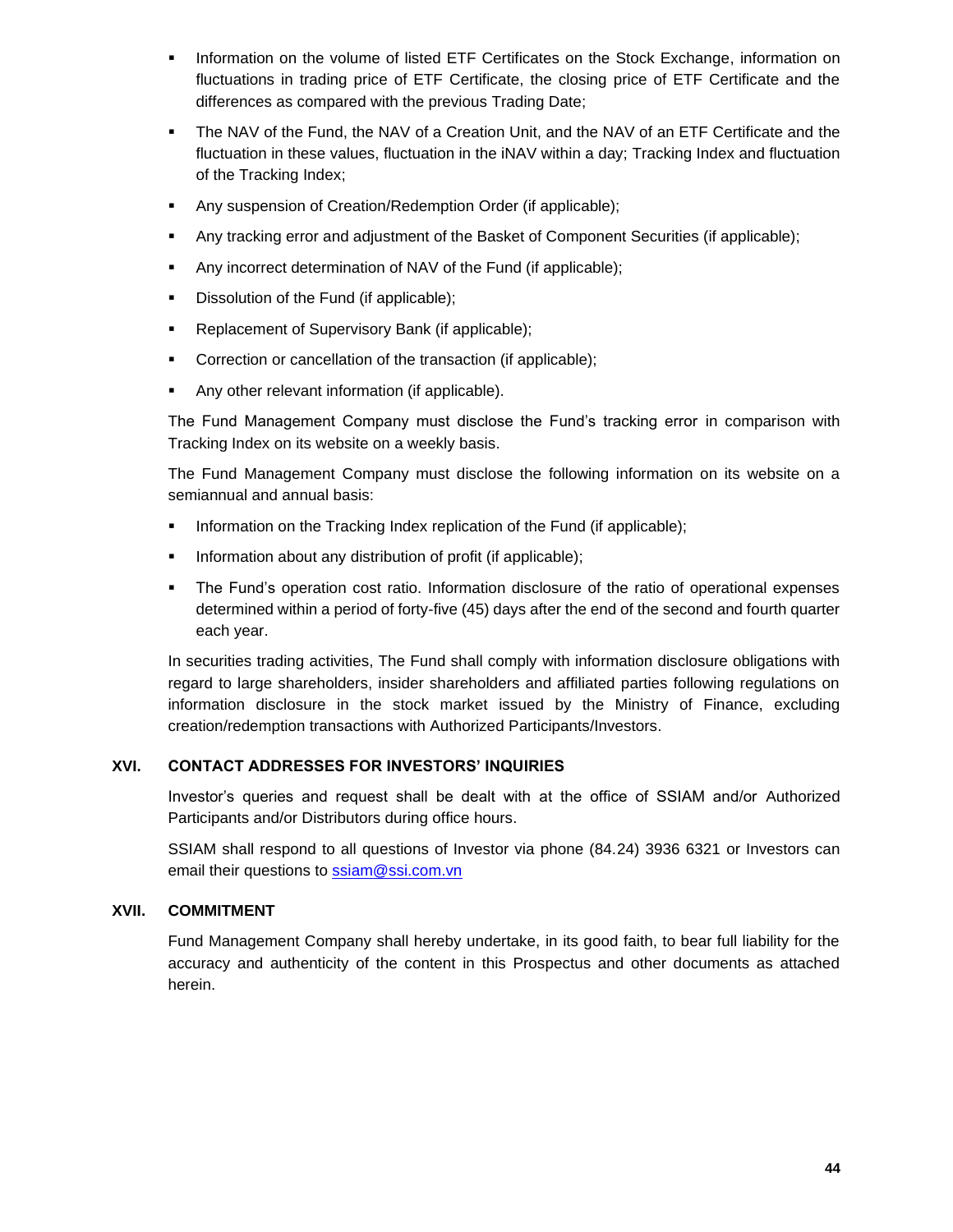#### **XVIII. APPENDICES**

- <span id="page-44-0"></span>1. List of the Authorized Participants and Appointed Distributors and points of distributing Prospectus of SSIAM VN30 ETF.
- 2. **SSIAM VN30 ETF** Trading and Creation/Redemption Related Forms
- 3. Fund Charter Summary
- 4. Asset valuation handbook

 *Hanoi, 09 May 2022*

#### **Authorized Representative**

 **of Supervisory Bank**

**Chief Executive Officer of**

#### **Fund Management Company**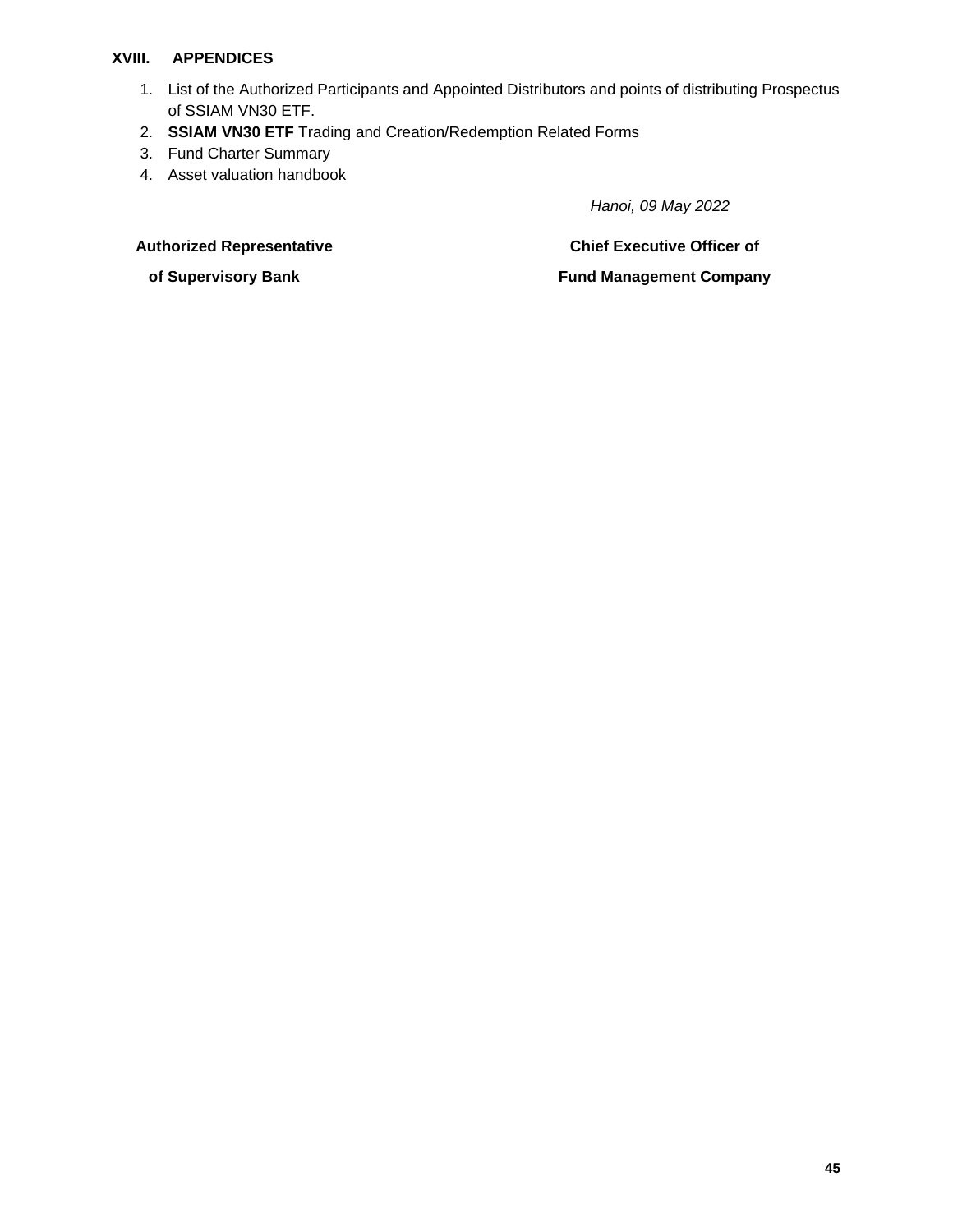#### **APPENDIX 1**

#### <span id="page-45-1"></span><span id="page-45-0"></span>**LIST OF AUTHORISED PARTICIPANTS CUM DISTRIBUTORS AND POINTS OF DISTRIBUTING PROSPECTUS OF SSIAM VN30 ETF**

(On the effective date of this prospectus)

#### **1. SSI SECURITIES CORPORATION (SSI)**

Head Office: 72 Nguyen Hue, District 1, HCM City Tel: +84 28 38242897; Fax: +84 28 38242997

Points of receiving Creation/Redemption Orders of SSI Securities Inc. (SSI) include:

**Head Office**: 72 Nguyen Hue, District 1, HCM City Tel: +84 28 38242897; Fax: +84 28 38242997

**Hanoi Branch**: 1C Ngo Quyen, Hoan Kiem, Hanoi Tel: +84 24 39366321; +84 24 62888885; Fax: +84 24 39366311

#### **2. MIRAE ASSET SECURITIES (VIET NAM) LIMITED LIABILITY COMPANY (MAS)**

Head Office: 7<sup>th</sup> Floor, Le Meridien building, 3C Ton Duc Thang Street, Ben Nghe Ward, District 1, Ho Chi Minh

Tel: 84-28 39102222 Fax: 84-28 39107222

Points of receiving Creation/Redemption Orders of MAS include:

#### **MAS - Headquarter**

Address: 7th Floor, Le Meridien Building, 3C Ton Duc Thang, Ben Nghe Ward, District 1, TP. Ho Chi Minh

Tel: 84-28 39102222 Fax: 84-28 39107222

#### **MAS – Hanoi branch**

Address: 3rd Floor, HCO building, 44B Ly Thuong Kiet, Hoan Kiem District, Hanoi

Tel: 84-24-73093968 Fax: 84-24-39387198

#### **3. BIDV SECURITIES JOINT STOCK COMPANY (BSC) – HEADQUARTER**

Headquarters: Floor 1, 10, 11 BIDV tower, 35 Hang Voi, Hoan Kiem District, Hanoi

Phone: 84 24 39352722 Fax: 84 24 22200669

Points of receiving Creation/Redemption Orders of the Bank for Investment and Development of Vietnam Joint Stock Company (BSC) include:

Headquarters: Floor 1, 10, 11 BIDV tower, 35 Hang Voi, Hoan Kiem District, Hanoi

Phone: 84 24 39352722 Fax: 84 24 22200669

#### **4. KIS VIETNAM SECURITIES COMPANY (KIS)**

Headquarters: 3rd floor, 180-192 Nguyen Cong Tru, Nguyen Thai Binh Ward, District 1, City. Ho Chi Minh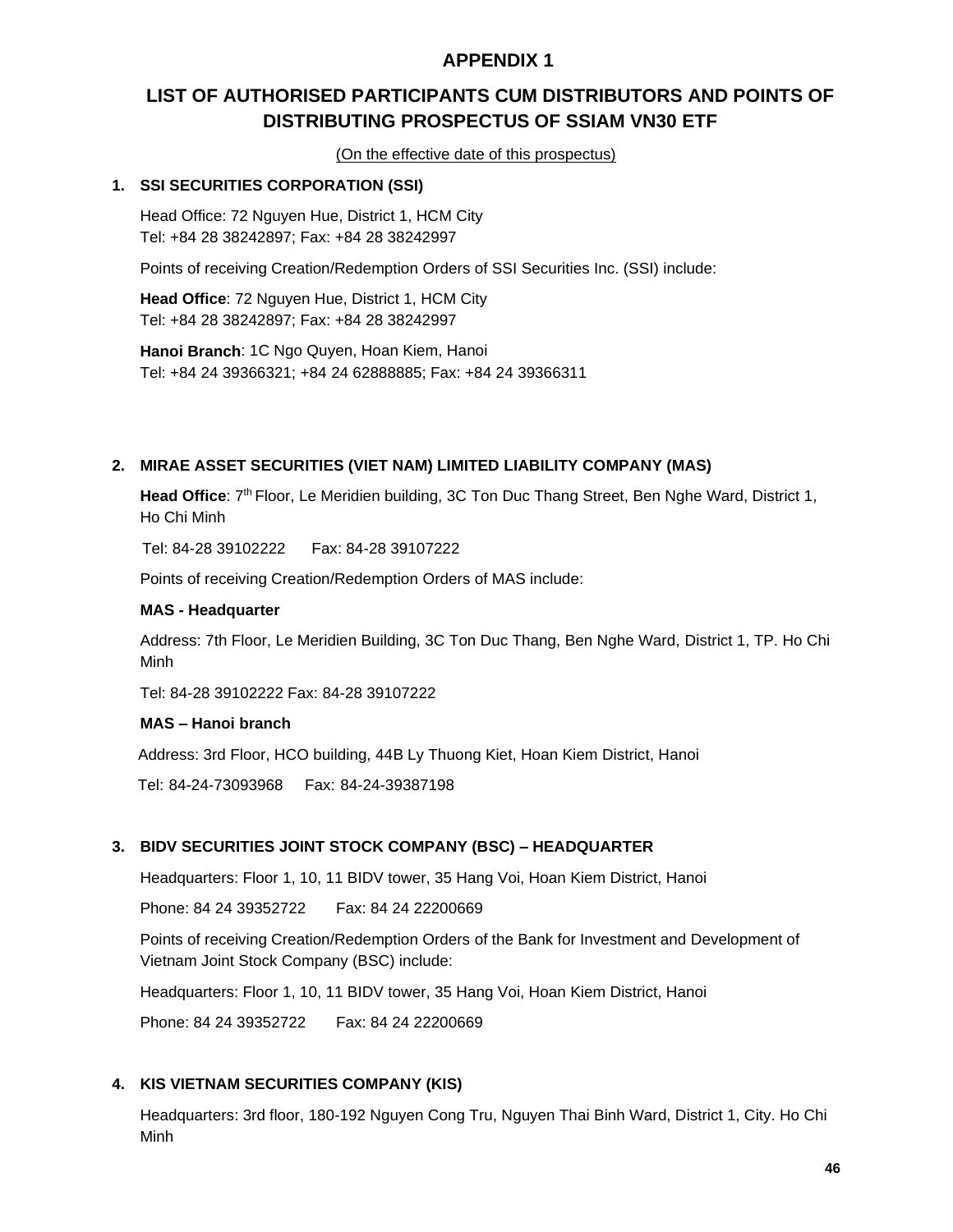Phone: +84-28 3914 8585 Fax: +84-28 3821 6898

Points of receiving Creation/Redemption Orders of KIS Vietnam Securities Joint Stock Company (KIS) include:

Headquarters: 3rd floor, 180-192 Nguyen Cong Tru, Nguyen Thai Binh Ward, District 1, City. Ho Chi Minh

Phone: +84-28 3914 8585 Fax: +84-28 3821 6898

#### **5. VIET CAPITAL SECURITIES JOINT STOCK COMPANY**

Headquarters: Bitexco Tower, No. 2 Hai Trieu, District 1, City. Ho Chi Minh

Phone: +84-28 3914 3588 Fax: +84-28 3914 3209

Points of receiving Creation/Redemption Orders of Viet Capital Securities Joint Stock Company (VCSC) include:

Headquarters: Bitexco Tower, No. 2 Hai Trieu, District 1, City. Ho Chi Minh

Phone: +84-28 3914 3588 Fax: +84-28 3914 3209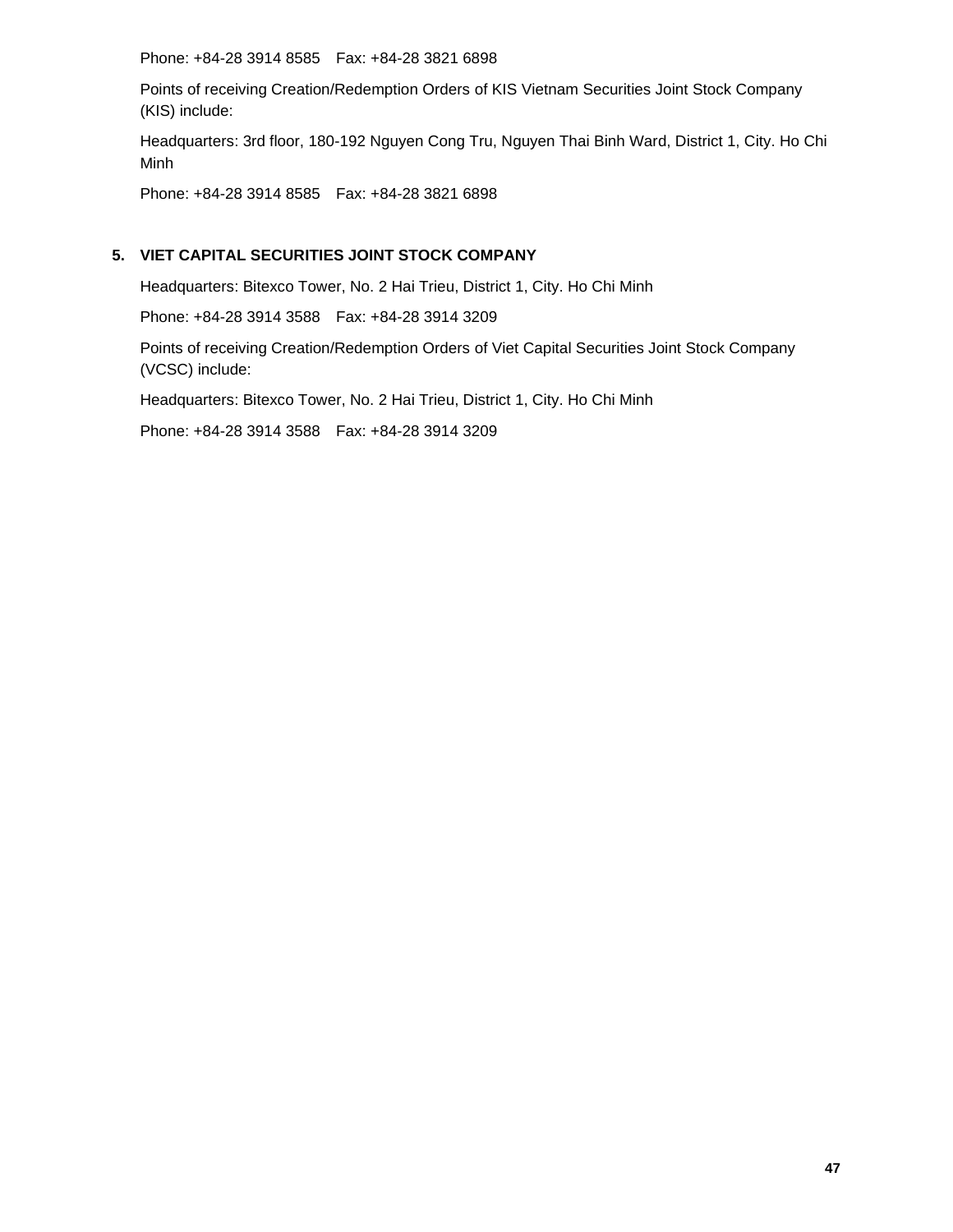#### **APPENDIX 2**

#### **SSIAM VN30 ETF TRADING FORMS**

#### <span id="page-47-1"></span><span id="page-47-0"></span>**Exchange of Component Securities for SSIAM VN30 ETF Creation Units**

- 1) Creation Order of Exchange of Component Securities for SSIAM VN30 ETF Creation Units
- 2) List of exchange Component Securities
- 3) Component Securities Balance Confirmation
- 4) Notification on Securities Contributed by Cash of Authorized Participants/Investors Placing Creation Order

#### **Exchange of SSIAM VN30 ETF Creation Units for Component Securities**

- 5) Redemption Order of Exchange of SSIAM VN30 ETF Creation Units for Component Securities
- 6) ETF Certificates Balance Confirmation (for Redemption Order)
- 7) List of SSIAM VN30 ETF Certificates
- 8) Amendment/Cancellation Order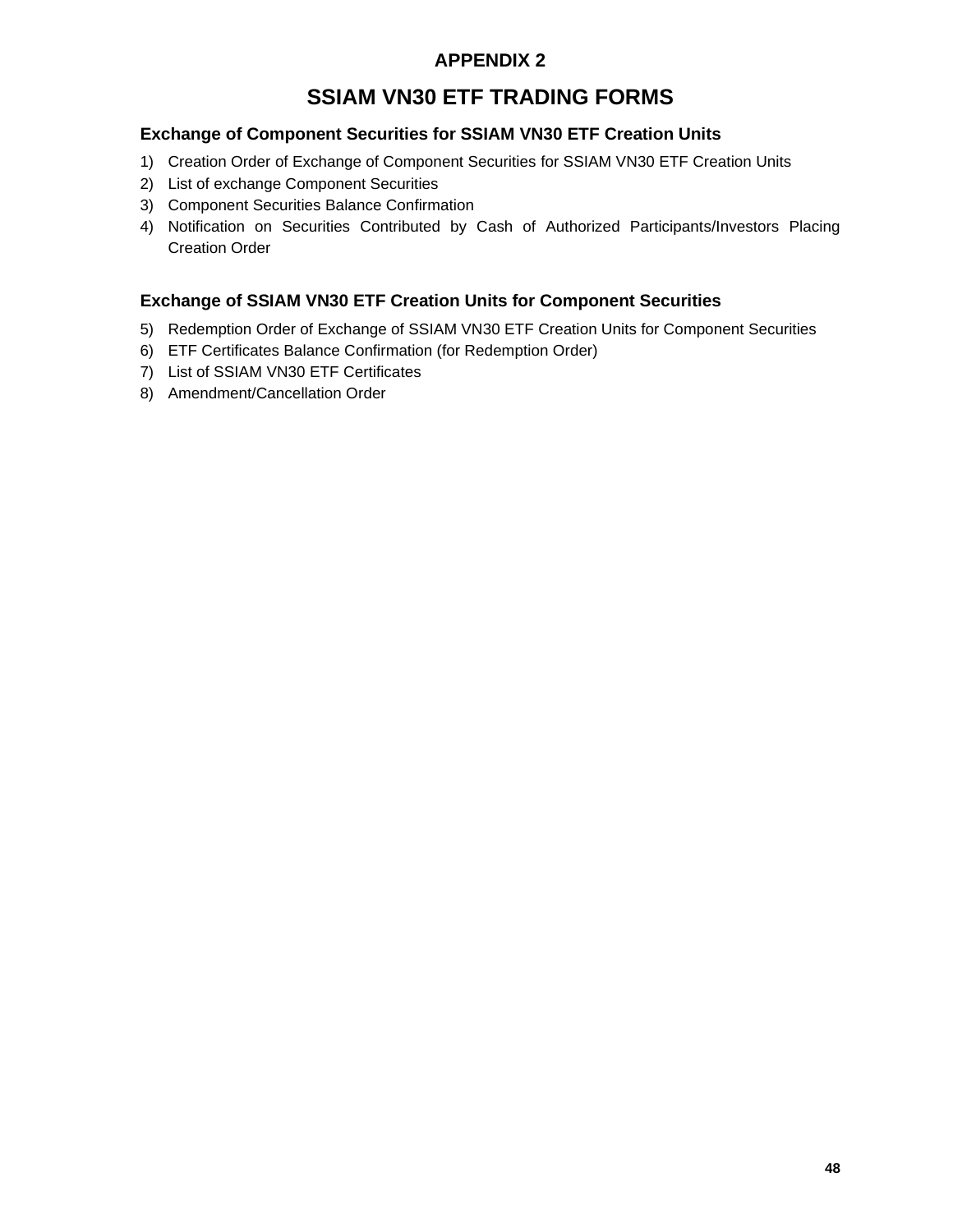#### **APPENDIX 3**

#### **CHARTER SUMMARY**

#### <span id="page-48-1"></span><span id="page-48-0"></span>**I. General Provisions**

SSIAM VN30 ETF is an exchange-traded fund organized in the form of open-ended fund that is founded under Vietnamese law.

The minimum Charter Capital mobilized during the Fund's initial public offering is VND 50,000,000,000 (VND fifty billion). The par value of each Fund Certificate is VND10,000 (VND ten thousand).

The fund has no limitation of the operation term.

The legal representative of the Fund Management Company shall be appointed as the representative for capital mobilization and public offering of the Fund Certificates.

#### **II. Investment objectives, strategies, and restrictions**

- 2.1. Regulations on investment objectives, strategies, restrictions, or method of investment selection are stipulated in Chapter II of the Fund Charter from Article 8 to Article 11 and in Section V of the Prospectus.
- 2.2. Principles and method of calculating Net Asset Value are stipulated in Chapter XII of the Fund Charter from Article 53 to Article 55 and Section XI of the Prospectus.

#### **III. Fund specifications**

3.1. Investor:

- Investors of the SSIAM VN30 ETF may be domestic and foreign individuals or organizations owing at least one (01) Fund Certificate. Such Investors shall not be legally liable or have any other obligations to the Fund other than those corresponding to the number of Fund Certificates owned by them.

Organizational Investors shall include domestic and foreign social, economic organizations legally established and operating. Such organizational Investors shall appoint legal representatives to represent the number of Fund Certificates owned by them. Any appointment, removal or substitution of such representatives shall be notified in writing and signed by its competent representatives.

- Government agencies, Vietnam people's armed force units shall not participate in contributing capital for establishing the Fund, purchasing Fund Certificates. The capital contribution for establishing the Fund, Fund Certificate purchases of credit institutions, insurance enterprises, securities business organization, and state-owned one-member limited liability companies shall be implemented subject to relevant legal regulations.
- Foreign investors are not limited with ownership ratio at the Fund.
- The Fund Management Company and its related party may make capital contribution to the Fund establishment, purchase Fund Certificates manage by the Company at the same trading price as applied to other Investors.
- 3.2. Conditions for Investors to participate in creation/redemption transactions

To participate in creation/redemption transactions, Investors shall fulfill the following conditions:

- a) Owning enough Component Securities and cash satisfying the requirements on weight and quantity as announced by the Fund Management Company for Creation Order; or
- b) Owning at least one (01) ETF Unit for Redemption Order.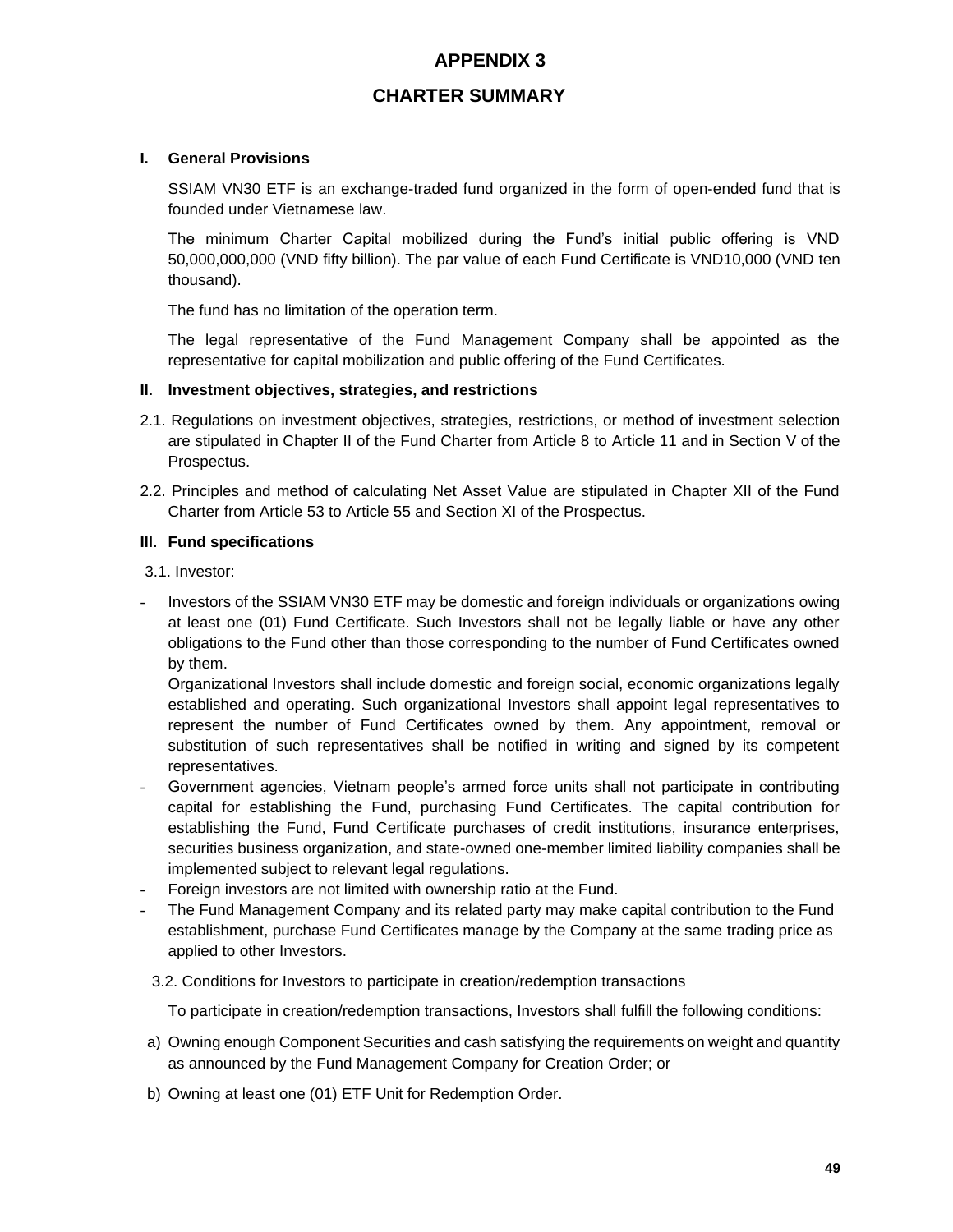- c) Investors shall only execute creation/redemption transaction via Authorized Participants where Investors has signed contract on creation/redemption transaction.
- d) Creation/redemption transactions shall comply with applicable laws.
- 3.3. Rights and Obligations of Investors
- a) Investors shall be entitled to:
- Benefit from the Fund's investments in proportion to the number of Fund Certificates held by them;
- Benefit from the interests and assets legally distributed from the liquidation of the Fund's assets in proportion to the number of Fund Certificates owned by them;
- Participant in the creation/redemption transactions;
- Implement their rights via the General Investors' Meeting; exercise the right to vote at the General Meeting of Investors either in person or through an authorized representative or by remote voting (mailing, faxing, emailing, attending online conferences, electronic voting, or other electronic form);
- Transfer the Fund Certificates in accordance with this Fund Charter;
- File a lawsuit against the Fund Management Company, Supervisory Bank, or related organizations if this organization violates the legitimate rights and interests;
- Right to be treated fairly, each Fund Certificate creates equal rights, obligations, and benefits for owners;
- The right to have full access to periodic and extraordinary information about the Fund's operations;
- Other rights in accordance with applicable laws and this Fund Charter.
- b) Investors shall be obliged to:
- Comply with this Fund Charter and abide by resolutions of the General Investors' Meeting;
- Take responsibility for debts and other asset liabilities of the Fund corresponding to the number of Fund Certificates owned by them;
- Make full payment in forms of cash, securities or Fund Certificates as agreed in the transactions with the Fund;
- Other obligations according to applicable laws and this Fund Charter.
- c) Investors or groups of Investors owning 5% or more of the total number of Fund Certificates in circulation have the following rights:
- Reviewing and extracting minutes and resolutions of the Fund Representative Board, annual financial statements and reports of the Supervisory Bank related to the Fund's operations;
- Request the Fund Management Company to convene an extraordinary General Meeting of Investors in the following cases:
	- There are valid grounds that the Fund Management Company, the Supervisory Bank violates the rights of the Investors or the obligations of the Fund Management Company, the Custodian Bank or makes decisions beyond the competence specified in the Fund Charter, Supervisory Contract or assigned by the General Meeting of Investors, causing loss to the Fund;
	- The Fund Representative Board has expired for more than 6 months but has not been elected to replace;
	- Other cases as prescribed in the Fund Charter.
- Request the Fund Management Company, the Supervisory Bank to explain unusual issues related to the Fund's assets and asset management and transaction activities. Within fifteen (15) days from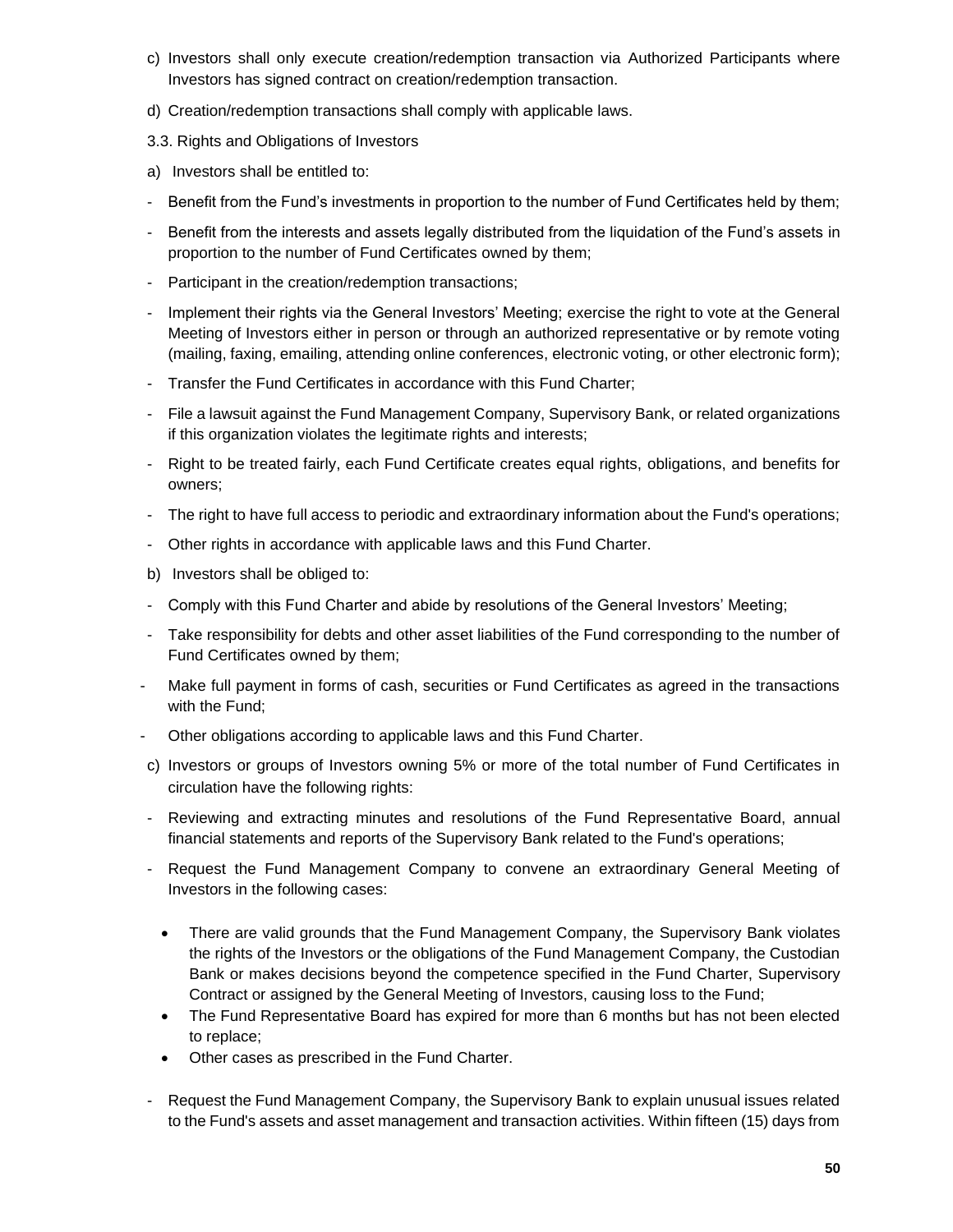the date of receipt of the request, the Fund Management Company, the Custodian Bank must reply to the Investor;

- Proposing issues to be included in the agenda of the General Meeting of Investors. Proposals must be in writing and sent to the Fund Management Company at least 03 working days before the opening date, unless otherwise provided for in the Fund Charter;
- Other rights and obligations as prescribed in the Fund Charter.
- d) Investors or groups of Investors owning 10% or more of the total number of fund certificates in stock have the right to nominate people to the Fund Representative Board. The order and procedures for nomination shall comply with the provisions of the law on enterprises applicable to the nomination of a person to the Board of Directors of a shareholder or group of shareholders owning 10% or more of the total number of common shares.

Requests and recommendations of the Investor or Group of Investors as prescribed in Clauses c and d of this Article must be made in writing and must contain the full name, contact address, number of the identity card or card of the investor, citizenship or passport or other lawful personal identification; name, head office address, nationality, number of establishment decision or number of business registration certificate, for Investor being an organization; the number of fund certificates held and the holding time of each Investor, the total number of fund certificates of the whole group of Investors and the percentage of ownership in the total number of Fund Certificates in circulation of the Fund; contents of requests and recommendations; grounds and reasons. In case of convening an extraordinary General Meeting of Investors as prescribed at Point b, Clause 3 of this Article, it must be accompanied by documents verifying the reason for convening the Extraordinary General Meeting of Investors; or documents and evidence about the violations of the Fund Management Company, the Supervisory Bank, the extent of the violations or the decisions that are beyond its authority as prescribed in the Fund Charter, the Supervisory Contract.

- 3.4. Register of Investors
- a) Within five (05) days from the effective date of the Fund's Establishment License, the Fund Management Company or relevant service providers shall establish the register of Investors and confirm ownership of Authorized Participants/Investors to Fund Certificates. The register of Investors shall contain the following basic information:
- Name, head office address of the Fund Management Company; name, head office address of the Supervisory Bank; full name of the Fund;
- The total number of Fund Certificates sold, and the amount of the capital mobilized;
- List of Authorized Participants/Investors with their full names, valid ID numbers or passport numbers, contact addresses (for individuals); business names, abbreviated names, establishment, and operation certificate numbers/business registration certificate numbers (for institutes); depository account numbers, dates of registration of Fund Certificate ownership, numbers of ETF Units registered for subscription; and the ownership ratios;
- Establishment date of the register of Investors.
- b) Within ten (10) days from the effective date of Fund's Establishment License, the Fund Management Company or relevant service providers shall register, deposit ETF Units at the Securities Depository Centre for Authorized Participants/Investors. Dossiers for registration and depository of ETF Units shall comply with the guidance of the Securities Depository Centre.

The number of ETF Units to be issued, repurchased on the following Trading Date shall be automatically updated, registered, deposited by the Securities Depository Centre into the Securities Depository Centre's system under the guidance of the Securities Depository Centre.

c) The Fund Management Company, Transfer Agents shall have full information on ownership of each of Investors. Information on assets of Investors in the main register is evident confirming Fund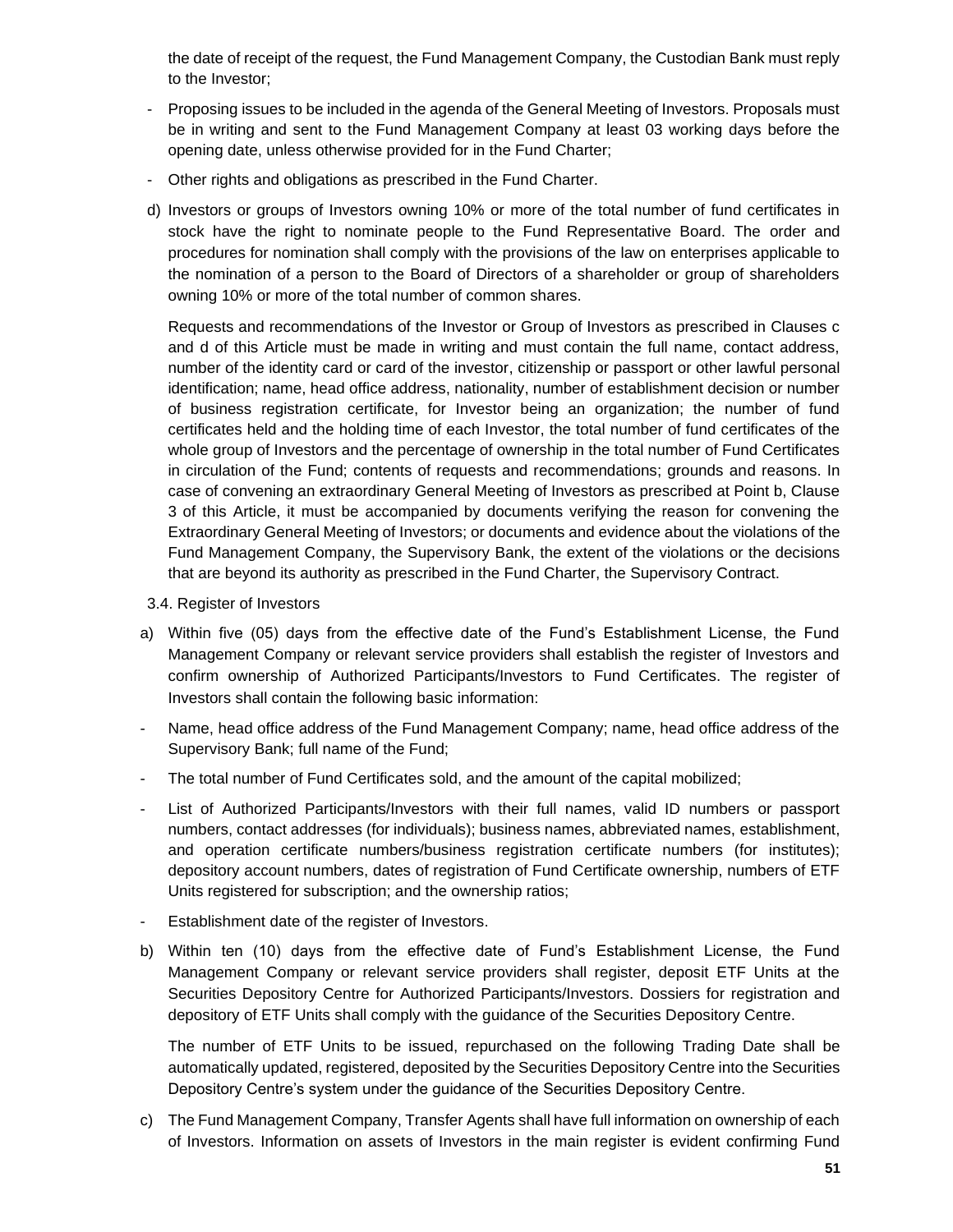Certificates ownership of Investors. Ownership rights of Investors are set up from the time when ownership information on Investors is updated on the main register.

3.5. Investor's right to vote:

Every Fund Certificate is granted with a voting right. Supervisory bank, Fund Manager, Audit Firm, Law Company, and Real Estate Appraisal Firm (if any) who provide services to the Fund can join Investor Committee but do not have right to vote.

- 3.6. Fund Dissolution and Investor's rights in case of fund dissolution and liquidation:
- 3.6.1. Fund dissolution conditions are stipulated in Article 60 of this Fund Charter, to be specific as below:
- 3.6.1.1. The Fund dissolution, liquidation shall be conducted in the following cases:
	- a) The Fund Management Company is dissolved, bankrupted or its License for Establishment and Operation is revoked but the Board of Fund Representatives fails to establish a replacing Fund Management Company within two (02) months from the date of arising the event;
	- b) The Supervisory Bank is dissolved, bankrupted, or unilaterally terminates Supervision Contract or its Supervision Contract is terminated by the Fund Management Company; or the certificate of registration for securities depository activities is revoked and the Fund Management Company fails to establish a replacing Supervisory Bank within two (02) months from that date of arising the event;
	- c) The Net Asset Value of Fund is reduced to below ten (10) billion in six (6) consecutive months;
	- d) The Fund Certificates are delisted;
	- e) The fund dissolution as determined by the General Investors' Meeting;
	- f) Other cases as provided by laws (if any).
- 3.6.1.2. Within thirty (30) days at maximum, from the date of compulsory dissolution as stipulated in Points a, b, c, d and e, Clause 1 of Article 60 Fund Charter, the Fund Management Company or Supervisory Bank and the Board of Fund Representatives (in case there is not any Fund Management Company) shall convene the General Investors' Meeting to decide on the fund dissolution.
- 3.6.1.3. The General Investors' Meeting shall have the right to appoint an independent auditing firm to examine, appraise and supervise the whole liquidation process, valuation and reappraise the valuation and the distribution of fund's assets for Investors, or retain the existing Board of Fund Representatives to monitor the liquidation and asset distribution process.
- 3.6.1.4. The Fund Management Company and the Supervisory Bank shall be liable for liquidating the Fund's assets and distributing the Fund's assets to Investors in accordance with plan approved by the General Investors' Meeting. In case of fund dissolution as stipulated in Point a, Clause 1 hereof, the Supervisory Bank shall be liable for liquidating and distributing the Fund's assets.
- 3.6.1.5. Except otherwise decided by the General Investors' Meeting, since the date of dissolution decision of the General Investors' Meeting, the Supervisory Bank must not:
	- a) Conduct investment activities, purchase assets for the Fund;
	- b) Transform unsecured debts into debts secured by the fund's assets;
	- c) Give, offer fund's assets to other entities, individuals;
	- d) Make contract payments in which the value of the Fund's obligations is greater than that of the other party; or pay debts to creditors who are also the Fund's debtors without conducting debt offsetting;
	- e) Execute other transactions to disperse the Fund's assets.
- 3.6.1.6. Assets of the fund, which is under dissolution, shall include: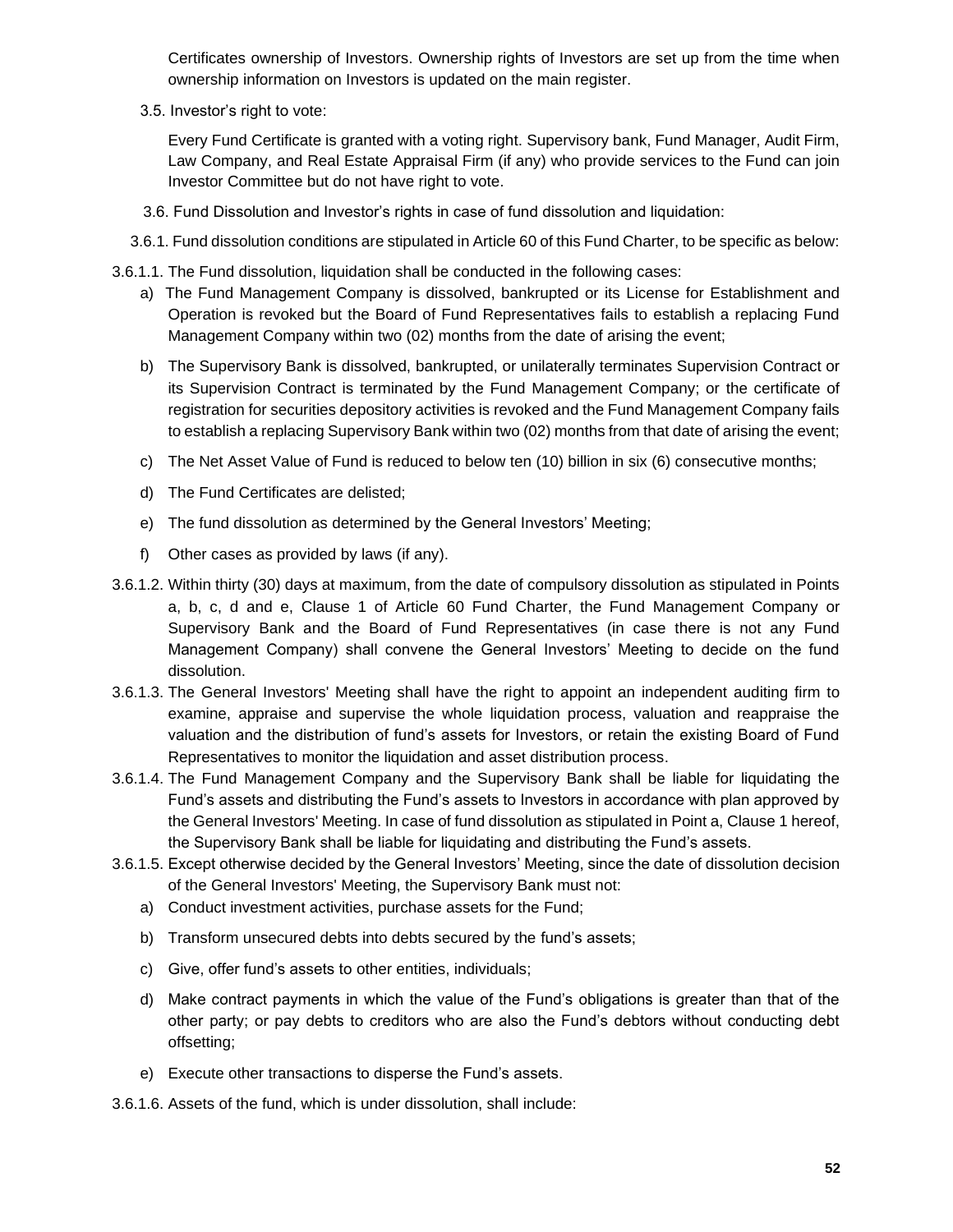- a) Assets and rights in relation to assets of the Fund at the time when the Fund is compulsorily dissolved;
- b) Profits, assets, and rights in relation to assets that the Fund shall have by conducting transactions set up before the Fund is compulsorily dissolved;
- c) Assets are used as guarantee for the fulfillment of the Fund's obligations. In case of payment for secured creditors by means of such assets, if the value of the asset exceeds the value of the secured debts, then the excessive value shall be the Fund's assets.
- 3.6.1.7. The Fund Management Companies or the Supervisory Banks take the responsibility for delivering the Basket of Component Securities to Investors in proportion to the ownership ratio at the Fund of the Investors following the regulations at Point c Clause 9 of Article 62 Fund Charter.
- 3.6.1.8. As per written request from Investors or in case the number of Fund Certificates is too small as indicated in the Fund Charter, the Fund Management Company can sell the assets and refund in cash to Investors. The sale of assets which are listed equities, trading registered securities is executed via the trading system of Stock Exchanges, or traded via other methods, ensuring the maximum profits to the Fund and in line with the dissolution plan approved by the General Investor's Meeting.
- 3.6.1.9. Assets from the Fund's liquidation shall be made payments in accordance with the following orders:
	- a) Financial obligations to the State;
	- b) Payable amounts to the Fund Management Company, the Supervisory Bank, other payable amounts, and the Fund's dissolution expenses. In case the Fund is compulsory dissolved as stipulated in Point a or b Clause 1 of Article 60 Fund Charter, the Fund shall not pay other expenses to the Fund Management Company or the Supervisory Bank according to contract from the arising date of events;
	- c) The remaining proportion of assets shall be used as payment for Investors in proportion with their contributions in the Fund. In case of registered assets, the Fund Management Company, the Supervisory Bank shall request the Securities Depository Centre, Investors register management organizations, issuance organizations to execute assets transfer and ownership registration for Investors.
- 3.6.1.10. The dissolution result of the Fund shall be approved by the Supervisory Bank and the Fund Management Company and adopted by independent auditing organization appointed by the General Investors' Meeting in accordance with Clause 3 Article 62 Fund Charter or the Board of Fund Representative executing the asset liquidation process supervision.
- 3.6.2. Sequences and procedures of fund dissolution are stipulated in Article 63 of the Fund Charter
- 3.6.2.1. Within fifteen (15) days, from the date when the General Investors' Meeting decides on the Fund dissolution, the Fund Management Company, or the Supervisory Bank (in case there is no Fund Management Company) shall report to State Securities Commission of the fund dissolution.
- 3.6.2.2. The reporting documents on the Fund dissolution shall contain:
	- a) Application for dissolution of the fund;
	- b) Minutes and resolution of the General Investors' Meeting on the Fund dissolution, enclosed with a plan;
	- c) Plan for dissolution of the Fund;
	- d) Written commitments signed by authorized representative of the Fund Management Company (if any) and the Supervisory Bank on taking responsibilities for completing procedures for asset liquidation to dissolve the Fund.
- 3.6.2.3. Within fifteen (15) days, from the date of filing the reporting documents, if the State Securities Commission has no comment on the dissolution of the Fund, the Fund Management Company and the Supervisory Bank shall be responsible for disclosing the notice on the Fund dissolution following the provisions. Concurrently, the Fund Management Company shall process the procedures for voluntary delisting, cancelling the registration of the Fund Certificates following the guidance by Stock Exchanges, the Securities Depository Centre.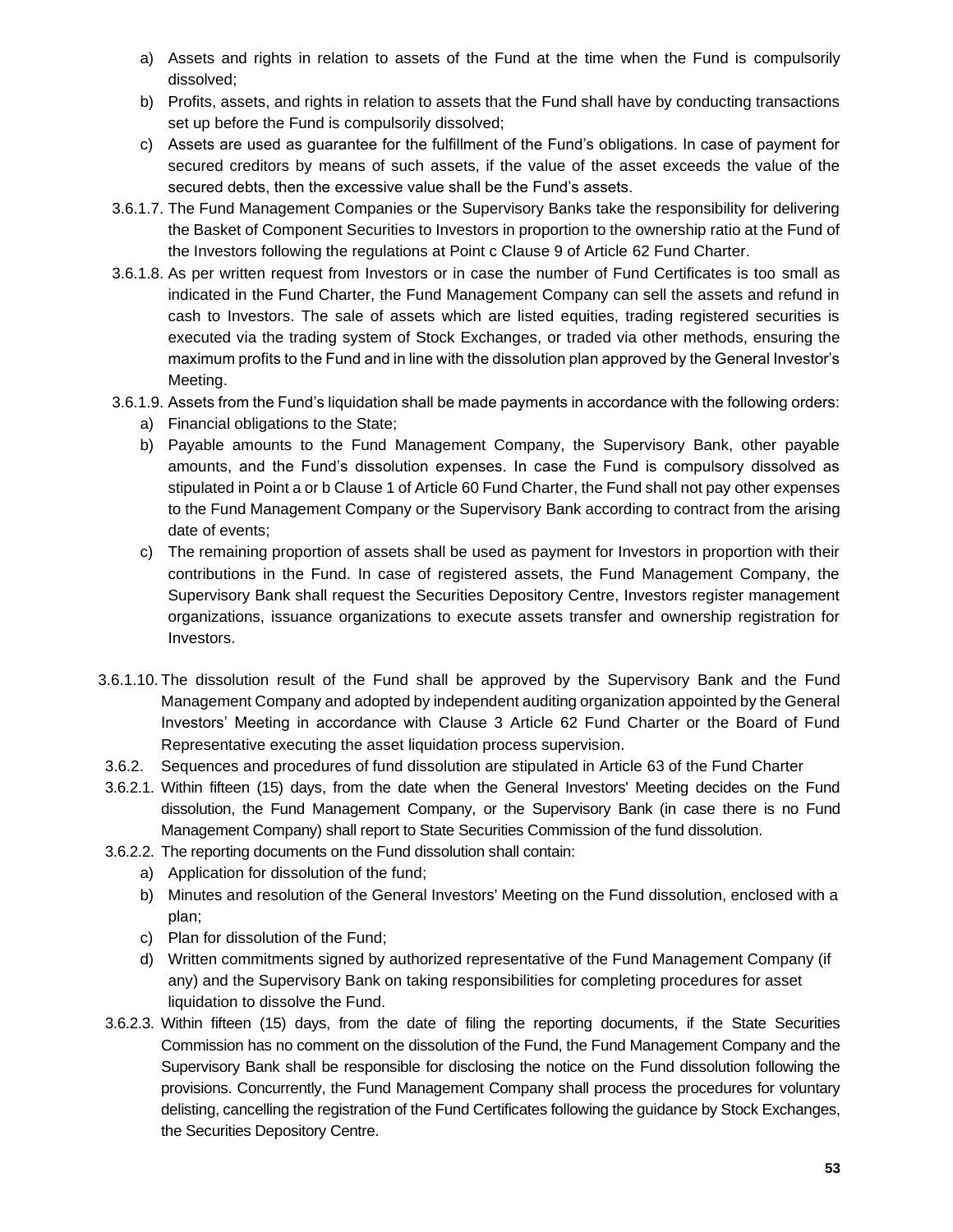- 3.6.2.4. The liquidation of assets, deadline for the asset liquidation shall follow the dissolution plan approved by the General Investors' Meeting, but not exceeding six (06) months, from the date of disclosing the notice on the Fund dissolution. Within the period when assets are being liquidated for dissolution, management fees, supervision fees and other fees are charged based on the tariff approved by the General Investors' Meeting. After the dissolution date of the Fund, on a monthly basis, the Fund Management Company provides Investors with details on expenses incurred in the period, remaining Net Asset Value of the Fund, remaining Net Asset Value per Creation Unit, remaining Net Asset Value per Fund Certificates, and a list of retained assets which have not distributed to Investors in compliance with applicable laws. The announcement to Investors should be sent to the State Securities Commission, enclosed with the report on assets and report on the Fund's Investment Portfolio.
- 3.6.2.5. Within five (05) days from the date of completion of the dissolution procedures of the Fund, the Fund Management Company, and the Supervisory Bank (if there is no Fund Management Company) shall disclose information on the completion of liquidation, distribution and dissolution of the Fund in accordance with applicable laws, concurrently inform State Securities Commission the results of fund dissolution, including the following documents:
	- a) Report with the confirmation by the Fund Management Company, the Supervisory Bank and the auditor or the Board of Fund Representatives (if any) on the Fund's asset liquidation, payment of debts and other asset obligation fulfillment to creditors, other stakeholders, including financial obligations to the State. The report must enclose with a list of creditors and amount of debts paid, including tax liability;
	- b) Report on the results of the dissolution, asset liquidation with the confirmation by the Fund Management Company, the Supervisory Bank and auditor or the Board of Fund Representatives (if any) on asset liquidation progress, asset liquidation and distribution methods and total assets value received after liquidation; total liabilities payable and the remaining assets distributed to Investors as in the form as prescribed by applicable laws. In case of non-cash asset allocation, additional documents shall include the confirmation of the Securities Depository Centre on the completion of asset allocation, securities registration for Investors at the request of the Fund Management Company, the Supervisory Bank and Investors; confirmation of organizations in charge of managing the register of shareholders, issuers, enterprises receiving investment capital from the Fund on completion of the transfer of share, contributed capital ownership rights to each Investor of the Fund at the request of Fund Management Company;
	- c) Original copy of the Fund's Establishment License;
	- e) Report on examination of asset liquidation results prepared by auditing firm appointed by the General Investors' Meeting or the Board of Fund Representatives (if any);
	- f) Investor's confirmation on the full receipt of cash and assets as indicated in the Fund's dissolution plan.
- 3.6.2.6. In case the notice on results of dissolution is incorrect or forged, the Fund Management Company, the Supervisory Bank and related institutions, individuals shall be jointly responsible for settlement of unpaid debts and shall be personally responsible for consequences arising during three (03) years from the date of reporting documents on dissolution results to the State Securities Commission.

#### **IV. Information on service prices/fees paid by the Fund**

Stipulated in Chapter XIII of the Fund Charter and Chapter XII of the Prospectus.

#### **V. Profit distribution and tax policy**

The Fund shall distribute profit to Investors in accordance with the profit distribution policy specified in the Fund Charter and the profit distribution plans approved by the latest General Investors' Meeting. The distributed profits are deducted from the retained profit or from the Fund's accumulated income after the Fund fulfills its taxation obligations and financial obligations (if any) regulated by the applicable regulations and fully make provisions (if any) in accordance with the Fund Charter.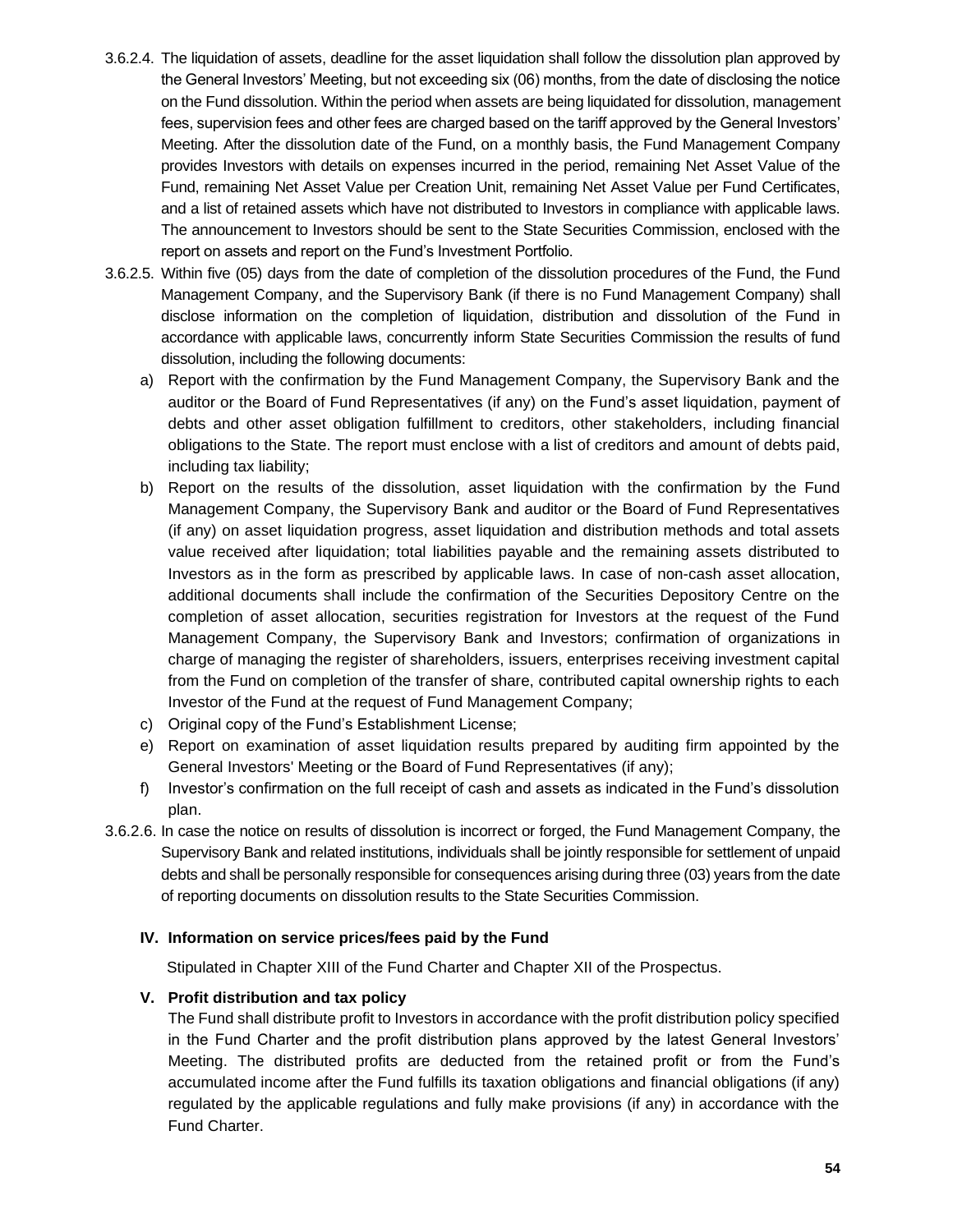Details of profit distribution of the Fund are stipulated in Chapter XIII of the Fund Charter and Article XII of the Prospectus.

#### **VI. General Investors' Meeting**

- **6.1.** *General Investors' Meeting is stipulated in Article 21 of the Fund Charter as below:*
- **6.1.1.** The General Investors' Meeting is the highest authority of the Fund. All Investors named in the register of Investors prior to the convention of such meeting shall be entitled to attend such meeting.
- **6.1.2.** Annual General Meeting of Investors is held within four (4) months from the end of the fiscal year. At the proposal of the Board of Fund Representatives, the Annual General Meeting of Investors may be extended but not more than (6) months from the end of the fiscal year and must be notified to the State Securities Commission.
- **6.1.3.** An extraordinary General Investors' Meeting shall be held in the following events:
	- a) The Fund Management Company or the Supervisory Bank or the Board of Fund Representatives deems such meeting necessary for the Fund's interests;
	- b) Upon request of an Investor or a group of Investors specified at Point b, Clause 3, Article 13 of the Fund Charter.
- **6.1.4.** The convention of such extraordinary General Investors Meeting as mentioned in Clause 3 of this Article shall be conducted within thirty (30) days from the date when the Fund Management Company receives request for convention of an extraordinary General Investors' Meeting which specifies reasons and purposes of the meeting.
- **6.1.5.** In case the Fund Management Company fails to convene the General Meeting of Investors as prescribed in Clause 4 of this Article, the Fund Management Company shall be responsible before the law and must compensate for any damage incurred to the Fund (if any). yes). In case the Fund Management Company fails to convene the General Meeting of Investors as prescribed in Clause 4 of this Article, within the next thirty (30) days, the Fund Representative Board or the Supervisory Bank shall, instead of the Fund Management Company, convene the General Meeting of Investors according to the order and procedures specified in the Fund Charter.
	- **6.2.** *Rights and obligations of the General Investors' Meeting are stipulated in Article 22 of the Fund Charter*
- **6.2.1.** To amend and supplement the Fund's Charter;
- **6.2.2.** Fundamental changes in the Fund's investment policies and objectives; to adjust the fee payable to the Fund Management Company, the Supervisory Bank; to replace the Fund Management Company, the Supervisory Bank.
- **6.2.3.** To merge or consolidate of the Fund.
- **6.2.4.** To split the Fund.
- **6.2.5.** To dissolve the Fund.
- **6.2.6.** Profit distribution plan.
- **6.2.7.** To elect, remove or discharge the Chairman and members of the Board of Fund Representatives; to approve the remuneration and operating expenses of the Board of Fund Representatives.
- **6.2.8.** To approve the selection of the approved auditing company to audit annual financial statements of the Fund, the independent valuation organization (if any); to approve reports on the financial position, assets, and annual operations of the Fund.
- **6.2.9.** To consider and deal with any breaches of the Fund Management Company, the Supervisory Bank or the Board of Fund Representatives resulting in losses for the Fund.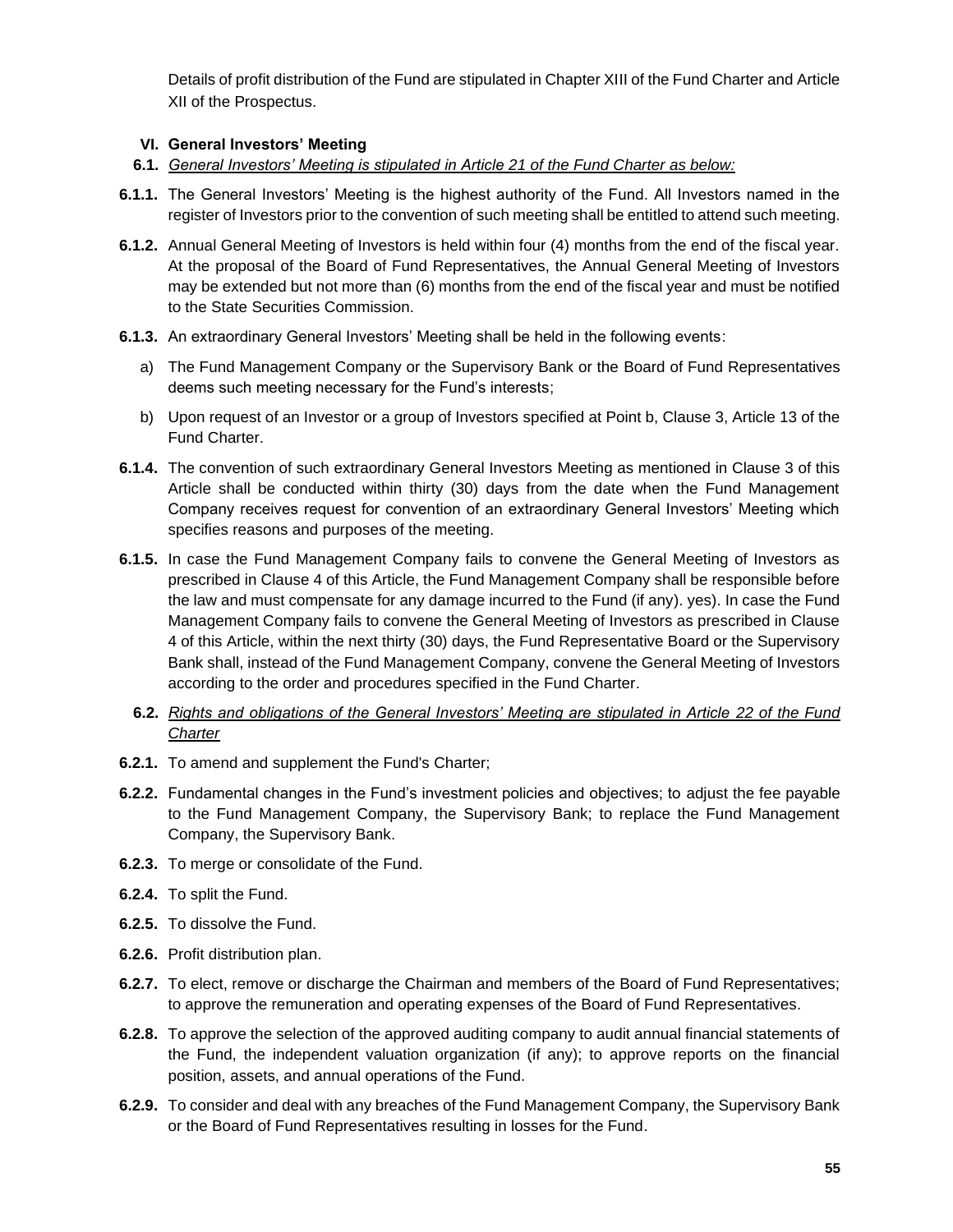- **6.2.10.**To consider and deal with any breaches of the Fund Management Company, the Supervisory Bank or the Board of Fund Representatives resulting in losses for the Fund.
- **6.2.11.**Other rights as prescribed in legal regulations and the Fund Charter.
	- **6.3.** *Conditions, proceedings of the General Investors' Meeting are stipulated in Article 23 of the Fund Charter*
- **6.3.1.** The time, agenda and proposed content of the General Investors' Meeting shall be publicly notified and sent to Investors at least seven (07) days prior to the opening of General Investors' Meeting.
- **6.3.2.** The General Investors' Meeting shall be conducted if the number of participating Investors represents more than fifty per cent (50%) of the total outstanding Fund Certificates. Investors can attend directly or authorize a representative to attend or attend through teleconference by other audio and visual means or other means.
- **6.3.3.** If the first meeting fails to satisfy conditions as stipulated in Clause 2 of this Article, the second meeting shall be convened within thirty (30) days from the tentative convening day of the first meeting. In such case, the General Investors' Meeting shall be held regardless of the number of participating Investors.
- **6.3.4.** The proceedings and form of the General Investors' Meeting:
	- a) General Investors' Meeting can be held in the form of meeting in one location or multi-locations through collecting written opinions, teleconference, electronic voting (e-voting) or other electronic. In case where General Investors' Meeting held in multi-locations, the location of the General Investors' Meeting shall be the one where the Chairman of the meeting attends.
	- b) Chairman of Board of Fund Representatives presides the General Investors' Meeting. If the Chairman of Board of Fund Representatives is absent, the remaining members shall assign a member of the Board of Fund Representatives to preside the meeting.
- **6.3.5.** All the minutes of General Investors' Meetings must be in writing and archived in the head office of the Fund Management Company.
- **6.3.6.** Annual and extraordinary General Investors' Meeting can be held in the form of written opinion collection, except when required to hold a meeting as stipulated in section 6.3.7. Principles, content, procedure of collecting written opinions of Investors:
	- a) The Fund Management Company must be in charge of preparing the opinion inquiry, drafted decisions of General Investors' Meeting and other explanatory documents. The opinion inquiry, attached with drafted decision and explanatory documents must be sent by a secured mail to residential address of each Investor, sent via email or other electronic means to register addresses of Investors. Meeting documents are posted on the website of the Fund Management Company and the Fund Management Company will send meeting documents to Investors if required by Investors.
	- b) The opinion inquiry must contain the following main contents:
	- Name, number and issuing date of the Fund's Establishment License; name, head office, number and issuing date of Fund Management Company's establishment certificate;
	- Purpose of the opinion collection;
	- Full name, permanent residential address, nationality, number of ID card, passport, or other relevant personal certification of the individual Investors; name, head office, nationality, number of establishment or business registration and their authorized representatives of the institutional Investors; number of Fund Certificates of each type and number of votes of Investors;
	- Matters subjected to opinion collection;
	- Proposed votes including: "for," "against" and "blank;"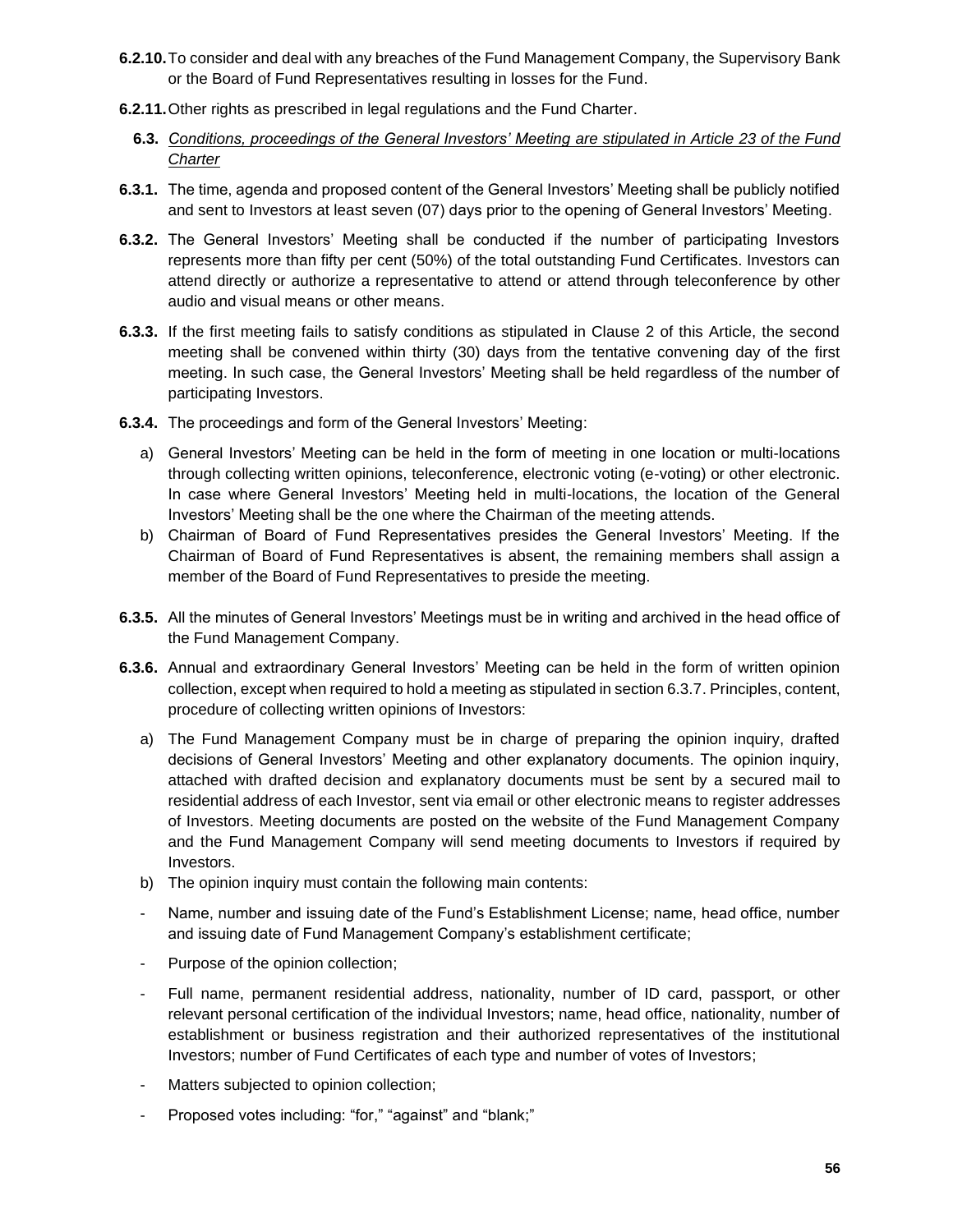- Deadline for sending the completed opinion inquiry back to the Fund Management Company;
- Name and signature of legal representatives of the Fund Management Company;
- c) The completed opinion inquiry that is sent back to the Fund Management Company via one of the following forms: mail, fax, email, electronic voting (e-voting) or other forms. An opinion inquiry that is sent back to the Fund Management Company later than the deadline set in the opinion inquiry or is disclosed in other cases will be considered as invalid. An opinion inquiry not being sent back shall be considered as non-voting opinion inquiry.
- d) The minute of counting votes must contain following contents:
- Name, number and issuing date of the Fund's Establishment License; name, head office, number and issuing date of Fund Management Company's establishment license;
- Purposes and matters subjected to the opinion collection to adopt decisions;
- Number of Investors and total number of votes, in which number of valid and invalid votes should be distinguished and attached list of voting Investors;
- Total number of votes "for," "against" or "blank" in relation to respective matters;
- Adopted decisions.
- e) Vote counters must be jointly liable to the accuracy and truthfulness of the minutes of counting votes as well as losses derived from decisions that are adopted due to inaccurate and dishonest counting of votes.
- f) Completed opinion inquiries, minutes of counting votes and full text of adopted decisions and other related documents that are attached with the opinion inquiry must be retained at the head office of the Fund Management Company;
- g) Decisions that are adopted in form of collecting opinions of Investors have the same validity as those adopted at the General Investors' Meeting.
- **6.3.7.** In case of collecting opinions on matters specified in Clauses 2, 3, 4 and 5, Article 22 of the Fund Charter, the Fund Management Company is required to hold a General Meeting of Investors.
	- **6.4.** *Approve resolutions of the General Investors' Meeting are stipulated in Article 24 of the Fund Charter:*
- 6.4.1. Each Fund Certificate shall have a voting right. The Supervisory Bank, the Fund Management Company, the Auditing Company, and the law firm providing services to the Fund shall be entitled to attend the General Investors' Meeting yet shall not be entitled to vote.
- 6.4.2. The General Investors' Meeting shall make resolutions within its authority by voting, or in the form of written opinion collection.
- 6.4.3. Except for the cases prescribed in Clause 6.4.3 of this Article, decisions of General Investors' Meeting shall be passed if such decisions are approved by Investors representing more than fifty percent (50%) of the total number of fund certificates owned by attending Investors.
- 6.4.4. For provisions as stipulated in Clauses 2, 3, 4 and 5 of Article 22 of the Fund Charter, decisions of the General Investors' Meeting shall be passed if such decision is approved by Investors representing at least sixty five percent (65%) of the total number of fund certificates owned by attending Investors.
- 6.4.5. In case of collecting written opinions of General Investors' Meeting, decisions are passed when being approved by Investors representing for more than fifty per cent (50%) of the total fund certificates owned by Investors.
- 6.4.6. The Fund Management Company and the Board of Fund Representatives have duties to ensure that all decisions of General Investors' Meeting are in accordance with applicable laws and the Fund Charter. Where such decisions fail to comply with applicable laws and the Fund Charter, the General Investors' Meeting shall be held or collect opinions from Investors in writing again.
- 6.4.7. Within twenty-four (24) hours, after the end of General Investors' Meeting or the day on which the opinion inquiry counting is done, the Fund Management Company, the Board of Fund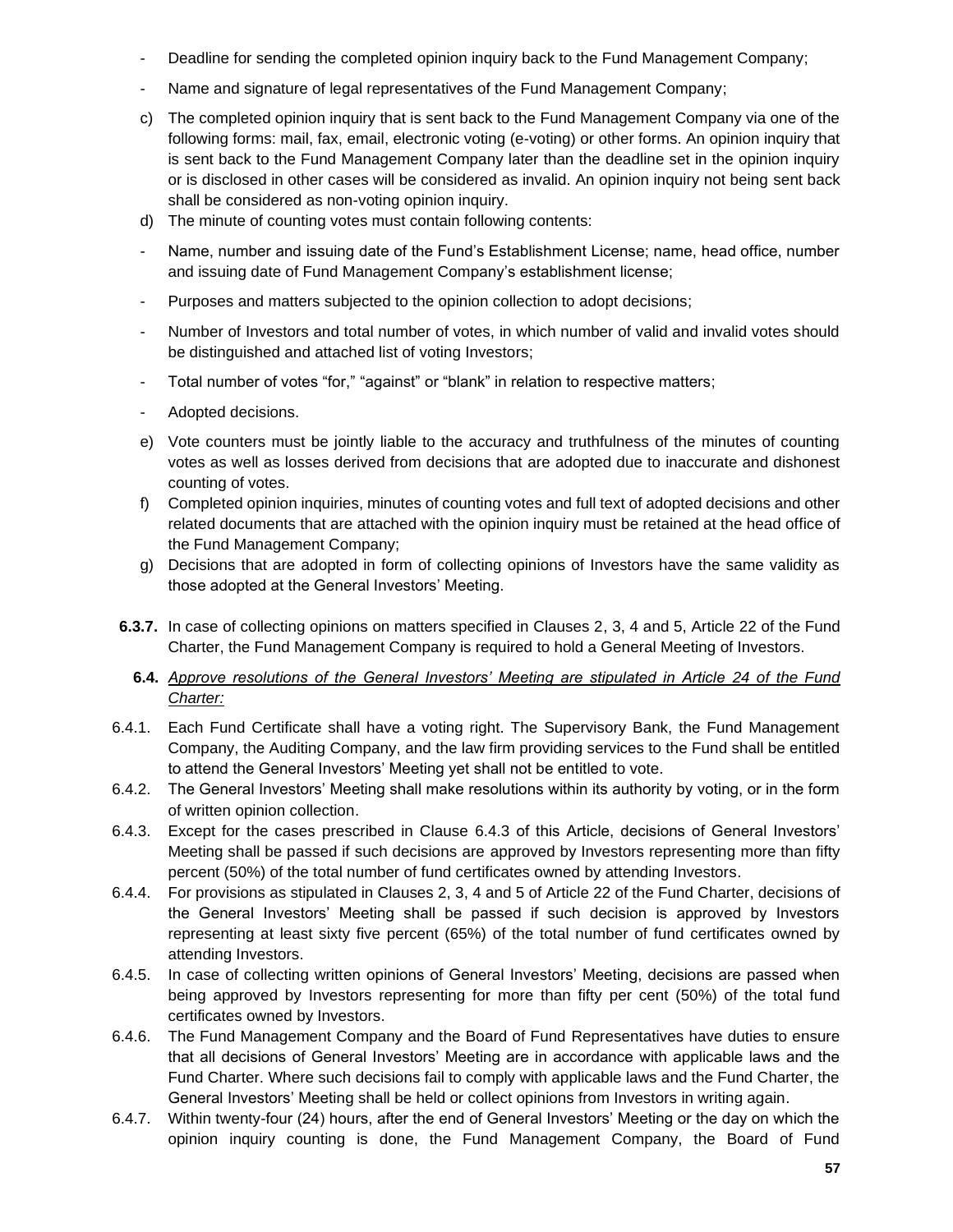Representatives shall be responsible to prepare minutes and resolutions of the General Investors' Meeting to be submitted to the Supervisory Bank and provided to Investors, and for information disclosure in accordance with applicable laws on the Fund Management Company's website.

6.4.8. Adopted decisions of General Investors' Meeting not in accordance with applicable laws and the Fund Charter will be ineffective and unenforceable. These decisions shall be cancelled automatically. At the same time, the Fund Management Company has responsibility to inform State Securities Commission and Investors regarding the ineffective and cancelled decisions.

#### **VII. Board of Fund representatives:**

**7.1.** Criteria for selection of members of the Board of Fund Representatives are stipulated in Article 27 of the Fund Charter.

A member of the Board of Fund Representatives must meet the following criteria:

- a) Having full capacity for civil acts;
- b) Having qualifications in economic management, finance and/or laws.
- **7.2.** Rights and obligations of members of the Board of Fund are stipulated in Article 28 of the Fund Charter:
- 7.2.1. To represent the rights and interests of Investors; to conduct activities in line with legal regulations to protect the rights and interests of the Fund and Investors;
- 7.2.2. To be loyalty to the interests of the Fund and avoid conflicts of interests resulting in losses for the Fund, to ensure compliance with the principles in the case of conflict of interests arising between the Fund and members and between members and related parties of the Fund.
- 7.2.3. To decide on issues that have not been agreed between the Fund Management Company and the Supervisory Bank on the basis of law provisions.
- 7.2.4. To approve the Valuation Handbook, the Fund's Net Asset Value, the list of organizations providing quotes; approve the list of credit institutions to which the Fund will deposit money and invest in private money market instruments as prescribed in Section (i) Point b, Clause 3, Article 9 of the Fund Charter. These decisions must be made on the most prudent basis to ensure the safety of the Fund's assets.
- 7.2.5. To approve asset transactions of the Fund under the approval authority of the Board of Fund Representatives in accordance with the provisions of law and the Fund Charter
- 7.2.6. To decide on the level of profit to be distributed according to the profit distribution plan specified in the Fund Charter or approved by the General Meeting of Investors; implementation time, method, and form of profit distribution.
- 7.2.7. In case the most recent General Meeting of Investors has authorized, the Fund Representative Board may decide on the issues specified in Clauses 2, 3, 4, 5, 6, 7, 8, 9, 10, 11 Article 21 of the Fund Charter. In this case, the Fund Management Company must perform the obligation to disclose information about the decision of the Fund Representative Board in accordance with regulations on information disclosure for the decision of the General Meeting of Investors.'
- 7.2.8. To request the Fund Management Company and the Supervisory Bank to timely provide sufficient materials and information regarding asset management and supervision activities.
- 7.2.9. To implement resolutions of the General Investors' Meeting and decisions of the Board of Fund Representatives.
- 7.2.10. To recommend replacement of the Fund Management Company or the Supervisory Bank.
- 7.2.11. The Board of Fund Representatives shall not directly or indirectly:
	- a) Use Fund's assets for any Investor's loans;
	- b) Use Fund's assets to guarantee or provide mortgage assets for Investors' loan;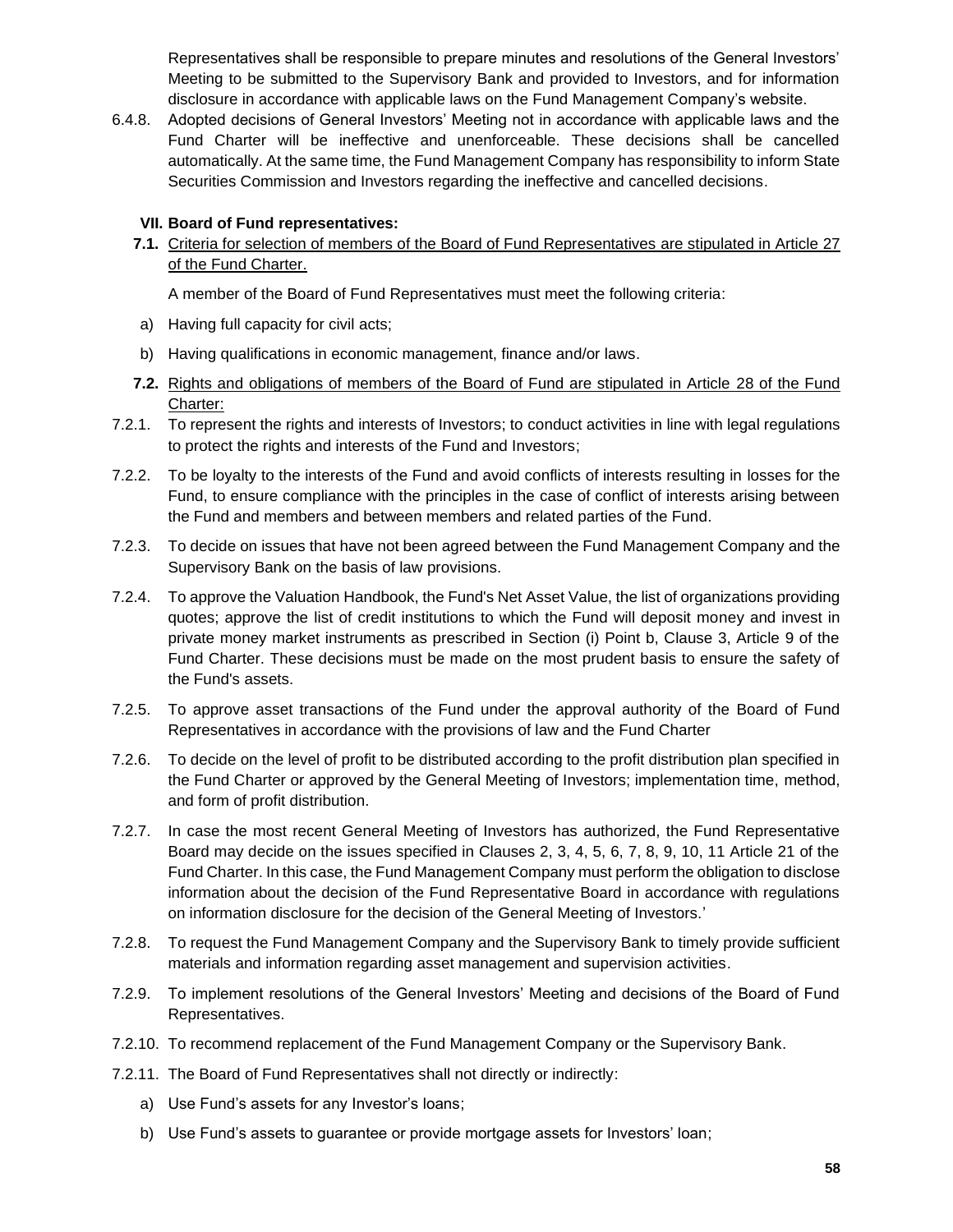- c) Use Fund's assets to guarantee or provide mortgage assets for the loan of another company;
- d) Provide information on the Fund or Investors not allowed to disclose for any person.
- 7.2.12. To implement other rights and obligations in accordance with the Fund Charter.
	- **7.3.** Chairman of the Board of Fund Representatives is stipulated in Article 30 of the Fund Charter
- 7.3.1. The General Investors' Meeting shall elect the Chairman of the Board of Fund Representatives from its members in the form of voting at the General Investors' Meeting or collecting written opinion. The Chairman of the Board of Fund Representatives shall be an independent member.
- 7.3.2. The Chairman of the Board of Fund Representatives shall have the following rights and tasks:
	- a) To prepare working programs and plans of the Board of Fund Representatives;
	- b) To prepare meeting programs, contents, and documents; to convene and chair meetings of the Board of Fund Representatives;
	- c) To monitor the implementation of the decisions of the Board of Fund Representatives;
	- d) Other rights and duties as prescribed in the Fund Charter**.**
- 7.3.3. In the event that the Chairman of the Board of Fund Representatives is absent or has lost his/her ability to perform assigned duties, a member of the Board of Fund Representatives authorized by the Chairman shall perform the rights and duties of the Chairman.
- 7.3.4. Where there is no member is authorized, other members of the Board of Fund Representatives shall select one person to temporarily hold the position of the Chairman of the Board of Fund Representatives. Re-election of the Chairman of the Board of Fund Representatives shall be conducted at the next General Investors' Meeting.
	- **7.4.** Suspension, dismissal, and supplement of members of the Board of Fund Representatives are stipulated in Article 31 of the Fund Charter
- 7.4.1. The status of member of the Board of Fund Representatives shall be terminated in the following cases:
	- a) The member is dead, has no capacity to be a Member of the Board of Fund Representatives pursuant to the Fund Charter, related laws or is forbidden by laws from being a member of the Board of Fund Representatives;
	- b) The member is instituted or prosecuted;
	- c) The member sends resignation letter to the headquarters of the Fund Management Company;
	- d) The member does not attend the meeting of the Board of Fund Representatives for six (06) consecutive months, except for force majeure;
	- e) The member is dismissed according to decision of the General Investors' Meeting;
	- f) A written notification informs that member of the Board of Fund Representatives is no longer the authorized representative of the institutional Investors, Authorized Participants.
- 7.4.2. The Board of Fund Representatives and the Fund Management Company may appoint another person to temporarily be the member of the Board of Fund Representatives and this person must be approved at the next General Investors' Meeting. After the approval of the General Investors' Meeting, the appointment of such member shall take effect from the appointment day by the Board of Fund Representatives. The term of such member shall be from the appointment day until the end of the term of the Board of Fund Representatives. In the event the member fails to receive the approval from the General Investors' Meeting, all decisions of the Board of Fund Representatives made prior to the General Investors' Meeting with the vote of the replacement member are still considered effective.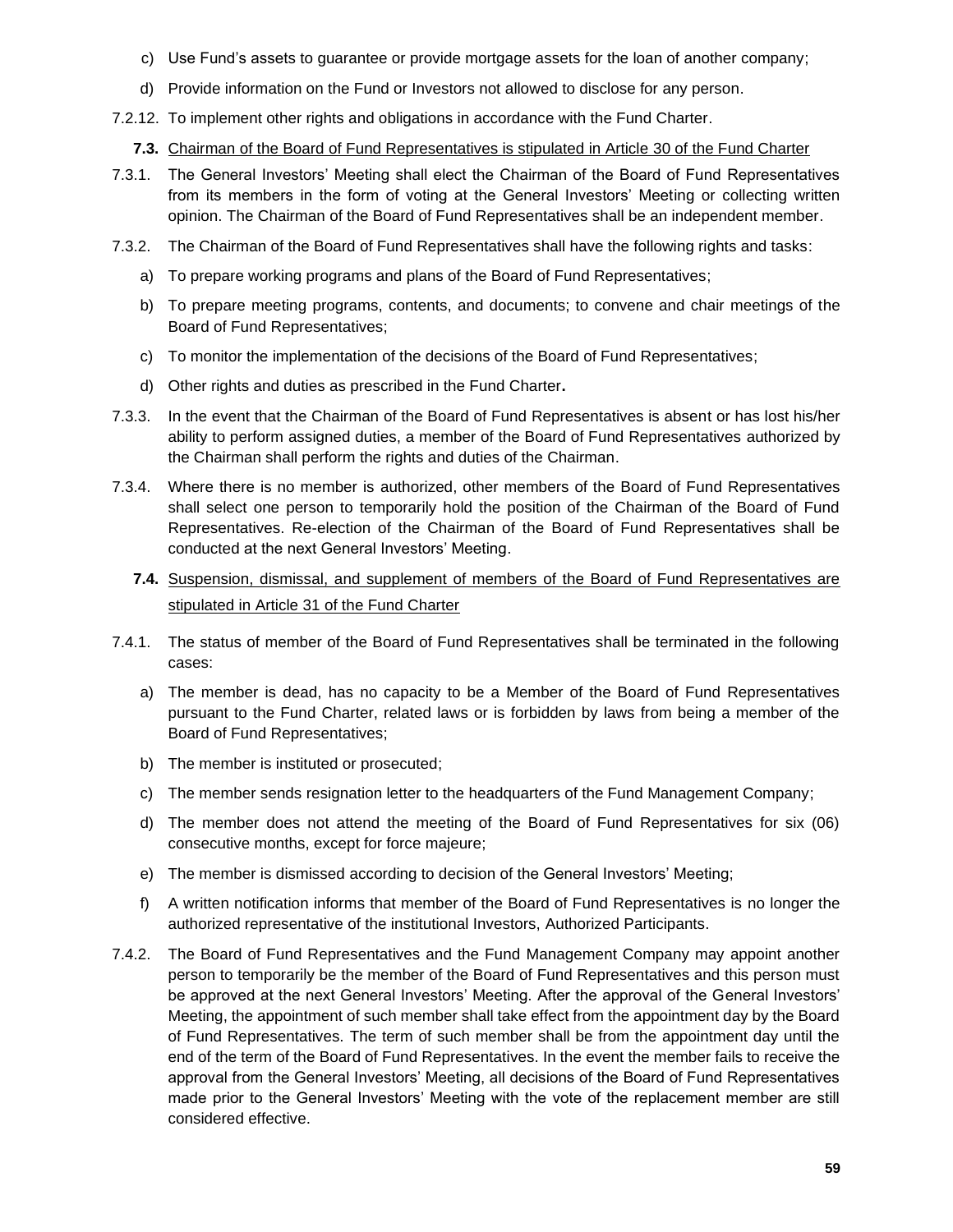#### **7.5.** Meetings of the Board of Fund Representatives are stipulated in Article 32 of the Fund Charter:

- 7.5.1. The Board of Fund Representatives shall be held at least once per quarter, or as requested by the Fund Management Company.
- 7.5.2. The proceedings, meeting programs and related documents shall be informed to members at least one (1) day prior to the date of meeting.
- 7.5.3. Meetings of the Board of Fund Representatives shall be held in the forms of direct meetings, meetings over telephone, internet and other means of communications, audio, visual or by getting opinions in writing and in the other forms suitable for the Board of Fund Representatives.
- 7.5.4. A meeting of the Board of Fund Representatives shall be held when at least two-thirds (2/3) of its members are present, of which independent members shall make up more than fifty per cent (51%) or more.
- 7.5.5. Each member of the Fund Representative Board has one vote. Members who do not attend the meeting have the right to vote through a written vote. The decision of the Board of Fund Representatives is adopted if it is approved by a majority of members and a majority of independent members.
- 7.5.6. The Fund Management Company and the Supervisory Bank have right to attend the meeting of the Board of Fund Representatives but not vote.
	- **7.6.** Minutes of Board of Representatives is stipulated in Article 33 of the Fund Charter:

Meeting minutes of the Board of Representatives must be particularly and clearly made. Secretary and members of the Board of Fund Representatives participating in meeting sessions shall sign on meeting minutes. Meeting minutes of the Board of Fund Representatives must be archived at the Fund Management Company according to the applicable laws on enterprises and the Fund Charter.

#### **VIII.Selection Criteria, Rights, and obligations of the Fund Management Company**

**8.1.** Criteria for selecting rights and obligations the Fund Management Company

The selected Fund Management Company must meet the following conditions:

- 8.1.1. Being granted license for fund management operation by State Securities Commission; having sufficient capital for establishing, organizing, and operating a fund management company in accordance with the laws.
- 8.1.2. Being completely independent to the Supervisory Bank.
- 8.1.3. Having full capacity to manage the Fund.
- 8.1.4. Agreeing to fulfill its commitments to the Fund as stated in Appendices 1 and 3 of the Fund Charter.
	- **8.2.** Rights and obligations of the Fund Management Company:
- 8.2.1. Rights of the Fund Management Company:
	- a) To select the Supervisory Bank in accordance with criteria prescribed in Article 38 of the Charter;
	- b) To authorize the Supervisory Bank and related services providers to execute some or all of fund management activities. The Fund Management Company is responsible for the authorization, and ensures that the relationship of authorization in fund management activities with such providers shall not adversely affect the benefit of Investors of the Fund;
	- c) To refuse issuance of Fund Certificates for organizations, individuals who are not allowed to invest in the Fund as prescribed by laws or the regulations in this Fund Charter;
	- d) To execute all the rights, obligations and responsibilities for the assets owned by the Fund on behalf of the Fund in accordance with the laws;
	- e) To sign Fund Certificates distribution agreements with Distributors;
	- f) To be entitled to fees in accordance with provisions of this Fund Charter following laws;
	- g) To be entitled to manage other Funds in and/or out of Vietnam, conduct other businesses in accordance with laws;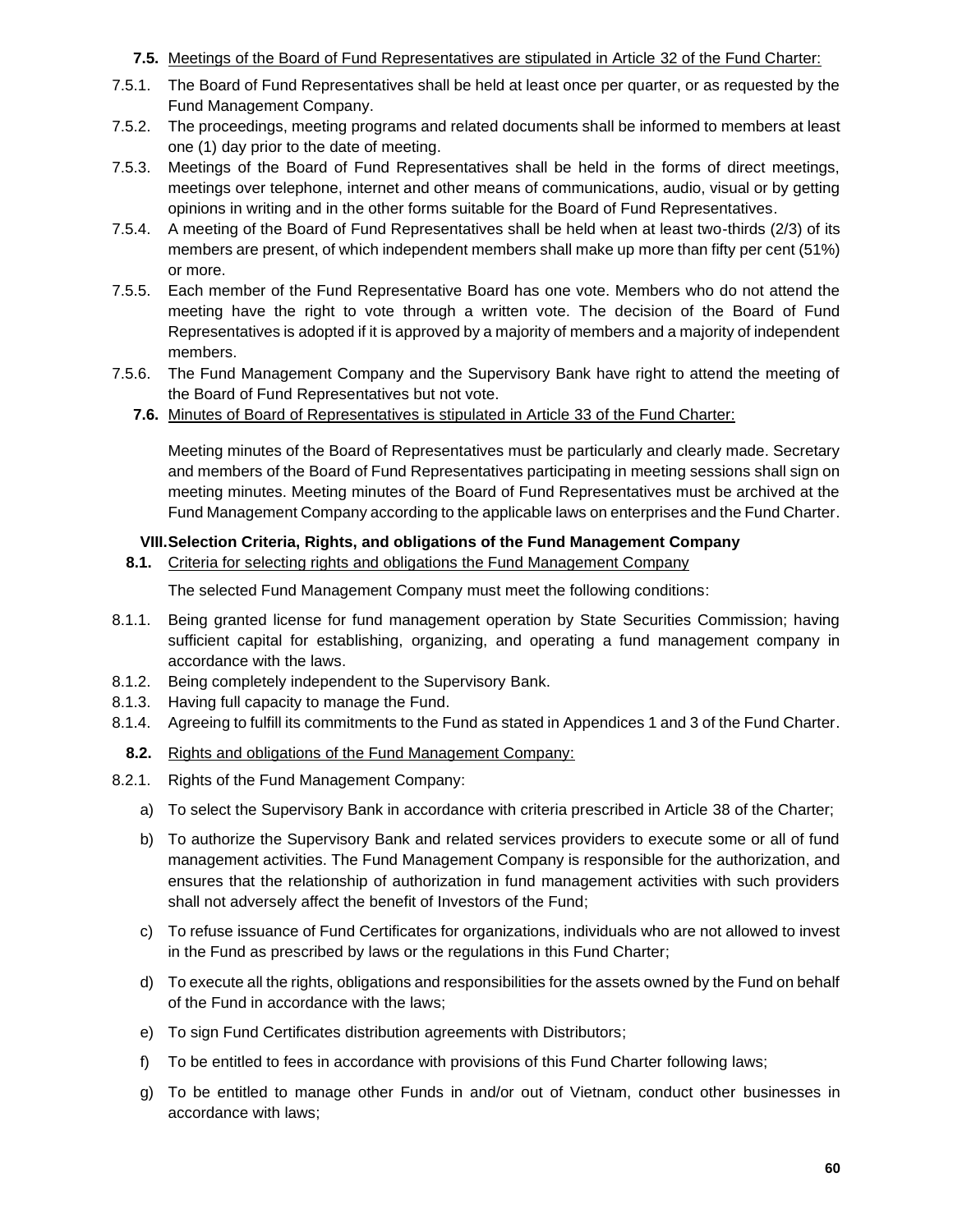- h) To participate in periodic and extraordinary meetings of the General Investors' Meeting and the Board of Fund Representatives;
- i) To make decision on the Fund's investments in accordance with this Charter and other provisions of laws.
- 8.2.2. Obligations of the Fund Management Company:
	- a) To comply with the applicable laws and the charter of the Fund Management Company. To manage the Fund's asset as stipulated in the Fund Charter. The Fund Management Company must comply with the rules of professional ethics and operate in willingness, fairness, and honesty manners for the Fund and for the best interests of Authorized Participants/Investors, to avoid conflicts of interest and to act in good faith in the case of unavoidable conflict of interests.
	- b) The Fund Management Company must ensure its organization and staffs are fully capable and well-structured to fulfill its duties to the Investors, comply with this Fund Charter, laws, and international practices in the best viable way.
	- c) The Fund Management Company shall ensure that the authorization to a third party is in accordance with laws and does not adversely affect the rights and interests of the Fund and Investors.
	- d) The Fund Management Company shall separate assets of each fund, assets of the Fund Management Company with the Fund's assets and other assets managed by the Fund Management Company.
	- e) The Fund Management Company is responsible for losses of the Fund managed by the Fund Management Company due to its failure to comply with applicable laws and the Fund Charter.
	- f) Fund Management Company ensures compliance with regulations for the operation of the Fund Management Company and the employees of the Fund Management Company in accordance with the provisions of Circular No. 99/2020/TT-BTC dated 16 November 2020 guiding the operation of securities investment fund management companies and amendments and supplements (if any).
	- g) To implement other commitments of the Fund Management Company as prescribed in Appendix 1 of this Charter.
	- 8.3. Termination of rights and obligations to the Fund of the Fund Management Company (Article 36 Fund Charter):
- 8.3.1. The Fund Management Company shall terminate its rights and obligations to the Fund under the following circumstances:
	- a) The Fund Management Company voluntarily requests to terminate the rights and obligations towards the Fund
	- b) At the request of General Investors' Meeting;
	- c) The Establishment and Operation License is revoked, dissolved;
	- d) Reorganization of the Fund Management Company;
	- e) Other cases pursuant to applicable laws.
- 8.3.2. The termination of the rights and obligations of the Fund Management Company towards the Fund shall comply with the current legal regulations. In the case specified in Clause 1 of this Article, the Fund Management Company's rights and obligations to the Fund shall be transferred to another Fund Management Company in accordance with current law.
- 8.3.3. The Fund Management Company must hold a General Meeting of Investors to collect opinions on the asset handling plan and the alternative fund management company in the case specified at Points a, c, d, Clause 1 of this Article.
- 8.3.4. Compensation when changing the Fund Management Company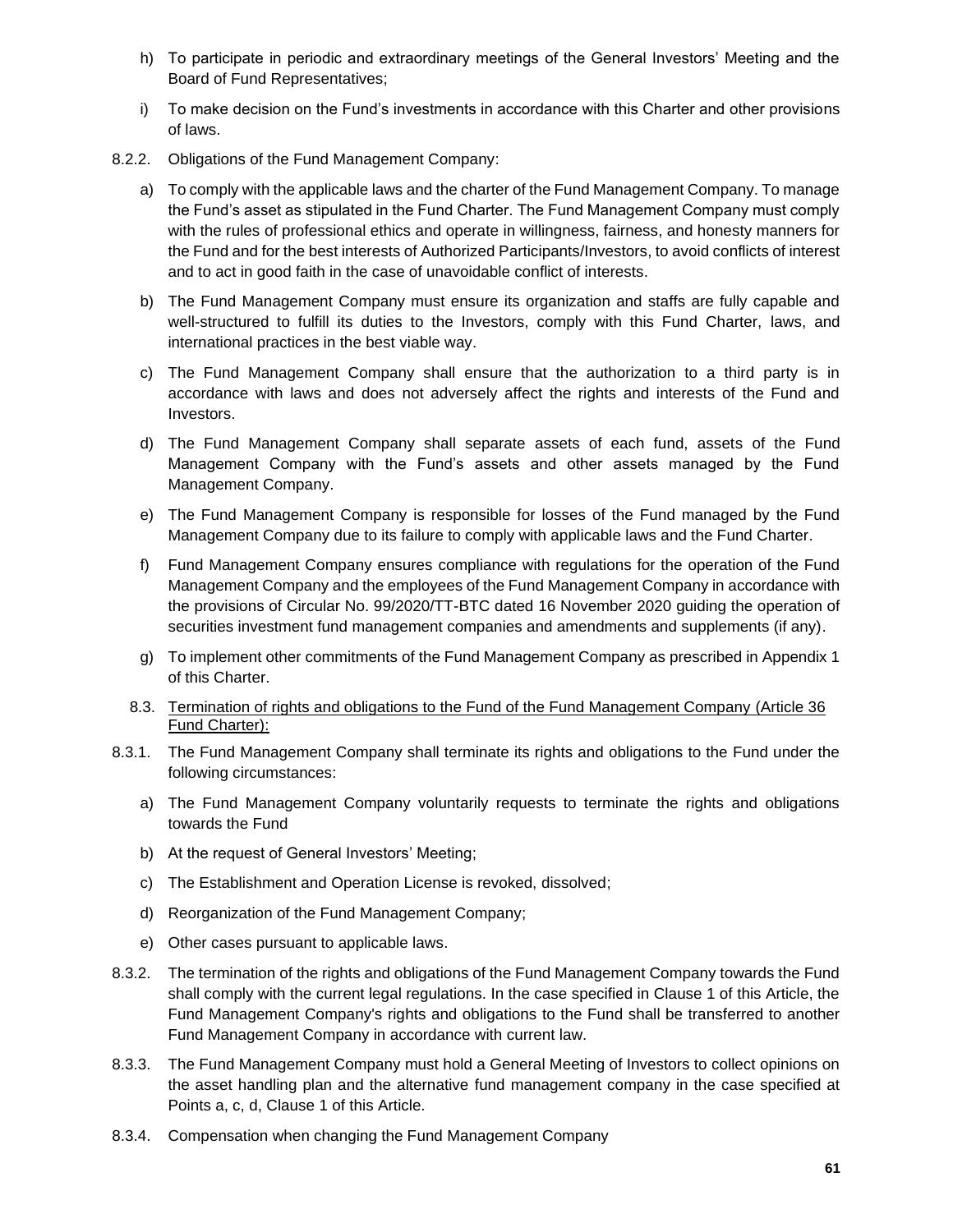In case of changing the Fund Management Company in accordance with Point a Clause 1 of this Article, the Fund shall pay the Fund Management Company a compensation amount (in addition to the fees provided under this Fund Charter) according to the below table:

|             | Fee based on NAV of the   Time of changing Fund Management Company |
|-------------|--------------------------------------------------------------------|
| <b>Fund</b> |                                                                    |
| 2.0%        | Within three (03) years from the commencement date of the          |
|             | Fund                                                               |
| 1.5%        | After three (03) years from the commencement date of the           |
|             | Fund                                                               |

NAV used to calculate the compensation to the Fund Management Company is the average value of NAV in the fifty-two (52) weeks prior to the time that the General Investors' Meeting approved the change of the Fund Management Company which is certified by the Supervisory Bank.

Such fees aim at compensating the Fund Management Company for all consequences of operational downside, change of personnel, management system and infrastructure.

If the General Investors' Meeting decides to change the Fund Management Company due to the Company's violation of laws with the approval of the State Securities Commission, the Fund in this case is not liable to pay the Fund Management Company the above-mentioned compensation.

- 8.4. Restriction of operations of the Fund Management Company
- a. The Fund Management Company shall not be a related party of the Supervisory Bank of the Fund. Chairman of Company, Supervisor, Executive Board, Internal Audit staffs, employees of the Fund Management Company shall not work in the departments providing services of depository, supervision, fund management at the Supervisory Bank, and vice versa.
- b. The Fund Management Company, employees working at the Fund Management Company, related persons of the Fund Management Company or employees working at related parties of the Fund Management Company are allowed to buy or sell Fund Certificates by the methods specified in the Fund Charter, Prospectus, except for the activities that are not allowed to perform as prescribed in Point b, Clause 5 of this Article.
- c. All securities transactions conducted by Chairman of Company, Supervisor, Executive Board, and Internal Audit staffs; employees of the Fund Management Company must be reported to the Internal Control Division prior to and immediately after such transactions. Reports on the abovementioned transactions shall comprise of type (ticker) of securities, quantity, price of securities, the total value of transactions, trading time, trading methods, trading account numbers, securities companies where trading accounts are opened. Reports on individual transactions shall be filed and centrally managed at the Internal Control Division and provided to the State Securities Commission upon request.
- d. Chairman of Company, Supervisor, Executive Board, Internal Audit staffs, employees of the Fund Management Company are not allowed to request, demand, or receive, in person or in the name of the Fund Management Company, any compensation, profit or interest except for the fees specified in the Fund Charter.
- e. In the management of entrusted assets of the Fund, the Fund Management Company must ensure:
- Not to use the assets of the Fund to invest in the other funds, securities investment companies managed by the Fund Management Company;
- Not to use entrusting assets of entrusting customers to manage portfolios, funds, or securities investment companies under their management to invest in the Fund, except for entrusting customers to manage portfolios that appoint investors to invest in the Fund. investment, entrusting customers are foreign individuals, organizations established under foreign laws, enterprises with 100% foreign capital, voluntary supplemental retirement funds and these customers have approved to allow the implementation of the above transactions;
- Not to use the Fund's assets to invest in the Fund Management Company itself; not to invest in the institutional related parties of the Fund Management Company, except for the case where the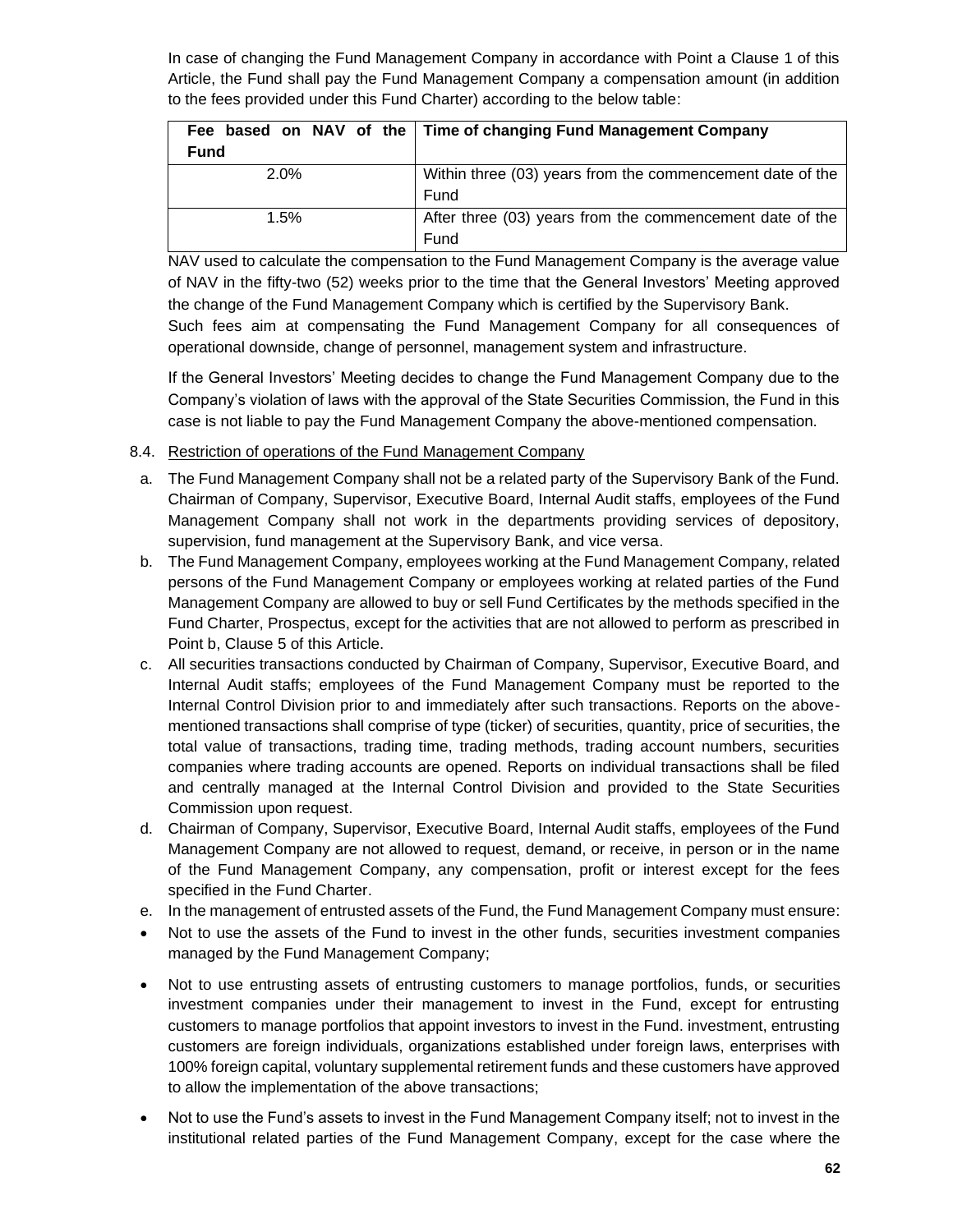Fund's assets are used to invest in securities included in the portfolio of component securities of the tracking index; not to invest in the organizations that Chairman of Company, Supervisor, Executive Board, Internal Audit staffs and employees of the Company are shareholders or members holding more than ten per cent (10%) of the charter capital;

- Not to use the Fund's assets to lend, guarantee for any loan in any form or make payment for any debt of the Fund Management Company, related parties of the Fund Management Company, and other organizations and individuals.
- The Fund Management Company shall not authorize, outsource any organizations in the territory of Vietnam to provide services of securities investment consultancy and entrusted asset management.
- f. Other restrictions pursuant to applicable laws on establishment, organization, and operation of Fund Management Companies.

#### **IX. Selection Criteria, Rights and Obligations of the Supervisory Bank**

#### **9.1.** Criteria for selecting the Supervisory Bank

The selected Supervisory Bank must satisfy the following conditions:

- a. Be a commercial bank with a registration certificate for securities depository activities with the function of providing depository services and supervising the management of public funds, satisfying all legal requirements;
- b. Must be completely independent and separate from the Fund Management Company to which it provides supervisory services;
- c. Supervisory Bank, Members of the Board of Directors, Board of Management, staffs of the Supervisory Bank directly in discharging the duties of supervising and preserving the fund assets shall not be related parties or involved in owning, lending, or borrowing relationships with the Fund Management Company and vice versa;
- d. Supervisory Bank, Members of the Board of Management, Members of Board of Directors, staffs of the Supervisory Bank directly in discharging the duties of supervising and preserving the fund assets shall not be involved in selling or purchasing the Fund's assets;
- e. Have sufficient capacity to provide supervisory and depository services;
- f. Agree to fulfill its commitments to the Fund as stated in Appendices 2 and 3 of this Fund Charter.

#### **9.2.** Rights and obligations of the Supervisory Bank

- 9.2.1. Obligations of the Supervisory Bank:
	- a) To always act in the best interest of the Investors;
	- b) To take responsibility for losses causing to the Fund due to the Supervisory Bank's faults in accordance with laws and Supervisory Contract;
	- c) To ensure to supervise the Fund Management Company's activities in managing the Fund's assets as prescribed at the Law on Securities, relevant regulations, and the Fund Charter;
	- d) To provide services of supervision, asset deposit of the Fund according to applicable laws, Supervisory Contract, and the Fund Charter;
	- e) To ensure the separation of the Fund's assets from assets of the Fund Management Company (in case the Supervisory Bank concurrently is custodian bank of the Fund and the Fund Management Company), assets of other funds managed by the Fund Management Company, assets of other customers of the Supervisory Bank and assets of the Supervisory Bank. In any case, capital and assets of the Fund must not be used to pay or guarantee for the debts of any individual or organization other than the Fund;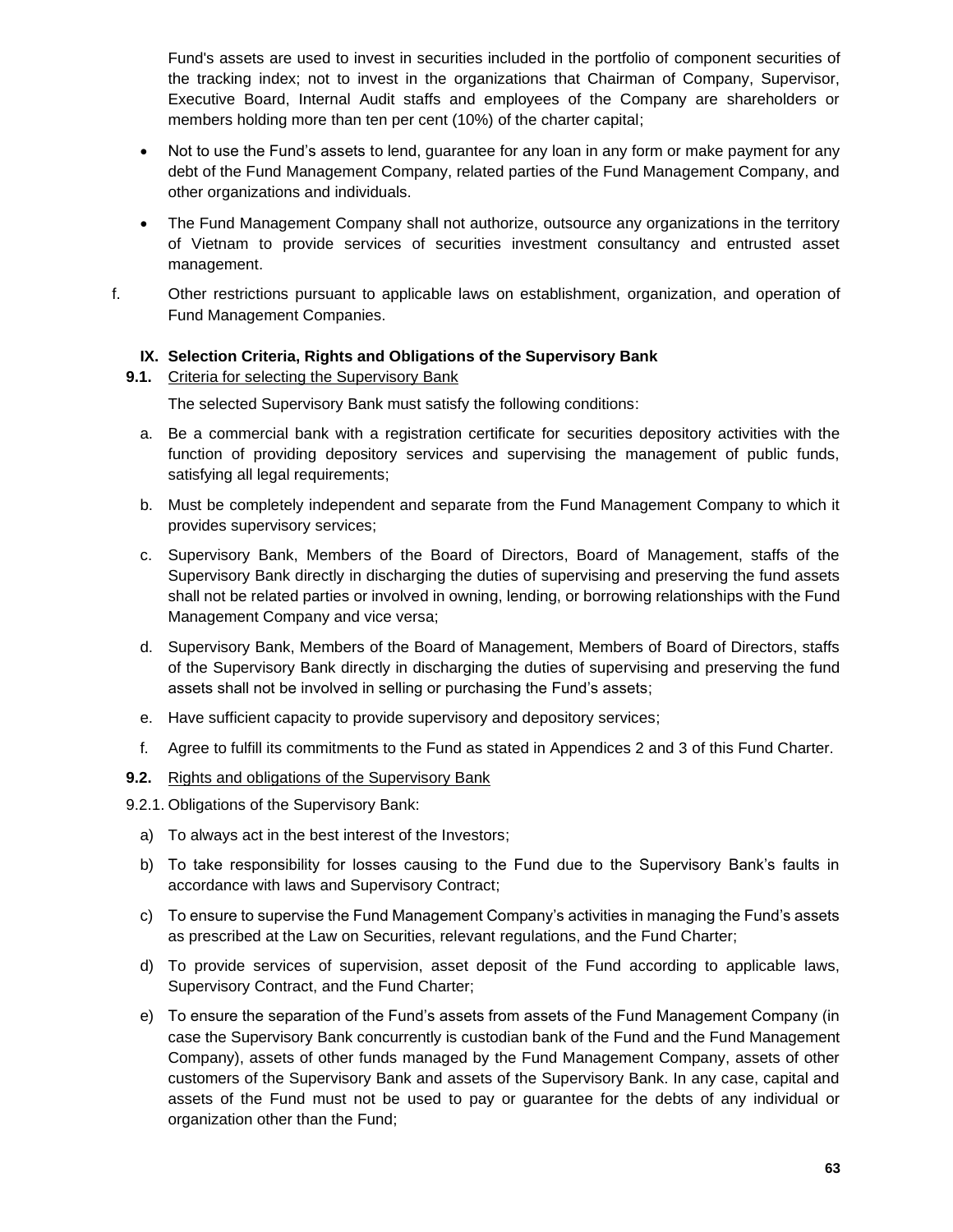- f) To ensure and take full responsibility for the Fund's assets in case of authorizing sub-supervisory organizations according to the service provide contract and laws;
- g) To supervise or calculate the Net Asset Value of the Fund according to legal regulations and the Fund Charter to ensure the accuracy of calculation of the Fund's Net Asset Value;
- h) To settle securities transactions appropriate to the legal directives of the Fund Management Company, the Supervisory Bank may refuse such directives if the Supervisory Bank may believe that these directives are illegal or inappropriate to the Fund Charter. The refusal specifying reasons must be sent in writing to the Fund Management Company, its copy must be sent to the State Securities Commission;
- i) To regularly compare assets of the Fund with those of the Fund Management Company according to the Supervisory Contract and applicable laws;
- j) To pay reasonable, valid expenses of the Fund according to the legal directives of the Fund Management Company, ensure that such expenses are appropriate to the legal regulations and the provisions of the Fund Charter;
- k) To pay money to the Fund's Investors when the Fund Management Company makes redemption of Fund Certificates from Investors, or when the Fund distributes income or when the Fund liquidates, winds up or pay to Investors and other cases as stipulated by laws, the Fund Charter in accordance with the legal directives of the Fund Management Company, ensure that payments made are appropriate to the Fund Charter's provisions;
- l) To fully comply with the regulations of the Law on Securities, related laws, the Fund Charter, and Supervisory Contract;
- 9.2.2. Rights of the Supervisory Bank:
	- a) To be entitled to service fees of supervising and preserving assets of the Fund as stipulated in the Fund Charter and in accordance with laws;
	- b) To participate in the periodic and irregular meetings of the General Investors' Meeting and the Board of Fund Representatives.
	- c) Other rights in accordance with laws, Supervisory Contract signed between parties.
- **9.3.** Operations of the Supervisory Bank
- 9.3.1. The scope of supervision limits only within the Fund Management Company's activities related to the Fund for which the Supervisory Bank conducts the supervision function. In the operation of supervisory activities, the Supervisory Bank shall:
	- a) Co-ordinate with the Fund Management Company to periodically review internal regulations on principle, calculation method of the Fund's Net Asset Value; to inspect, supervise and ensure that the calculation of the Fund's Net Asset Value, Net Asset Value per Fund Certificate is correct, exact and in consistent with regulations of applicable laws and this Fund Charter.
	- b) To inspect, supervise investment activities and transactions of the Fund's assets, including assets that are not securities centrally registered at the Securities Depository Centre; to inspect, supervise asset transactions between the Fund and the Fund Management Company and its related parties. In case of detecting any laws violations, the Supervisory Bank shall report immediately to the State Securities Commission and notify the Fund Management Company within twenty-four (24) hours, upon the detection of such case, meanwhile request corrections or to conduct remedy activities within the time limit;
	- c) To supervise implementation and assess results of merger, consolidation, dissolution, and liquidation of the Fund's assets;
	- d) To supervise, ensure legality and only using the Fund's asset to make payment for expenditures in accordance with of applicable laws and the Fund Charter:
	- e) To inspect, supervise other activities of the Fund Management Company in asset management of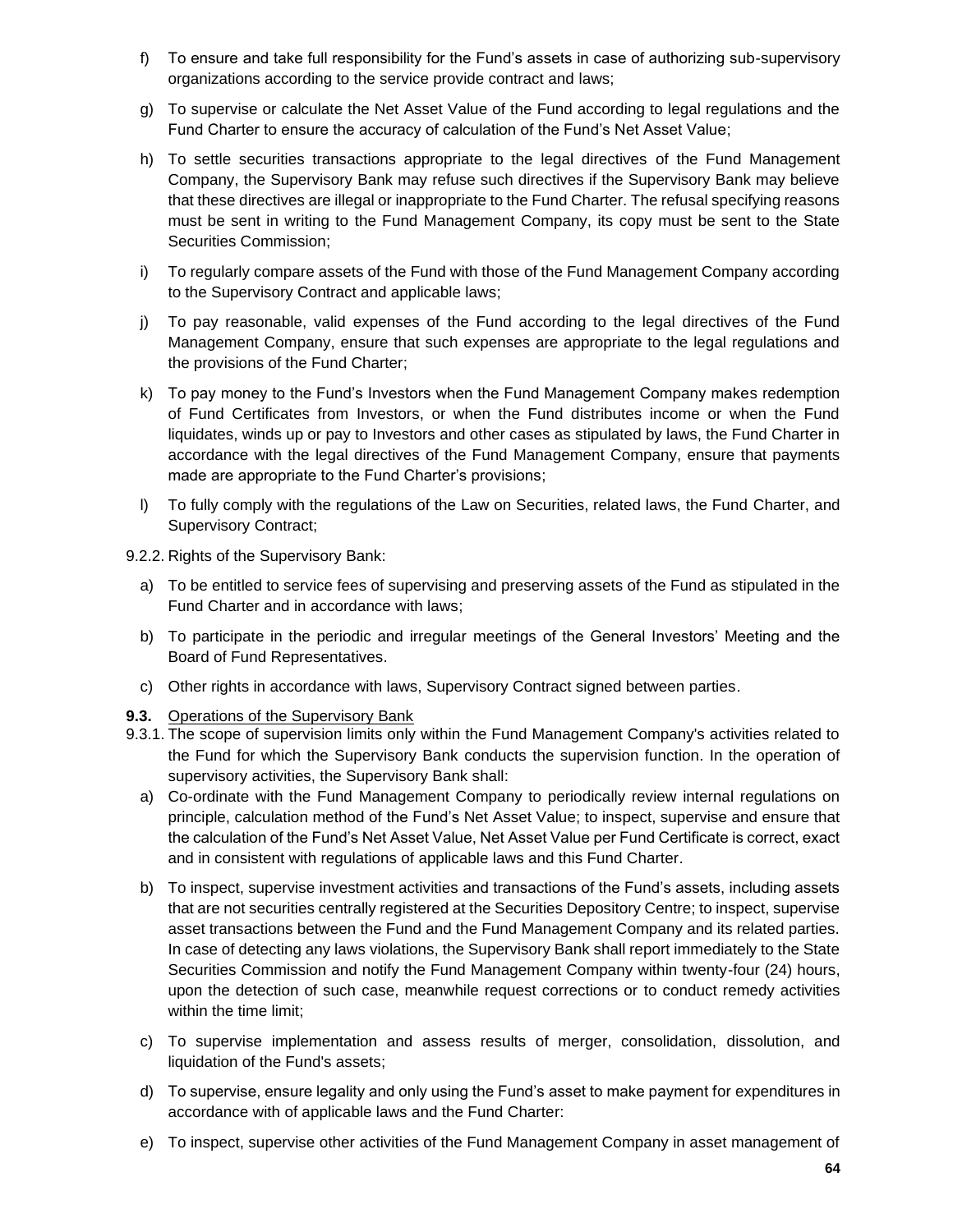the Fund according to regulations of Article 116, Law on Securities, and the Fund Charter.

- f) To confirm the reports on the net asset value, investment activities, investment portfolio of the Fund prepared by the Fund Management Company.
- 9.3.2. The Supervisory Bank shall be liable to prepare and file documents in either hard or electronic copy within ten (10) years for confirming the compliance of the Supervisory Bank in supervising the Fund Management Company in accordance with applicable laws. Such documents must be provided upon written request of the State Securities Commission.
- 9.3.3. The Supervisory Bank shall be liable to provide the Fund Management Company and approved auditing company with necessary information timely, accurately, and sufficiently so that those organizations can fully implement the rights and obligations to the Fund according to applicable laws and the Fund Charter.
- 9.3.4. The Supervisory Bank shall reserve the right to check the Fund Management Company, review, appraise the capacity of computer system and computer software, to require the Fund Management Company to timely provide their procedures for asset management, internal control, risk management, valuation manual, procedures of receiving and executing orders of Investors and necessary information related to management of the Fund's assets to ensure that the Supervisory Bank may fulfill their rights and duties to the Fund as prescribed by applicable laws.
- 9.3.5. In the case where the Fund Management Company must compensate to Investors, the Supervisory Bank must coordinate with the Fund Management Company to execute payment procedures timely and sufficiently to Investors according to valid instructions of the Fund Management Company. The Supervisory Bank is jointly liable and compensate for any damage of Investors and the Fund in case the Supervisory Bank fails to adequately and timely implement responsibilities for supervising the Fund's investment activities, determining the Net Asset Value of the Fund and other supervision activities to the Fund according to the applicable laws and the Supervisory Contract.
- **9.4.** Termination of rights and obligations of the Supervisory Bank:
	- 1. The Supervisory Bank shall terminate its rights and obligations with respect to the Fund in the following events:
	- a) Supervisory Bank is split, separated, dissolved, goes in bankruptcy, consolidated, merged, or acquired by other Fund, converse legal status or custodian bank services license is revoked pursuant to Clause 2 of Article 60 of the Law on Securities;
	- b) Unilaterally terminate the Supervisory Contract;
	- c) The Fund is dissolved, merged, or acquired;
	- d) Upon decision of the General Investors' Meeting;
	- e) Other cases provided by applicable laws.
	- 2. In the cases provided in Clause 1 of Article 41 Fund Charter, the rights, and obligations of the Supervisory Bank to the Fund are transferred to another Supervisory Bank in accordance with applicable laws.

#### **X. Authorized Participants, Market Makers, Distributors**

Details are being stipulated from Article 47 to Article 51 of the Charter.

#### **XI. Auditing, accounting, and report Regimes**

#### 11.1. Criteria for selecting and changing Auditing Company

Annually, the Fund Management Company shall propose at least two (2) Auditing Companies to the General Investors' Meeting for selection. In case the General Investors' Meeting authorizes the Board of Fund Representatives as prescribed in Clause 9 Article 27 of the Fund Charter, the Board of Fund Representatives shall determine an Auditing Company to conduct reviewing, auditing for the Fund. Selected Auditing Company shall satisfy the following conditions:

a) Having obtained auditing license by the Ministry of Finance;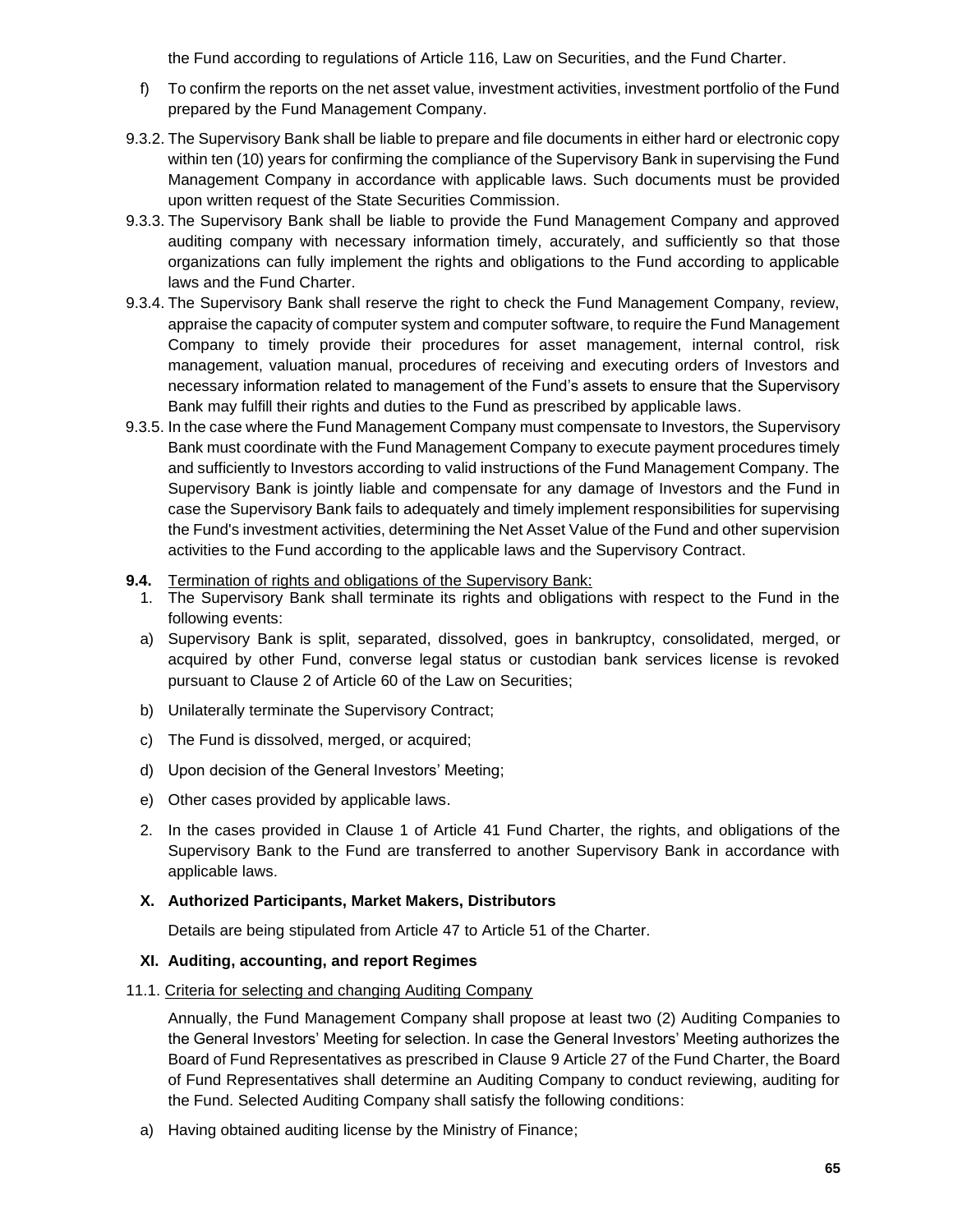- b) Having full capacity to provide auditing service;
- c) Having approved by the State Securities Commission for auditing investment fund;
- d) Not being a related party of the Fund Management Company or the Supervisory Bank.
- 11.2. Fiscal Year

The Fiscal Year is twelve (12) months calculated from the beginning of  $1<sup>st</sup>$  January to the end of 31<sup>st</sup> December each calendar year. The first Fiscal Year of the Fund shall commence on the beginning of the date when the State Securities Commission grants the Establishment License to the Fund and end on the end of 31<sup>st</sup> December of that year.

In case the period from the beginning of the date when the State Securities Commission grants the Establishment License to the Fund to the end of **31st** December of the same year is less than 90 days, the first Fiscal Year of the Fund shall commence on the Fund establishment date and end on the end of **31st** December of the following year.

#### 11.3. Accounting Regime

The Fund shall apply the Vietnamese accounting standard and comply with other regulations related to the accounting works of the Fund as provided by the competent authorities.

#### 11.4. Financial Report

The Fund Management Company is responsible for preparing regular financial statements on the business results and financial position of the Fund and other necessary reports to report on the Fund's operations.

The semi-annual financial statements/annual financial statements will be reviewed semiannually/independently audited annually by the selected Auditing Firm. Copies of the audit report and the summary report on the Fund's activities must be sent to each member of the Board of Representatives and officially announced on the website of the Fund Management Company for investors' reference.

#### 11.5. Other reports

The Fund Management Company must comply with current regulations of law on reporting and information disclosure regimes related to the Fund's business activities.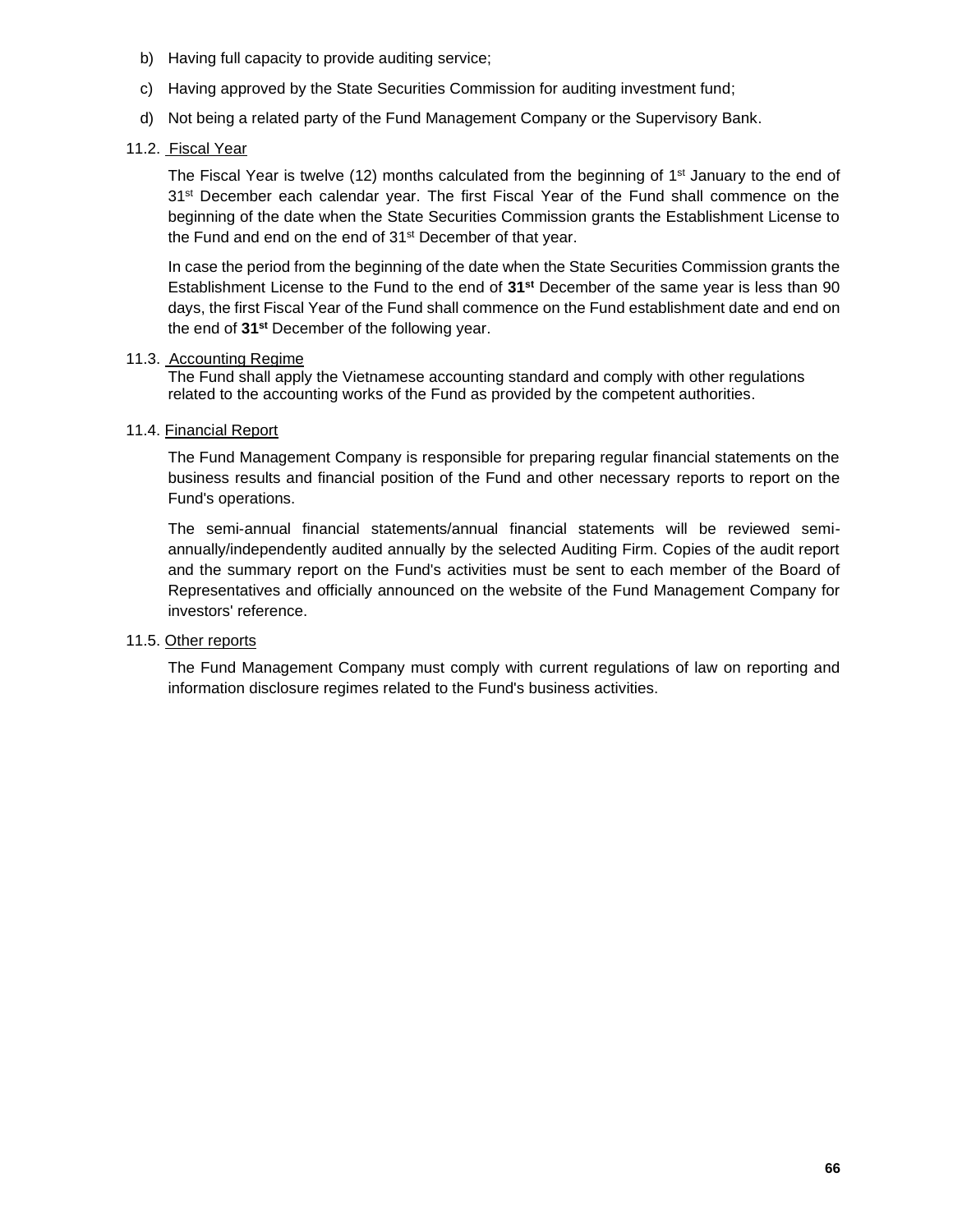#### **APPENDIX 4**

#### **ASSET VALUATION PRINCIPLES**

#### <span id="page-66-1"></span><span id="page-66-0"></span>**A – Asset valuation**

| No.            | <b>Type of Asset</b>                                                                                   | <b>Valuation principles</b>                                                                                                                                                                                                                                                                                 |  |
|----------------|--------------------------------------------------------------------------------------------------------|-------------------------------------------------------------------------------------------------------------------------------------------------------------------------------------------------------------------------------------------------------------------------------------------------------------|--|
| 1              | Cash (VND)                                                                                             | Cash balance on current account, escrow account on the last date<br>prior to the Valuation Date                                                                                                                                                                                                             |  |
| $\overline{2}$ | Term deposit                                                                                           | Deposit value plus accrued interest on the last date prior to the<br>Valuation Date.                                                                                                                                                                                                                        |  |
| 3              | Treasury bills, transferable<br>certificate of deposit, and<br>other<br>market<br>money<br>instruments | The price is determined as Purchase price plus accumulated interest<br>on the last date prior to the Valuation Date.                                                                                                                                                                                        |  |
| 4              | Zero-coupon<br>products<br>including<br>zero-coupon                                                    | The price is determined as Quoted price on the transaction system(s)<br>of Stock Exchange(s).                                                                                                                                                                                                               |  |
|                | bonds, and other zero-<br>coupon valuable papers                                                       | In case no quoted price available, the price can be calculated with<br>discounted cash flow model based on auction interest rate and<br>holding time as one of the following ways:                                                                                                                          |  |
|                |                                                                                                        | Winning interest rate on the latest auction date on the stock<br>$\bullet$<br>exchange within 15 days before the Valuation Date<br>Other interest rate approved by the Board of Fund<br>$\bullet$<br>Representatives                                                                                        |  |
| 5              | Listed bonds                                                                                           | The price is determined as average quoted price (clean price) on the<br>transaction system(s) of Stock Exchange(s) or other name depending<br>on internal regulations of Stock Exchange(s) on the latest transaction<br>date prior to the Valuation Date plus accumulated interest.                         |  |
|                |                                                                                                        | In case there is/are no transaction(s) within 15 days prior to Valuation<br>Date or there is/are transaction(s) with abnormal fluctuation (*), the<br>bond price is determined as one of the following ways:                                                                                                |  |
|                |                                                                                                        | + Purchase price plus accumulated interest,                                                                                                                                                                                                                                                                 |  |
|                |                                                                                                        | + Par value plus accumulated interest,                                                                                                                                                                                                                                                                      |  |
|                |                                                                                                        | + Price determined with the method approved by the Board of Fund<br>Representatives.                                                                                                                                                                                                                        |  |
|                |                                                                                                        | (*) The bond price (clean price) with abnormal fluctuation is the<br>market price with an increase or decrease of more than 1% compared<br>to the bond price of the latest Valuation Date or compared to the<br>purchase price (clean price) if the price of the latest Valuation Date is<br>not available. |  |
| 6              | Bonds approved for listing<br>but not yet traded on the<br>stock exchange                              | The price is determined as Purchase price (clean price) plus<br>accumulated interest.                                                                                                                                                                                                                       |  |
| 7              | Delisted<br>bonds<br>due<br>to<br>switching of stock exchange                                          | The price is determined as Average quoted price (clean price) on the<br>transaction system(s) of Stock Exchange(s) or other names                                                                                                                                                                           |  |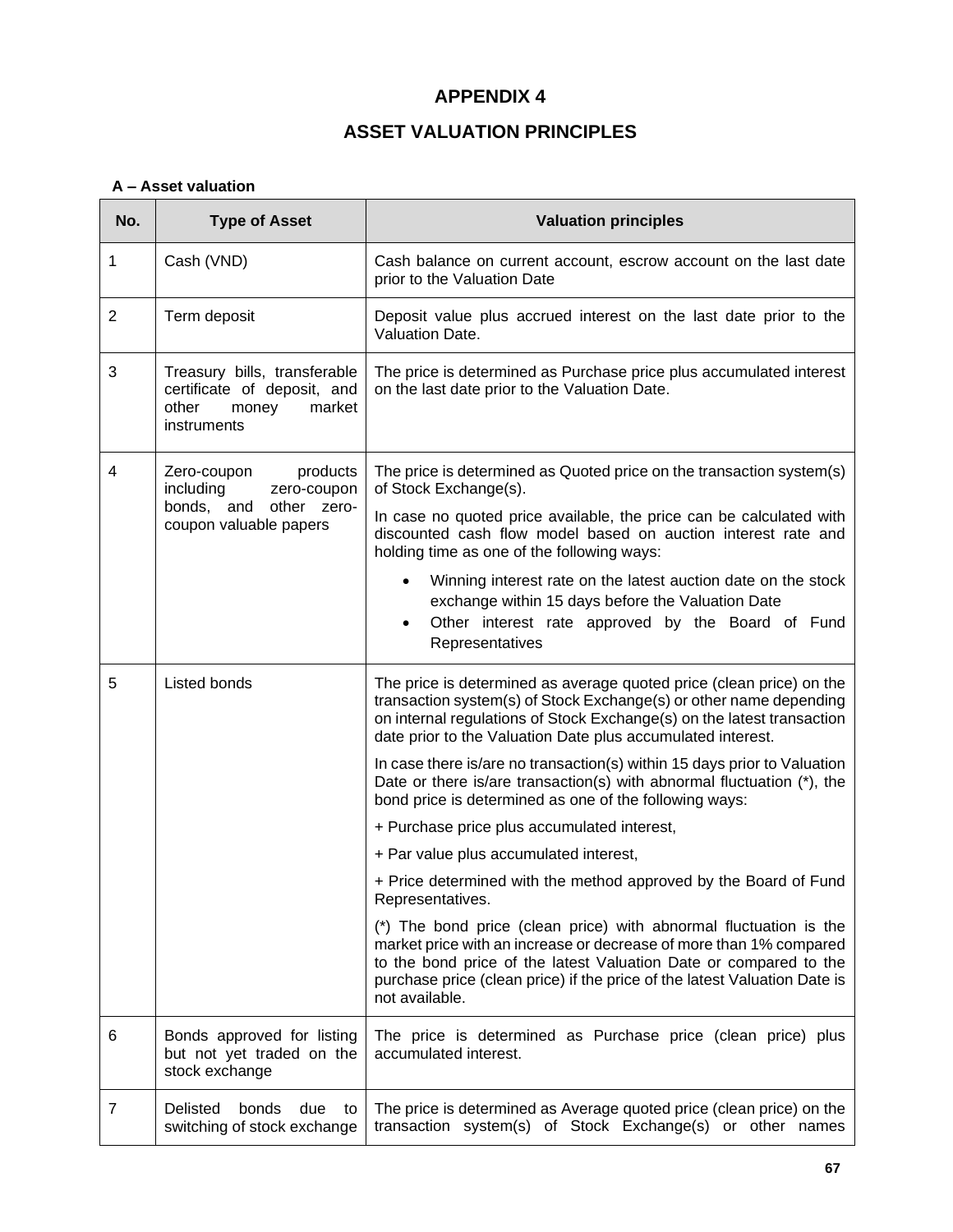|    |                                                                                                                                                                                        | (depending on internal regulations of Stock Exchange(s)) of outright<br>transactions on the latest transaction date on the switched-out Stock<br>Exchange prior to the Valuation Date plus accumulated interest.                     |
|----|----------------------------------------------------------------------------------------------------------------------------------------------------------------------------------------|--------------------------------------------------------------------------------------------------------------------------------------------------------------------------------------------------------------------------------------|
| 8  | Listed bonds suspended<br>from trading, delisted, or<br>unregistered for trading for<br>other<br>reasons<br>than<br>switching stock exchanges<br>or delisted bonds due to<br>maturity. | The price is determined as par value plus accumulated interest.                                                                                                                                                                      |
| 9  | Unlisted bonds                                                                                                                                                                         | The price is determined as Purchase price (clean price) plus<br>accumulated interest.                                                                                                                                                |
| 10 | Listed stocks, public fund<br>certificate<br>on<br>stock<br>exchange                                                                                                                   | The price is determined as closing price on the transaction system(s)<br>of Stock Exchange(s) or other name depending on internal<br>regulations of Stock Exchange(s) on the latest transaction date prior<br>to the Valuation Date. |
|    |                                                                                                                                                                                        | In case there is/are no transaction(s) within 15 days prior to Valuation<br>Date, the price is determined as one of the following ways:                                                                                              |
|    |                                                                                                                                                                                        | + Purchase value; or                                                                                                                                                                                                                 |
|    |                                                                                                                                                                                        | + Book value, or                                                                                                                                                                                                                     |
|    |                                                                                                                                                                                        | + Price determined with the method approved by the Board of Fund<br>Representatives.                                                                                                                                                 |
|    |                                                                                                                                                                                        | - Stocks have been approved for listing but have not had the first<br>transaction on the Stock Exchange: the price is determined as the<br>valuation of Shares and other contributed capital below.                                  |
|    |                                                                                                                                                                                        | - For fund certificates from the date of fund establishment licence to<br>the first trading date on the Stock Exchange:                                                                                                              |
|    |                                                                                                                                                                                        | + From the date of public fund establishment licence to the first<br>trading date on the Stock Exchange, the price is determined as the<br>purchase price of fund certificates.                                                      |
|    |                                                                                                                                                                                        | + From the first trading date on the Stock Exchange, the price is<br>determined as the net asset value per fund unit at the latest valuation<br>date of the public fund before the Fund's Valuation Date.                            |
| 11 | Shares of public companies<br>registered for trading on<br>UpCom system                                                                                                                | The price is determined as closing price on the transaction system(s)<br>of Stock Exchange(s) or other name depending on internal<br>regulations of Stock Exchange(s) on the latest transaction date prior<br>to the Valuation Date. |
|    |                                                                                                                                                                                        | In case there is/are no transaction(s) within 15 days prior to Valuation<br>Date, the price is determined as one of the following ways:                                                                                              |
|    |                                                                                                                                                                                        | + Book value, or                                                                                                                                                                                                                     |
|    |                                                                                                                                                                                        | + Purchase value, or                                                                                                                                                                                                                 |
|    |                                                                                                                                                                                        | + Price determined with the method approved by the Board of Fund<br>Representatives.                                                                                                                                                 |
| 12 | Stocks,<br>public<br>fund<br>certificate suspended from<br>delisted<br>for<br>trading<br>or<br>other<br>than<br>reasons                                                                | The price is determined as one of the following ways:                                                                                                                                                                                |
|    |                                                                                                                                                                                        | + Book value; or                                                                                                                                                                                                                     |
|    |                                                                                                                                                                                        | + Par value; or                                                                                                                                                                                                                      |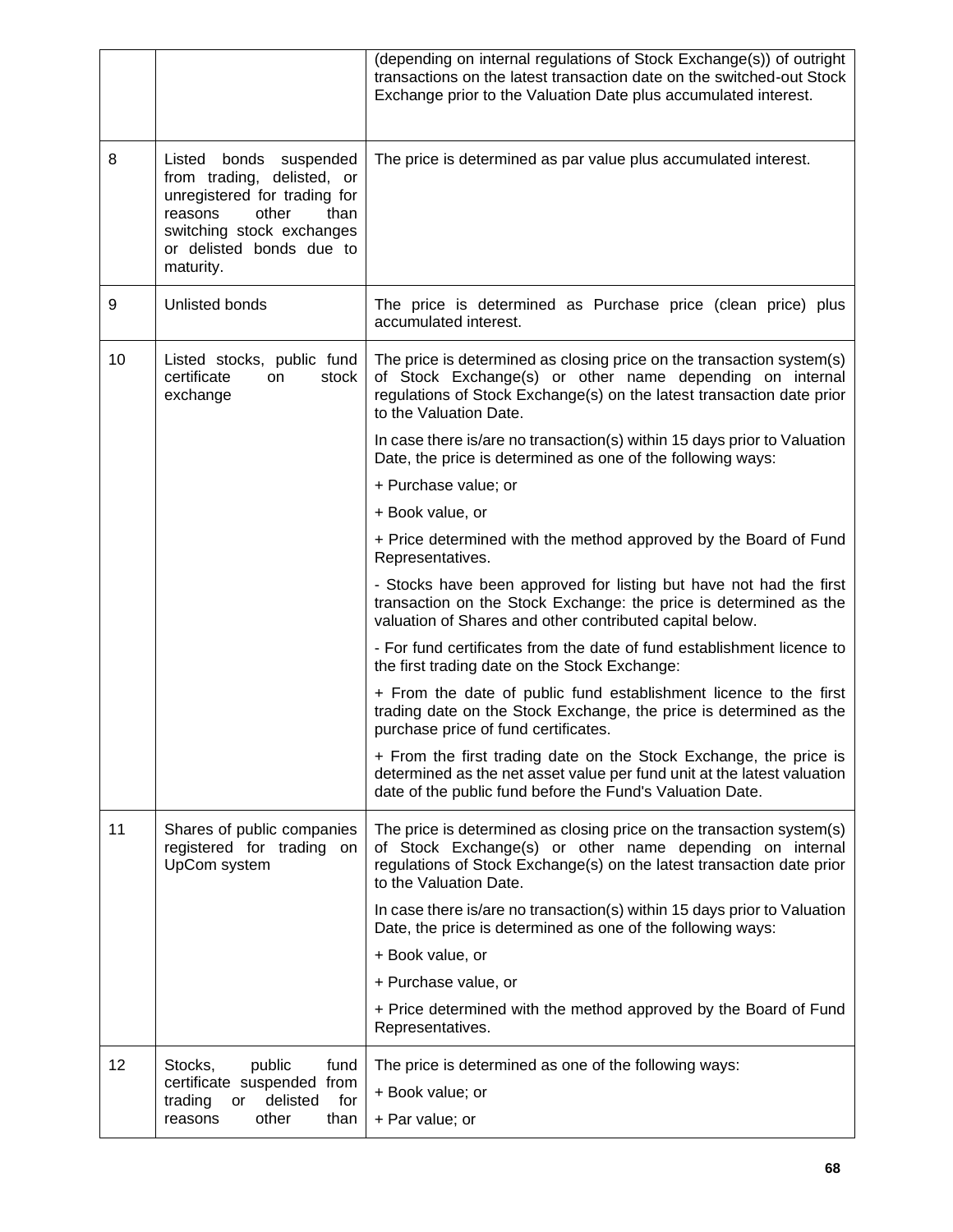|    | switching<br>the<br>stock<br>exchange                                                                         | + Price determined with the method approved by the Board of Fund<br>Representatives.                                                                                                                                                                                                                                                     |
|----|---------------------------------------------------------------------------------------------------------------|------------------------------------------------------------------------------------------------------------------------------------------------------------------------------------------------------------------------------------------------------------------------------------------------------------------------------------------|
| 13 | Stocks and<br>public fund<br>certificates delisted due to<br>switching<br>stock<br>in<br>exchanges            | The price is determined as the closing price on the latest transaction<br>date on the switched-out Stock Exchange prior to Valuation Date.                                                                                                                                                                                               |
| 14 | Stocks of organizations in                                                                                    | The price is determined as one of the following ways:                                                                                                                                                                                                                                                                                    |
|    | the process of liquidation or<br>bankruptcy                                                                   | - 80% of liquidation value of stocks on latest balance sheet date prior<br>to Valuation Date. Balance sheet is the report in the most recent<br>reviewed financial statements, audited financial statements or<br>financial statements posted on the company's website (if any); or                                                      |
|    |                                                                                                               | - Price determined with the method approved by the Board of Fund<br>Representatives.                                                                                                                                                                                                                                                     |
| 15 | Unlisted<br>public<br>fund<br>certificates                                                                    | The price is determined as the Net asset value per fund unit<br>announced by the fund management company on the latest trading<br>date/valuation date of fund certificate prior to Valuation Date.                                                                                                                                       |
|    |                                                                                                               | From the date of Certificate of fund establishment date to the 1 <sup>st</sup><br>trading date of the fund certificate, the price is determined as the<br>purchase price.                                                                                                                                                                |
| 16 | Other Shares, contributed<br>capital                                                                          | Market price is the average price of outright transactions at the latest<br>trading date prior to the Valuation Date provided by three (03)<br>quotation service providers. In case there are not enough quotations<br>from three (03) quotation service providers, the price level shall be<br>determined as one of the following ways: |
|    |                                                                                                               | + Book value; or                                                                                                                                                                                                                                                                                                                         |
|    |                                                                                                               | + Purchase price/value of capital contribution; or                                                                                                                                                                                                                                                                                       |
|    |                                                                                                               | + Price determined with the method approved by the Board of Fund<br>Representatives.                                                                                                                                                                                                                                                     |
| 17 | Stock purchase rights                                                                                         | The price is determined as the market price of the stock on the latest<br>transaction date prior to Valuation Date minus issuing price multiplied<br>by the right exercise ratio. In case the value of the right is negative,<br>the price used for valuation is 0 (zero Vietnam dong).                                                  |
| 18 | Bond purchase rights                                                                                          | 0 (zero Vietnam dong)                                                                                                                                                                                                                                                                                                                    |
| 19 | Listed derivative securities<br>having transaction within 15<br>days prior to the Valuation<br>Date.          | The price is determined as Closing price (settlement price at the end<br>of trading date) or other name (for closing price depending on internal<br>regulations of Stock Exchange(s)) on the latest transaction date prior<br>to Valuation Date.                                                                                         |
|    |                                                                                                               | On the last trading date (maturity date), the price is determined as<br>last settlement price determined by VSD.                                                                                                                                                                                                                         |
| 20 | Listed derivative securities<br>having no transaction within<br>15<br>days prior to<br>the<br>Valuation Date. | The price is determined according to the method approved by the<br>Board of Representatives.                                                                                                                                                                                                                                             |
| 21 | Other permitted Investment<br>assets                                                                          | The price is determined as the average price of outright transactions<br>on the latest transaction prior to the Valuation Date provided by the<br>quotation service providers. In case there is no quotation, the price                                                                                                                  |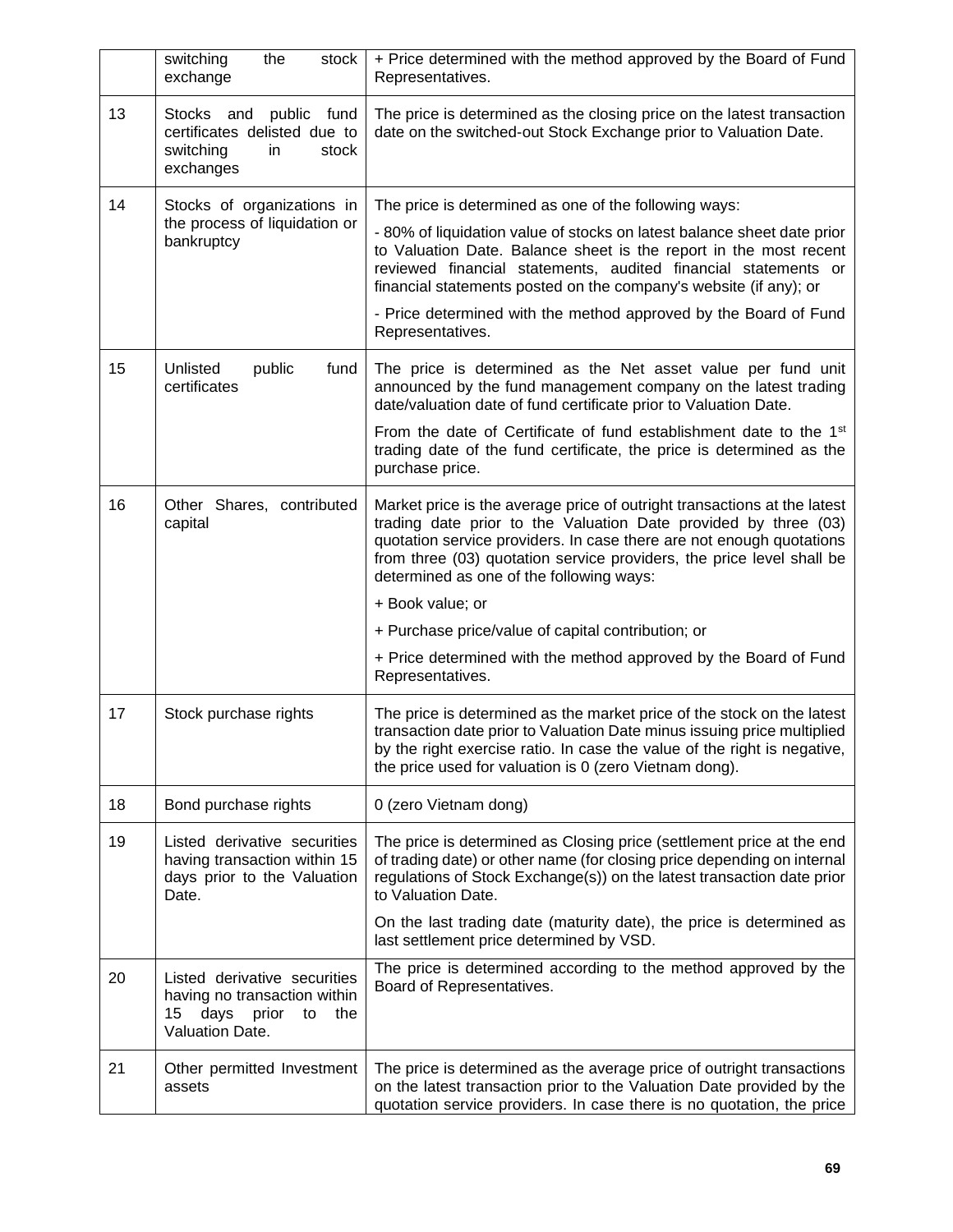| will be determined with the method approved by the Board of Fund |
|------------------------------------------------------------------|
| Representatives.                                                 |

#### **Notes:**

**(1) Total Liabilities, Total Assets are determined pursuant to Vietnamese Accounting Standards and other related regulations.**

#### **(2) Average listed price on the Stock Exchange of listed bonds:**

Average listed price is the clean price of outright transactions.

The average listing price on the Stock Exchange is determined to be the total value divided by the total volume.

In case there is more than one (1) transaction with more than one (1) quoted price on the latest transaction date to the Valuation Date (resulting in more than one quoted price), the bond price is determined as the average price of the bond listed prices in outright transactions on that day.

(3) Book value is the value on the latest reviewed financial reports or audited financial reports or the book value on the reviewed financial reports or on the audited financial reports or financial reports disclosed on the company's website (if any) on the latest date prior to the Valuation Date.

For stocks that are suspended, delisted, or canceled to register for trading due to the reason rather than switching of Stock Exchange, the book value is determined as the value on the latest reviewed or audited financial reports before the stocks are suspended, delisted and canceled to register for trading or book value on the latest reviewed financial reports or audited financial reports or the financial reports disclosed on the company's website (if any) on the latest date prior to the Valuation Date.

(4) Others:

- $\circ$  Accumulated Interests: interest from the latest interest payment date to the last date prior to the Valuation Date.
- $\circ$  The liquidation value of a stock is determined by the value of owners' equity divided by the total number of outstanding shares.
- o In this Appendix: date is the calendar date.

#### **B – Global exposure of derivative contract**

1) Commitment value (global exposure) is the cash equivalence the Fund has the obligation to conduct the contract. The commitment value is determined upon the market value of underlying assets, payment risks, market changes and the time necessary for position liquidation.

2) In calculating the commitment value, the Fund Management Company may apply:

- Offset principle of derivative position (reversal) for an underlying security, for example a long position of a call option of XYZ securities will reduce (net off) the commitment value of a short position of a call option of XYZ securities.

- Offset principle of derivative position and spot one for an underlying security, for example a long position of XYZ securities will reduce (net off) the commitment value deriving from the short position of XYZ call option.

| No.            | <b>Type of Asset</b>                                                                 | <b>Commitment value</b>                                                                                                                                                                  |
|----------------|--------------------------------------------------------------------------------------|------------------------------------------------------------------------------------------------------------------------------------------------------------------------------------------|
|                | Stock option (purchase of put<br>option, sale of put option, sale<br>of call option) | Delta adjusted market value of option position <sup>1</sup> = Number of<br>contracts x Number of shares per contract x current market<br>value of share x delta coefficient <sup>2</sup> |
| $\overline{2}$ | Bond option (purchase of put<br>option, sale of put option, sale<br>of call option)  | Delta adjusted Market value of option position <sup>3</sup> = Number of<br>contracts x Par value x current market price of bonds x delta<br>coefficient                                  |

- Other principles pursuant to the international practice to ensure the risk management.